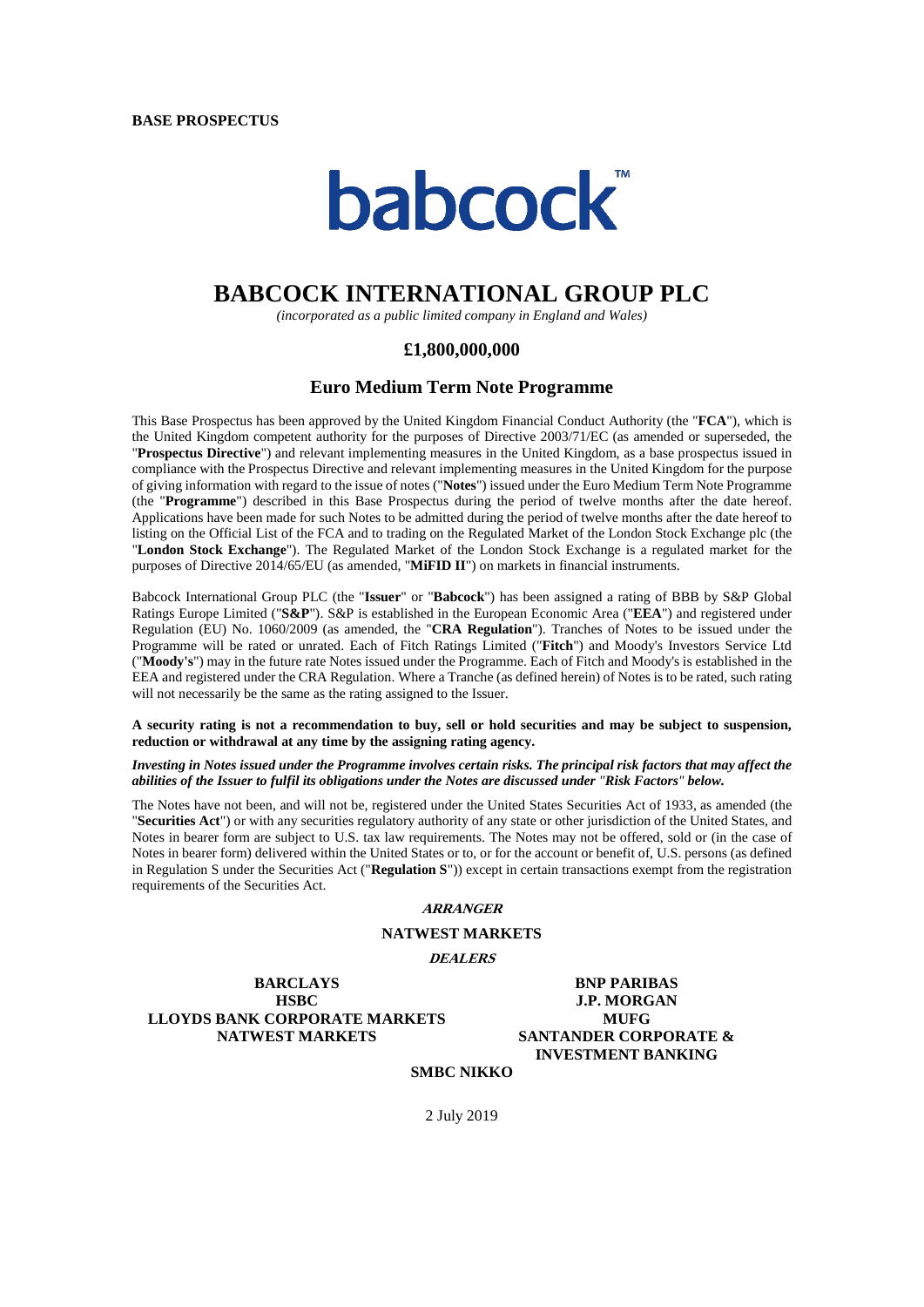## **CONTENTS**

## Page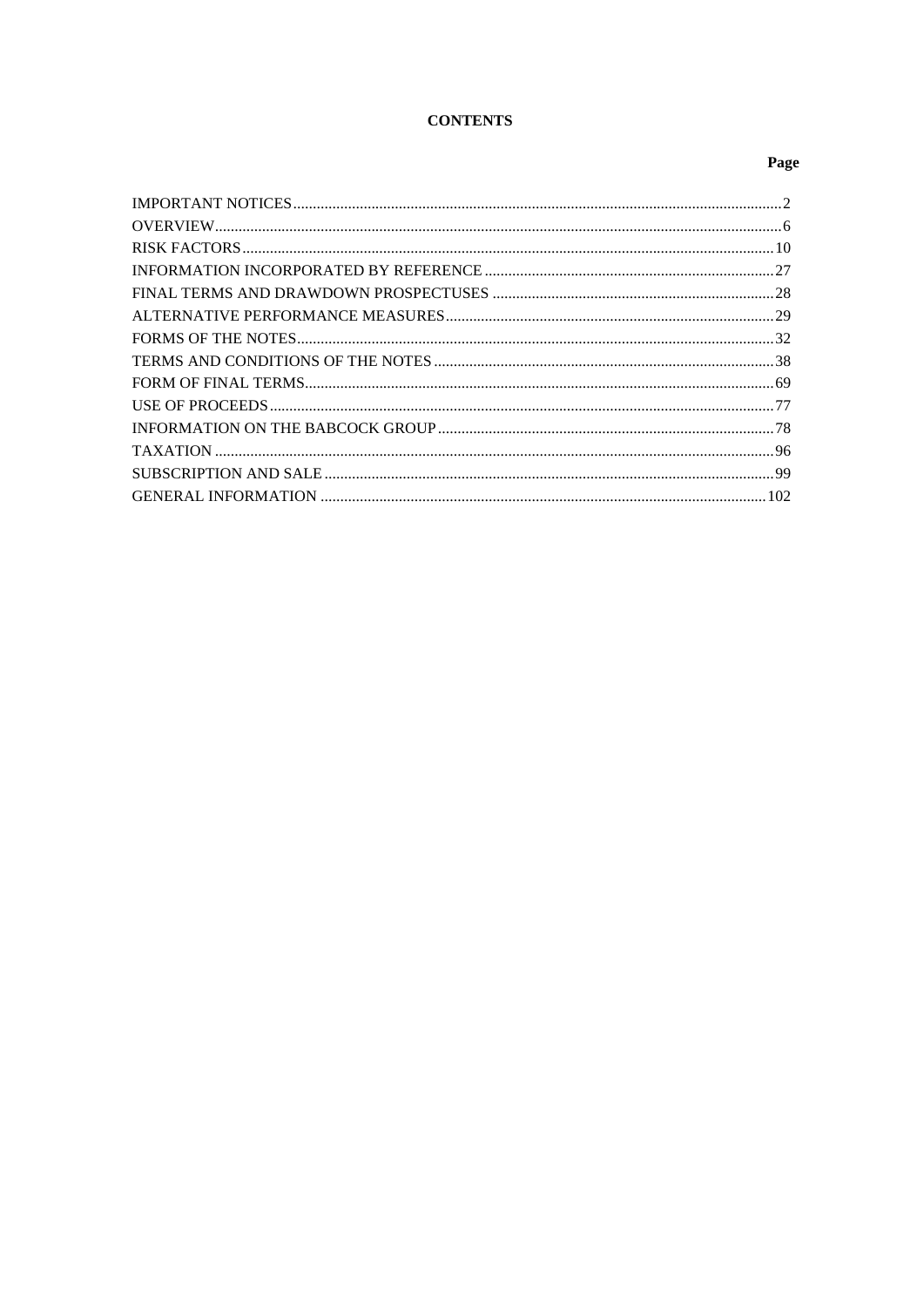## **IMPORTANT NOTICES**

#### *Responsibility for this Base Prospectus*

The Issuer accepts responsibility for the information contained in this Base Prospectus and the Final Terms (as defined below) for each Tranche of Notes issued under the Programme and declares that, having taken all reasonable care to ensure that such is the case, the information contained in this Base Prospectus is, to the best of its knowledge, in accordance with the facts and contains no omission likely to affect its import.

#### *Final Terms/Drawdown Prospectus*

Each Tranche of Notes will be issued on the terms set out herein under "*Terms and Conditions of the Notes*" (the "**Conditions**") as completed to the extent described by a document specific to such Tranche called final terms (the "**Final Terms**") or, as the case may be, as supplemented, amended and/or replaced to the extent described in a separate prospectus specific to such Tranche (the "**Drawdown Prospectus**") as described under "*Final Terms and Drawdown Prospectuses*" below.

#### *Other relevant information*

This Base Prospectus must be read and construed together with any supplements hereto and with any information incorporated by reference herein and, in relation to any Tranche of Notes which is the subject of Final Terms, must be read and construed together with the relevant Final Terms. In the case of a Tranche of Notes which is the subject of a Drawdown Prospectus, each reference in this Base Prospectus to information being specified or identified in the relevant Final Terms shall be read and construed as a reference to such information being specified or identified in the relevant Drawdown Prospectus unless the context requires otherwise.

The Issuer has confirmed to the Dealers named under "*Subscription and Sale*" below that this Base Prospectus contains all information which is (in the context of the Programme, the issue, offering and sale of the Notes) material; that such information is true and accurate in all material respects and is not misleading in any material respect; that any opinions, predictions or intentions expressed herein are honestly held or made and are not misleading in any material respect; that this Base Prospectus does not omit to state any material fact necessary to make such information, opinions, predictions or intentions (in the context of the Programme, the issue, offering and sale of the Notes) not misleading in any material respect; and that all proper enquiries have been made to verify the foregoing.

#### *Unauthorised information*

No person has been authorised to give any information or to make any representation not contained in or not consistent with this Base Prospectus or any other document entered into in relation to the Programme or any information supplied by the Issuer or such other information as is in the public domain and, if given or made, such information or representation should not be relied upon as having been authorised by the Issuer, any Dealer or the Trustee.

None of the Arranger, the Dealers, the Agents or the Trustee has separately verified the information contained in this Base Prospectus. None of the Arranger, the Dealers, the Agents or any of their respective affiliates has authorised the whole or any part of this Base Prospectus and none of them makes any representation or warranty or accepts any responsibility as to the accuracy or completeness of the information contained in this Base Prospectus or for any other statement, made or purported to be made by the Arranger, a Dealer or an Agent or on such person's behalf in connection with the Issuer or the issue and offering of the Notes. Each of the Arranger, each Dealer and each Agent accordingly disclaims all and any liability whether arising in tort or contract or otherwise which it might otherwise have in respect of this Base Prospectus or any such statement. Neither the delivery of this Base Prospectus or any Final Terms nor the offering, sale or delivery of any Note shall, in any circumstances, create any implication that the information contained in this Base Prospectus is true subsequent to the date hereof or the date upon which this Base Prospectus has been most recently amended or supplemented or that there has been no adverse change, or any event reasonably likely to involve any adverse change, in the prospects or financial or trading position of the Issuer since the date thereof or, if later, the date upon which this Base Prospectus has been most recently amended or supplemented or that any other information supplied in connection with the Programme is correct at any time subsequent to the date on which it is supplied or, if different, the date indicated in the document containing the same.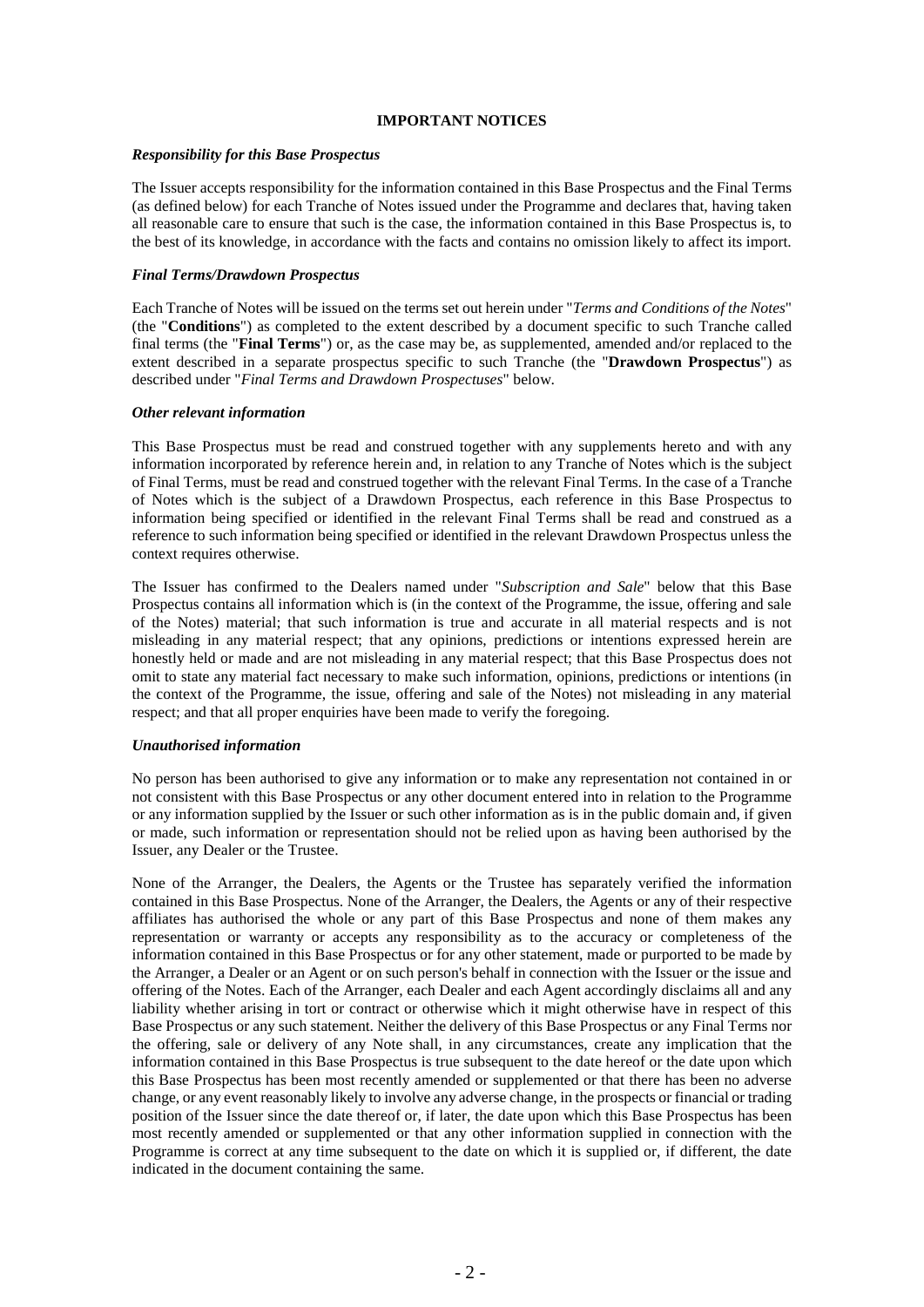## *Restrictions on distribution*

The distribution of this Base Prospectus and any Final Terms and the offering, sale and delivery of the Notes in certain jurisdictions may be restricted by law. Persons into whose possession this Base Prospectus or any Final Terms comes are required by the Issuer and the Dealers to inform themselves about and to observe any such restrictions. For a description of certain restrictions on offers, sales and deliveries of Notes and on the distribution of this Base Prospectus or any Final Terms and other offering material relating to the Notes, see "*Subscription and Sale*".

In particular, the Notes have not been, and will not be, registered under the Securities Act or with any securities regulatory authority of any state or other jurisdiction of the United States, and Notes in bearer form are subject to U.S. tax law requirements. The Notes may not be offered, sold or (in the case of Notes in bearer form) delivered within the United States or to, or for the account or benefit of, U.S. persons (as defined in Regulation S) except in certain transactions exempt from the registration requirements of the Securities Act.

Neither this Base Prospectus nor any Final Terms constitutes an offer or an invitation to subscribe for or purchase any Notes and should not be considered as a recommendation by the Issuer, the Trustee, the Dealers, the Agents or any of them that any recipient of this Base Prospectus or any Final Terms should subscribe for or purchase any Notes. Each recipient of this Base Prospectus or any Final Terms shall be taken to have made its own investigation and appraisal of the condition (financial or otherwise) of the Issuer.

## *Certain definitions*

In this Base Prospectus, unless otherwise specified, references to a "**Member State**" are references to a Member State of the EEA, references to "**EUR**" or "**euro**" or "**€**" are to the currency introduced at the start of the third stage of European economic and monetary union, and as defined in Article 2 of Council Regulation (EC) No. 974/98 of 3 May 1998 on the introduction of the euro, as amended, references to "**Sterling**" or "**£**" are to pounds sterling, the lawful currency of the United Kingdom, references to "**AUD\$**" are to the lawful currency of the Commonwealth of Australia and references to "**US\$**" are to the lawful currency of the United States of America.

Certain figures included in this Base Prospectus have been subject to rounding adjustments; accordingly, figures shown for the same category presented in different tables may vary slightly and figures shown as totals in certain tables may not be an arithmetic aggregation of the figures which precede them.

#### *Ratings*

Tranches of Notes issued under the Programme will be rated or unrated. Where a Tranche of Notes is rated, such rating will not necessarily be the same as the rating(s) described above or the rating(s) assigned to Notes already issued. Where a Tranche of Notes is rated, the applicable rating(s) will be specified in the relevant Final Terms. Whether or not each credit rating applied for in relation to a relevant Tranche of Notes will be (1) issued by a credit rating agency ("**CRA**") established in the EEA and registered under the CRA Regulation, or (2) issued by a CRA which is not established in the EEA but will be endorsed by a CRA which is established in the EEA and registered under the CRA Regulation or (3) issued by a CRA which is not established in the EEA but which is certified under the CRA Regulation, will be disclosed in the Final Terms. In general, European regulated investors are restricted from using a rating for regulatory purposes if such rating is not issued by a CRA established in the EEA and registered under the CRA Regulation unless (1) the rating is provided by a CRA not established in the EEA but is endorsed by a CRA established in the EEA and registered under the CRA Regulation or (2) the rating is provided by a CRA not established in the EEA which is certified under the CRA Regulation.

#### *Notice to investors*

The Notes may not be a suitable investment for all investors. Each potential investor in the Notes must determine the suitability of that investment in light of its own circumstances. In particular, each potential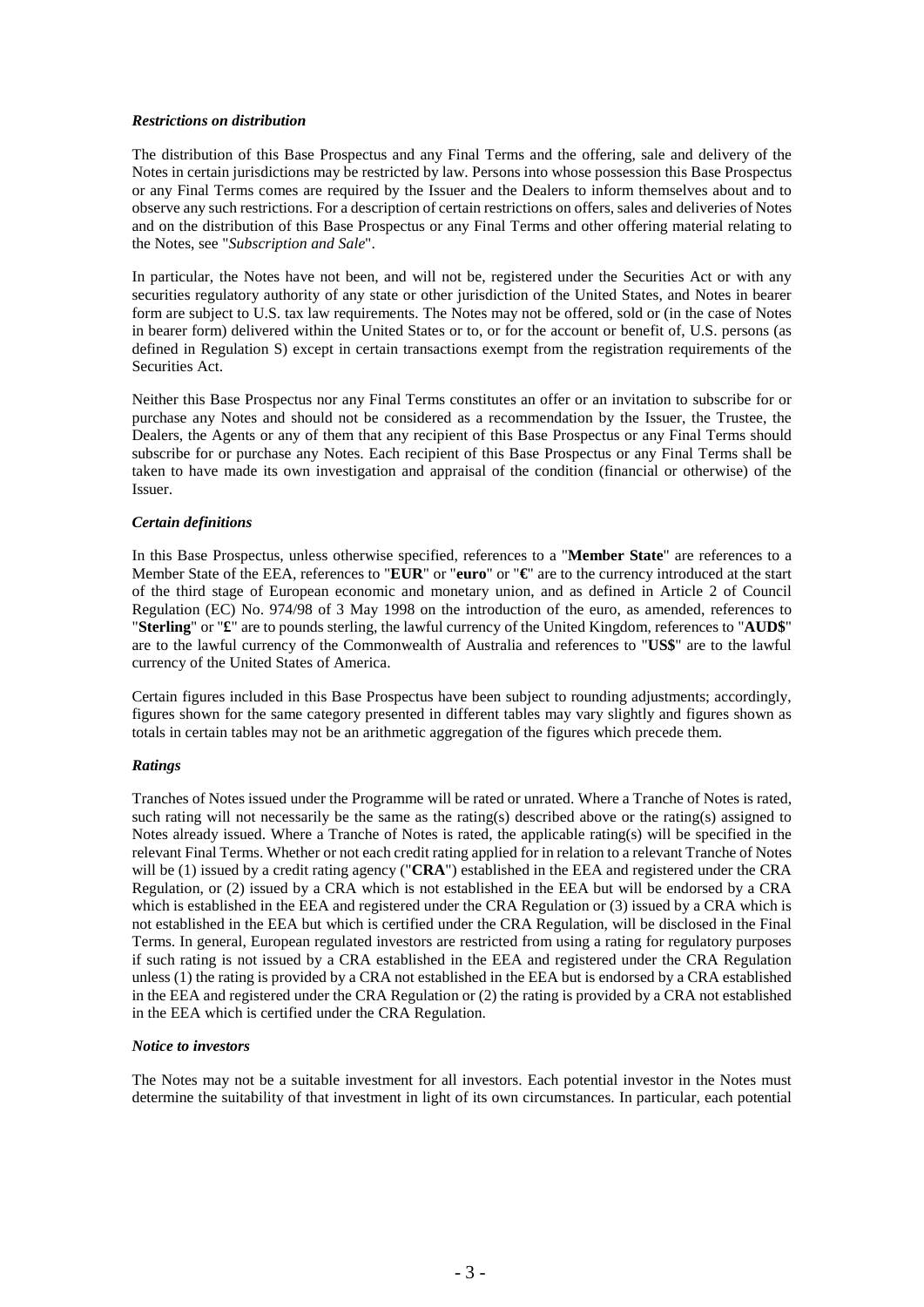investor may wish to consider, either on its own or with the help of its financial and other professional advisers, whether it:

- (i) has sufficient knowledge and experience to make a meaningful evaluation of the Notes, the merits and risks of investing in the Notes and the information contained or incorporated by reference in this Base Prospectus or any applicable supplement;
- (ii) has access to, and knowledge of, appropriate analytical tools to evaluate, in the context of its particular financial situation, an investment in the Notes and the impact the Notes will have on its overall investment portfolio;
- (iii) has sufficient financial resources and liquidity to bear all of the risks of an investment in the Notes, including Notes where the currency for principal or interest payments is different from the potential investor's currency;
- (iv) understands thoroughly the terms of the Notes and is familiar with the behaviour of financial markets; and
- (v) is able to evaluate possible scenarios for economic, interest rate and other factors that may affect its investment and its ability to bear the applicable risks.

## **IMPORTANT – EEA RETAIL INVESTORS**

If the Final Terms in respect of any Notes includes a legend entitled "Prohibition of Sales to EEA Retail Investors", the Notes are not intended to be offered, sold or otherwise made available to and, with effect from such date, should not be offered, sold or otherwise made available to any retail investor in the EEA. For these purposes, a retail investor means a person who is one (or more) of: (i) a retail client as defined in point (11) of Article 4(1) of MiFID II; or (ii) a customer within the meaning of Directive 2002/92/EC (as amended or superseded, the "**Insurance Mediation Directive**"), where that customer would not qualify as a professional client as defined in point (10) of Article 4(1) of MiFID II. No key information document required by Regulation (EU) No. 1286/2014 (as amended, the "**PRIIPs Regulation**") for offering or selling the Notes or otherwise making them available to retail investors in the EEA has been prepared and therefore offering or selling the Notes or otherwise making them available to any retail investor in the EEA may be unlawful under the PRIIPs Regulation.

## **MIFID II PRODUCT GOVERNANCE / TARGET MARKET**

**The Final Terms in respect of any Notes may include a legend entitled "MiFID II Product Governance" which will outline the target market assessment in respect of the Notes and which channels for distribution of the Notes are appropriate. Any person subsequently offering, selling or recommending the Notes (a "distributor") should take into consideration the target market assessment; however, a distributor subject to MiFID II is responsible for undertaking its own target market assessment in respect of the Notes (by either adopting or refining the target market assessment) and determining appropriate distribution channels.**

A determination will be made in relation to each issue about whether, for the purpose of the MiFID Product Governance rules under EU Delegated Directive 2017/593 (the "**MiFID Product Governance Rules**"), any Dealer subscribing for any Notes is a manufacturer in respect of such Notes, but otherwise neither the Arranger nor the Dealers nor any of their respective affiliates will be a manufacturer for the purpose of the MIFID Product Governance Rules.

#### **BENCHMARK REGULATION**

Interest and/or other amounts payable under the Notes may be calculated by reference to certain reference rates. Any such reference rate may constitute a benchmark for the purposes of Regulation (EU) No. 2016/1011 (as amended, the "**Benchmark Regulation**"). If any such reference rate does constitute such a benchmark, the Final Terms will indicate whether or not the benchmark is provided by an administrator included in the register of administrators and benchmarks established and maintained by the European Securities and Markets Authority ("**ESMA**") pursuant to Article 36 (*Register of administrators and benchmarks*) of the Benchmark Regulation. Transitional provisions in the Benchmark Regulation may have the result that the administrator of a particular benchmark is not required to appear in the register of administrators and benchmarks at the date of the Final Terms. The registration status of any administrator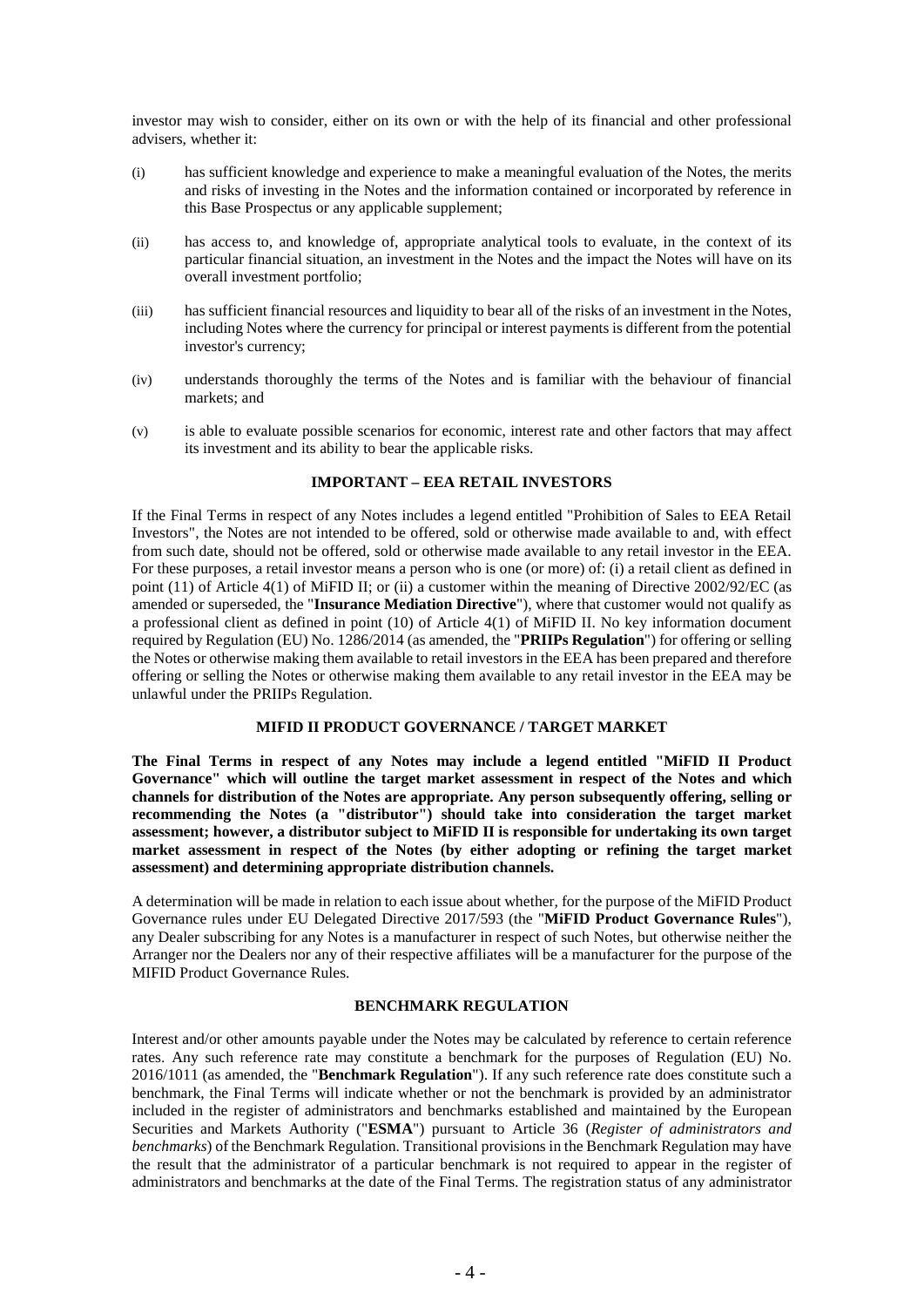under the Benchmark Regulation is a matter of public record and, save where required by applicable law, the Issuer does not intend to update the Final Terms to reflect any change in the registration status of the administrator.

#### **STABILISATION**

**In connection with the issue of any Tranche of Notes, the Dealer or Dealers (if any) named as the Stabilising Manager(s) (or persons acting on behalf of any Stabilising Manager(s)) in the applicable Final Terms may over allot Notes or effect transactions with a view to supporting the market price of the Notes at a level higher than that which might otherwise prevail. However, stabilisation may not necessarily occur. Any stabilisation action may begin on or after the date on which adequate public disclosure of the terms of the offer of the relevant Tranche of Notes is made and, if begun, may cease at any time, but it must end no later than the earlier of 30 days after the issue date of the relevant Tranche of Notes and 60 days after the date of the allotment of the relevant Tranche of Notes. Any stabilisation action or over-allotment must be conducted by the Stabilising Manager(s) (or persons acting on behalf of the Stabilising Manager(s)) in accordance with all applicable laws and rules.**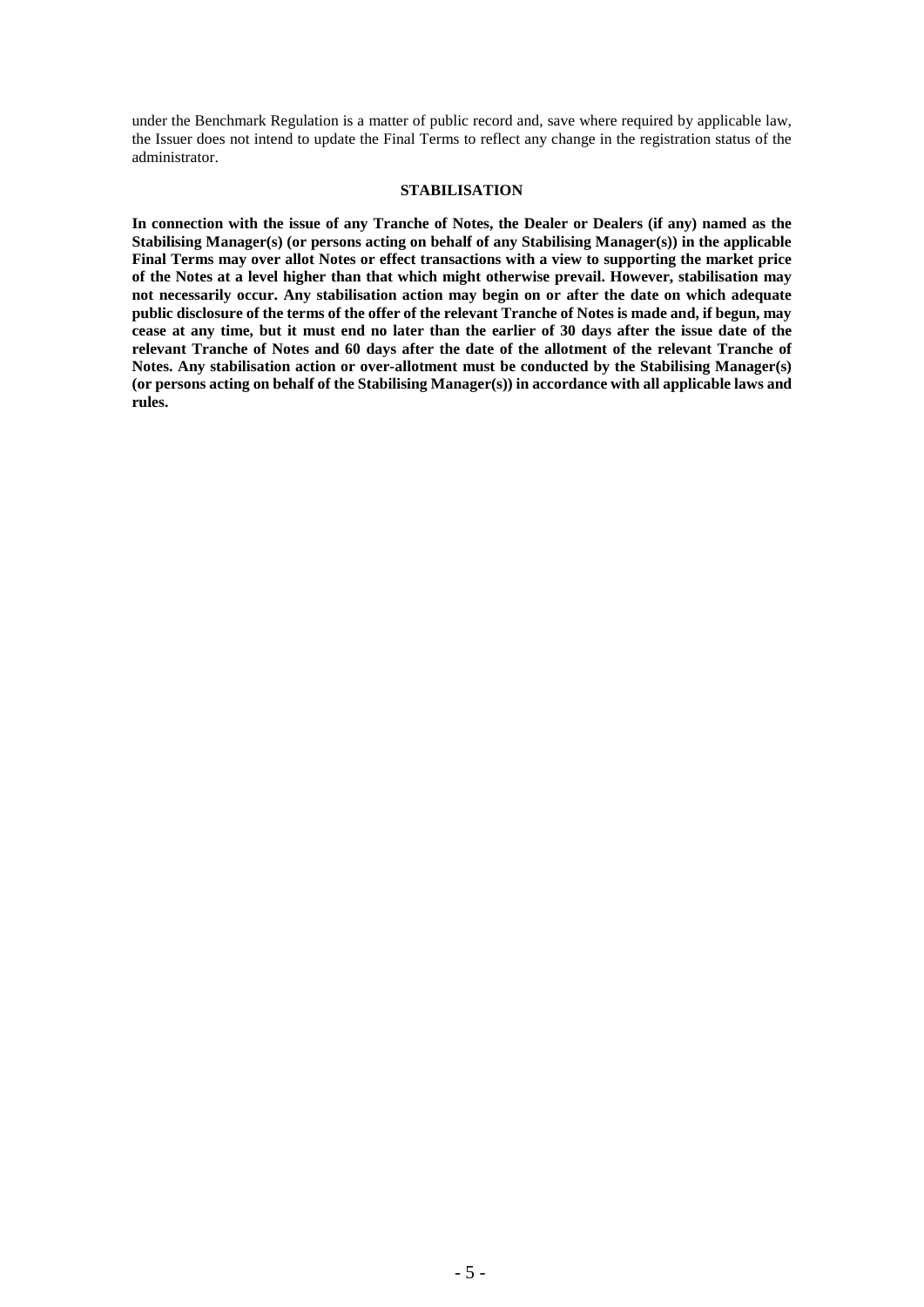#### **OVERVIEW**

*The following information is derived from, and should be read in conjunction with, the full text of this Base Prospectus and the information incorporated by reference herein. You should read the whole document and the information incorporated by reference herein and not just rely on the overview information, which should be read as an introduction to this Base Prospectus. Any decision to invest in the Notes should be based on consideration of this Base Prospectus and the information incorporated by reference herein as a whole.*

*Words and expressions defined in "Terms and Conditions of the Notes" below or elsewhere in this Base Prospectus have the same meanings in this overview.*

| <b>Issuer:</b>                                            | <b>Babcock International Group PLC</b>                                                                                                                                                                                                                                                                                                                                                                                                                                                                |  |  |  |
|-----------------------------------------------------------|-------------------------------------------------------------------------------------------------------------------------------------------------------------------------------------------------------------------------------------------------------------------------------------------------------------------------------------------------------------------------------------------------------------------------------------------------------------------------------------------------------|--|--|--|
| Size:                                                     | Up to $\pounds1,800,000,000$ (or the equivalent in other currencies at the date<br>of issue) aggregate nominal amount of Notes outstanding at any one<br>time.                                                                                                                                                                                                                                                                                                                                        |  |  |  |
| <b>Risk Factors:</b>                                      | Investing in Notes issued under the Programme involves certain risks.<br>The principal risk factors that may affect the ability of the Issuer to fulfil<br>its obligations under the Notes are discussed under "Risk Factors"<br>below.                                                                                                                                                                                                                                                               |  |  |  |
| Arranger:                                                 | NatWest Markets Plc                                                                                                                                                                                                                                                                                                                                                                                                                                                                                   |  |  |  |
| <b>Dealers:</b>                                           | Banco Santander, S.A., Barclays Bank PLC, BNP Paribas, HSBC Bank<br>plc, J.P. Morgan Securities plc, Lloyds Bank Corporate Markets plc,<br>MUFG Securities EMEA plc, NatWest Markets Plc and SMBC Nikko<br>Capital Markets Limited and any other Dealer appointed from time to<br>time by the Issuer either generally in respect of the Programme or in<br>relation to a particular Tranche of Notes.                                                                                                 |  |  |  |
| <b>Trustee:</b>                                           | The Law Debenture Trust Corporation p.l.c.                                                                                                                                                                                                                                                                                                                                                                                                                                                            |  |  |  |
| <b>Issuing and Paying Agent:</b>                          | <b>HSBC</b> Bank plc                                                                                                                                                                                                                                                                                                                                                                                                                                                                                  |  |  |  |
| Registrar:                                                | <b>HSBC</b> Bank plc                                                                                                                                                                                                                                                                                                                                                                                                                                                                                  |  |  |  |
| Paying<br><b>Agents</b><br>and<br><b>Transfer Agents:</b> | <b>HSBC</b> Bank plc                                                                                                                                                                                                                                                                                                                                                                                                                                                                                  |  |  |  |
|                                                           |                                                                                                                                                                                                                                                                                                                                                                                                                                                                                                       |  |  |  |
| <b>Final Terms or Drawdown</b><br><b>Prospectus:</b>      | Notes issued under the Programme may be issued either $(1)$ pursuant to<br>this Base Prospectus and relevant Final Terms or (2) pursuant to a<br>Drawdown Prospectus. The terms and conditions applicable to any<br>particular Tranche of Notes will be the Terms and Conditions of the<br>Notes as completed to the extent described in the relevant Final Terms<br>or, as the case may be, as supplemented, amended and/or replaced to<br>the extent described in the relevant Drawdown Prospectus. |  |  |  |
| <b>Listing and Trading:</b>                               | Applications have been made for Notes to be admitted during the period<br>of twelve months after the date hereof to listing on the Official List of<br>the FCA and to trading on the Regulated Market of the London Stock<br>Exchange.                                                                                                                                                                                                                                                                |  |  |  |
| <b>Clearing Systems:</b>                                  | Euroclear Bank SA/NV ("Euroclear") and/or Clearstream Banking<br>S.A. ("Clearstream, Luxembourg") and, in relation to any Tranche,<br>such other clearing system as may be agreed between the Issuer, the<br>Issuing and Paying Agent, the Trustee and the relevant Dealer(s).                                                                                                                                                                                                                        |  |  |  |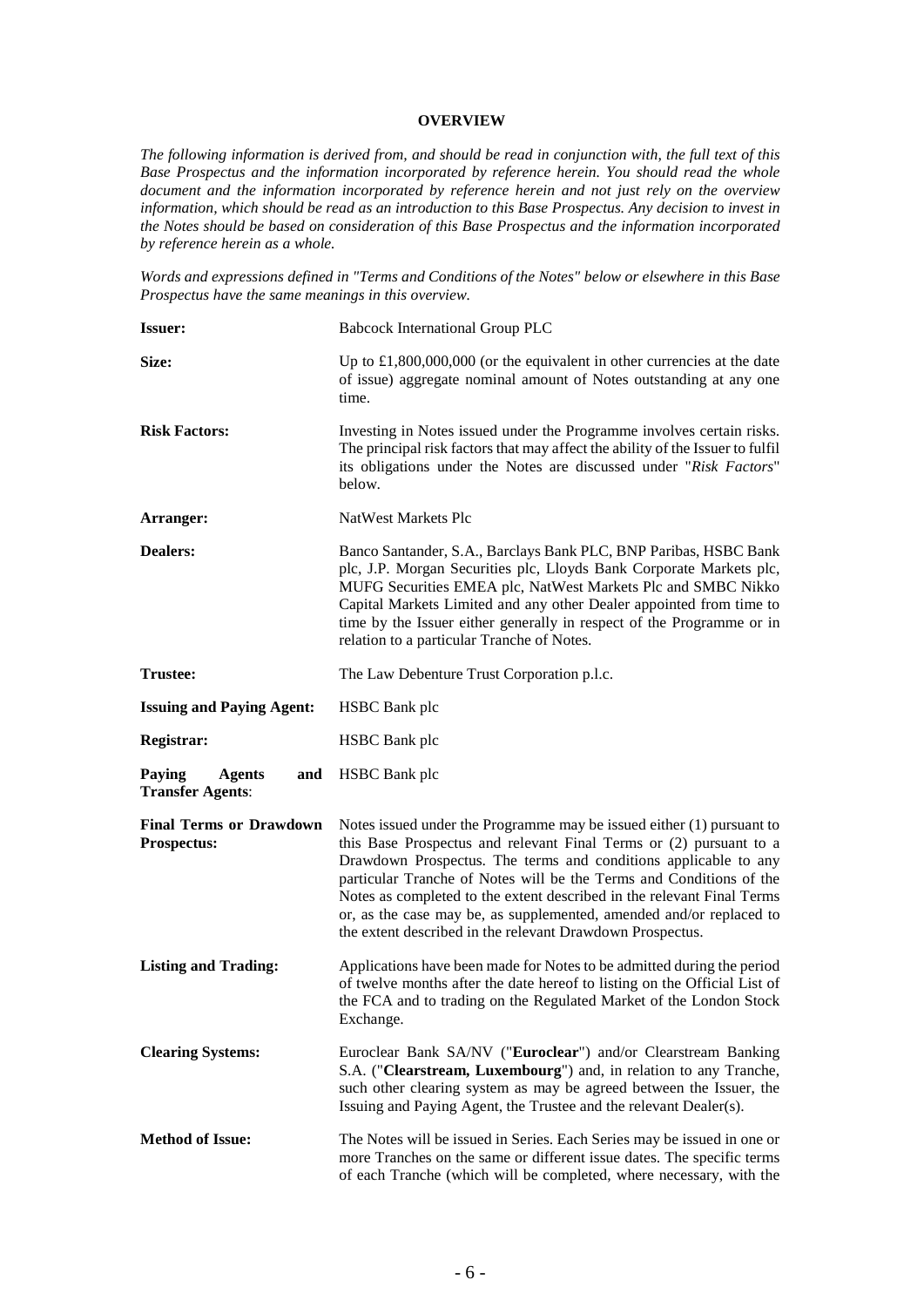|                             | relevant terms and conditions and, save in respect of the issue date, issue<br>price, first payment of interest and nominal amount of the Tranche, will<br>be identical to the terms of other Tranches of the same Series) will be<br>completed in the Final Terms.                                                                                                                                                                                                                                                                                                                                                                                                                                                                                                                                                                                                                                                                                                                                                                                                                                                                                                                                                                                                                                                           |
|-----------------------------|-------------------------------------------------------------------------------------------------------------------------------------------------------------------------------------------------------------------------------------------------------------------------------------------------------------------------------------------------------------------------------------------------------------------------------------------------------------------------------------------------------------------------------------------------------------------------------------------------------------------------------------------------------------------------------------------------------------------------------------------------------------------------------------------------------------------------------------------------------------------------------------------------------------------------------------------------------------------------------------------------------------------------------------------------------------------------------------------------------------------------------------------------------------------------------------------------------------------------------------------------------------------------------------------------------------------------------|
| <b>Forms of Notes:</b>      | Notes may be issued in bearer form or in registered form.                                                                                                                                                                                                                                                                                                                                                                                                                                                                                                                                                                                                                                                                                                                                                                                                                                                                                                                                                                                                                                                                                                                                                                                                                                                                     |
|                             | Each Tranche of Bearer Notes will initially be in the form of either a<br>Temporary Global Note or a Permanent Global Note, in each case as<br>specified in the relevant Final Terms. Each Classic Global Note, as<br>specified in the relevant Final Terms, will be deposited on or around the<br>relevant issue date with a depositary or a common depositary for<br>Euroclear and/or Clearstream, Luxembourg and/or any other relevant<br>clearing system and each New Global Note, as specified in the relevant<br>Final Terms, will be deposited on or around the relevant issue date with<br>a common safekeeper for Euroclear and/or Clearstream, Luxembourg.<br>Each Temporary Global Note will be exchangeable for a Permanent<br>Global Note or, if so specified in the relevant Final Terms, for Definitive<br>Notes. If the TEFRA D Rules are specified in the relevant Final Terms<br>as applicable, certification as to non-U.S. beneficial ownership will be<br>a condition precedent to any exchange of an interest in a Temporary<br>Global Note or receipt of any payment of interest in respect of a<br>Temporary Global Note. Each Permanent Global Note will be<br>exchangeable for Definitive Notes in accordance with its terms.<br>Definitive Notes will, if interest-bearing, have Coupons attached. |
|                             | Each Tranche of Registered Notes will be in the form of either<br>Individual Note Certificates or a Global Registered Note, in each case<br>as specified in the relevant Final Terms. Each Global Registered Note<br>will be deposited on or around the relevant issue date with a depositary<br>or a common depositary for Euroclear and/or Clearstream, Luxembourg<br>and/or any other relevant clearing system and registered in the name of<br>a nominee for such depositary and will be exchangeable for Individual<br>Note Certificates in accordance with its terms.                                                                                                                                                                                                                                                                                                                                                                                                                                                                                                                                                                                                                                                                                                                                                   |
| <b>Currencies:</b>          | Subject to compliance with all relevant laws, regulations and directives,<br>Notes may be issued in any currency agreed between the Issuer and the<br>relevant Dealer(s).                                                                                                                                                                                                                                                                                                                                                                                                                                                                                                                                                                                                                                                                                                                                                                                                                                                                                                                                                                                                                                                                                                                                                     |
| <b>Status of the Notes:</b> | The Notes will constitute unsubordinated and (subject as referred to in<br>"Negative Pledge" below) unsecured obligations of the Issuer as<br>described in "Terms and Conditions of the Notes - Status".                                                                                                                                                                                                                                                                                                                                                                                                                                                                                                                                                                                                                                                                                                                                                                                                                                                                                                                                                                                                                                                                                                                      |
| <b>Issue Price:</b>         | Notes may be issued at any price on a fully paid basis, as specified in<br>the relevant Final Terms. The price and amount of Notes to be issued<br>under the Programme will be determined by the Issuer and the relevant<br>Dealer(s) at the time of issue in accordance with prevailing market<br>conditions.                                                                                                                                                                                                                                                                                                                                                                                                                                                                                                                                                                                                                                                                                                                                                                                                                                                                                                                                                                                                                |
| <b>Maturities:</b>          | Any maturity, subject, in relation to specific currencies, to compliance<br>with all applicable legal and/or regulatory and/or central bank<br>requirements.                                                                                                                                                                                                                                                                                                                                                                                                                                                                                                                                                                                                                                                                                                                                                                                                                                                                                                                                                                                                                                                                                                                                                                  |
|                             | Where Notes have a maturity of less than one year and either (a) the<br>issue proceeds are received by the Issuer in the United Kingdom or (b)<br>the activity of issuing the Notes is carried on from an establishment<br>maintained by the Issuer in the United Kingdom, such Notes must: (i)<br>have a minimum redemption value of $£100,000$ (or its equivalent in<br>other currencies) and be issued only to persons whose ordinary<br>activities involve them in acquiring, holding, managing or disposing of<br>investments (as principal or agent) for the purposes of their businesses                                                                                                                                                                                                                                                                                                                                                                                                                                                                                                                                                                                                                                                                                                                               |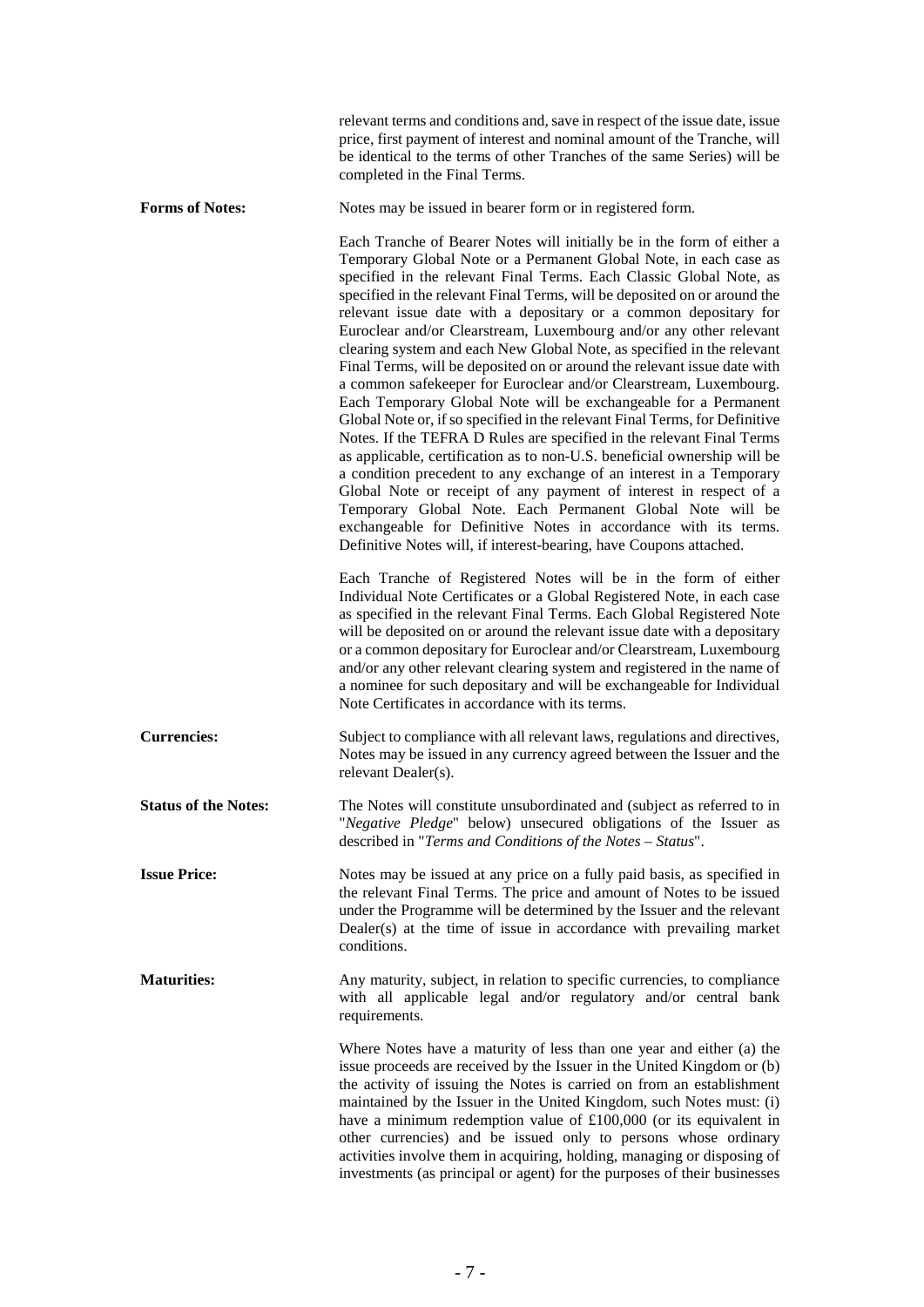|                                                               | or who it is reasonable to expect will acquire, hold, manage or dispose<br>of investments (as principal or agent) for the purposes of their<br>businesses; or (ii) be issued in other circumstances which do not<br>constitute a contravention of section 19 of the Financial Services and<br>Markets Act 2000 (the "FSMA") by the Issuer.                                                                                                                                                                                                                                                             |
|---------------------------------------------------------------|--------------------------------------------------------------------------------------------------------------------------------------------------------------------------------------------------------------------------------------------------------------------------------------------------------------------------------------------------------------------------------------------------------------------------------------------------------------------------------------------------------------------------------------------------------------------------------------------------------|
| <b>Redemption:</b>                                            | Notes may be redeemable at par or such other Redemption Amount as<br>may be specified in the relevant Final Terms.                                                                                                                                                                                                                                                                                                                                                                                                                                                                                     |
| <b>Optional Redemption:</b>                                   | The Final Terms issued in respect of each issue of Notes will state<br>whether such Notes may be redeemed prior to their stated maturity at<br>the option of the Issuer (either in whole or in part) and/or the<br>Noteholders, and if so the terms applicable to such redemption.                                                                                                                                                                                                                                                                                                                     |
| <b>Redemption or Purchase on</b><br><b>Change of Control:</b> | The Notes of a Noteholder may be redeemed or purchased prior to their<br>stated maturity at the option of such Noteholder on a change of control<br>(as described in Condition 9(f) (Redemption and Purchase -<br>Redemption or Purchase on Change of Control)), to the extent<br>specified in the relevant Final Terms.                                                                                                                                                                                                                                                                               |
| <b>Tax Redemption:</b>                                        | Except as described in "Optional Redemption" and "Redemption or<br>Purchase on Change of Control" above, early redemption will only be<br>permitted for tax reasons as described in Condition 9(b) (Redemption<br>and Purchase - Redemption for tax reasons).                                                                                                                                                                                                                                                                                                                                          |
| <b>Benchmark</b><br><b>Discontinuation:</b>                   | In the case of Floating Rate Notes, if a Benchmark Event occurs, such<br>that any rate of interest (or any component part thereof) cannot be<br>determined by reference to the original benchmark specified in the<br>relevant Final Terms, then such rate of interest may be substituted<br>(subject to certain conditions) with a successor or alternative rate (with<br>consequent amendment to the terms of such Series of Notes and,<br>potentially, the application of an adjustment spread (which could be<br>positive or negative)) as described in Condition 7(h) (Benchmark<br>Replacement). |
| Interest:                                                     | Notes may be interest-bearing or non-interest bearing. Interest (if any)<br>may accrue at a fixed rate or a floating rate and the method of<br>calculating interest may vary between the issue date and the maturity<br>date of the relevant Series. The terms and conditions also provide for<br>fallbacks in the event that one or more benchmark rates used to<br>determine the interest payable on the Notes is discontinued.                                                                                                                                                                      |
| <b>Denominations:</b>                                         | No Notes may be issued under the Programme with a minimum<br>denomination of less than EUR 100,000 (or its equivalent in any other<br>currency). Subject thereto, Notes will be issued in such denominations<br>as may be specified in the relevant Final Terms, subject to compliance<br>with all applicable legal and/or regulatory and/or central bank<br>requirements.                                                                                                                                                                                                                             |
| <b>Negative Pledge:</b>                                       | The Notes will have the benefit of a negative pledge as described in<br>Condition 5 (Negative Pledge).                                                                                                                                                                                                                                                                                                                                                                                                                                                                                                 |
| <b>Cross Acceleration:</b>                                    | The Notes will have the benefit of a cross acceleration as described in<br>Condition 13 (Events of Default).                                                                                                                                                                                                                                                                                                                                                                                                                                                                                           |
| <b>Taxation:</b>                                              | All payments in respect of Notes and the Coupons by or on behalf of<br>the Issuer shall be made free and clear of withholding taxes of any Tax<br>Jurisdiction (as defined in the Conditions) unless the withholding is<br>required by law. In that event, the Issuer will (subject as provided in<br>Condition 12 ( <i>Taxation</i> )) pay such additional amounts as will result in<br>the Noteholders receiving such amounts as they would have received in                                                                                                                                         |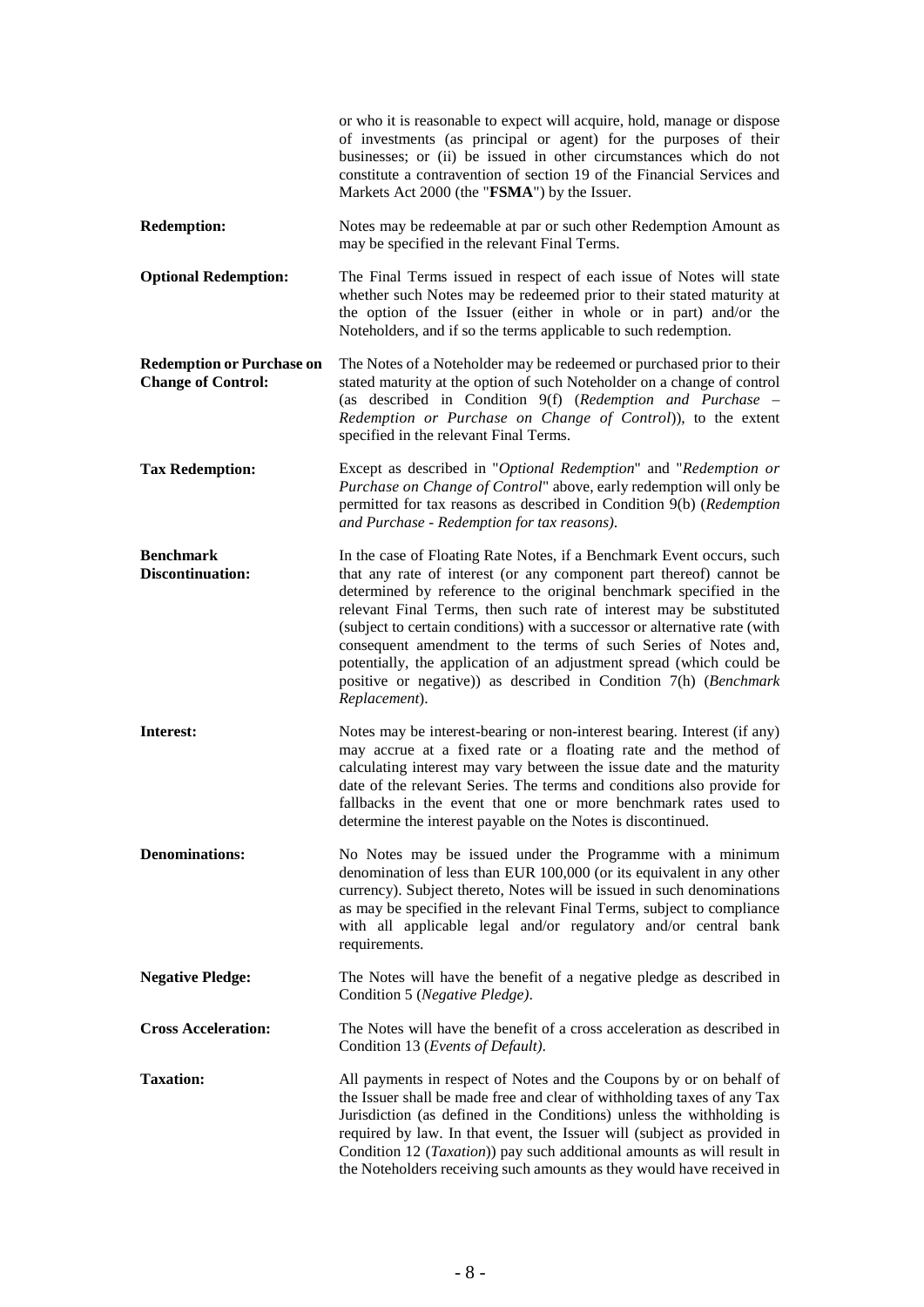|                              | respect of such Notes had no such withholding been required, all as<br>described in "Terms and Conditions of the Notes - Taxation".                                                                                                                |
|------------------------------|----------------------------------------------------------------------------------------------------------------------------------------------------------------------------------------------------------------------------------------------------|
| <b>Governing Law:</b>        | The Notes and all non-contractual obligations arising out of or in<br>connection with the Notes are governed by English law.                                                                                                                       |
| <b>Selling Restrictions:</b> | For a description of certain restrictions on offers, sales and deliveries of<br>Notes and on the distribution of offering material in the United States<br>of America, the United Kingdom and Japan, see "Subscription and<br><i>Sale</i> " below. |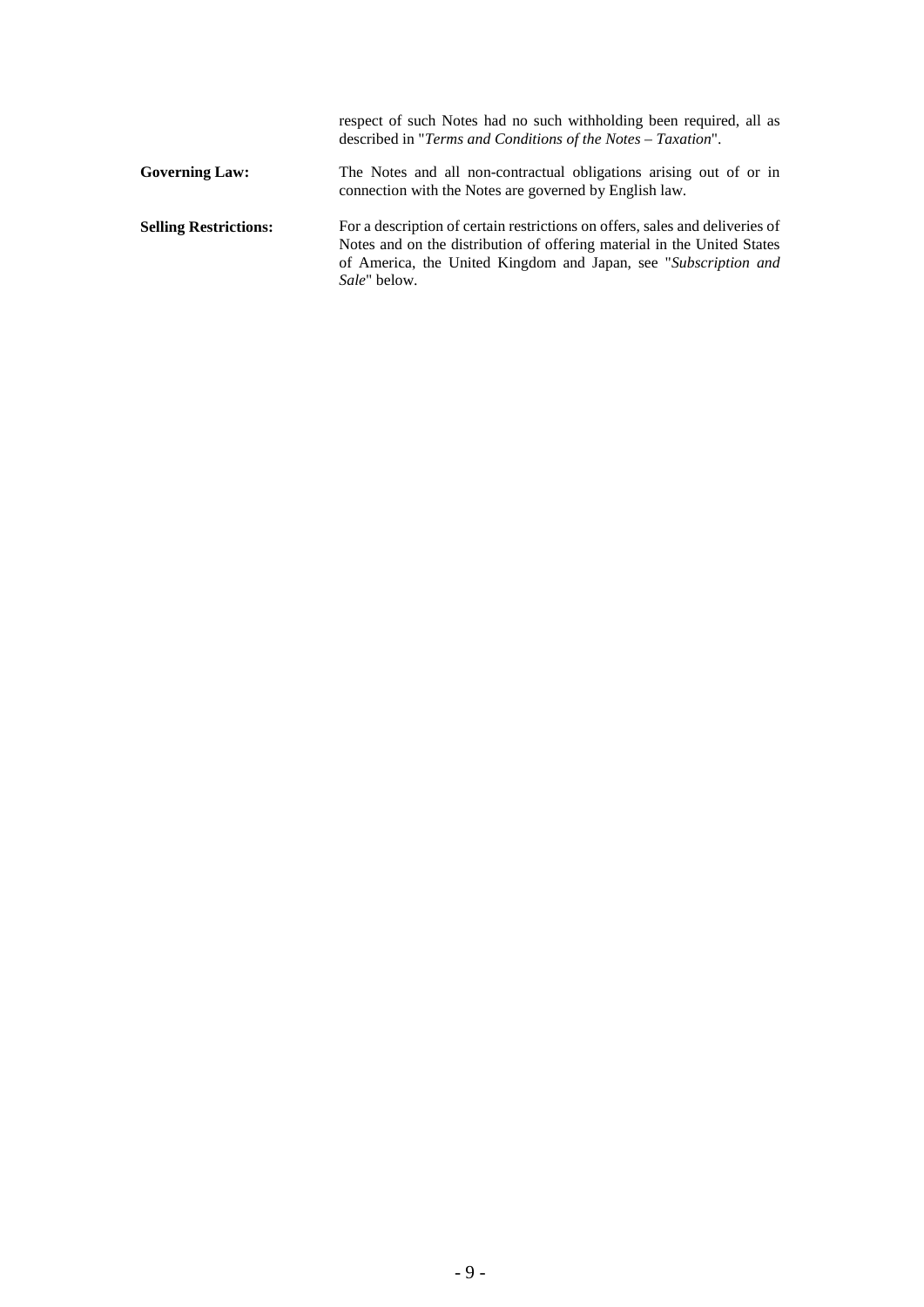## **RISK FACTORS**

*Prospective investors should read the entire Base Prospectus. Words and expressions defined in the "Terms and Conditions of the Notes" below or elsewhere in this Base Prospectus have the same meanings in this section.*

*According to the Issuer's assessment, the following factors may affect the Issuer's ability to fulfil its obligations under the Notes. All of these factors are contingencies which may or may not occur and the Issuer is not in a position to express a view on the likelihood of any such contingency occurring.*

*In addition, factors which are material for the purpose of assessing the market risks associated with Notes issued under the Programme are also described below. According to the Issuer's assessment, the factors described below in this "Risk Factors" section represent the material/principal risks inherent in investing in Notes issued under the Programme, but the inability of the Issuer to pay interest, principal or other amounts on or in connection with any Notes may occur for other reasons which may not be considered material/principal risks by the Issuer based on information currently available to it or which it may not currently be able to anticipate. Prospective investors should also read the detailed information set out elsewhere in this Base Prospectus and reach their own views prior to making any investment decision.*

## **RISKS RELATING TO THE ISSUER AND THE BABCOCK GROUP**

*The Babcock Group depends and will continue to depend heavily on winning and retaining large contracts with a relatively limited number of major customers, whether in the United Kingdom ("UK") or overseas, especially the UK government customers and other UK public sector bodies and agencies, for a substantial proportion of its revenue* 

Historically, Babcock and its subsidiary undertakings from time to time (together, the "**Babcock Group**") has derived a substantial proportion of its revenue from contracts with a relatively limited number of major customers, particularly government customers or other public sector bodies or agencies. Babcock Group's single biggest customer is the UK Ministry of Defence (the "**MoD**"). The Babcock Group expects that such customers and contracts will continue to account for a significant proportion of the Babcock Group's total revenue for the foreseeable future. The contracts that the Babcock Group bids for often entail a substantial transfer of risk from the customer to the bidder as these customers generally have significant purchasing and bargaining power with suppliers and may use that power to seek to amend or renegotiate existing contracts to include, or be willing only to agree contracts on, terms less favourable to contractors, including companies in the Babcock Group, than may historically have been the case.

## *The Babcock Group's major customers may be affected by political and public spending decisions*

The Babcock Group has customers that are large, complex organisations, including central and local government departments, other public sector bodies or commercially owned entities in sectors subject to specific regulation. Many of them rely to a greater or lesser extent on public funding. These customers may be affected by financial, budgetary, regulatory or political constraints which could have a significant impact on the size, scope, timing and duration of contracts and orders with/placed by them and therefore on the level of business which the Babcock Group will derive from such customers. The loss, expiration, suspension, cancellation or termination of any of these contracts for any reason could have a material adverse effect on the Babcock Group's future results of operations and financial condition. Furthermore, a decrease in the amount of business undertaken from these customers, for any reason, including a change in attitudes to the outsourcing of services generally or in a particular sector due to the poor performance or behaviour of other service providers or incidents in which the Babcock Group was not involved, could result in an adverse effect on the Babcock Group's business, financial condition or operating or financial results.

The consequences for the Babcock Group's business of the UK vote to leave the European Union are difficult to predict, as there is likely to be a period of uncertainty over the effects on the nature, timing and scope of the policies and procurement plans of both the Babcock Group's current and potential customers in the UK and overseas.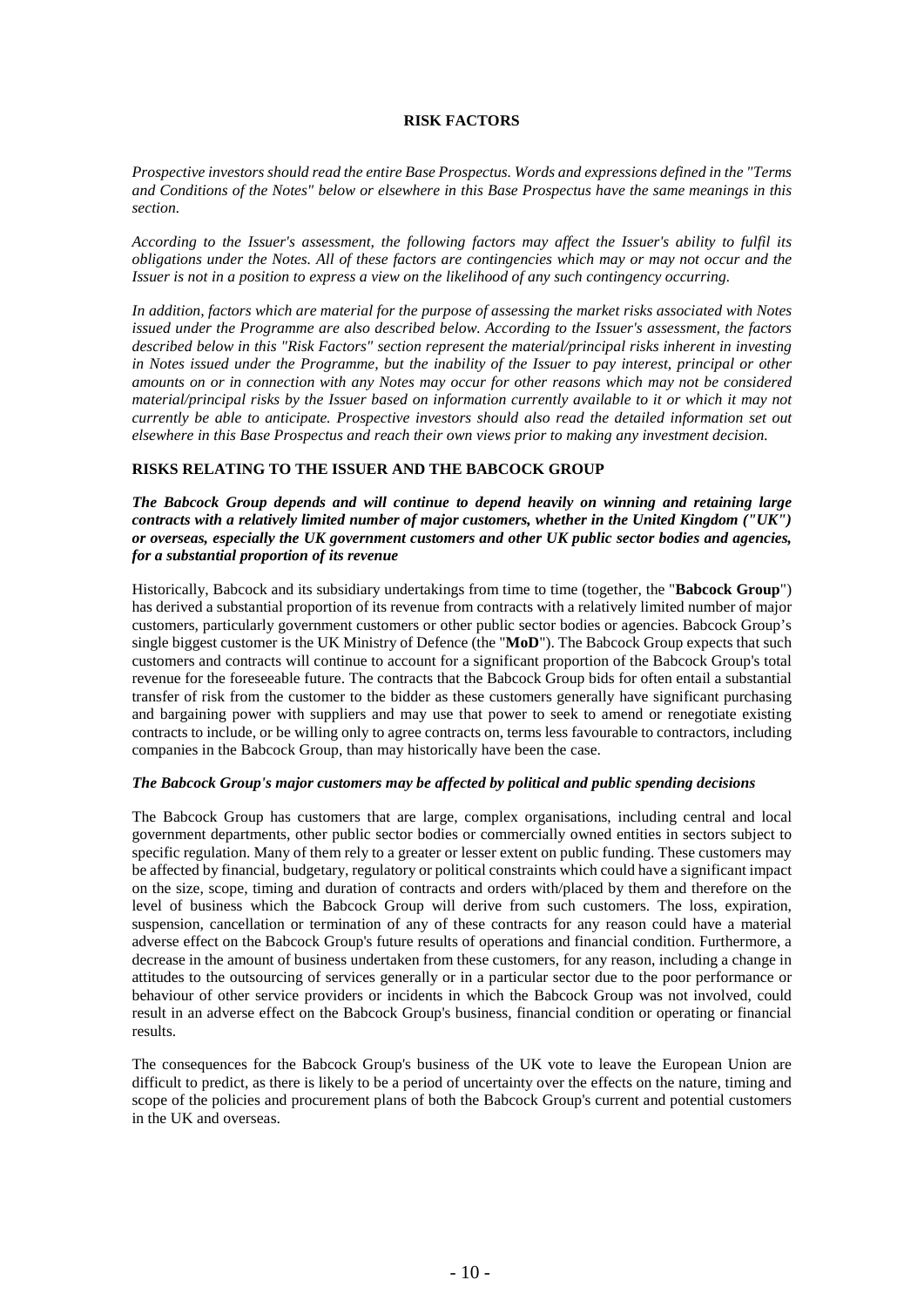## *Loss of reputation with any of the Babcock Group's major customers could lead to loss of business across Babcock Group's customer base and significant economic damage*

Damage to the reputation of the Babcock Group, whether justified or not, has the potential, given the relatively narrow customer base and the size of the contracts at stake, to impact severely the ability to win or retain business streams and therefore could materially adversely affect the business, financial condition, results of operations and prospects of the Babcock Group.

## *Babcock Group is dependent on being able to comply with applicable customer or industry specific requirements or regulations*

In order to enter into and perform contracts with its customers, the Babcock Group needs to obtain and retain the necessary eligible status, approvals, consents and/or licences, and meet the standards required by them of their suppliers and contractors. The loss, expiration, suspension, cancellation or termination of any one of these contracts for any reason, failure to obtain or retain the necessary eligible status, approvals, consents and/or licences to contract with any such customer, or loss of reputation with any such customer (including as a result of loss of reputation by other outsourcing service providers or service providers generally), could have a material adverse effect on the business with this customer base and on the Babcock Group's future results of operations and financial condition.

## *The operations of the Babcock Group carry significant health and safety and environmental risks and the Babcock Group will be exposed to the risk of losses and reputational damage from safety incidents and accidents*

Due to the nature of the services provided by the Babcock Group, many of its operations, if not properly managed and conducted, entail the risk of significant harm to employees, third parties, members of the public, property or the environment. Some, for example, the Babcock Group's aerial emergency services operations, involve an inherent degree of risk that is compounded by the nature of the services provided (offshore oil and gas crew change services, fire-fighting, search and rescue, air ambulance and emergency services) or the environments in which they operate (low altitude flying in adverse weather conditions, terrains or operational conditions). Serious accidents in the workplace can have a major impact on the lives of those employees involved as well as their families, friends, colleagues and communities.

In the event that an incident or accident is caused, perceived to be caused, or contributed to, by failings on the part of the Babcock Group or their employees or contractors (for example as a result of negligence, or poor health and safety systems and controls), this could result in significant adverse publicity, interruption of services to customers, payment of substantial damages not all of which may be insured, fines and the potential loss or suspension of required licences or authorisations and disqualification from future tenders. Moreover, safety-related incidents experienced by other service providers (for example, other helicopter operators), who operate in the same or similar markets as the Babcock Group could impact customer confidence generally and lead to a reduction in customer contracts for the Babcock Group.

Failure to maintain a strong record of safety and reliability that is satisfactory to customers may adversely affect the Babcock Group's reputation, relationship with customers and financial conditions or operating and financial results.

## *Failure to realise the pipeline of opportunities and to secure rebids can involve significant wasted costs, missed opportunities for growth and loss of revenue*

The realisation of the pipeline of opportunities for new bids and rebidding for existing contracts can involve a lengthy and costly bidding process. Bid and rebid success rates determine how much of the pipeline of opportunities is realised and turned into profitable business and how much existing business is retained. Bidding for large and complex contracts is time consuming (it can take many months or even run into years) and is expensive, as can be mobilising on new contract wins. Also, by their nature, large, longer-term contracts are irregular and relatively infrequent in coming to market. The Babcock Group may also face competition in the bidding process either from existing competitors or new market entrants, and expense, delay or loss of awarded contracts if their competitors protest or challenge awards of contracts to them. Unsuccessful major bids or rebids could involve significant wasted bid costs and may impact on the strategic objectives of the Babcock Group. The inability to secure a major new contract could represent a significant missed opportunity for growth, and losing rebids on existing contracts could lead to loss of significant existing revenue and profit stream. If the Babcock Group fails to realise pipeline opportunities,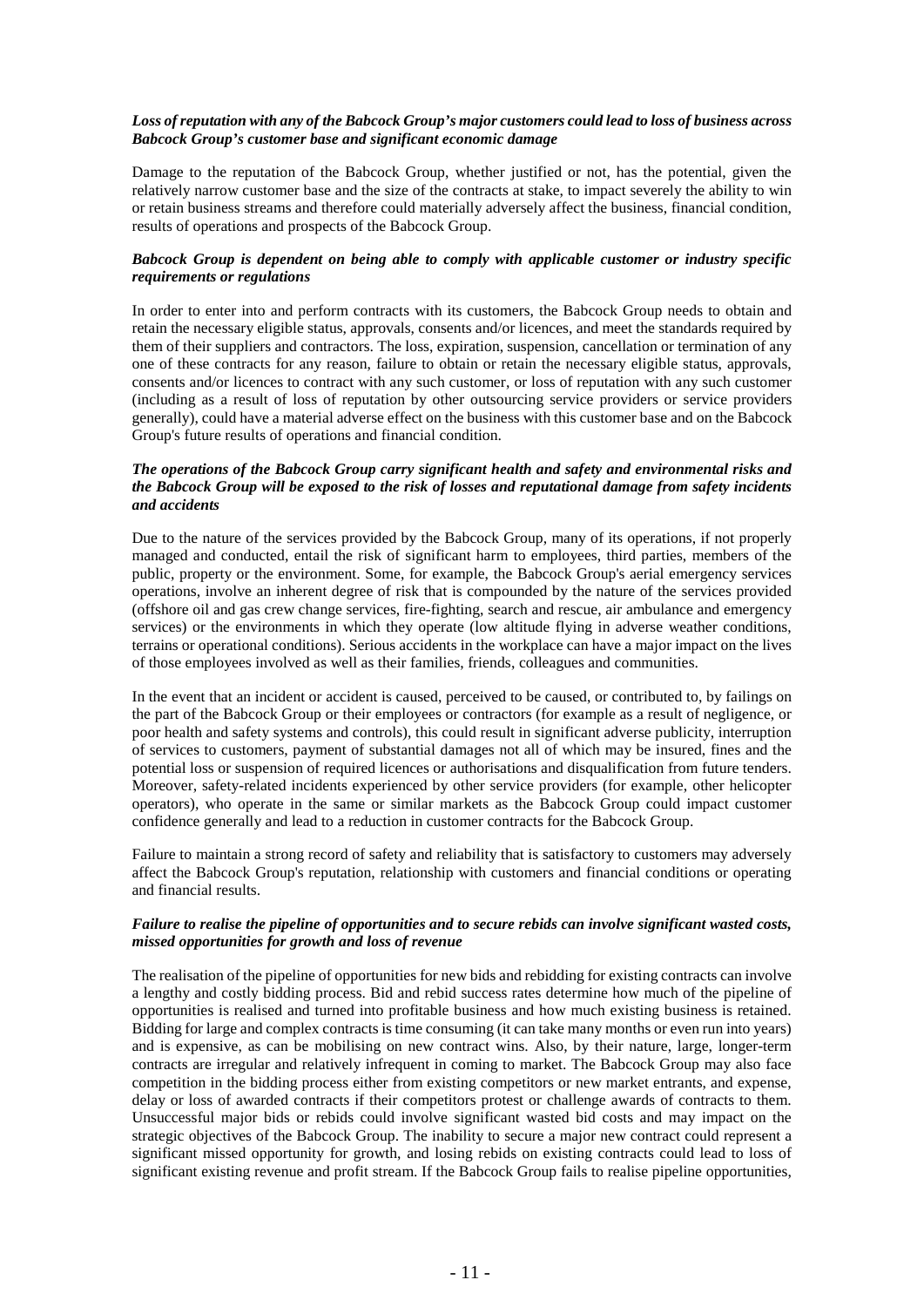particularly having invested time and money in the bidding process, there could be a material adverse effect on the business, financial condition, results of operations and prospects of the Babcock Group. The Babcock Group may also experience a lack of success in exporting its business model outside the UK, which may materially impact its growth and strategic prospects. Geopolitical factors, for example, the terms of the UK's exit from the EU could lead to significant tensions between trading countries.

## *The Babcock Group's businesses depend on its ability to attract, train and retain senior management and highly skilled employees*

The Babcock Group's success depends on the continued service and performance of its highly qualified and experienced senior management and business development teams. The continuing success of the Babcock Group relies on its ability to plan for management succession and to attract, train and retain qualified and experienced management and business development executives.

A loss of one or more of the members of the Babcock Group's senior management without adequate replacement could have a material adverse effect on the prospects for or performance of the Babcock Group. Insufficient experienced business development or bidding resources can impair the ability of the Babcock Group to achieve strategic aims and financial targets.

The Babcock Group's success also depends on its ability to recruit, train and retain highly skilled and suitably qualified employees, who represent a substantial amount of its intellectual capital, to serve its customers effectively. Competition for skilled personnel in the industries in which the Babcock Group operates is intense. The cost of recruiting or retaining the suitably qualified and experienced employees needed by the Babcock Group might increase significantly depending on market conditions which could impact the Babcock Group's contract profitability. Employees who are highly trained are likely to remain a limited resource for the foreseeable future. Identifying, recruiting and training personnel requires substantial resources. If the Babcock Group fails to recruit and retain qualified employees, in particular suitably qualified and experienced engineers, technicians, pilots and other specialist skills groups, including by failing to maintain compensation awards at an appropriate level, this could lead to a failure to fulfil contractual obligations, the inability to pursue business in new areas or a loss of reputation, any of which could have a material adverse effect on the business, financial condition or operating or financial results of the Babcock Group.

## *Failure to deliver secure IT systems and to combat cyber and other security risks to information and physical sites could adversely affect the ability of the Babcock Group to win future contracts and in the event of a breach of security could lead to business disruption and reputational damage*

The ability of the Babcock Group to deliver secure IT and other information assurance systems designed to protect personal data or customer or company confidential information is a key factor for customers. Despite controls to ensure the confidentiality of such information, the Babcock Group may breach restrictions or may be subject to attack from computer programmes or malicious or hostile third parties that attempt to penetrate the network security and misappropriate confidential information. Due to advances in these programmes, IT capabilities and other developments, there is no guarantee that the Babcock Group's security measures will be sufficient to prevent breaches or cyber attacks. In addition, the risk of loss of information or data by other means due to a failure to keep it safe at all times and within its custody or control is a risk that cannot be entirely eliminated. Any such breach or compromise of security or a breach of security at a physical site could lead to loss of reputation, disruptions in business operations and inability to meet contractual obligations and have an adverse effect on the Babcock Group's ability to win future contracts and as a result its businesses, results of operations and overall financial condition.

The Babcock Group will continue to implement a new Enterprise Resource Planning ("**ERP**") system for the "back office" within certain divisions of the Babcock Group. Installing major new IT systems carry the risk of key system failures and disruption. Failure to adequately plan and resource the implementation of the new ERP system or difficulties experienced in doing so could cause both trading and financing reporting difficulties that could be material.

Notwithstanding anything in this risk factor, this risk factor should not be taken as implying that the Issuer will be unable to comply with its obligations as a company with securities admitted to the Official List of the FCA.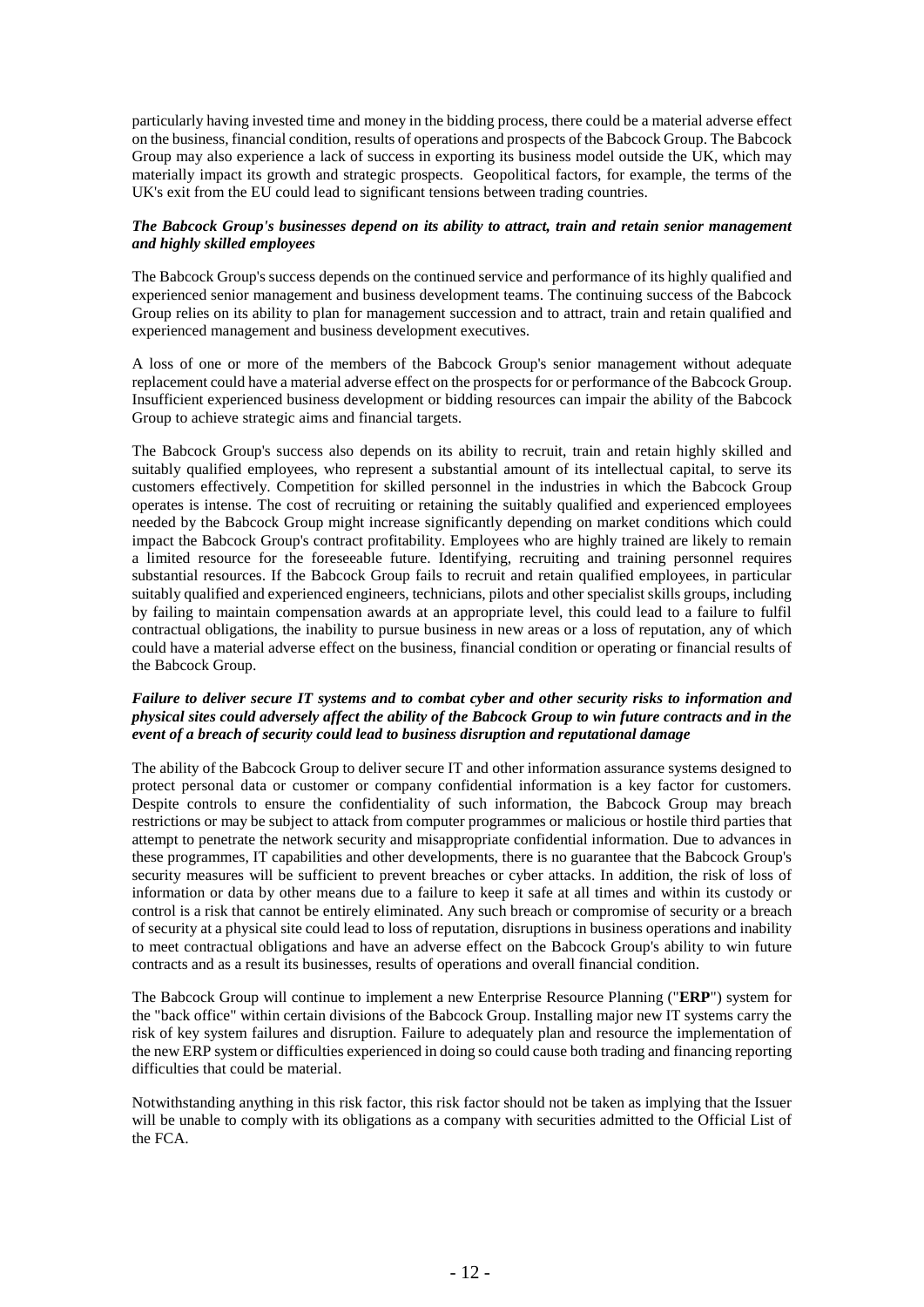## *There may be changes in governments' policies and investment levels*

Certain of the Babcock Group's businesses are dependent on national and local governments' policies with regards to maintaining and improving public infrastructure and their attitude to outsourcing of services or activities to the private sector. National and local government policy changes and public spending constraints (for example, following a UK Government Comprehensive Spending Review) are potentially material risks for the Babcock Group as they could result in decisions not to, or no longer to, outsource services or activities or use contractors, delays in placing work, pressure on pricing or margins, withdrawal of projects, the bringing back "in-house" of services, early termination of contracts, lower contract spend than anticipated or adoption of less favourable contracting models. These customers set demanding criteria for eligibility for contracting with them, the cost of compliance with which can be significant.

## *There may be a decline in the UK government's defence budget or a change in its defence policy or priorities*

Reductions in the MoD's budget or changes in its defence policy or spending priorities (such as changes to policy on continuous at sea nuclear deterrence or successors to existing nuclear deterrence capabilities or submarine or surface ship strength or capabilities) may adversely affect the Babcock Group's business if those reductions or changes result in the delay, cancellation, abandonment or significant reduction in scope of activities that may otherwise have been available for the Babcock Group to participate in.

## *As a contractor with national and local governments, public sector bodies and agencies and governmentregulated customers, the Babcock Group is subject to procurement rules and regulations and procurement delays*

As a contractor with governments and government-regulated customers, members of the Babcock Group must comply with specific procurement regulations and other requirements. These requirements, although customary when entering into contracts with public sector bodies, increase the Babcock Group's bidding, performance and compliance costs. If procurement requirements or eligibility to bid criteria change, eligibility to bid for such contracts may be affected or the costs of bidding for or complying with such contracts could increase and have a negative impact on the Babcock Group's financial condition and results of operations.

Failure to comply with qualification to bid criteria, procurement rules and regulations (which can change) could result in reductions in the number or values of contracts to be awarded to the Babcock Group, the Babcock Group not being allowed to participate in future tenders, or contract modifications or terminations, any or all of which could have an adverse effect on the financial condition and results of operations of the Babcock Group. Failure to comply with these rules and regulations could lead to members of the Babcock Group being unable to contract with the public sector body concerned either at all or for a period of time and could negatively impact the Babcock Group's reputation and ability to procure further public sector work in the future.

In addition, public sector projects may require relevant approvals from either national or local government ministers or senior civil servants, national or local government departments or other public sector bodies or agencies. It is possible that, due to difficulties in obtaining such approvals, projects may be delayed before procurement has started, during the tender stage or during the period between being appointed as the preferred bidder and execution of final contracts. Delays in awarding public contracts may also arise from challenges to the award of the contracts by competitors. These matters are beyond the Babcock Group's control and any resulting delays could have an adverse impact on the Babcock Group's business, financial condition, results of operations or prospects.

Like all businesses contracting with national or local government departments or other public sector bodies or agencies, the Babcock Group faces additional risks of challenge related to public sector customer compliance with procurement, state aid, intra vires and other legal requirements for the validity of such customers' actions, which could have an adverse impact on the Babcock Group's business, financial condition, results of operations or prospects.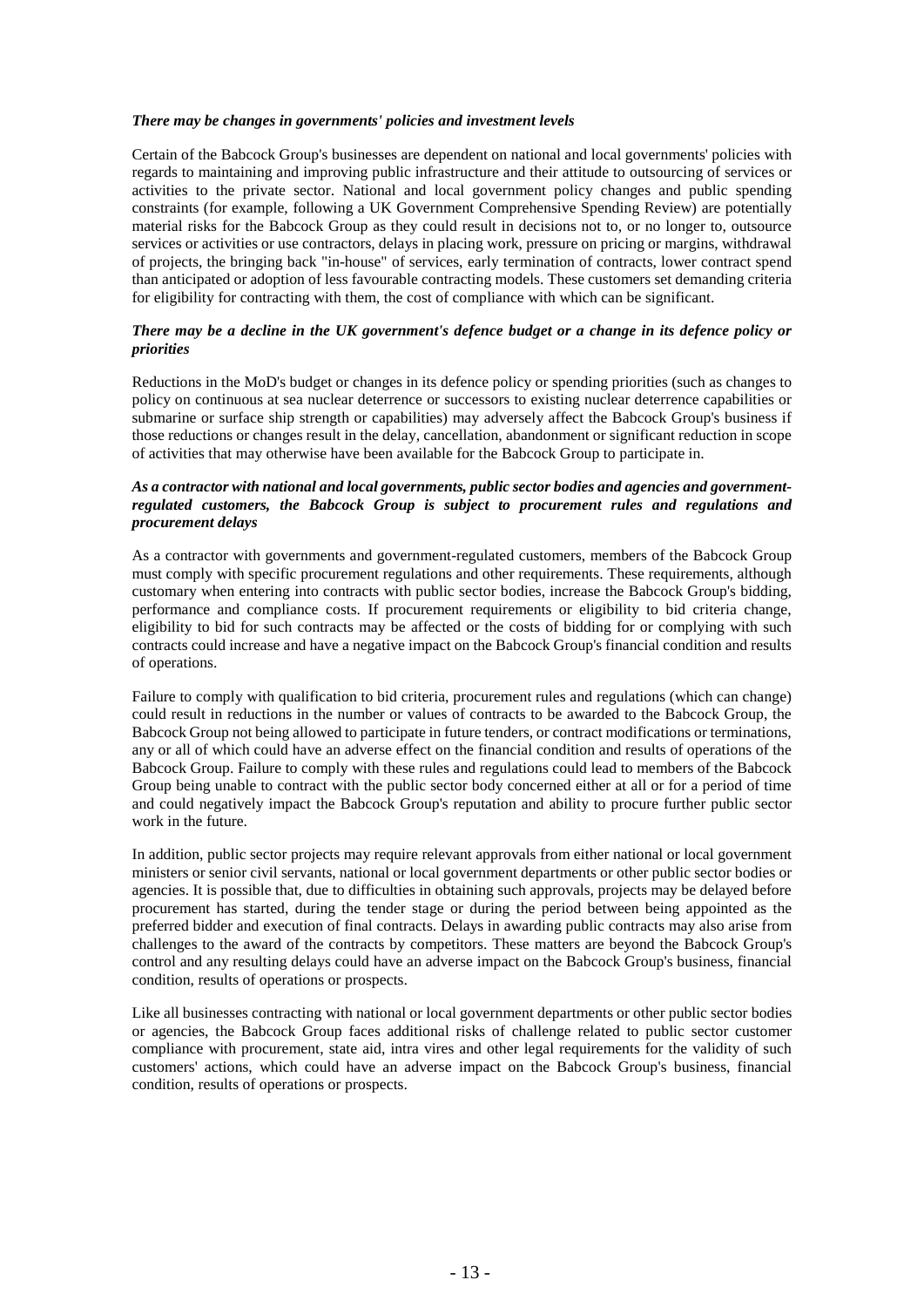## *The Babcock Group's contracts with national and local governments and public sector bodies and agencies or major commercial customers may contain unfavourable provisions*

The Babcock Group's contracts with national and local governments and public sector bodies and agencies or major commercial customers with significant bargaining power contain provisions, and are subject to laws and regulations, that give such customers contractual rights and remedies, some of which are not typically found in commercial contracts, such as wide ranging indemnities or uncapped liabilities arising from a variety of sources which may, in some circumstances be guaranteed by Babcock or other members of the Babcock Group, and which can be onerous for the Babcock Group.

In addition, the contracts with national or local governments, public sector bodies or agencies, regulated customers and major commercial customers may in some cases permit such customers to modify or terminate the contract, in whole or in part, without, or on short, prior notice, without cause or for default based on performance. If any of the Babcock Group's contracts are terminated other than for default, the relevant member(s) of the Babcock Group would generally be entitled to payments for allowable costs and may receive some allowance for profit on the work performed but usually not for future profits. If a contract is terminated for default, the Babcock Group could be exposed to significant liability for damages or other compensation and it could have a negative impact on its ability to obtain future contracts and orders. Furthermore, on contracts for which the relevant member of the Babcock Group is a subcontractor or a member of a consortium and not the sole prime contractor, customers could terminate the prime contract or project agreement irrespective of the Babcock Group's performance.

If significant terms (such as pricing) of certain of the Babcock Group's contracts or subcontracts are modified or if certain of the Babcock Group's contracts or subcontracts are terminated by such customers and the Babcock Group is unable to win new contracts to offset the lost revenue, the Babcock Group's business, financial condition or results of operations could be materially adversely affected.

Contracts that the Babcock Group may enter into with national or local governments, public sector bodies or agencies and commercial customers can involve the transfer of employees, sometimes in large numbers. As well as involving potentially significant costs and complex administration, these transfers may require the Babcock Group to assume significant employment liabilities.

## *Competition within the markets in which the Babcock Group operates may reduce the Babcock Group's revenues and market share*

The Babcock Group operates in competitive markets and the Babcock Group's competitors may have more extensive or more specialised support capabilities than the Babcock Group in some areas. If the Babcock Group is unable to continue to compete successfully against current or future competitors (including, in respect of outsourcing of services by customers, in-house alternatives), the Babcock Group may experience declines in revenues and market share which could have an adverse effect on the Babcock Group's business, results of operations, financial condition and prospects.

## *The Babcock Group is subject to extensive and increasingly stringent regulations which may increase costs and, in the event of a breach of such regulations, result in reputational damage, sanctions or the inability to continue to conduct certain lines of business. Following the UK vote to leave the European Union, the terms of British exit will have implications on the requirements or regulations that are applicable to the business of the Babcock Group, including where a licence to operate in the European Union is required*

In each of the jurisdictions in which the Babcock Group operates, it has to comply with laws, regulations and administrative policies which relate to, among other matters, business and operating licensing regimes, health and safety, employment (including pensions), the environment, anti-bribery, anti-corruption, banking and tax. Each aspect of the regulatory environment in which the Babcock Group operates is subject to change, which may be retrospective.

The Babcock Group's civil and defence-related nuclear, helicopter and aircraft businesses are subject to a high degree of international, European and UK government regulation. This framework governs operational standards as well as commercial activity. The Aviation sector (along with other parts of the Babcock Group) is subject to regulations in respect of (i) airworthiness and environmental certification of aircraft and related products, parts and appliances, as well as the certification of design and production organisations, (ii) the continuing airworthiness of aircraft and aeronautical products, parts, and appliances and on the approval of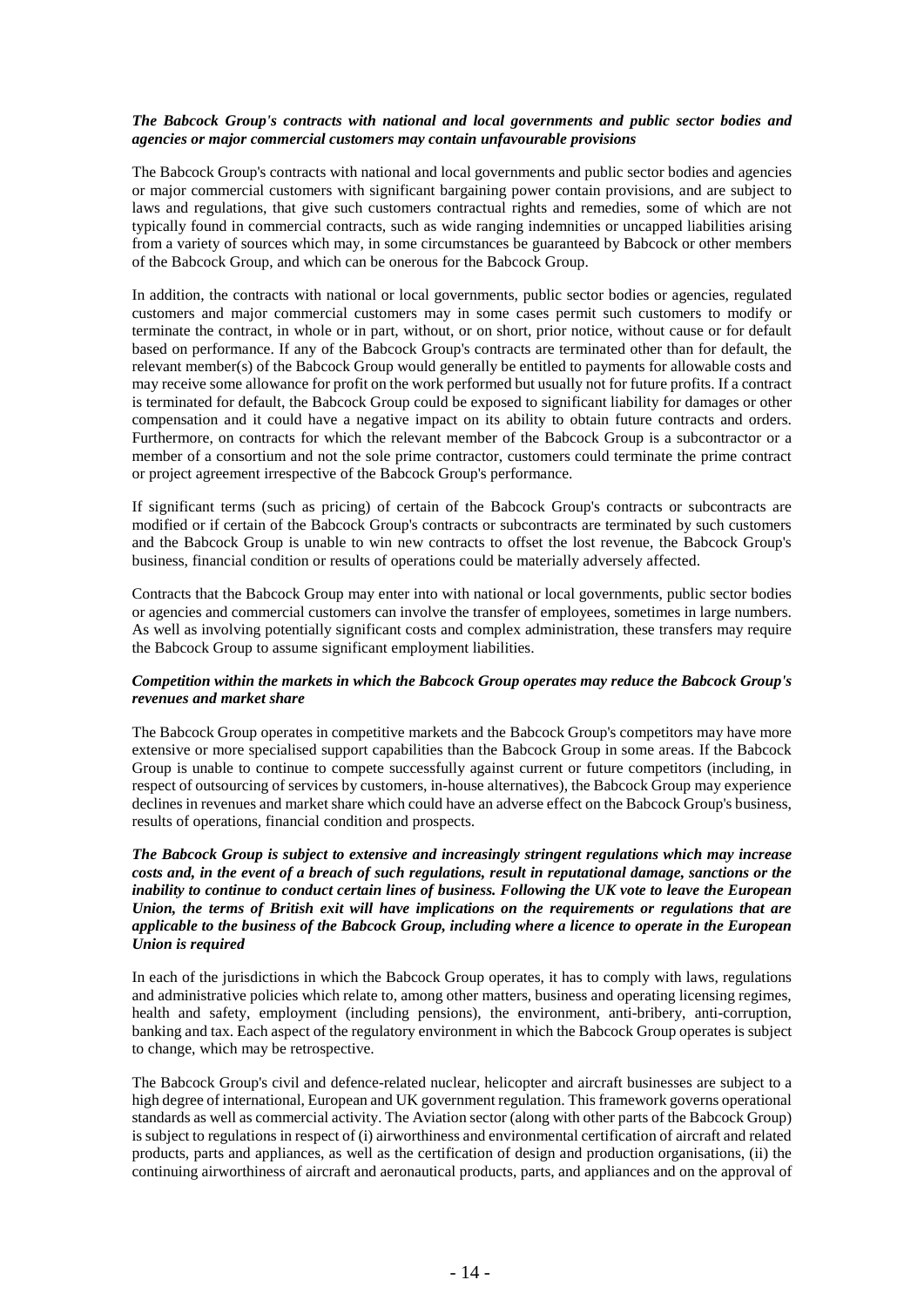organisations and personnel involved in these tasks, and (iii) technical requirements and administrative procedures relating to air operations. Standards and compliance are monitored through regular inspections. In addition, the Aviation sector is required to hold aircraft operating licenses to operate their principal business and is therefore subject to Regulation (EC) No. 1008/2008 (the "**Regulation**"), which sets European nationality requirements for undertakings holding aircraft operating licences, being licences or permissions which are required to operate air services ("**Aircraft Operating Licences**"). The Regulation requires that a holder of an aircraft operating license is majority owned and effectively controlled by EEA nationals. In the event that the relevant undertaking ceases to be owned and effectively controlled by EEA nationals, this could lead to aviation regulators refusing, withholding, suspending or revoking the relevant operating licence which in turn could have a material adverse effect on the business, financial condition and/or operation of the Babcock Group. If the UK were to leave the EU, the Babcock Group, depending on the terms of any exit, may no longer be considered as an EEA national and this could mean that the EU aviation authorities may revoke the operating licences required for the Babcock Group's aviation business, which would have a material adverse effect on the business, financial condition and operations of the Babcock Group. The Babcock Group has taken steps to mitigate this risk, however, as the ultimate decision to grant or revoke a licence rests with the aviation authorities, there can be no guarantee that these steps will prove to be effective.

Further, members of the Babcock Group are required to obtain environmental and safety permits from various governmental authorities, such as the Office for Nuclear Regulation, the Defence Nuclear Safety Regulator, the UK Environment Agency and the Scottish Environment Protection Agency. Certain permits require periodic renewal or review of their conditions and it is not possible to predict whether the Babcock Group will be able to renew such permits or whether material changes in permit conditions will be imposed. The relevant members of the Babcock Group may not have been, or may not at all times in the future be, in complete compliance with required permits.

Violations of laws, regulations or permits could result in the suspension or closure of the Babcock Group's operations, the imposition of fines, the commencement of litigation or other proceedings or the imposition of other sanctions, and/or reputational damage. Other liabilities under environmental laws, including cleanup of hazardous substances, can be costly to discharge.

Whilst the Babcock Group incurs, and expects to incur, substantial capital and operating costs to comply with these laws and regulations, it is possible that any of these laws and regulations will change or become more stringent in the future, increasing compliance costs and potential liabilities, each of which (or which together) could have a materially adverse effect on the business, financial condition, results of operations or prospects of the Babcock Group.

## *The Babcock Group enters into contracts which may be multi-year, fixed price and/or carry strict performance conditions, which could subject them to losses in the event that costs increase but cannot be recovered, or performance conditions are not satisfied*

Members of the Babcock Group enter into contracts which may be multi-year, fixed price and/or carry strict performance conditions.

Multi-year and fixed price contracts expose the Babcock Group to the risks of:

- increases in costs attributable to such contracts beyond those anticipated and provided for within such contracts at the time they are entered into;
- being bound to perform an onerous contract as a result of inaccurate pricing and forecasting; and
- increases in costs that are not met through corresponding attributable increases in revenues from such contracts,

unless and to the extent that such increases are taken into account in periodic benchmarking and/or market testing where included in such contracts.

In addition, certain contracts contain strict performance conditions, which must be adhered to throughout the life of the contract. Failure to meet the performance criteria of a contract could result in:

• the cancellation of a contract, claims for loss, or compensation arrangements under the contract being triggered;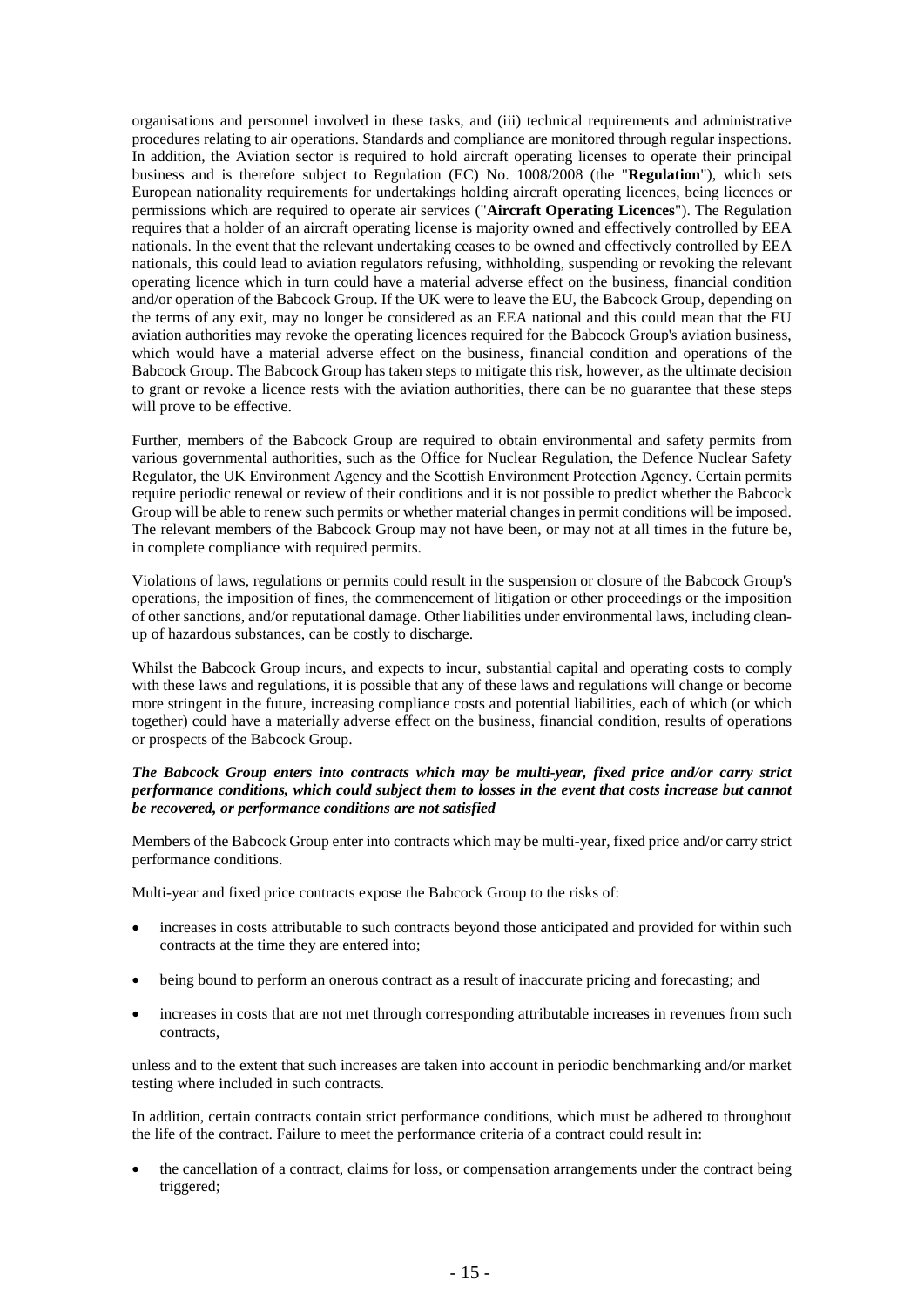- reputational damage; and
- an adverse effect on the ability to win any future rebids for work.

The Babcock Group also enters into contracts with "Target Cost Incentive Fees". Where these mechanisms are used, failure to deliver a project for the agreed "Target Cost" may result in lower margins being earned by the Babcock Group in respect of that project.

Such increased costs, lower returns and economic, reputational and other impacts could materially adversely affect the business, financial condition, results of operations and prospects of the Babcock Group.

## *The Babcock Group depends on a limited number of third-party suppliers and subcontractor services*

The Babcock Group relies on specialist suppliers for certain assets, products and components and, for some of those, solely on a single supplier (for example, a majority of the helicopters deployed by the Aviation sector are provided by a small number of manufacturers). These assets, products and components are typically made to order and would not be easily replaced should the supplier fail to deliver the products. In addition, the Babcock Group is generally subject to specific procurement requirements, which may, in effect, limit the suppliers which the Babcock Group may utilise. At times of high demand, these suppliers could experience backlogs in their manufacturing schedules and some components may be in limited supply from time to time.

The Babcock Group may also be subject to adverse impacts from unusually high price increases that are greater than overall inflationary trends. The Babcock Group might not be able to increase its contract rates to pass through the increased costs to its customers. An unusually high increase in the price of parts or components that cannot be fully passed on to its customers could have a material adverse effect on the Babcock Group's business, financial condition or results of operations.

Additionally, the insolvency of, or dispute with, any of these suppliers could therefore lead to a significant disruption to the businesses of the Babcock Group. Failure or significant delay by these suppliers in providing necessary parts and services could, in the absence of alternative sources of supply, have a material adverse effect on the business of the Babcock Group.

## *The Babcock Group's reputation could be affected by failing to meet contractual performance criteria either directly or through sub-contractors*

The Babcock Group's financial success depends on its ability to meet the contractual requirements it has entered into with its customers. On a substantial number of contracts, the Babcock Group employs subcontractors or is a member of a consortium. The Babcock Group is, therefore, reliant not only on the performance of its own employees but also relies on the performance of its sub-contractors and consortium partners and, in particular, that they fulfil their obligations in a timely and satisfactory manner and in full compliance with applicable terms and conditions.

In addition, the Babcock Group is generally subject to specific procurement requirements, which may, in effect, limit the sub-contractors which the Babcock Group may utilise. If any of these sub-contractors fails to meet its obligations, the Babcock Group may not have readily available alternatives. Furthermore, some of the Babcock Group's sub-contractors or consortium partners may be impacted by periods of economic slowdown or recession, which could impair their ability to meet their obligations. In the event of the Babcock Group experiencing a sub-contractor or commercial partner problem, the Babcock Group may be unable to complete in a timely or satisfactory manner its contractual obligations to its customers which could result in additional costs in addressing such a problem, termination of contracts and damage to its reputation and its relationship with its customers. Any of these events could have a negative impact on the Babcock Group's results of operations and financial condition.

## *Any prolonged reduction in the level of activity in the oil and gas industry may have an adverse effect on the Babcock Group's business*

A part of the business of the Babcock Group's Aviation sector is the provision of helicopter services to companies engaged in offshore oil and gas exploration, development and production activities. As a result, the demand for these services, as well as the impact on turnover and profitability, is dependent on the worldwide levels of activity in offshore oil and gas exploration, development and production. These activity levels are principally affected by trends in, and expectations regarding, oil and gas prices, as well as the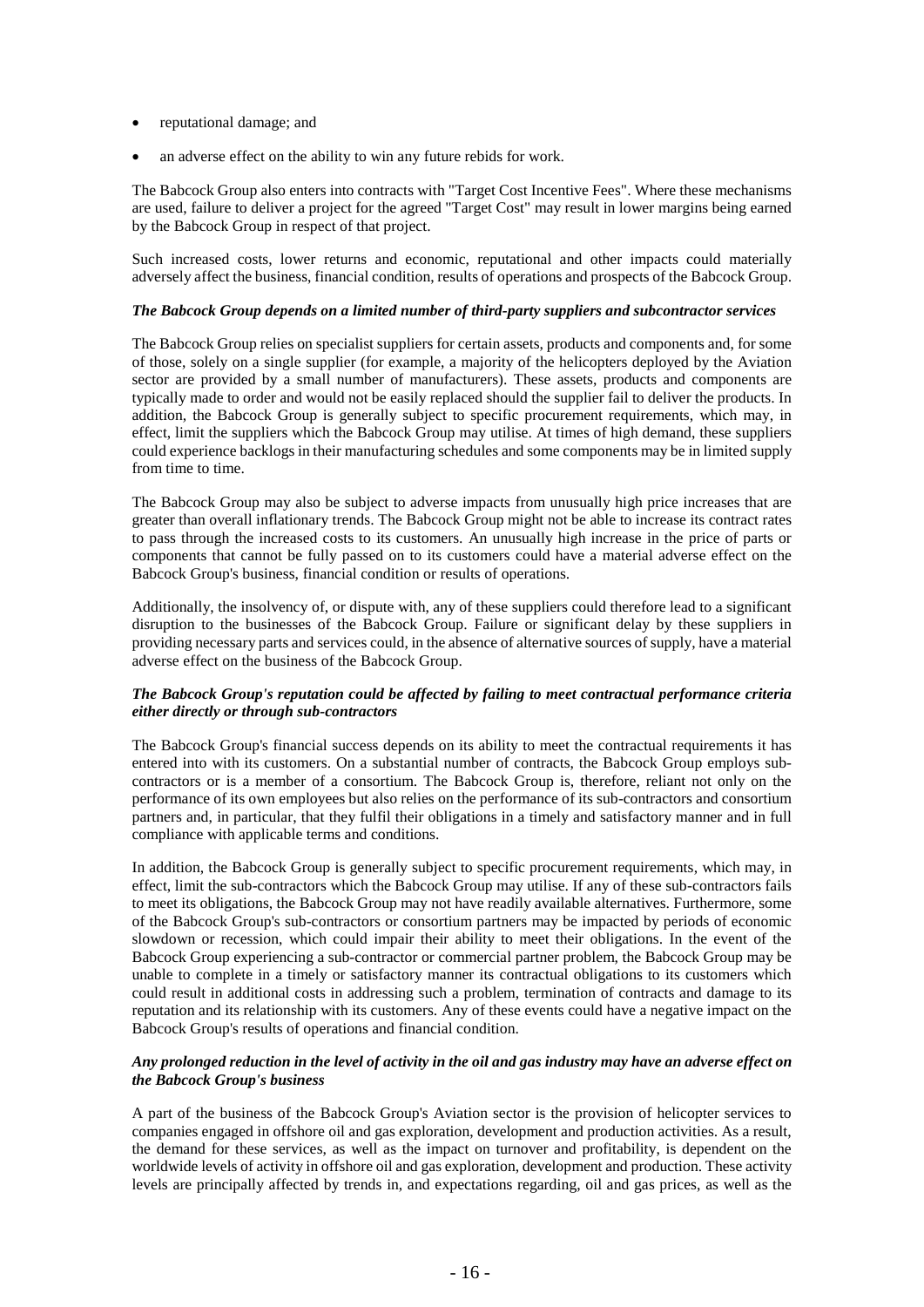capital expenditure budgets of oil and gas companies over which the Babcock Group does not have any control.

Any prolonged reduction in oil and gas prices could depress the level of helicopter activity in support of exploration and, to a lesser extent, production activity. Further, companies may also reduce staffing levels on both old and new installations by using new technology to permit unmanned installations and may increase the lengths of offshore shifts which will reduce the frequency of transportation of employees and the demand for helicopter services.

## *The Babcock Group's businesses depend to a significant degree on its ability to obtain and maintain required security clearances for employees and facilities*

Certain of the Babcock Group's government contracts require its employees to maintain various levels of security clearances, and the Babcock Group is required to maintain certain facility security clearances complying with the requirements of the MoD and other government or regulatory agencies. Obtaining and maintaining security clearances for employees and facilities can be a difficult and lengthy process, especially in the case of non-UK national employees. If the Babcock Group is unable to obtain or retain security clearances for employees and facilities, customers requiring cleared employees or facility security clearances could terminate or not renew their contracts. A loss of such contracts could materially adversely affect the Babcock Group's business, financial condition or operating or financial results.

In addition, the Babcock Group's employees must maintain certain security standards in order to carry out various business activities undertaken by the Babcock Group. If the Babcock Group fails to meet the security standards required to conduct such business, its business, financial condition or operating or financial results could be materially adversely affected.

## *A significant number of the Babcock Group's workforce are represented by trade unions or covered by collective bargaining agreements*

A significant number of the Babcock Group's employees are members of trade unions in the UK and elsewhere, and some sectors of the business are subject to union recognition agreements. In addition, a significant number of the employees in the Aviation sector are covered by mandatory collective bargaining agreements. The Babcock Group is not able to predict how stable its relationships with the trade unions or other employee representative bodies will be. The presence of unions and the collective bargaining agreements may limit the Babcock Group's flexibility in dealing with its workforces and may lead to increased operating costs. In addition, if there is a material disagreement or dispute between the Babcock Group and its trade unions or employee representative bodies, the Babcock Group's business could be adversely affected, for example, as a result of work stoppages, unionised employees "working to rule" or increased costs associated with industrial disputes.

## *The Babcock Group operates several UK defined benefit pension schemes. Changes to the market of assets, the assumptions for future investment returns, mortality or other valuation assumptions could adversely affect the finances of the Babcock Group's defined benefit pension schemes as the Babcock Group may be required to fund an increase in the cost of future benefits and meet funding shortfalls in respect of these schemes*

The Babcock Group operates several defined benefit and defined contribution pension schemes in the UK. The Babcock Group's UK defined benefit schemes are of the funded defined benefit type, with benefits accruing based on salary and length of service. The cost of such schemes is met from both member and employer contributions paid into the pension scheme and the investment returns achieved by the schemes over time. The level of contributions required to meet the pension obligations is actuarially determined every three years based on various assumptions which are subject to change, such as life expectancy of members, investment returns, inflation etc. These must be agreed by the trustees and the relevant sponsoring employer. If, based on the assumptions being used at any time, the assets in the pension scheme are judged to be insufficient to meet the calculated cost of the pension obligations there will be a shortfall, which may be significant. The schemes' trustees may require this to be made up by increased contributions from employers over a time period, which must be agreed with the sponsoring employer and/or guarantees or other security to be provided by employers. The most significant impact can occur due to differences between the actual and assumed investment returns and changes in the assumption for life expectancy.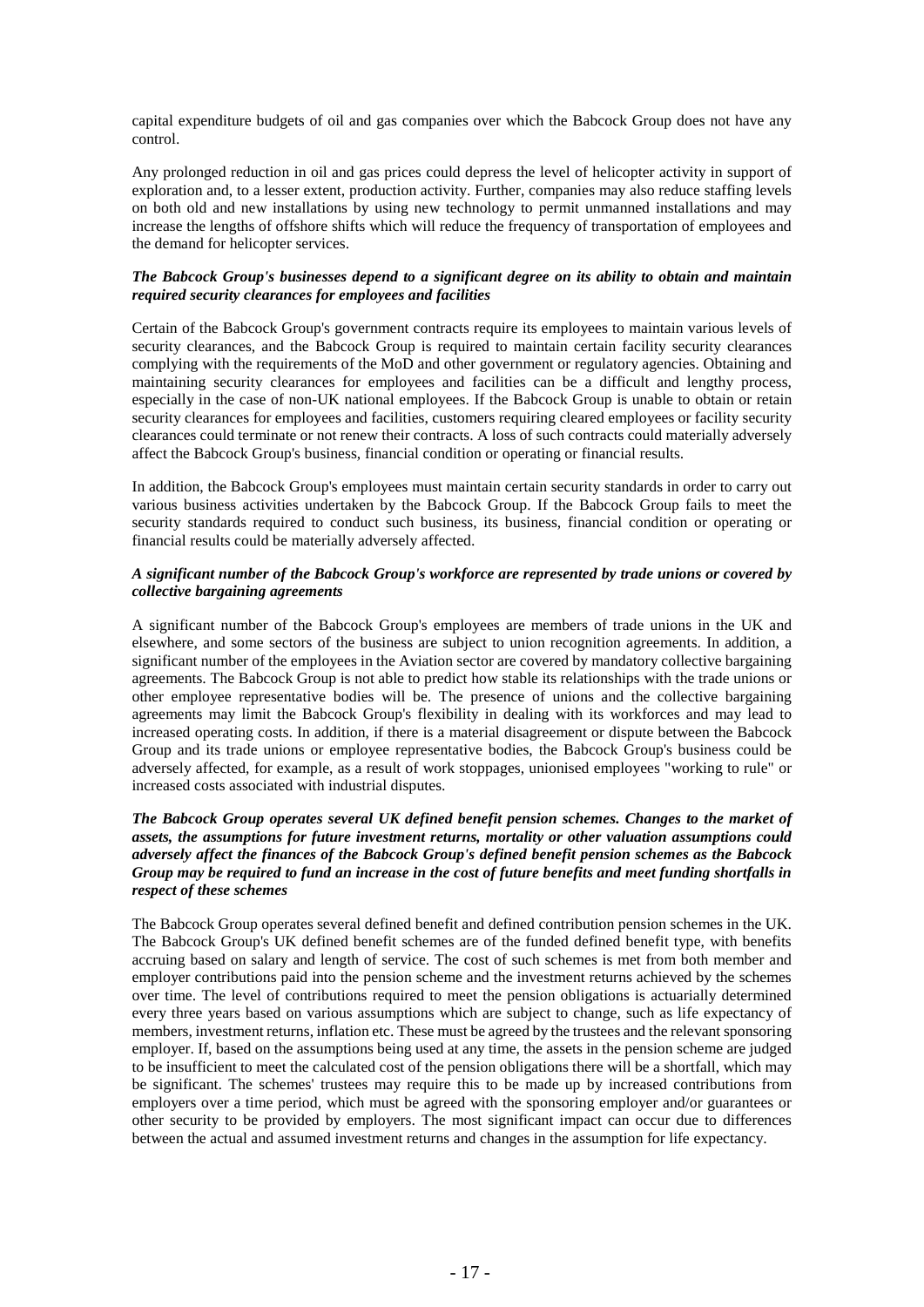The largest defined benefit schemes in the Babcock Group are the Babcock International Group Pension Scheme, the Devonport Royal Dockyard Pension Scheme and the Rosyth Royal Dockyard Pension Scheme. The total of the combined assets of these schemes was £4,104.7 million as at 31 March 2019 and represents 90 per cent. of the total assets of the Babcock Group's defined benefit schemes.

The trustees of each of the Babcock Group's defined benefit pension schemes, in consultation with the Babcock Group, prescribe the investment strategy in relation to the assets of the schemes and therefore the Babcock Group does not determine individual investment alternatives. The three largest defined benefit pension schemes in the Babcock Group have put in place longevity swaps (in order to partially hedge mortality risk) and the Babcock Group has been working constructively with an investment sub-committee across the three largest schemes to implement further hedging and de-risking strategies.

The Babcock Group's pension liabilities are calculated on various bases for different purposes and a significant increase in scheme deficits on certain of these bases could have a material effect on the Babcock Group's business, operating or financial results or financial position.

*Accounting*: The liabilities of the defined benefit schemes are calculated using the accounting valuation basis for the purposes of determining the provisions to be included in the balance sheet in its financial statements. The Babcock Group must comply with International Accounting Standards ("**IAS**") 19 when accounting for its defined benefit schemes. IAS 19 requires AA rated corporate bond related discount rates to be used to value the pension liabilities. This is likely to lead to variations from year-to-year due to a mismatch with the investments held in the pension schemes and because of variations in the yields available on corporate bonds and inflationary expectations. This in turn can materially affect the pensions charge in the Babcock Group's income statement from year-to-year as well as the value of the difference between the assets and the liabilities shown on its balance sheet, leading to a significant accounting volatility.

In respect of the Babcock Group, the aggregate accounting deficit in the UK defined benefit pension schemes, as at 31 March 2019, was £28.0 million. The market value of assets and present value of pension scheme obligations using the accounting valuation basis as at 31 March 2019 for the three largest Babcock Group UK defined benefit schemes are as follows: (i) Devonport Royal Dockyard Pension Scheme: market value of assets £1,863.3 million, present value of pension scheme obligations £1,691.6 million, (ii) Babcock International Group Pension Scheme: market value of assets £1,408.9 million, present value of pension scheme obligations £1,359.1 million, and (iii) Rosyth Royal Dockyard Pension Scheme: market value of assets £832.4 million, present value of pension scheme obligations £1,009.5 million.

An increase in the value of the net liabilities of these schemes may negatively affect the Babcock Group's balance sheet and distributable reserves, which could have a material adverse effect on the Babcock Group's business, operating or financial results or financial position.

*Ongoing funding*: UK pension law requires the trustees of UK pension schemes to carry out an actuarial valuation at least every three years (though the trustees have the ability to call an out of cycle valuation). As part of this process the employer and trustees must agree the pensions contributions required to fund the cost of future service benefits and any deficit contributions required as part of the recovery plan which must be put in place to address any deficit arising over an agreed period of time. The Pensions Regulator has the power to intervene if the employer and trustees fail to reach agreement (although typically if agreement is not reached by the statutory deadline, the Pensions Regulator will encourage the parties to continue their discussions, rather than immediately intervene itself). Increases in the value of the liabilities of the defined benefit pension schemes and/or a reduction in the value of the assets supporting funded schemes can lead to increased deficits at future formal actuarial valuations, typically resulting in increased employer contributions.

The valuation basis used for formal scheme valuations will not typically replicate the valuation basis used for accounting purposes and scheme valuation deficits are typically higher than accounting deficits. The basis for the scheme valuation deficit is agreed between the employer and trustees (subject to the Pensions Regulator's powers to intervene in this process) and will depend in part on the level of prudence built into actuarial assumptions used.

Demands for materially increased contributions from the Babcock Group employers to meet past service deficits or future service costs would impact the cash flows of the Babcock Group.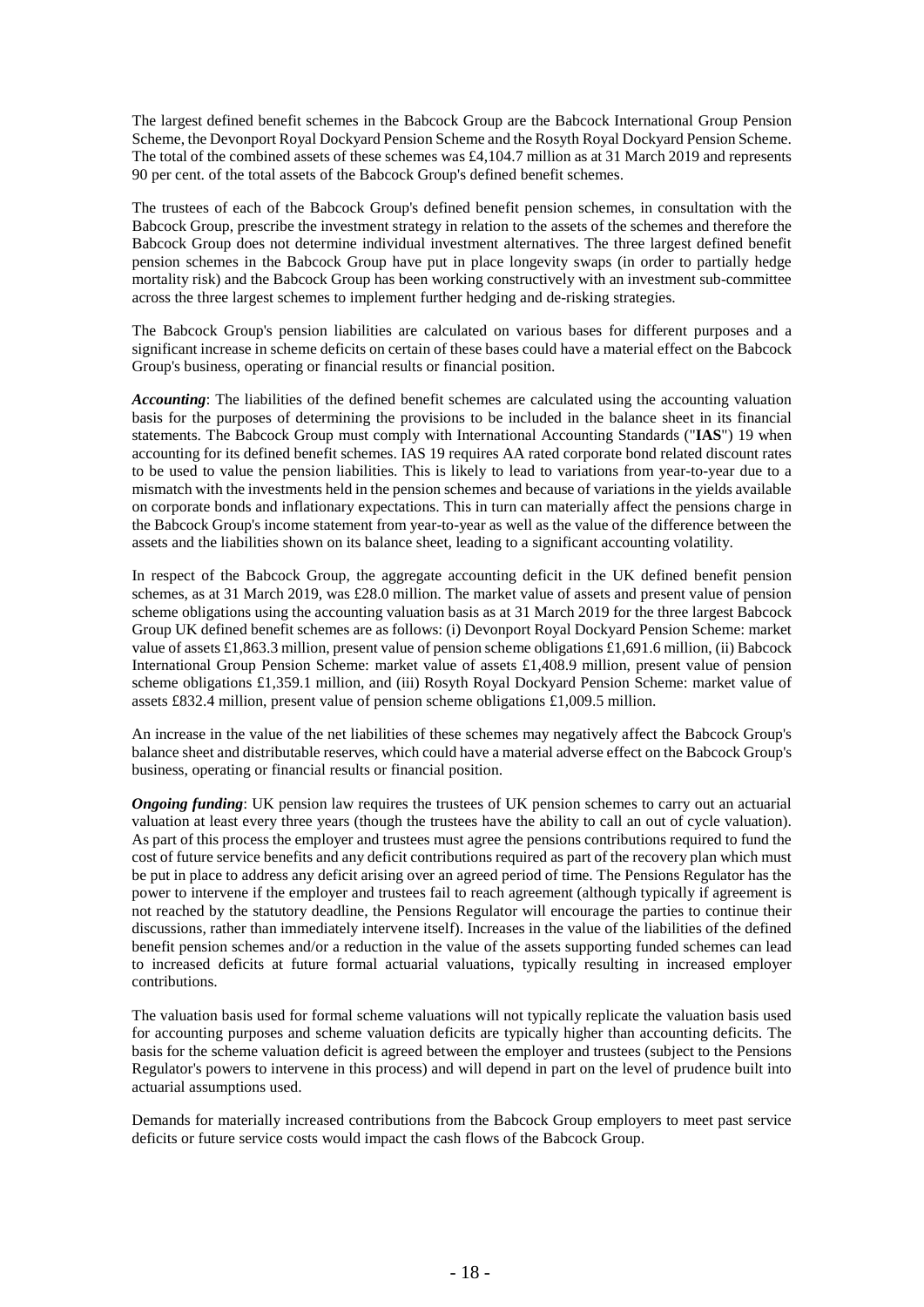*Buy-out funding*: The buy-out deficit of the schemes is calculated by reference to the cost of securing scheme liabilities with an insurer; this is the most expensive basis for valuing scheme liabilities and can be significant. As the deficit on this basis is calculated in part by reference to prevailing annuity rates, it can be highly volatile over time. The buy-out deficit may become payable in relation to a UK defined benefit pension scheme if the scheme is wound up. In addition an employer's share of the buy-out deficit may become payable in circumstances where (i) the relevant employer ceases to participate in an ongoing pension scheme when at least one other employer is continuing to participate and (ii) subject to certain conditions, where the employer is insolvent.

The Pensions Regulator has the power in certain circumstances (for example, where an employer in relation to a pension scheme is considered to be "insufficiently resourced" for the purposes of the relevant legislation or if a particular transaction has a materially detrimental impact on the pension scheme) to require an employer or entities in the employer's wider corporate group (among others) to contribute to or otherwise support the pension scheme (in respect of each entity targeted by these powers, up to the amount of the buy-out deficit of the pension scheme). The Pensions Regulator can only exercise these powers in a particular case if it considers it reasonable to do so.

A requirement to pay the buy-out deficit of the scheme or an employer's share of it could have a material adverse effect on the Babcock Group's business, financial condition, results of operations or prospects.

## *Changes in the regulatory and/or accounting regimes for defined benefit pension liabilities could impose increased pension funding requirements and/or negatively impact the Babcock Group's distributable reserves*

Changes to the financial reporting standards regarding the way defined benefit pension liabilities are reflected in company balance sheets could have an adverse impact on the Babcock Group's distributable reserves, which could have a material adverse effect on the Babcock Group's business, operating or financial results or financial position.

Strengthening of the regulatory funding regime for pensions in the UK (whether imposed by local law or EU law) could increase requirements for cash funding of pensions. This could require the Babcock Group to make significant additional payments to meet the Babcock Group pension commitments, which could have a material adverse effect on the Babcock Group's business, financial condition and results of operations.

## *The potential hazards of nuclear operations could expose the Babcock Group to the risk of, amongst others, material liabilities, lost revenues and increased expenses and damage to reputation*

The Babcock Group's operations, which include (i) the fuelling and defuelling of nuclear power stations and nuclear powered submarines, (ii) the lifting of nuclear powered submarines into dry docks, (iii) the movement of nuclear weapons, (iv) the handling, use, disposal and transportation of hazardous and radioactive materials, (v) the storage of laid up nuclear powered submarines, and hazardous and radioactive materials and (vi) the decommissioning and decontamination of nuclear power stations, nuclear powered submarines and nuclear weapons, use and generate radioactive and hazardous substances that can seriously impact the health and safety of the public, the Babcock Group's employees and the environment. There are particular risks associated with the servicing, maintenance and decommissioning of nuclear power stations and nuclear-powered submarines and the handling of nuclear weapons. These include accidents, the breakdown or failure of equipment or processes or human performance, including the Babcock Group's safety controls, and other catastrophic events, such as fire and flood, that could result in the dispersal of radioactive material over large areas, thereby causing injury or loss of life and extensive property or environmental damage. Certain of these events, including those arising as a result of third party acts, such as acts of terrorism or war, are not within the Babcock Group's control. The liabilities which the Babcock Group may incur, and interruptions in the operation of the nuclear power stations or naval bases caused by these events or associated with any of the radioactive or hazardous materials involved, could significantly reduce the Babcock Group's revenues, increase the Babcock Group's expenses and cause significant reputational damage. Proceeds of insurance or indemnities may not be adequate to cover all liabilities incurred, lost revenue or increased expenses. Analogous incidents occurring at nuclear power stations or in relation to nuclear powered submarines or nuclear weapons caused by third parties unconnected to the Babcock Group may result in similar losses regardless of the Babcock Group having no control or influence over such incidents.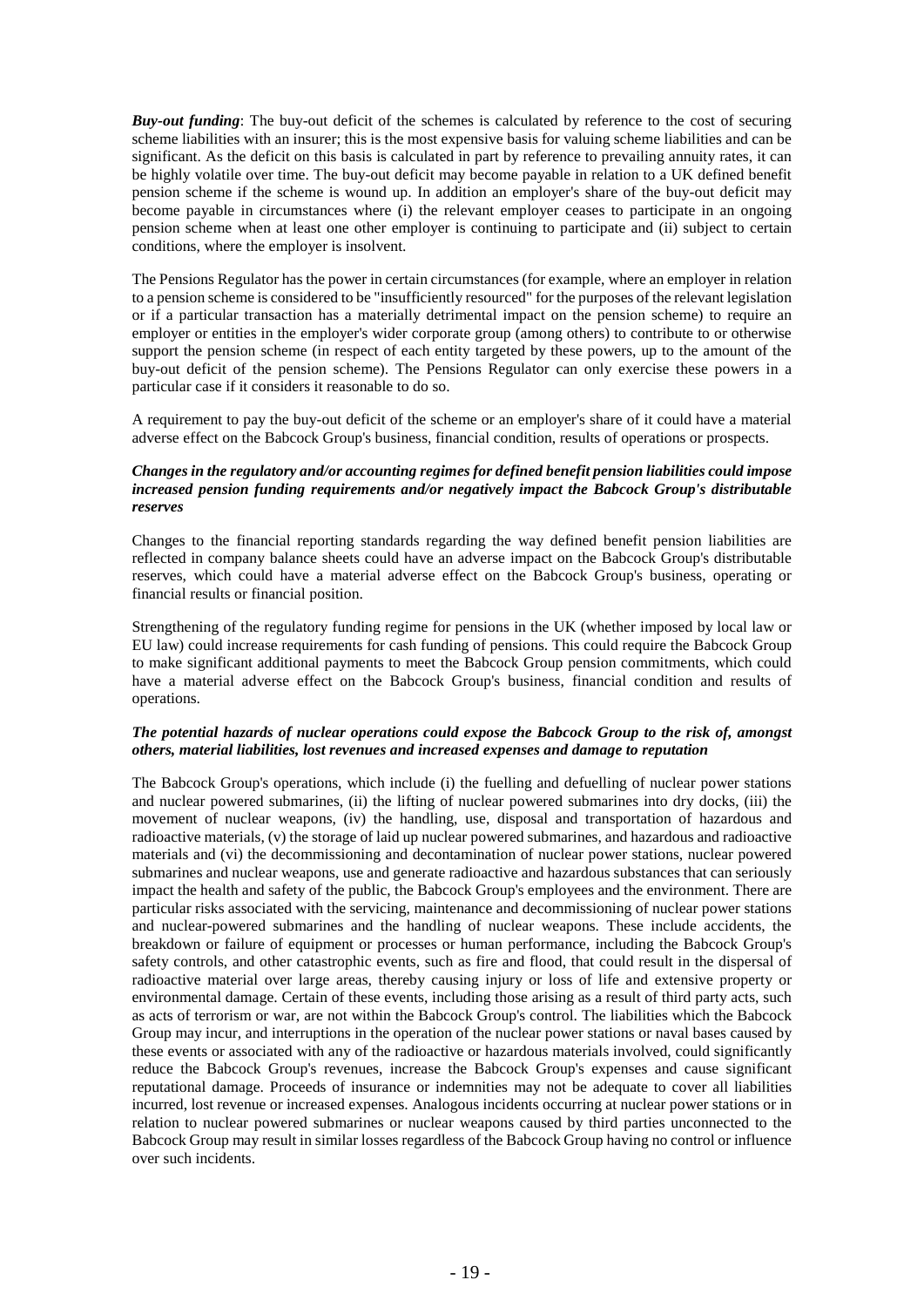See "*Information on the Babcock Group*" for further information on the UK's nuclear regulatory regime and limitations on the Babcock Group's nuclear liability.

## *The Babcock Group's operating and financial flexibility may be restricted by its level of indebtedness and financial covenants and it may incur costs if it breaches its financial covenants*

The Babcock Group's debt facilities contain a number of restrictive covenants that could limit its operating and financial flexibility, such as covenants in respect of gearing and interest cover.

A breach of any of these covenants could result in a significant proportion of the Babcock Group's borrowings becoming immediately repayable. In order to remain in compliance with these covenants, and depending on the future performance of its business, the Babcock Group may be required to take actions that it would not otherwise have chosen or may be unable to pursue opportunities it otherwise would have, such as possible acquisition opportunities. In addition, any future debt financing that the Babcock Group obtains may impose additional restrictions on financing and operating activities.

The Babcock Group's existing level of indebtedness and the covenants which apply to it may have important consequences, including:

- causing the Babcock Group to reprioritise the uses to which its capital is put to the potential detriment of the Babcock Group's business needs, which, depending on the level of the Babcock Group's borrowings, prevailing interest rates and exchange rate fluctuations, could result in reduced funds being available for expansion, dividend payments and other general corporate purposes;
- limiting the Babcock Group's flexibility in planning for, or reacting to, changes in technology, customer demand, competitive pressures and the sectors in which it operates;
- placing the Babcock Group at a competitive disadvantage compared to its competitors, who may be less leveraged and restricted by financial covenants than the Babcock Group;
- increasing the Babcock Group's vulnerability to both general and industry-specific adverse economic conditions; and
- increasing the cost of servicing the Babcock Group's borrowings in the event such covenants are renegotiated.

The above factors could limit the Babcock Group's financial and operational flexibility and this could have a material adverse effect on its future prospects, financial condition, results of operations or ability to pay dividends.

The order book and bid pipeline provide good visibility of future revenue streams due to the contract-based nature of the business, which, along with the Babcock Group's focus on managing contract costs, means that this risk is weighted towards the longer term. If any of these covenants were breached in the longer term, the cost of such breach and any refinancing required as a result could be an additional cost to the Babcock Group, which could adversely affect the Babcock Group's future prospects, financial condition or results of operations.

#### *The Babcock Group may not realise the expected benefits of its acquisitions*

The Babcock Group has grown and expects to continue to grow through acquisitions as well as organically (for example, the acquisitions of Avincis, MacNeillie and Defence Support Group). The financial benefits of acquisitions may not be realised as quickly and as efficiently as expected and this could adversely affect the business, financial condition, results of operations or prospects of the Babcock Group in a manner not anticipated at the time of the acquisition. The diversion of management's attention to addressing such difficulties arising from an acquisition may also adversely affect the Babcock Group's business. Postacquisition performance may not meet the financial performance expected and could fail to justify the price paid, which could adversely affect the Babcock Group's future results and financial position.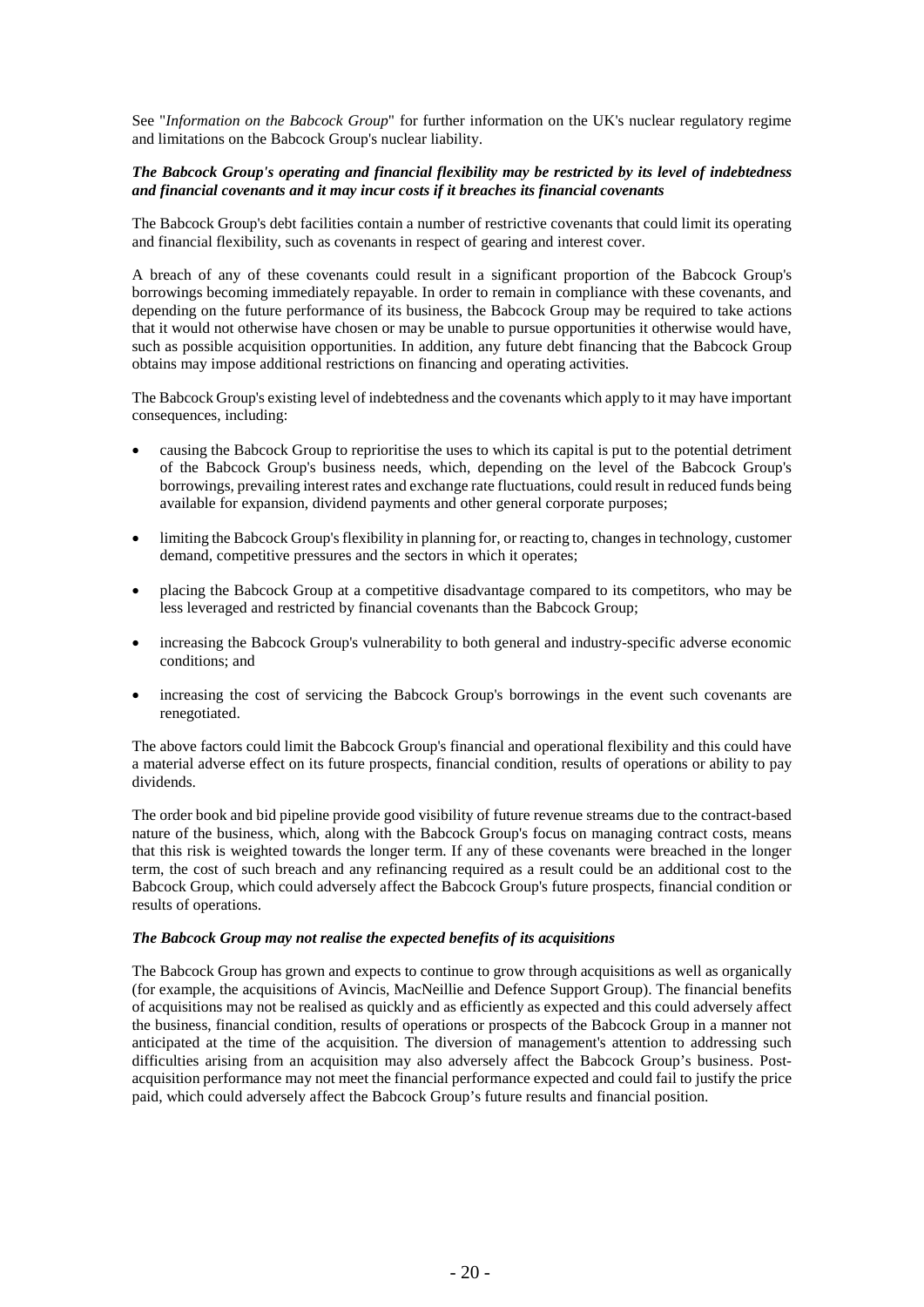## *The Babcock Group's business could be adversely affected by a negative audit by government agencies or regulators*

The Babcock Group's contracts may be subject to audit by government bodies, agencies or regulators, for example, by the MoD in the UK. Depending on the type of audit, these agencies and regulators may review the Babcock Group's performance under its contracts, cost structure and compliance with applicable laws, regulations and standards on such contracts. Such agencies and regulators may also review the adequacy of, and Babcock Group's compliance with, their internal control systems and policies, including the Babcock Group's purchasing, property, estimating, compensation and management information systems. If an audit uncovers inadequate internal control systems and policies, improper allocation of costs to a specific contract, or any improper or illegal activities, the Babcock Group may be subject to enhanced scrutiny, improperly allocated costs may not be reimbursed (or if already paid, may have to be refunded), or civil and criminal penalties and administrative sanctions may be imposed, including termination of contracts, forfeitures of profits, suspension of payments, fines and suspension or debarment from doing business with the relevant government. In addition, the Babcock Group could suffer reputational harm if allegations of impropriety were made against it. Accordingly, any such audit could materially affect the Babcock Group's competitive position and result in a substantial adjustment to its revenue.

## *The Babcock Group's insurance may be inadequate to cover all of its risks or the insurers may deny coverage of material losses incurred by the Babcock Group*

The Babcock Group uses insurance to cover certain of its risks and liabilities (including, among others, natural disasters, product liability and business interruption). Not every risk or liability can be protected against by insurance, and, for insurable risks, the limits of coverage reasonably obtainable in the market may not be sufficient to cover all losses or liabilities incurred. In addition, future accidents, risks of war, terrorist activity or other events could increase insurance premiums. In some circumstances the Babcock Group may receive indemnification from the UK government (either directly or indirectly) in respect of the Babcock Group's nuclear or other high risk activities undertaken for the UK government. Due to the limitations on the availability of coverage, the Babcock Group may have to bear substantial costs for uninsured losses that could have an adverse effect upon its business, results of operations and overall financial condition. Additionally, disputes with insurers over coverage may affect the timing of cash flows and, in the event of litigation with the insurer, an outcome unfavourable to the Babcock Group may have an adverse effect on the Babcock Group's business, results of operations and overall financial condition.

#### *The Babcock Group operates in emerging markets and is therefore exposed to emerging markets risks*

The Babcock Group operates in a number of emerging markets such as South Africa, Brazil, Ghana, Congo and Mozambique. Such markets are exposed to a number of risks including:

- greater risk of political and economic instability, expropriation, nationalisation and confiscating taxation;
- the absence of developed legal structures, including those governing private or foreign investment and private property;
- significant regulatory and fiscal restrictions;
- the potential for higher rates of inflation or hyper-inflation;
- challenging ethical environments;
- interest rate, currency and credit risk; and
- lower levels of democratic accountability.

Such risks may adversely affect the Babcock Group's business, results of operations and overall financial condition.

#### *The Babcock Group has exposure to foreign currency and interest rate risks*

The Babcock Group is subject to risks associated with fluctuations in currency exchange rates in the ordinary course of its businesses, with a significant portion of revenue, assets and liabilities being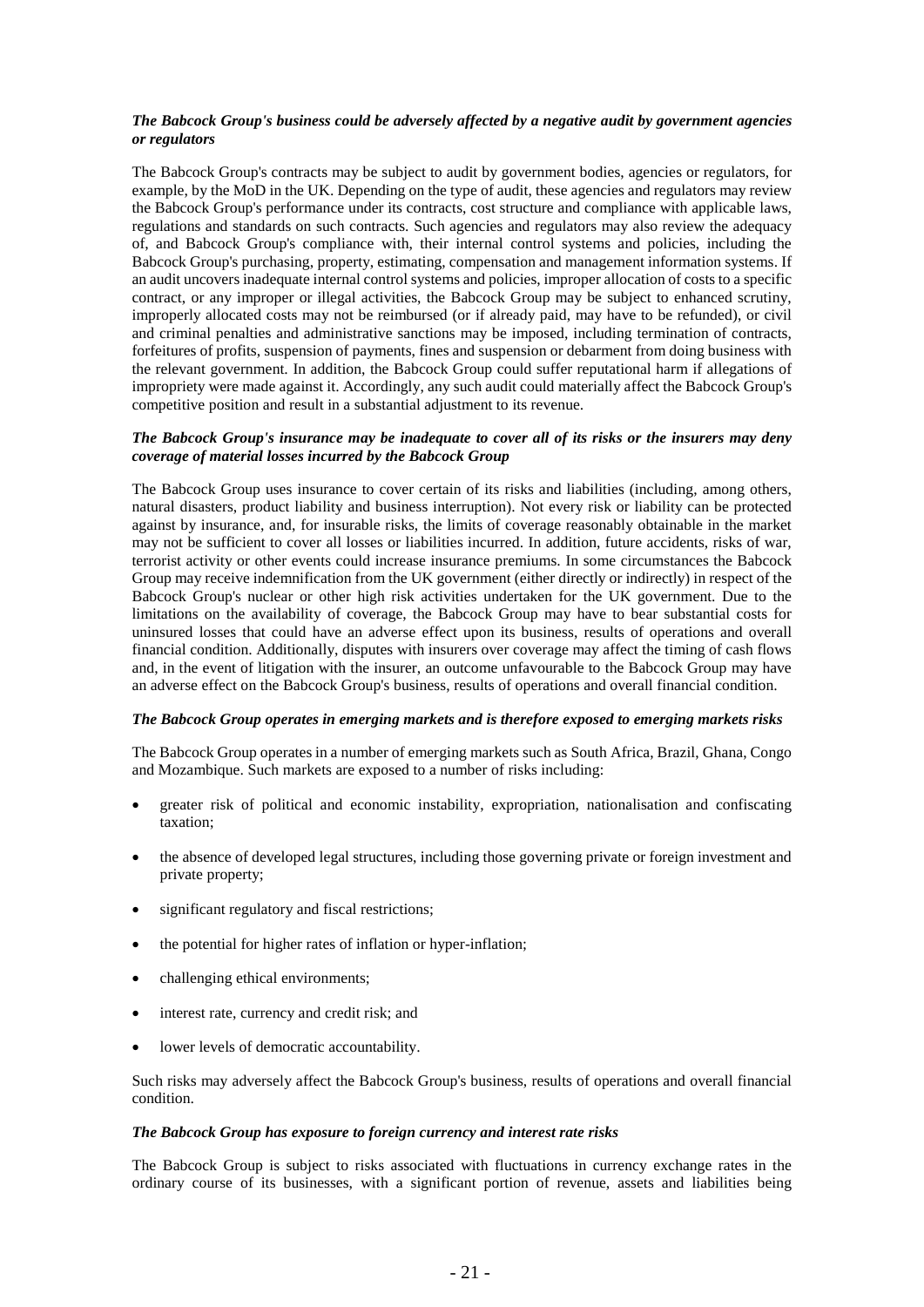denominated in currencies other than pounds sterling, in particular the euro, the United States dollar and the South African rand, but also the Australian dollar, the Canadian dollar, the Norwegian krone, the Omani rial and the Swedish krona.

The Babcock Group prepares its consolidated financial statements in pounds sterling. Accordingly, when preparing its consolidated financial statements, the Babcock Group translates the value of any assets, liabilities, turnover and expenses that are reported or accounted for in other currencies into pounds sterling. Consequently, increases and decreases in the value of the pound sterling against these other currencies (in particular the euro) will affect the amount of these items in the Babcock Group's consolidated financial statements, even if their value has not changed in their original currency. In addition to the extent expenses are incurred that are not denominated in the same currency as related turnover, exchange rate fluctuations could cause the Babcock Group's expenses to increase as a percentage of turnover, affecting its profitability.

The Babcock Group is also subject to interest rate risk in the ordinary course of business due to debt incurred at variable interest rates.

Although the Babcock Group hedges against financial risks through derivative instruments such as forward exchange contracts, currency options, interest rate and currency swaps and combined instruments, there can be no assurance that any hedging strategy will be effective and that foreign currency and interest rate fluctuations will not adversely affect the results of operations of the Babcock Group.

## *Members of the Babcock Group are involved in alliances and joint ventures over which they may have to share control or do not have control*

The Babcock Group generates a significant amount of its revenues through participation in alliances, joint ventures and equity holdings in the UK, Australia, Canada, South Africa, France, Italy, Spain, Portugal, Ghana and Mozambique. The formation of alliances and joint ventures with other market participants is an important part of the Babcock Group's strategy and is likely to continue to generate a significant amount of its revenues from alliances and joint ventures in the future. However, members of the Babcock Group exercise varying and evolving degrees of control in the alliances and joint ventures to which they are a party. While members of the Babcock Group seek to participate only in arrangements in which their interests are aligned with those of their co-parties, the risk of poor performance by the other parties or disagreement between parties is inherent in any alliance or joint venture and, as regards decision–making, particularly in those arrangements which require unanimity. Any such material disagreements or poor performance on the part of the other parties to the arrangement could materially adversely affect the Babcock Group's ability to perform their obligations under such alliances and joint ventures which could have a material adverse effect on their results of operations.

## **RISKS RELATED TO THE STRUCTURE OF A PARTICULAR ISSUE OF NOTES**

## *If the Issuer has the right to redeem any Notes at its option, this may limit the market value of the Notes concerned and an investor may not be able to reinvest the redemption proceeds in a manner which achieves a similar effective return*

An optional redemption feature of Notes is likely to limit their market value. During any period when the Issuer may elect to redeem Notes, the market value of those Notes generally will not rise substantially above the price at which they can be redeemed. This also may be true prior to any redemption period. The Issuer may be expected to redeem Notes when its cost of borrowing is lower than the interest rate on the Notes. At those times, an investor generally would not be able to reinvest the redemption proceeds at an effective interest rate as high as the interest rate on the Notes being redeemed and may only be able to do so at a significantly lower rate. Potential investors should consider reinvestment risk in light of other investments available at that time.

## *Zero Coupon Notes may experience price volatility in response to changes in market interest rates*

Zero Coupon Notes do not pay interest but are issued at a discount from their nominal value. Instead of periodic interest payments, the difference between the redemption price and the issue price constitutes interest income until maturity and reflects the market interest rate. A holder of Zero Coupon Notes is exposed to the risk that the price of such Notes falls as a result of changes in the market interest rate. Prices of Zero Coupon Notes are more volatile than the prices of Fixed Rate Notes and are likely to respond to a greater degree to market interest rate changes than interest bearing notes with a similar maturity.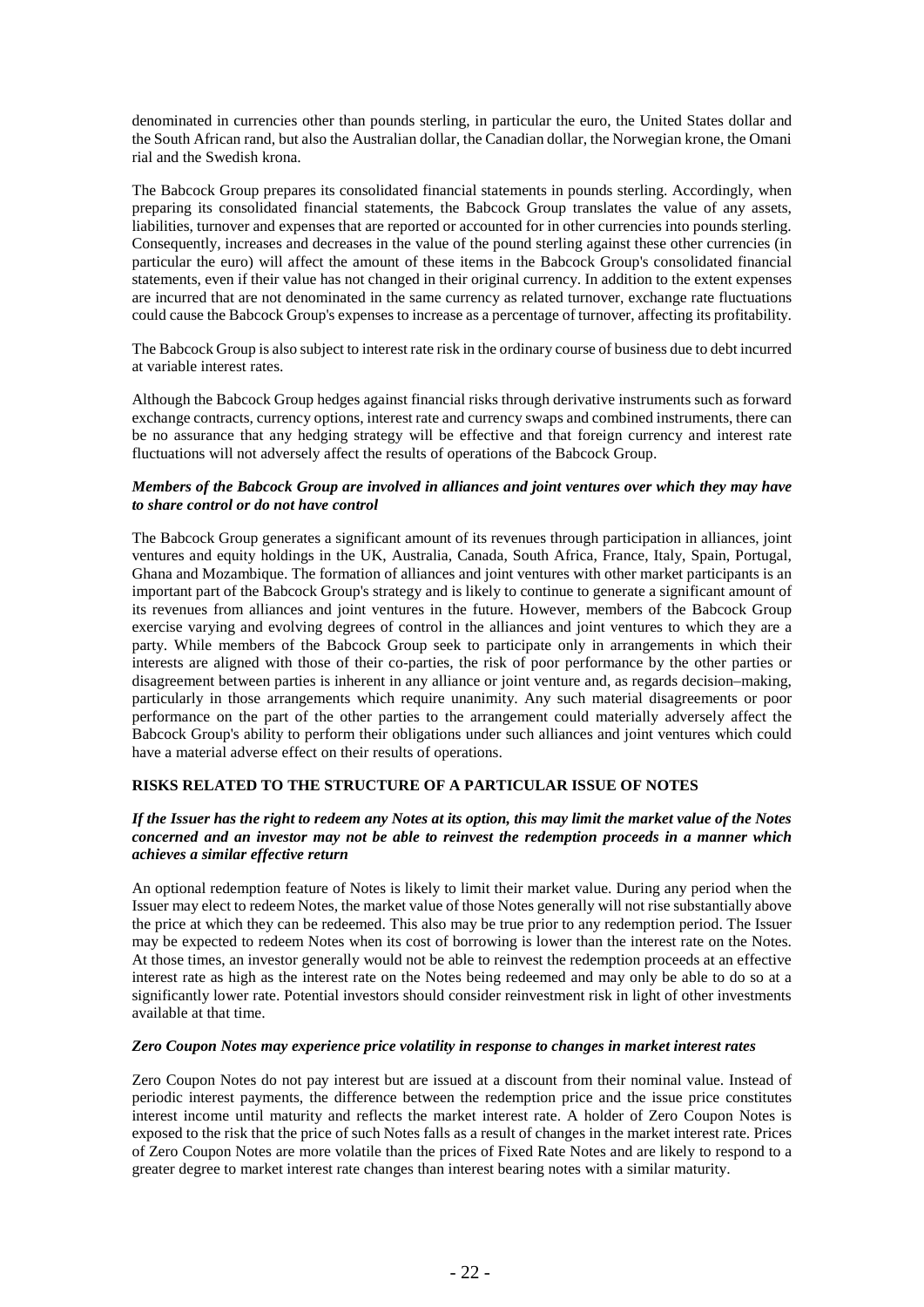## *If the Notes include a feature to convert the interest basis from a fixed rate to a floating rate, or vice versa, this may affect the secondary market and the market value of the Notes concerned*

Fixed/Floating Rate Notes are Notes which may bear interest at a rate that converts from a fixed rate to a floating rate, or from a floating rate to a fixed rate. Such a feature to convert the interest basis, and any conversion of the interest basis, may affect the secondary market and the market value of such Notes as the change of interest basis may result in a lower interest return for Noteholders. Where the Notes convert from a fixed rate to a floating rate, the spread on the Fixed/Floating Rate Notes may be less favourable than then prevailing spreads on comparable Floating Rate Notes tied to the same reference rate. In addition, the new floating rate at any time may be lower than the rates on other Notes. Where the Notes convert from a floating rate to a fixed rate, the fixed rate may be lower than then prevailing rates on those Notes and could affect the market value of an investment in the relevant Notes.

## *Notes which are issued at a substantial discount or premium may experience price volatility in response to changes in market interest rates*

The market values of securities issued at a substantial discount or premium to their principal amount tend to fluctuate more in relation to general changes in interest rates than do prices for conventional interestbearing securities. Generally, the longer the remaining term of the securities, the greater the price volatility as compared to conventional interest-bearing securities with comparable maturities.

## *The regulation and reform of "benchmarks" may adversely affect the value of Notes linked to such "benchmarks"*

The London Interbank Offered Rate ("**LIBOR**"), the Euro Interbank Offered Rate ("**EURIBOR**") and the Bank Bill Swap Rate ("**BBSW**") and other interest rate or other types of rates and indices which are deemed to be "benchmarks" are the subject of ongoing national and international regulatory discussions and proposals for reform. Some of these reforms are already effective whilst others are still to be implemented. For example, the Benchmark Regulation could have a material impact on any Notes linked to LIBOR or EURIBOR, as could any reform of BBSW in respect of Notes linked to BBSW, in particular, if the methodology or other terms of LIBOR, EURIBOR or BBSW are changed in order to comply with the terms of the Benchmark Regulation or other reforms, as applicable, and such changes could (amongst other things) have the effect of reducing or increasing the rate or level, or affecting the volatility of the published rate or level, of LIBOR, EURIBOR or BBSW.

In addition, the Benchmark Regulation stipulates that each administrator of a "benchmark" regulated thereunder must be licensed by the competent authority of the Member State where such administrator is located. There is a risk that administrators of certain "benchmarks" will fail to obtain a necessary licence, preventing them from continuing to provide such "benchmarks". Other administrators may cease to administer certain "benchmarks" because of the additional costs of compliance with the Benchmark Regulation and other applicable regulations, and the risks associated therewith.

Such factors may have the following effects on certain "benchmarks": (i) discourage market participants from continuing to administer or contribute to such "benchmark"; (ii) trigger changes in the rules or methodologies used in the "benchmarks" or (iii) lead to the disappearance of the "benchmark". Any of the above changes or any other consequential changes as a result of international, national or other proposals for reform or other initiatives or investigations, could have a material adverse effect on the value of and return on any Notes linked to a "benchmark".

Investors should consult their own independent advisers and make their own assessment about the potential risks imposed by the "benchmark" reforms, investigations and licensing issues in making any investment decision with respect to the Notes linked to a "benchmark".

## *Future discontinuation of LIBOR (or any other "benchmark") may adversely affect the value of Floating Rate Notes which reference LIBOR (or such other "benchmark")*

On 27 July 2017, the UK Financial Conduct Authority announced that it will no longer persuade or compel banks to submit rates for the calculation of the LIBOR benchmark after 2021 (the "**FCA Announcement**"). Further, on 12 July 2018, the FCA announced that LIBOR may cease to be a regulated benchmark under the Benchmark Regulation. The FCA Announcement indicates that the continuation of LIBOR on the current basis (or at all) cannot and will not be guaranteed after 2021. It is impossible to predict whether and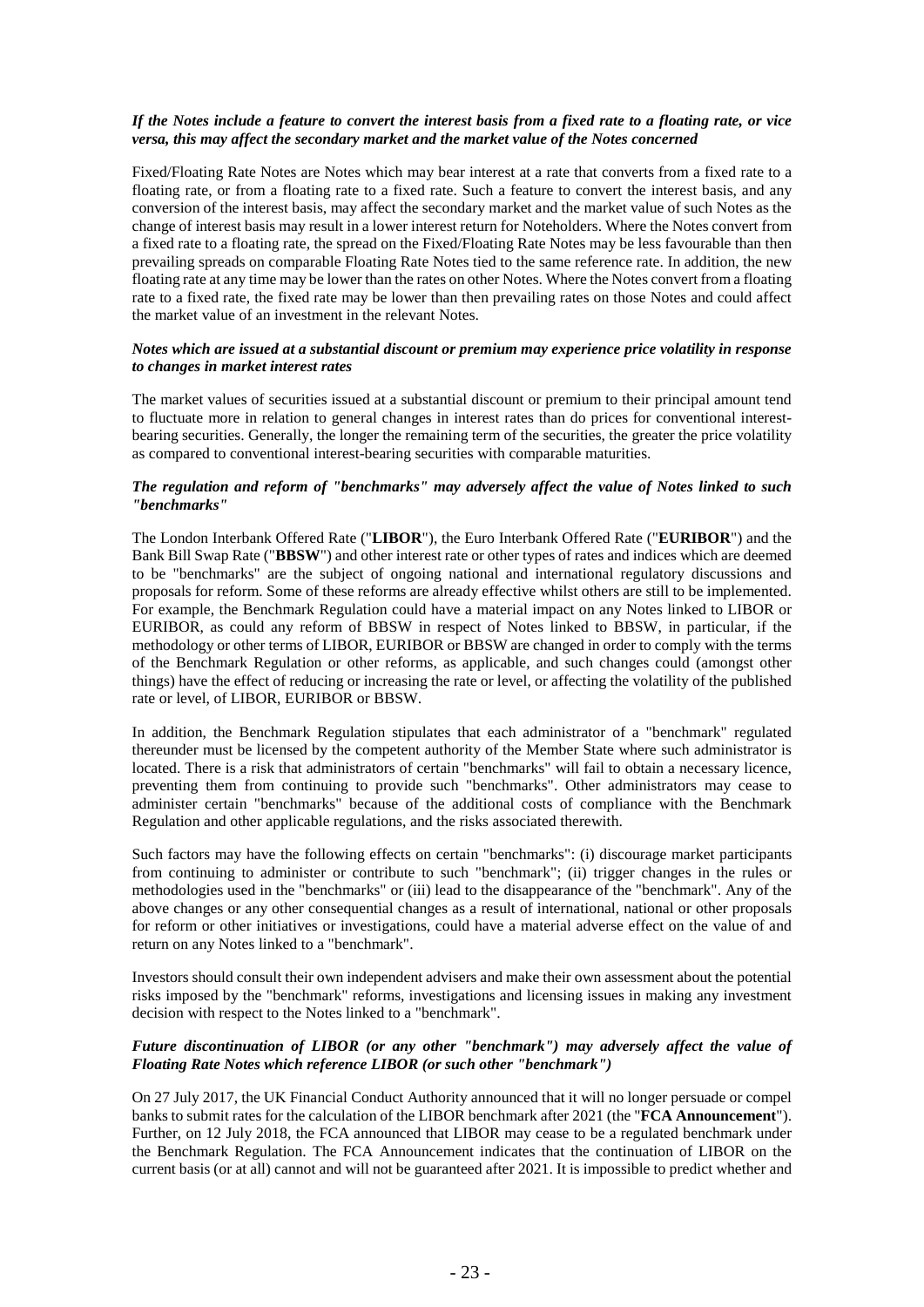to what extent banks will continue to provide LIBOR submissions to the administrator of LIBOR or whether any additional reforms to LIBOR may be enacted in the United Kingdom, the United States or elsewhere. It is also impossible to predict whether and to what extent banks will continue to provide LIBOR submissions to the administrator of LIBOR or whether any additional reforms to LIBOR may be enacted in the United Kingdom, the United States or elsewhere.

On 21 September 2017, the European Central Bank announced that it would be part of a new working group tasked with the identification and adoption of a "risk free overnight rate" which can serve as a basis for an alternative to current benchmarks used in a variety of financial instruments and contracts in the euro area.

Following the implementation of any such potential reforms, the manner of administration of benchmarks may change, with the result that they may perform differently than in the past, or the benchmark could be eliminated entirely, or there could be other consequences that cannot be predicted. Furthermore, even prior to the implementation of any changes, uncertainty as to the nature of alternative reference rates and as to potential changes to such benchmark may adversely affect such benchmark during the term of the relevant Notes, the return on the relevant Notes and the trading market for securities based on the same benchmark.

Investors should be aware that, if a benchmark were discontinued or otherwise unavailable, the rate of interest on Floating Rate Notes which are linked to or which reference such benchmark will be determined for the relevant period by the fallback provisions applicable to such Notes. The "*Terms and Conditions of the Notes*" provide for certain fallback arrangements in the event that a published benchmark (including any page on which such benchmark may be published (or any successor service)) becomes unavailable.

If the circumstances described in the preceding paragraph occur, such fallback arrangements will include the possibility that:

- (A) the relevant rate of interest (or, as applicable, the relevant component part thereof) could be determined by reference to a Successor Rate or an Alternative Reference Rate (as applicable) determined by an Independent Advisor; and
- (B) such Successor Rate or Alternative Reference Rate (as applicable) may be adjusted (if required) by the relevant Independent Adviser in order to reduce or eliminate, to the extent reasonably practicable in the circumstances, any economic prejudice or benefit (as applicable) to investors arising out of the replacement of the relevant benchmark.

In addition, the relevant Independent Adviser may also determine that other changes to the Conditions of the Notes are necessary in order to follow market practice in relation to the relevant Successor Rate or Alternative Reference Rate (as applicable).

No consent of the Noteholders shall be required in connection with effecting any relevant Successor Rate or Alternative Reference Rate (as applicable) or any other related adjustments and/or amendments described above.

In certain circumstances, the ultimate fallback of interest for a particular Interest Period may result in the rate of interest for the last preceding Interest Period being used. This may result in the effective application of a fixed rate for Floating Rate Notes based on the rate which was last observed on the Relevant Screen Page. Such consequences could have a material adverse effect on the value of and return on any such Notes. Moreover, any of the above matters or any other significant change to the setting or existence of any relevant reference rate could affect the ability of the Issuer to meet its obligations under the Floating Rate Notes or could have a material adverse effect on the value or liquidity of, and the amount payable under, the Floating Rate Notes. Investors should consider these matters when making their investment decision with respect to the relevant Floating Rate Notes.

## **RISKS RELATED TO THE NOTES GENERALLY**

Set out below is a brief description of certain risks relating to the Notes generally:

## *The conditions of the Notes contain provisions which may permit their modification, including the substitution of the Issuer, without the consent of all investors*

The Conditions of the Notes and the Trust Deed contain provisions for calling meetings of Noteholders to consider matters affecting their interests generally. These provisions permit defined majorities to bind all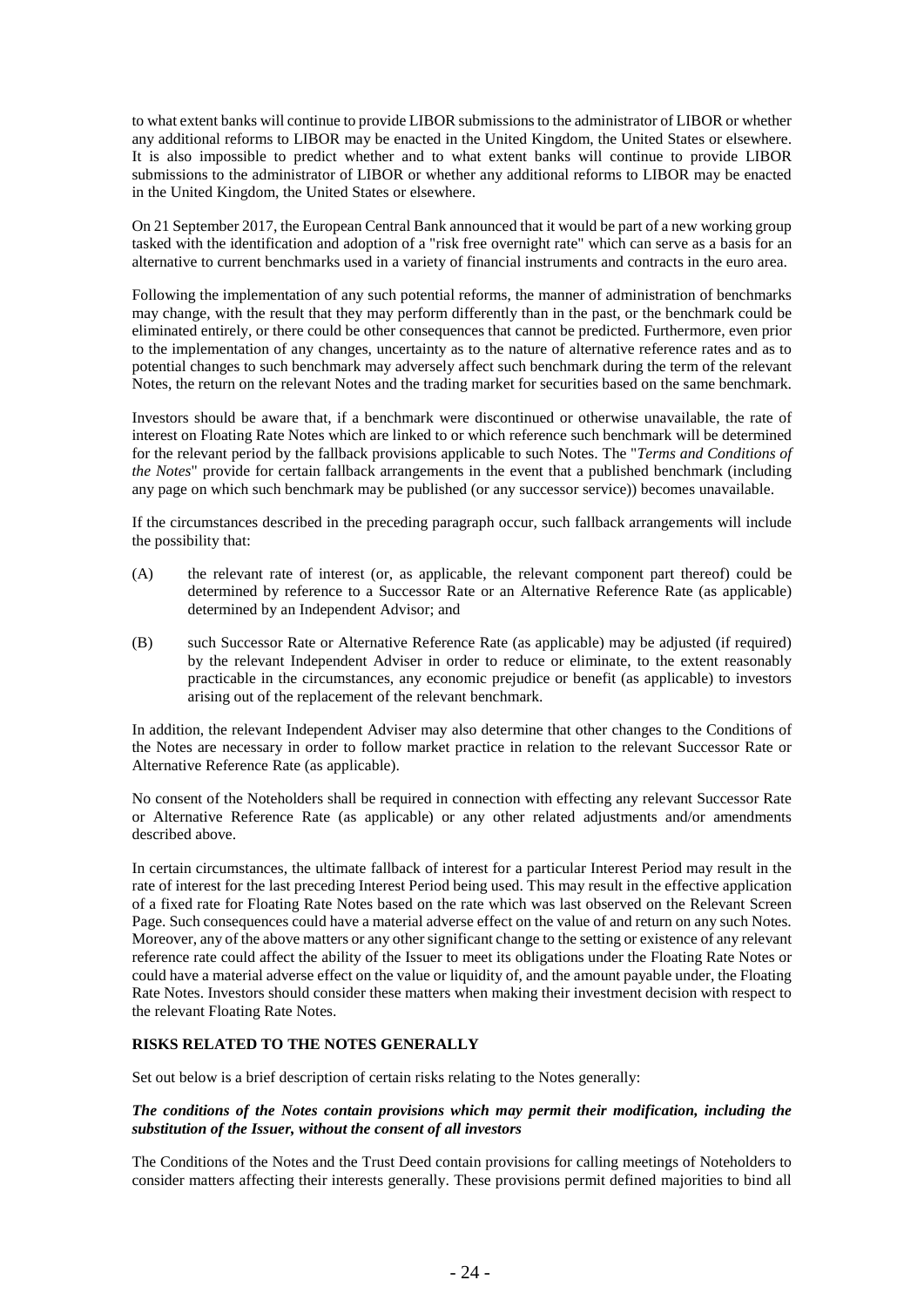Noteholders including Noteholders who did not attend and vote at the relevant meeting and Noteholders who voted in a manner contrary to the majority.

The Conditions of the Notes and the Trust Deed also provide that the Trustee may, without the consent of Noteholders, (i) agree to any modification of, or to the waiver or authorisation of any breach or proposed breach of, any of the provisions of the Notes or (ii) determine that any Potential Event of Default (as defined in the Trust Deed) or Event of Default shall not be treated as such or (iii) agree to the substitution of any holding company of the Issuer, Subsidiary of the Issuer or successor in business of the Issuer as the principal debtor in relation to the Notes and Coupons of any Series, in the circumstances described in the Trust Deed and the Conditions of the Notes, **provided that** in the case of (i), (ii) and (iii), the Trustee is of the opinion that to do so would not be materially prejudicial to the interests of Noteholders.

## *There is no active trading market for the Notes*

Notes issued under the Programme will be new securities which may not be widely distributed and for which there is currently no active trading market (unless in the case of any particular Tranche, such Tranche is to be consolidated with and form a single Series with a Tranche of Notes which is already issued). If the Notes are traded after their initial issuance, they may trade at a discount to their initial offering price, depending upon prevailing interest rates, the market for similar securities, general economic conditions and the financial condition of the Issuer. Although applications have been made for the Notes issued under the Programme to be admitted to listing on the Official List of the FCA and to trading on the Regulated Market of the London Stock Exchange, there is no assurance that such applications will be accepted, that any particular Tranche of Notes will be so admitted or that an active trading market will develop. Accordingly, there is no assurance as to the development or liquidity of any trading market for any particular Tranche of Notes.

## *Risks relating to structural subordination of the Notes*

The Issuer is the holding company of the Babcock Group and as such its operations are principally conducted through its subsidiaries. Accordingly, the Issuer is and will be dependent on its subsidiaries' operations to service its indebtedness, including the Notes. The Notes will be structurally subordinated in respect of the claims of all holders of debt securities and other creditors, including trade creditors, of the Issuer's subsidiaries. In the event of an insolvency, liquidation, reorganisation, dissolution or winding up of the business of any subsidiary of the Issuer, creditors of such subsidiary generally will have the right to be paid in full before any distribution is made to the Issuer.

## *Investors who purchase Notes in denominations that are not an integral multiple of the Specified Denomination may be adversely affected if definitive Notes are subsequently required to be issued*

In relation to any issue of Notes which have denominations consisting of a minimum Specified Denomination plus one or more higher integral multiples of another smaller amount, it is possible that such Notes may be traded in amounts that are not integral multiples of such minimum Specified Denomination. In such a case a holder who, as a result of trading such amounts, holds an amount which is less than the minimum Specified Denomination in its account with the relevant clearing system at the relevant time may not receive a definitive Note in respect of such holding (should definitive Notes be printed) and would need to purchase a principal amount of Notes such that its holding amounts to a Specified Denomination.

If such Notes in definitive form are issued, holders should be aware that definitive Notes which have a denomination that is not an integral multiple of the minimum Specified Denomination may be illiquid and difficult to trade.

## **RISKS RELATED TO THE MARKET GENERALLY**

Set out below is a brief description of the principal market risks, including liquidity risk, exchange rate risk, interest rate risk and credit risk:

## *An active secondary market in respect of the Notes may never be established or may be illiquid and this would adversely affect the value at which an investor could sell his Notes*

Notes may have no established trading market when issued, and one may never develop. If a market does develop, it may not be very liquid. Therefore, investors may not be able to sell their Notes easily or at prices that will provide them with a yield comparable to similar investments that have a developed secondary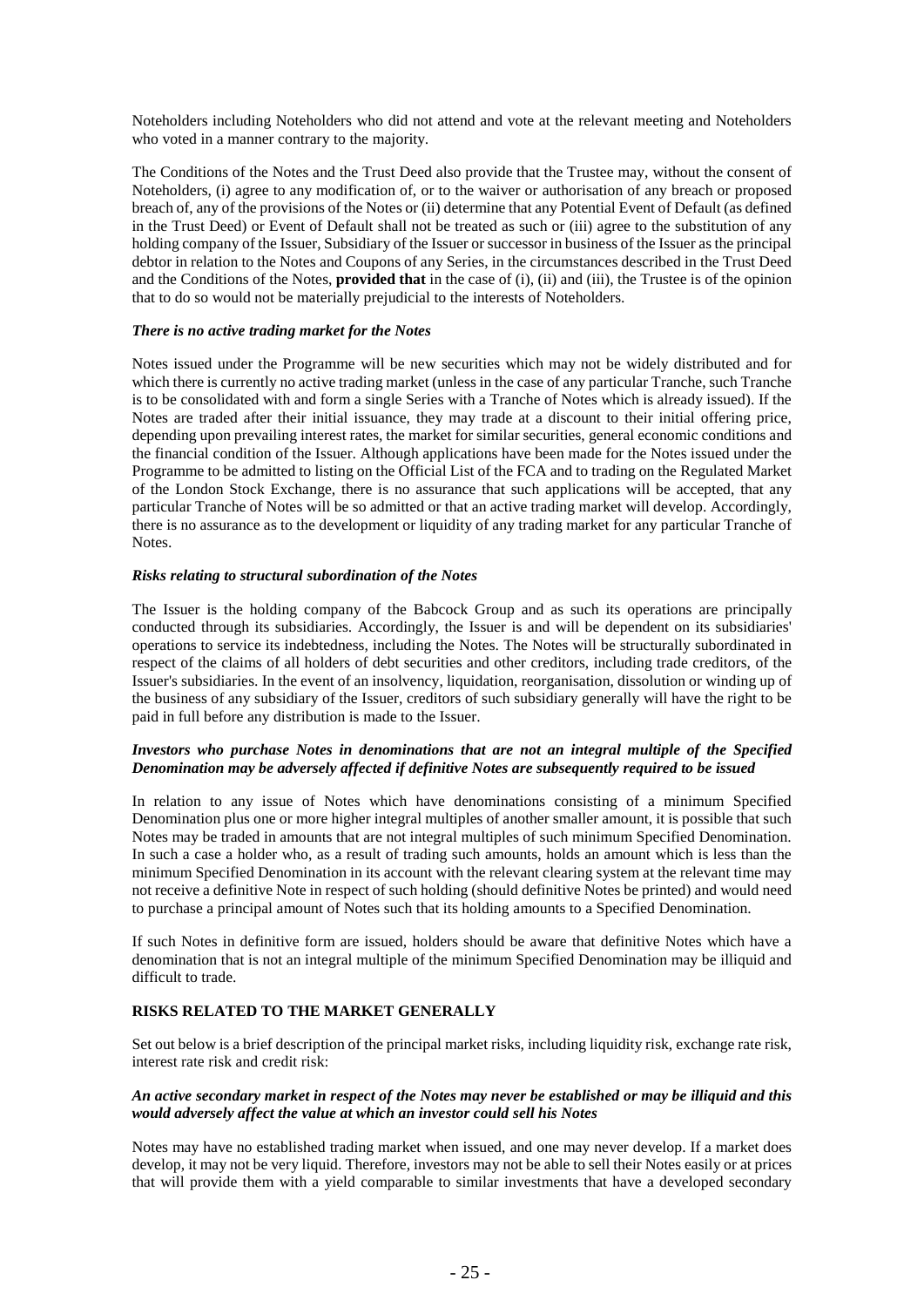market. This is particularly the case for Notes that are especially sensitive to interest rate, currency or market risks, are designed for specific investment objectives or strategies or have been structured to meet the investment requirements of limited categories of investors. These types of Notes generally would have a more limited secondary market and more price volatility than conventional debt securities. Illiquidity may have a severely adverse effect on the market value of the Notes.

## *If an investor holds Notes which are not denominated in the investor's home currency, such investor will be exposed to movements in exchange rates adversely affecting the value of such investor's holding. In addition, the imposition of exchange controls in relation to any Notes could result in an investor not receiving payments on those Notes*

The Issuer will pay principal and interest on the Notes in the Specified Currency. This presents certain risks relating to currency conversions if an investor's financial activities are denominated principally in a currency or currency unit (the "**Investor's Currency**") other than the Specified Currency. These include the risk that exchange rates may significantly change (including changes due to devaluation of the Specified Currency or revaluation of the Investor's Currency) and the risk that authorities with jurisdiction over the Investor's Currency may impose or modify exchange controls. An appreciation in the value of the Investor's Currency relative to the Specified Currency would decrease (1) the Investor's Currency equivalent yield on the Notes, (2) the Investor's Currency equivalent value of the principal payable on the Notes and (3) the Investor's Currency equivalent market value of the Notes. Government and monetary authorities may impose (as some have done in the past) exchange controls that could adversely affect an applicable exchange rate or the ability of the Issuer to make payments in respect of Notes. As a result, investors may receive less interest or principal than expected, or no interest or principal.

## *The value of Fixed Rate Notes may be adversely affected by movements in market interest rates*

Investment in Fixed Rate Notes involves the risk that subsequent changes in market interest rates may adversely affect the value of the Fixed Rate Notes.

## *Credit ratings assigned to the Issuer or any Notes may not reflect all the risks associated with an investment in those Notes*

As of the date of this Base Prospectus, the Issuer has been assigned a rating of BBB by S&P. Tranches of Notes to be issued under the Programme may be rated or unrated. Where a Tranche of Notes is rated, the applicable rating(s) will be specified in the relevant Final Terms. Such rating will not necessarily be the same as the rating(s) assigned to Issuer, the Programme or to Notes already issued. One or more independent credit rating agencies may also assign credit ratings to the Notes, which may not necessarily be the same ratings as the Issuer or Programme rating described above or any rating(s) assigned to Notes already issued. Such ratings may not reflect the potential impact of all risks related to structure, market, additional factors discussed above, and other factors that may affect the value of the Notes. A credit rating is not a recommendation to buy, sell or hold securities and may be revised or withdrawn by the rating agency at any time.

In general, European regulated investors are restricted under the CRA Regulation from using credit ratings for regulatory purposes, unless such ratings are issued by a CRA established in the EU and registered under the CRA Regulation (and such registration has not been withdrawn or suspended), subject to transitional provisions that apply in certain circumstances whilst the registration application is pending. Such general restriction will also apply in the case of credit ratings issued by non-EU credit rating agencies, unless the relevant credit ratings are endorsed by an EU-registered CRA or the relevant non-EU rating agency is certified in accordance with the CRA Regulation (and such endorsement action or certification, as the case may be, has not been withdrawn or suspended). The list of registered and certified rating agencies published by ESMA on its website in accordance with the CRA Regulation is not conclusive evidence of the status of the relevant rating agency included in such list, as there may be delays between certain supervisory measures being taken against a relevant rating agency and the publication of the updated ESMA list. Certain information with respect to the credit rating agencies and ratings is set out on the cover of this Base Prospectus.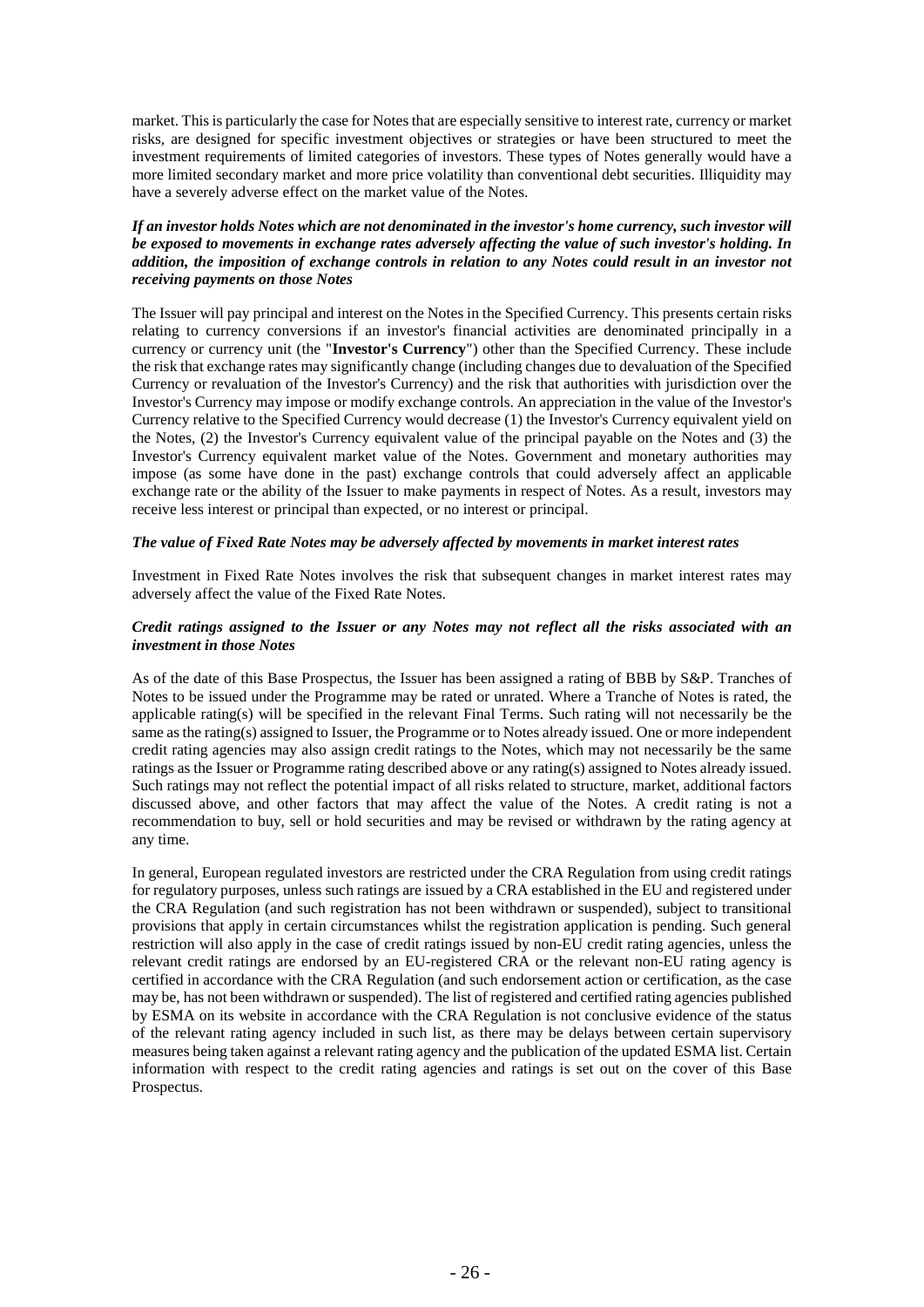## **INFORMATION INCORPORATED BY REFERENCE**

The following documents, which have previously been published or are published simultaneously with this Base Prospectus and which have been approved by the FCA or filed with it, shall be deemed to be incorporated in, and form part of, this Base Prospectus:

- the audited consolidated annual financial statements, together with the accompanying notes and auditor's reports, contained in the annual reports of the Issuer for the years ended 31 March 2019 and 31 March 2018 (set out on pages 142 to 207 and 142 to 206, respectively, of the 2019 and 2018 annual reports of the Issuer); and
- the terms and conditions set out on pages  $33$  to  $61$ ,  $32$  to  $59$ ,  $35$  to  $63$ , and  $37$  to  $67$  of the base prospectuses dated 18 September 2015, 19 September 2016, 7 September 2017 and 6 September 2018, respectively, relating to the Programme under the heading "*Terms and Conditions of the Notes*".

Copies of the documents specified above as containing information incorporated by reference in this Base Prospectus may be inspected, free of charge, at the Issuer's offices at 33 Wigmore Street, London, W1U 1QX and the Issuer's website www.babcockinternational.com. Any documents themselves incorporated by reference in the documents incorporated by reference in this Base Prospectus shall not form part of this Base Prospectus. Any information contained in any of the documents specified above which is not incorporated by reference in this Base Prospectus is either not relevant to investors or is covered elsewhere in this Base Prospectus.

Following the publication of this Base Prospectus, a supplement may be prepared by the Issuer and approved by the FCA in accordance with Section 87G of the FSMA. Statements contained in any such supplement (or contained in any document incorporated by reference therein) shall, to the extent applicable (whether expressly, by implication or otherwise), be deemed to modify or supersede statements contained in this Base Prospectus or in a document which is incorporated by reference in this Base Prospectus. Any statement so modified or superseded shall not, except as so modified or superseded, constitute a part of this Base Prospectus. Where only certain sections of a document referred to above are incorporated by reference in the Base Prospectus, the parts of the document which are not incorporated by reference are either not relevant to prospective investors in the Notes or covered elsewhere in this Base Prospectus.

Copies of documents incorporated by reference in this Base Prospectus will be published on the website of the Regulatory News Service operated by the London Stock Exchange at https://www.londonstockexchange.com/exchange/news/market-news/market-news-home.html.

The Issuer will, in the event of any significant new factor, material mistake or inaccuracy relating to information included in this Base Prospectus which is capable of affecting the assessment of any Notes, prepare a supplement to this Base Prospectus or publish a new Base Prospectus for use in connection with any subsequent issue of Notes.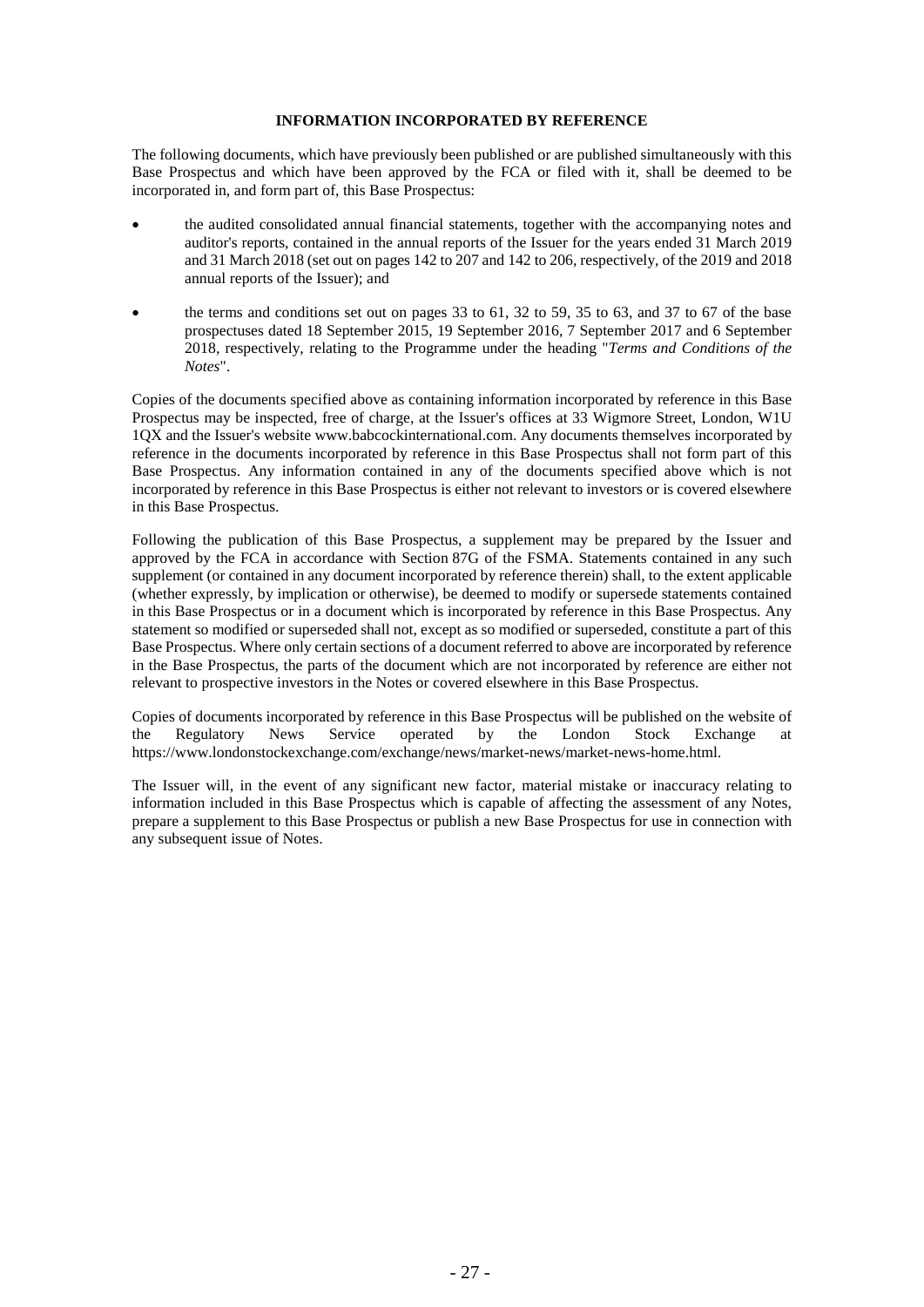#### **FINAL TERMS AND DRAWDOWN PROSPECTUSES**

In this section the expression "necessary information" means, in relation to any Tranche of Notes, the information necessary to enable investors to make an informed assessment of the assets and liabilities, financial position, profits and losses and prospects of the Issuer and of the rights attaching to the Notes. In relation to the different types of Notes which may be issued under the Programme the Issuer has included in this Base Prospectus all of the necessary information except for information relating to the Notes which is not known at the date of this Base Prospectus and which can only be determined at the time of an individual issue of a Tranche of Notes.

Any information relating to the Notes which is not included in this Base Prospectus and which is required in order to complete the necessary information in relation to a Tranche of Notes will be contained either in the relevant Final Terms or in a Drawdown Prospectus.

For a Tranche of Notes which is the subject of Final Terms, those Final Terms will, for the purposes of that Tranche only, complete this Base Prospectus and must be read in conjunction with this Base Prospectus. The terms and conditions applicable to any particular Tranche of Notes which is the subject of Final Terms are the Conditions described in the relevant Final Terms as completed by such Final Terms.

The terms and conditions applicable to any particular Tranche of Notes which is the subject of a Drawdown Prospectus will be the Conditions as supplemented, amended and/or replaced to the extent described in the relevant Drawdown Prospectus. In the case of a Tranche of Notes which is the subject of a Drawdown Prospectus, each reference in this Base Prospectus to information being specified or identified in the relevant Final Terms shall be read and construed as a reference to such information being specified or identified in the relevant Drawdown Prospectus unless the context requires otherwise.

Each Drawdown Prospectus will be constituted either (1) by a single document containing the necessary information relating to the Issuer and the relevant Notes or (2) by a registration document (the "**Registration Document**") containing the necessary information relating to the Issuer, a securities note (the "**Securities Note**") containing the necessary information relating to the relevant Notes and, if necessary, a summary note.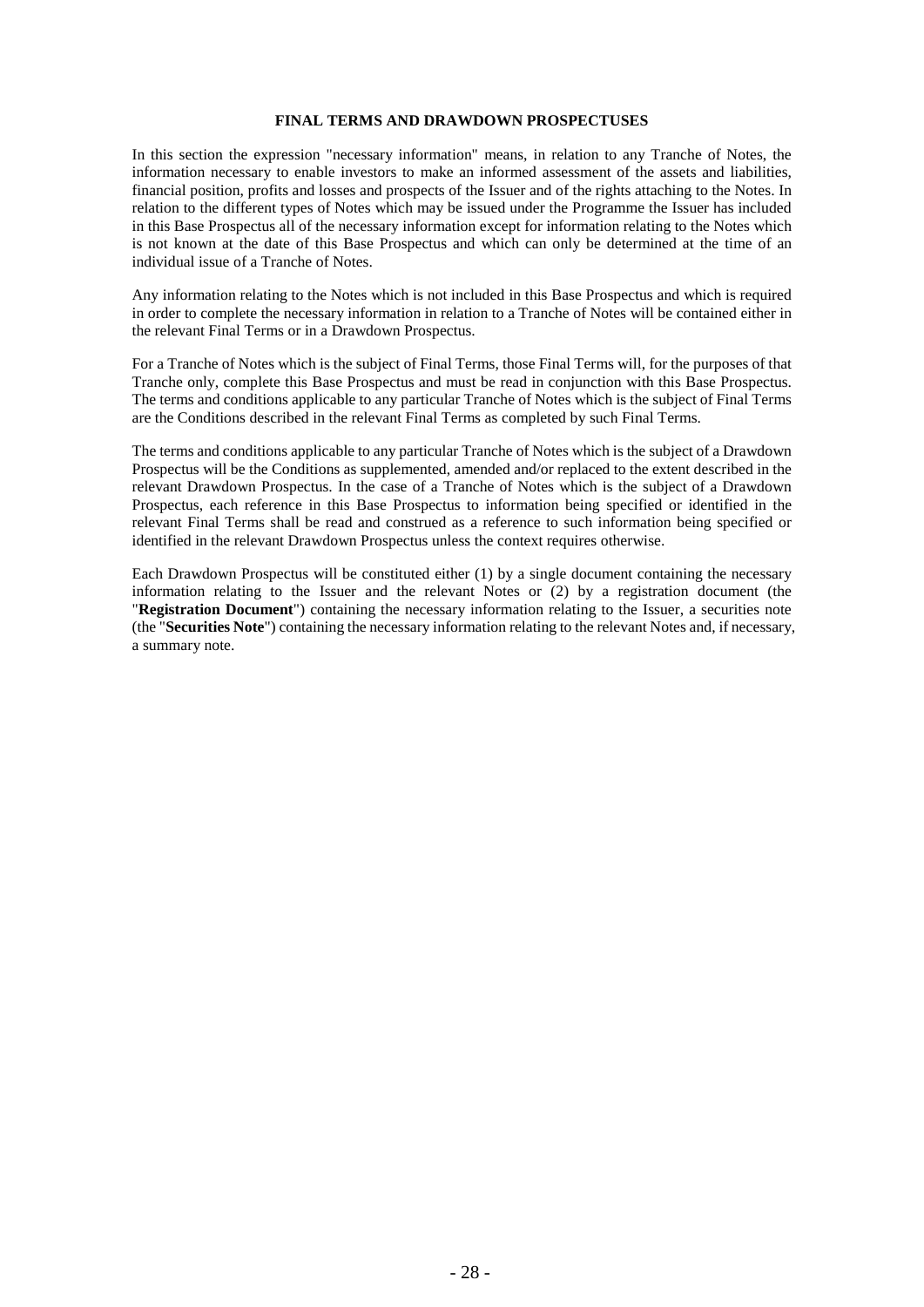#### **ALTERNATIVE PERFORMANCE MEASURES**

This section provides further information relating to the Key Performance Indicators which are alternative performance measures ("**APMs**") for the purposes of the guidelines (the "**Guidelines**") published by ESMA. Certain of the financial measures included in "*Information on the Babcock Group*" below can be characterised as APMs. The Issuer sets out below further clarifications as to the meaning of such measures (and any associated terms), tables which illustrate the basis for their calculation and provides comparative data for such measures for previous financial periods.

Babcock believes that the presentation of these APMs is helpful to investors because these and other similar measures are used by certain investors as supplemental measures of performance and liquidity. However, these measures are not measures of financial performance under IFRS. They should not be considered in isolation or as a substitute for operating profit, cash flow from operating activities or other financial measures of Babcock's results of operations or liquidity computed in accordance with IFRS. Other companies, including those in Babcock's industry, may calculate these measures differently from Babcock. As all companies do not calculate such measures in the same manner, the presentation of these measures pertaining to Babcock may not be comparable to other similarly titled measures of other companies.

| "Operating cash conversion"                        | Operating cash conversion rate is defined as underlying<br>operating cash flow after capital expenditure, as a percentage of<br>underlying operating profit before joint venture operating profit<br>and IFRIC 12 income.                                                                  |
|----------------------------------------------------|--------------------------------------------------------------------------------------------------------------------------------------------------------------------------------------------------------------------------------------------------------------------------------------------|
| "Net debt to EBITDA"                               | Net debt to EBITDA is calculated as net debt divided by<br>underlying earnings before interest, tax, depreciation and<br>amortisation. Joint venture debt is non-recourse and is therefore<br>excluded from net debt.                                                                      |
| "Operating margin"                                 | Operating margin is defined as underlying operating profit<br>expressed as a percentage of underlying revenue.                                                                                                                                                                             |
| "Revenue growth"                                   | Underlying revenue growth is defined as the increase in the<br>Babcock Group's revenue, including joint ventures, when<br>compared to that of the previous year.                                                                                                                           |
| "Interest cover"                                   | Interest cover is underlying earnings before interest, tax,<br>depreciation and amortisation, divided by net Babcock Group<br>finance costs.                                                                                                                                               |
| "Gearing"                                          | Gearing measures the extent to which a company is funded by<br>debt, calculated as net debt divided by shareholder funds,<br>excluding retirement benefit deficits or surpluses.                                                                                                           |
| invested<br>"Return<br>capital<br>on<br>$(ROIC)$ " | Return on invested capital is defined as underlying operating<br>profit divided by net debt and shareholder funds, excluding<br>retirement benefit deficits or surpluses. Joint venture finance<br>costs are excluded from this measure reflecting the non-recourse<br>nature of the debt. |

#### *Illustrative tables*

*Operating cash conversion*

|                                                                   |        | <b>Year ended 31 March</b> |       |       |
|-------------------------------------------------------------------|--------|----------------------------|-------|-------|
|                                                                   | 2019   | 2018                       | 2017  | 2016  |
|                                                                   |        | $(GBP$ million)            |       |       |
| Operating profit before amortisation of acquired intangibles<br>A | 452.5  | 468.7                      | 472.3 | 468.3 |
|                                                                   | 93.8   | 91.3                       | 82.4  | 78.1  |
|                                                                   | 14.8   | 13.0                       | 9.9   | 7.9   |
|                                                                   | 2.4    | 6.4                        | 15.0  | 16.2  |
| Profit on disposal of property, plant and equipment               | (5.4)  | (4.1)                      | (2.8) | (2.4) |
|                                                                   | 0.3    |                            | 0.3   |       |
|                                                                   | 1.3    | 19                         |       | 1.2   |
|                                                                   | (34.8) | (19.5)                     | (0.4) | 6.8   |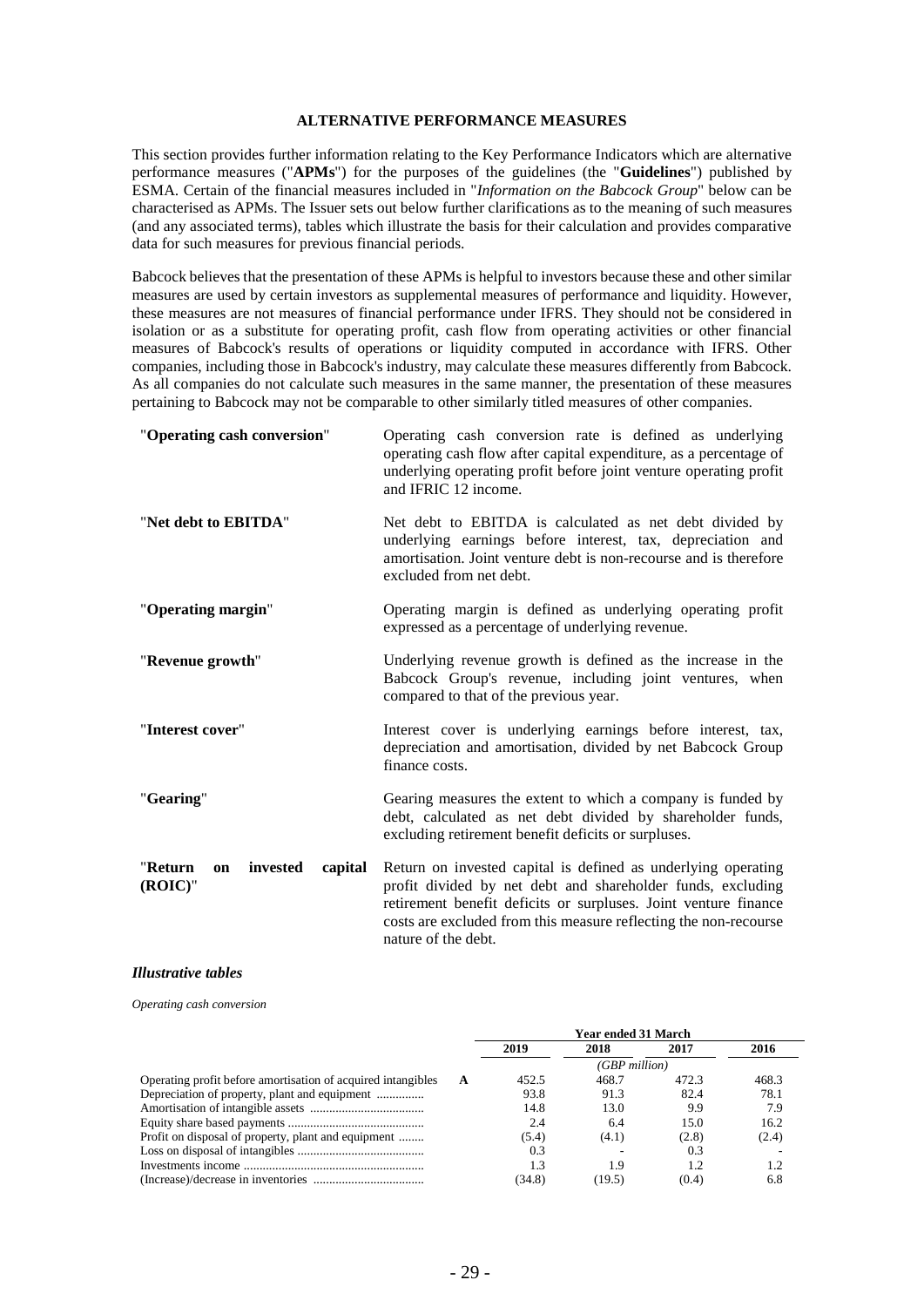|                                               |   | <b>Year ended 31 March</b> |                  |         |         |
|-----------------------------------------------|---|----------------------------|------------------|---------|---------|
|                                               |   | 2019                       | 2018             | 2017    | 2016    |
|                                               |   |                            | $(GBP\ million)$ |         |         |
|                                               |   | 117.5                      | (137.4)          | (78.3)  | (33.4)  |
|                                               |   | 4.1                        | 102.6            | 71.0    | 15.1    |
|                                               |   | (28.7)                     | (27.7)           | (28.4)  | (25.1)  |
|                                               |   | (148.5)                    | (112.7)          | (134.9) | (145.1) |
| Operating cash flow after capital expenditure | в | 469.3                      | 382.5            | 407.3   | 387.6   |
|                                               |   | 104%                       | 82%              | 86%     | 83%     |

## *Net debt to EBITDA*

|                                                      |   | <b>Year ended 31 March</b> |                 |         |         |  |
|------------------------------------------------------|---|----------------------------|-----------------|---------|---------|--|
|                                                      |   | 2019                       | 2018            | 2017    | 2016    |  |
|                                                      |   |                            | $(GBP$ million) |         |         |  |
|                                                      |   | 452.5                      | 468.7           | 472.3   | 468.3   |  |
|                                                      |   | 1.3                        | 1.9             | 1.2     | 1.1     |  |
|                                                      |   | 106.8                      | 85.9            | 72.8    | 40.8    |  |
| IFRIC 12 investment income – Share of joint ventures |   | 27.8                       | 28.1            | 28.5    | 29.5    |  |
|                                                      | C | 588.4                      | 584.6           | 574.8   | 593.7   |  |
| Amortisation of software and development costs       |   | 93.8                       | 91.3            | 82.4    | 78.1    |  |
|                                                      |   | 14.6                       | 13.0            | 7.6     | 7.7     |  |
|                                                      |   | (0.4)                      | (1.4)           | (3.8)   | (4.5)   |  |
|                                                      | D | 696.4                      | 687.5           | 661.0   | 621.0   |  |
|                                                      | E | 957.7                      | 1.115.0         | 1.173.5 | 1.228.5 |  |
|                                                      |   | 1.4                        | 1.6             | 1.8     | 2.0     |  |

*Operating margin*

|  | Year ended 31 March |                 |                   |                   |  |
|--|---------------------|-----------------|-------------------|-------------------|--|
|  | 2019                | 2018            | 2017              | 2016              |  |
|  |                     | $(GBP$ million) |                   |                   |  |
|  | 4.474.8             | 4.659.6         | 4.547.1           | 4,158.4           |  |
|  | 685.8               | 703.2           | 669.5             | 683.7             |  |
|  | 5,160.6             | 5.362.8         | 5.216.6           | 4842.1            |  |
|  | 588.4<br>11.4%      | 584.6<br>10.9%  | 574.8<br>$11.0\%$ | 539.7<br>$11.1\%$ |  |
|  |                     |                 |                   |                   |  |

*Revenue growth*

|                                              | <b>Year ended 31 March</b> |                 |         |         |  |
|----------------------------------------------|----------------------------|-----------------|---------|---------|--|
|                                              | 2019                       | 2018            | 2017    | 2016    |  |
|                                              |                            | $(GBP$ million) |         |         |  |
|                                              | 4.659.6                    | 4.547.1         | 4.158.4 | 3.996.6 |  |
|                                              | 703.2                      | 669.5           | 638.7   | 506.7   |  |
|                                              | 5.362.8                    | 5.216.6         | 4.842.1 | 4.503.3 |  |
| <b>Revenue growth (% growth from G to F)</b> | $(3.8\%)$                  | 2.8%            | $7.7\%$ | 8%      |  |

*Interest cover* 

|  | Year ended 31 March |                 |        |        |  |
|--|---------------------|-----------------|--------|--------|--|
|  | 2019                | 2018            | 2017   | 2016   |  |
|  |                     | $(GBP$ million) |        |        |  |
|  | 696.4               | 687.5           | 661.0  | 621.0  |  |
|  | 62.7                | 61.9            | 60.4   | 64.1   |  |
|  | (16.0)              | (14.3)          | (11.4) | (11.1) |  |
|  | 46.7                | 47.6            | 49.0   | 53.0   |  |
|  | 14.9                | 14.5            | 13.5   | 11.7   |  |

*Gearing* 

|  | Year ended 31 March |           |           |           |  |
|--|---------------------|-----------|-----------|-----------|--|
|  | 2019                | 2018      | 2017      | 2016      |  |
|  | $(GBP$ million)     |           |           |           |  |
|  | 957.7               | 1.115.0   | 1.173.5   | 1.228.5   |  |
|  | (2,884.9)           | (2.911.0) | (2.692.2) | (2,356.3) |  |
|  | (28.0)              | (5.0)     | (104.5)   | (203.1)   |  |
|  | (2.912.9)           | (2.916.0) | (2.796.7) | (2,559.4) |  |
|  | 33%                 | 38%       | 42%       | 48%       |  |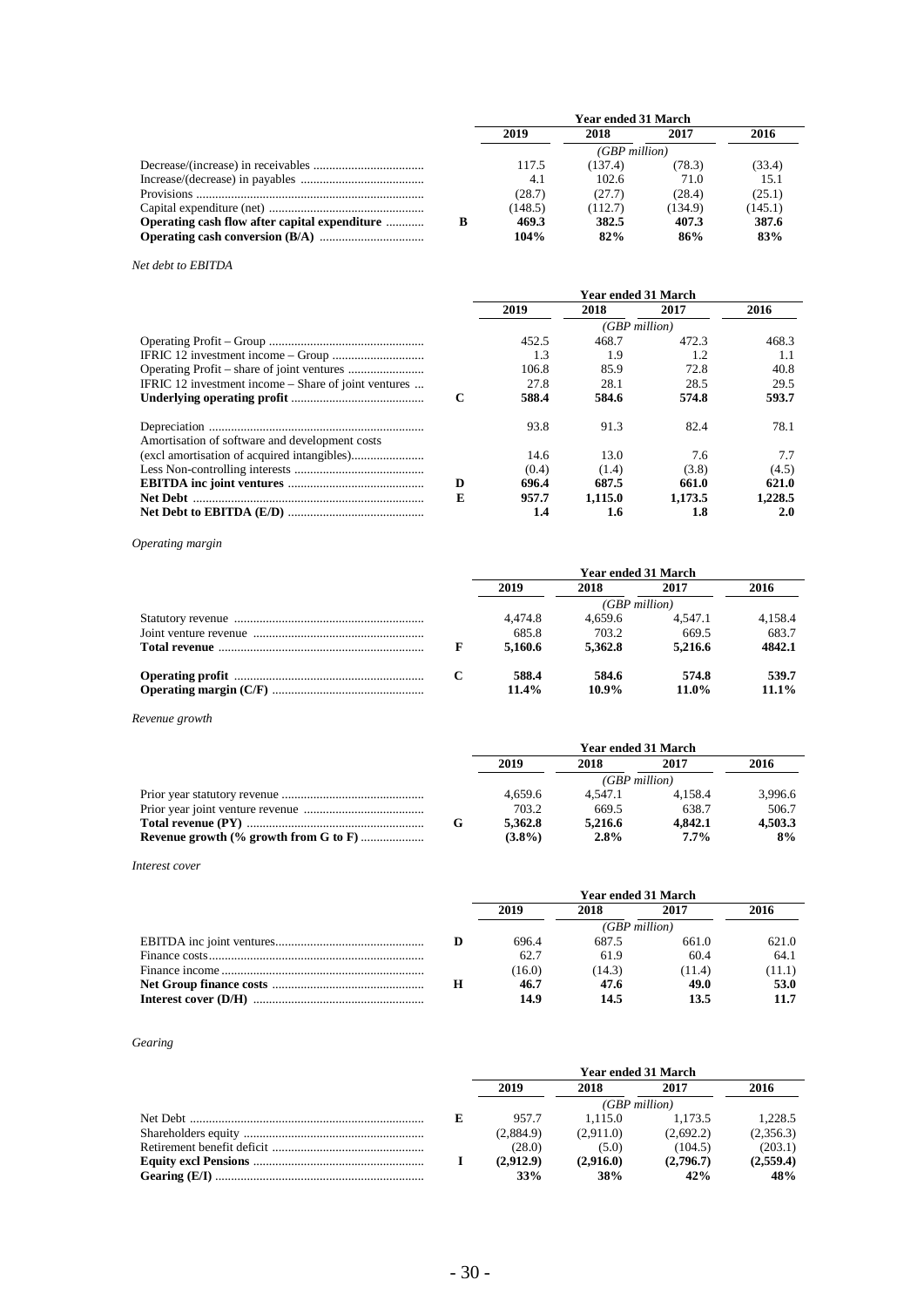*ROIC* 

|            | <b>Year ended 31 March</b> |         |          |         |  |
|------------|----------------------------|---------|----------|---------|--|
|            | 2019                       | 2018    | 2017     | 2016    |  |
|            | $(GBP$ million)            |         |          |         |  |
|            | 957.7                      | 1.115.0 | 1.173.5  | 1.228.5 |  |
|            | 2.912.9                    | 2.916.0 | 2.796.7  | 2.559.4 |  |
|            | 3.870.6                    | 4.031.0 | 3.970.2  | 3,787.9 |  |
|            | 588.4                      | 584.6   | 574.8    | 539.7   |  |
| ROIC (C/J) | $15.2\%$                   | 14.5%   | $14.5\%$ | 14.2%   |  |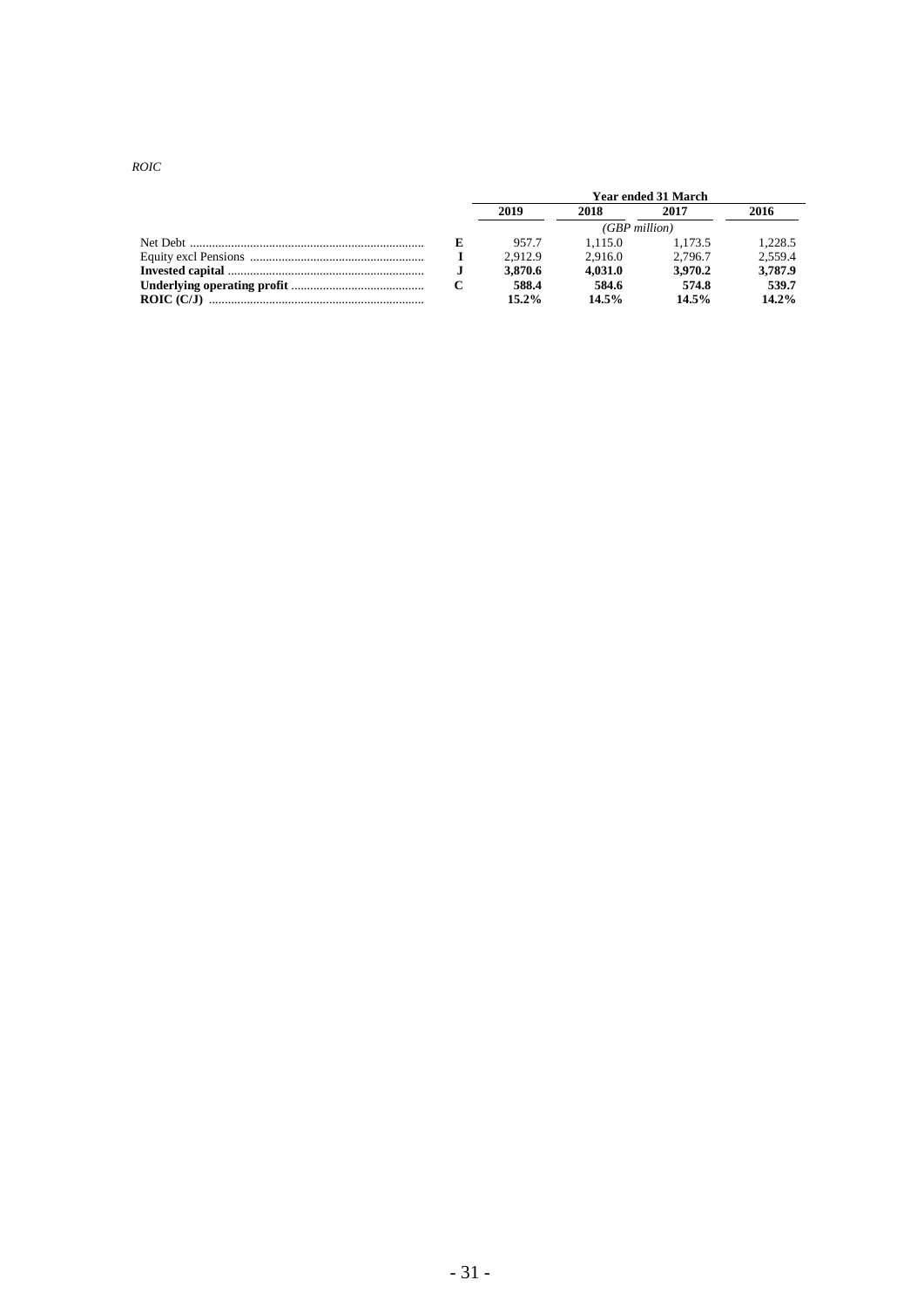## **FORMS OF THE NOTES**

## **Bearer Notes**

Each Tranche of Notes in bearer form ("**Bearer Notes**") will initially be in the form of either a temporary global note in bearer form (the "**Temporary Global Note**"), without interest coupons, or a permanent global note in bearer form (the "**Permanent Global Note**"), without interest coupons, in each case as specified in the relevant Final Terms. Each Temporary Global Note or, as the case may be, Permanent Global Note (each a "**Global Note**") which is not intended to be issued in new global note ("**NGN**") form (each, a "**CGN**"), as specified in the relevant Final Terms, will be deposited on or around the issue date of the relevant Tranche of the Notes with a depositary or a common depositary for Euroclear Bank SA/NV as operator of the Euroclear System ("**Euroclear**") and/or Clearstream Banking S.A. Luxembourg ("**Clearstream, Luxembourg**") and/or any other relevant clearing system and each Global Note which is intended to be issued in NGN form, as specified in the relevant Final Terms, will be deposited on or around the issue date of the relevant Tranche of the Notes with a common safekeeper for Euroclear and/or Clearstream, Luxembourg.

On 13 June 2006 the European Central Bank (the "**ECB**") announced that Notes in NGN form are in compliance with the "Standards for the use of EU securities settlement systems in ESCB credit operations" of the central banking system for the euro (the "**Eurosystem**"), **provided that** certain other criteria are fulfilled. At the same time the ECB also announced that arrangements for Notes in NGN form will be offered by Euroclear and Clearstream, Luxembourg as of 30 June 2006 and that debt securities in global bearer form issued through Euroclear and Clearstream, Luxembourg after 31 December 2006 will only be eligible as collateral for Eurosystem operations if the NGN form is used.

Whether or not the Notes are intended to be held in a manner which would allow Eurosystem eligibility will be set out in the relevant Final Terms. Note that the designation "Yes" in the relevant Final Terms means that the Notes are intended upon issue to be deposited with one of the international central securities depositories ("**ICSDs**") as common safekeeper and does not necessarily mean that the Notes will be recognised as eligible collateral for Eurosystem monetary policy and intra-day credit operations by the Eurosystem either upon issue or at any or all times during their life. Such recognition will depend upon satisfaction of the Eurosystem eligibility criteria. Where the designation is specified as "No" in the relevant Final Terms, should the Eurosystem eligibility criteria be amended in the future such that the Notes are capable of meeting them, the Notes may then be deposited with one of the ICSDs as common safekeeper. Note that this does not necessarily mean that the Notes will then be recognised as eligible collateral for Eurosystem monetary policy and intra-day credit operations by the Eurosystem at any time during their life. Such recognition will depend upon the ECB being satisfied that Eurosystem eligibility criteria have been met.

In the case of each Tranche of Bearer Notes, the relevant Final Terms will also specify whether United States Treasury Regulation §1.163-5(c)(2)(i)(C) (the "**TEFRA C Rules**") or United States Treasury Regulation §1.163-5(c)(2)(i)(D) (the "**TEFRA D Rules**") are applicable in relation to the Notes or, if the Notes do not have a maturity of more than 365 days, that neither the TEFRA C Rules nor the TEFRA D Rules are applicable.

#### *Temporary Global Note exchangeable for Permanent Global Note*

If the relevant Final Terms specifies the form of Notes as being "Temporary Global Note exchangeable for a Permanent Global Note", then the Notes will initially be in the form of a Temporary Global Note which will be exchangeable, in whole or in part, for interests in a Permanent Global Note, without interest coupons, not earlier than 40 days after the issue date of the relevant Tranche of the Notes upon certification as to non-U.S. beneficial ownership. No payments will be made under the Temporary Global Note unless exchange for interests in the Permanent Global Note is improperly withheld or refused. In addition, interest payments in respect of the Notes cannot be collected without such certification of non-U.S. beneficial ownership.

Whenever any interest in the Temporary Global Note is to be exchanged for an interest in a Permanent Global Note, the Issuer shall procure (in the case of first exchange) the delivery of a Permanent Global Note, duly authenticated and, in the case of a NGN, effectuated, to the bearer of the Temporary Global Note or (in the case of any subsequent exchange) an increase in the principal amount of the Permanent Global Note in accordance with its terms against: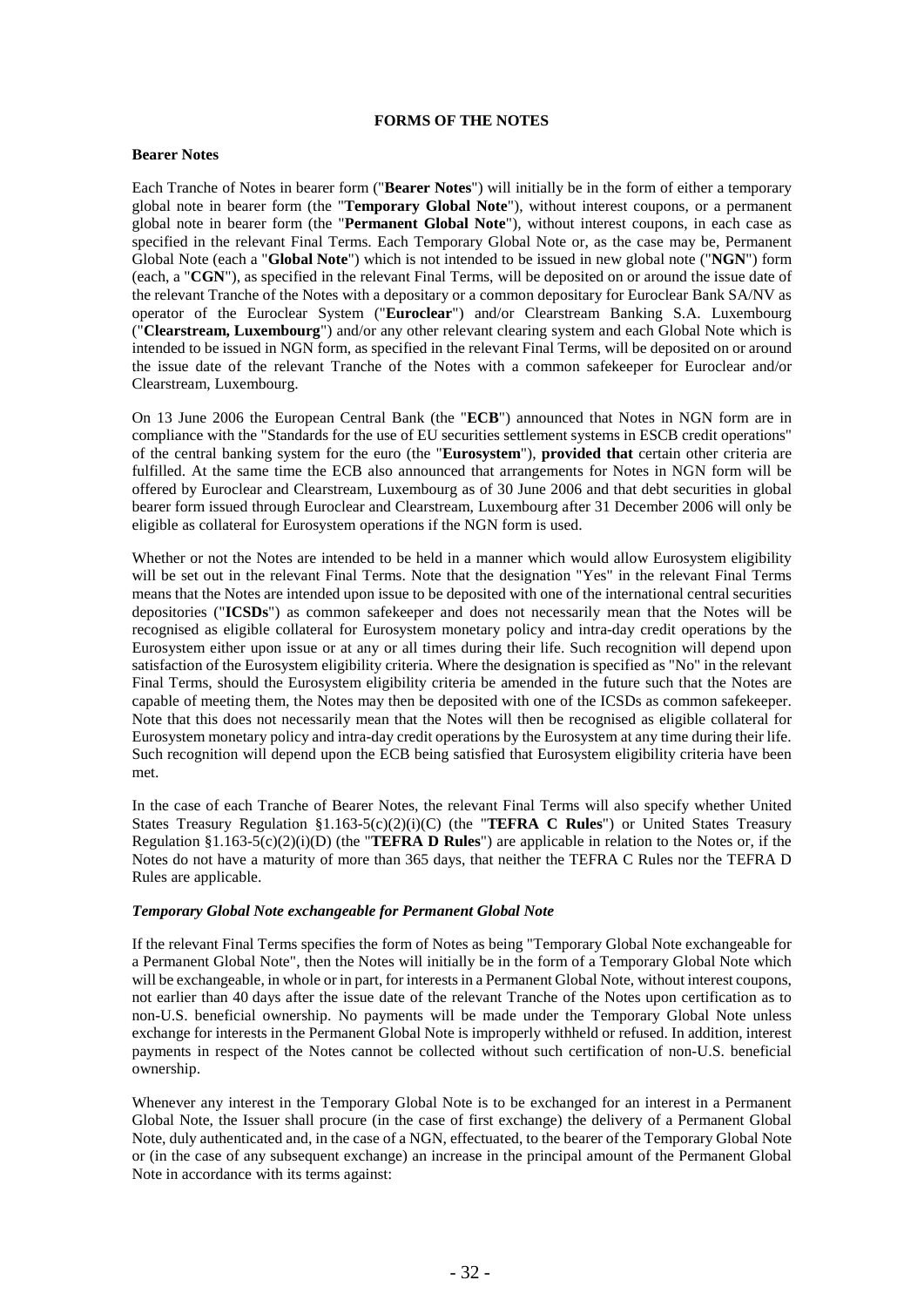- (i) presentation and (in the case of final exchange) presentation and surrender of the Temporary Global Note to or to the order of the Principal Paying Agent; and
- (ii) receipt by the Principal Paying Agent of a certificate or certificates of non-U.S. beneficial ownership,

within 7 days of the bearer requesting such exchange.

#### *Temporary Global Note exchangeable for Definitive Notes*

If the relevant Final Terms specifies the form of Notes as being "Temporary Global Note exchangeable for Definitive Notes" and also specifies that the TEFRA C Rules are applicable or that neither the TEFRA C Rules or the TEFRA D Rules are applicable, then the Notes will initially be in the form of a Temporary Global Note which will be exchangeable, in whole but not in part, for Bearer Notes in definitive form ("**Definitive Notes**") not earlier than 40 days after the issue date of the relevant Tranche of the Notes.

If the relevant Final Terms specifies the form of Notes as being "Temporary Global Note exchangeable for Definitive Notes" and also specifies that the TEFRA D Rules are applicable, then the Notes will initially be in the form of a Temporary Global Note which will be exchangeable, in whole or in part, for Definitive Notes not earlier than 40 days after the issue date of the relevant Tranche of the Notes upon certification as to non-U.S. beneficial ownership. Interest payments in respect of the Notes cannot be collected without such certification of non-U.S. beneficial ownership.

Whenever the Temporary Global Note is to be exchanged for Definitive Notes, the Issuer shall procure the prompt delivery (free of charge to the bearer) of such Definitive Notes, duly authenticated and with Coupons and Talons attached (if so specified in the relevant Final Terms), in an aggregate principal amount equal to the principal amount of the Temporary Global Note to the bearer of the Temporary Global Note against the surrender of the Temporary Global Note to or to the order of the Principal Paying Agent within 30 days of the bearer requesting such exchange.

## *Permanent Global Note exchangeable for Definitive Notes*

If the relevant Final Terms specifies the form of Notes as being "Permanent Global Note exchangeable for Definitive Notes", then the Notes will initially be in the form of a Permanent Global Note which will be exchangeable in whole, but not in part, for Definitive Notes:

- (i) on the expiry of such period of notice as may be specified in the relevant Final Terms; or
- (ii) at any time, if so specified in the relevant Final Terms; or
- (iii) if the relevant Final Terms specifies "in the limited circumstances described in the Permanent Global Note", then if either of the following events occurs:
	- (a) Euroclear or Clearstream, Luxembourg or any other relevant clearing system is closed for business for a continuous period of 14 days (other than by reason of legal holidays) or announces an intention permanently to cease business; or
	- (b) any of the circumstances described in Condition [13](#page-63-0) (*Events of Default*) occurs.

If the Specified Denomination of the Notes stated in the final terms includes language substantially to the following effect: *"EUR 100,000 and integral multiples of EUR 1,000 in excess thereof up to and including EUR 199,000*", the Notes cannot be represented on issue by a Permanent Global Note exchangeable for Definitive Notes in accordance with (ii) above.

Whenever the Permanent Global Note is to be exchanged for Definitive Notes, the Issuer shall procure the prompt delivery (free of charge to the bearer) of such Definitive Notes, duly authenticated and with Coupons and Talons attached (if so specified in the relevant Final Terms), in an aggregate principal amount equal to the principal amount of Notes represented by the Permanent Global Note to the bearer of the Permanent Global Note against the surrender of the Permanent Global Note to or to the order of the Principal Paying Agent within 30 days of the bearer requesting such exchange.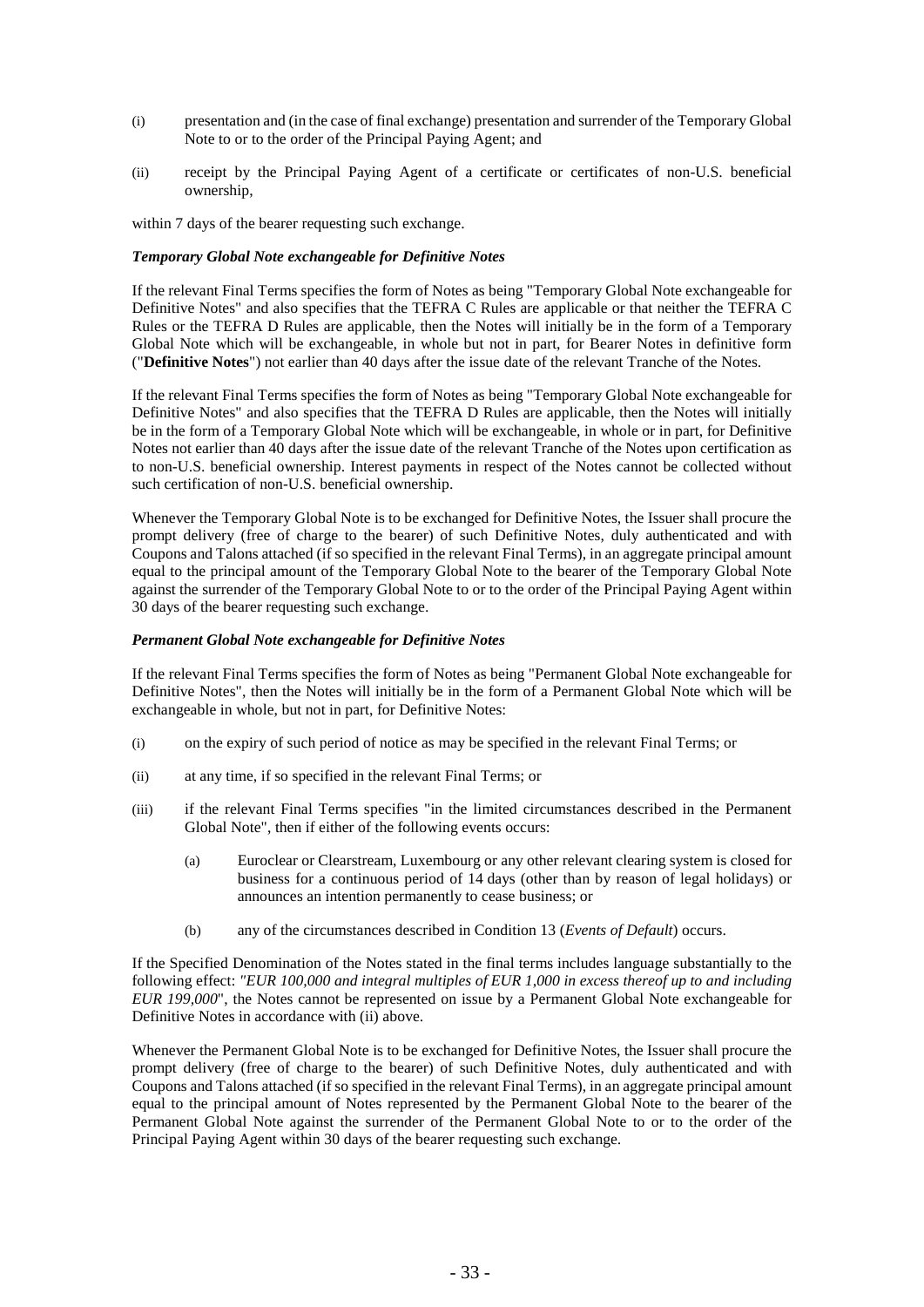## *Terms and Conditions applicable to the Notes*

The terms and conditions applicable to any Definitive Note will be endorsed on that Note and will consist of the terms and conditions set out under "*Terms and Conditions of the Notes*" below and the provisions of the relevant Final Terms which supplement, amend and/or replace those terms and conditions.

The terms and conditions applicable to any Note in global form will differ from those terms and conditions which would apply to the Note were it in definitive form to the extent described under "*Summary of Provisions Relating to the Notes while in Global Form*" below.

## *Legend concerning United States persons*

In the case of any Tranche of Bearer Notes having a maturity of more than 365 days, the Notes in global form, the Notes in definitive form and any Coupons and Talons appertaining thereto will bear a legend to the following effect:

"*Any United States person who holds this obligation will be subject to limitations under the United States income tax laws, including the limitations provided in Sections 165(j) and 1287(a) of the Internal Revenue Code.*"

## **Registered Notes**

Each Tranche of Notes in registered form ("**Registered Notes**") will be in the form of either individual note certificates in registered form ("**Individual Note Certificates**") or a global Note in registered form (a "**Global Registered Note**"), in each case as specified in the relevant Final Terms. Each Global Registered Note will be deposited on or around the relevant issue date with a depositary or a common depositary for Euroclear and/or Clearstream, Luxembourg and/or any other relevant clearing system and registered in the name of a nominee for such depositary and will be exchangeable for Individual Note Certificates in accordance with its terms.

In a press release dated 22 October 2008, "*Evolution of the custody arrangement for international debt securities and their eligibility in Eurosystem credit operations*", the ECB announced that it has assessed the new holding structure and custody arrangements for registered notes which the ICSDs had designed in cooperation with market participants and that Notes to be held under the new structure (the "**New Safekeeping Structure**" or "**NSS**") would be in compliance with the "*Standards for the use of EU securities settlement systems in ESCB credit operations*" of the central banking system for the euro (the "**Eurosystem**"), subject to the conclusion of the necessary legal and contractual arrangements. The press release also stated that the new arrangements for Notes to be held in NSS form will be offered by Euroclear and Clearstream, Luxembourg as of 30 June 2010 and that registered debt securities in global registered form issued through Euroclear and Clearstream, Luxembourg after 30 September 2010 will only be eligible as collateral in Eurosystem operations if the New Safekeeping Structure is used.

Each Note represented by a Global Registered Note will either be: (a) in the case of a Note which is not to be held under the new safekeeping structure ("**New Safekeeping Structure**" or "**NSS**"), registered in the name of a common depositary (or its nominee) for Euroclear and/or Clearstream, Luxembourg and/or any other relevant clearing system and the relevant Global Registered Note will be deposited on or about the issue date with the common depositary; or (b) in the case of a Note to be held under the New Safekeeping Structure, be registered in the name of a common safekeeper (or its nominee) for Euroclear and/or Clearstream, Luxembourg and the relevant Global Registered Note will be deposited on or about the issue date with the common safekeeper for Euroclear and/or Clearstream, Luxembourg.

Whether or not the Notes are intended to be held in a manner which would allow Eurosystem eligibility will be set out in the relevant Final Terms. Note that the designation "Yes" in the relevant Final Terms means that the Notes are intended upon issue to be deposited with one of the ICSDs as common safekeeper and registered in the name of a nominee of one of the ICSDs acting as common safekeeper, and does not necessarily mean that the Notes will be recognised as eligible collateral for Eurosystem monetary policy and intra-day credit operations by the Eurosystem either upon issue or at any or all times during their life. Such recognition will depend upon satisfaction of the Eurosystem eligibility criteria. Where the designation is specified as "No" in the relevant Final Terms, should the Eurosystem eligibility criteria be amended in the future such that the Notes are capable of meeting them, the Notes may then be deposited with one of the ICSDs as common safekeeper and registered in the name of a nominee of one of the ICSDs acting as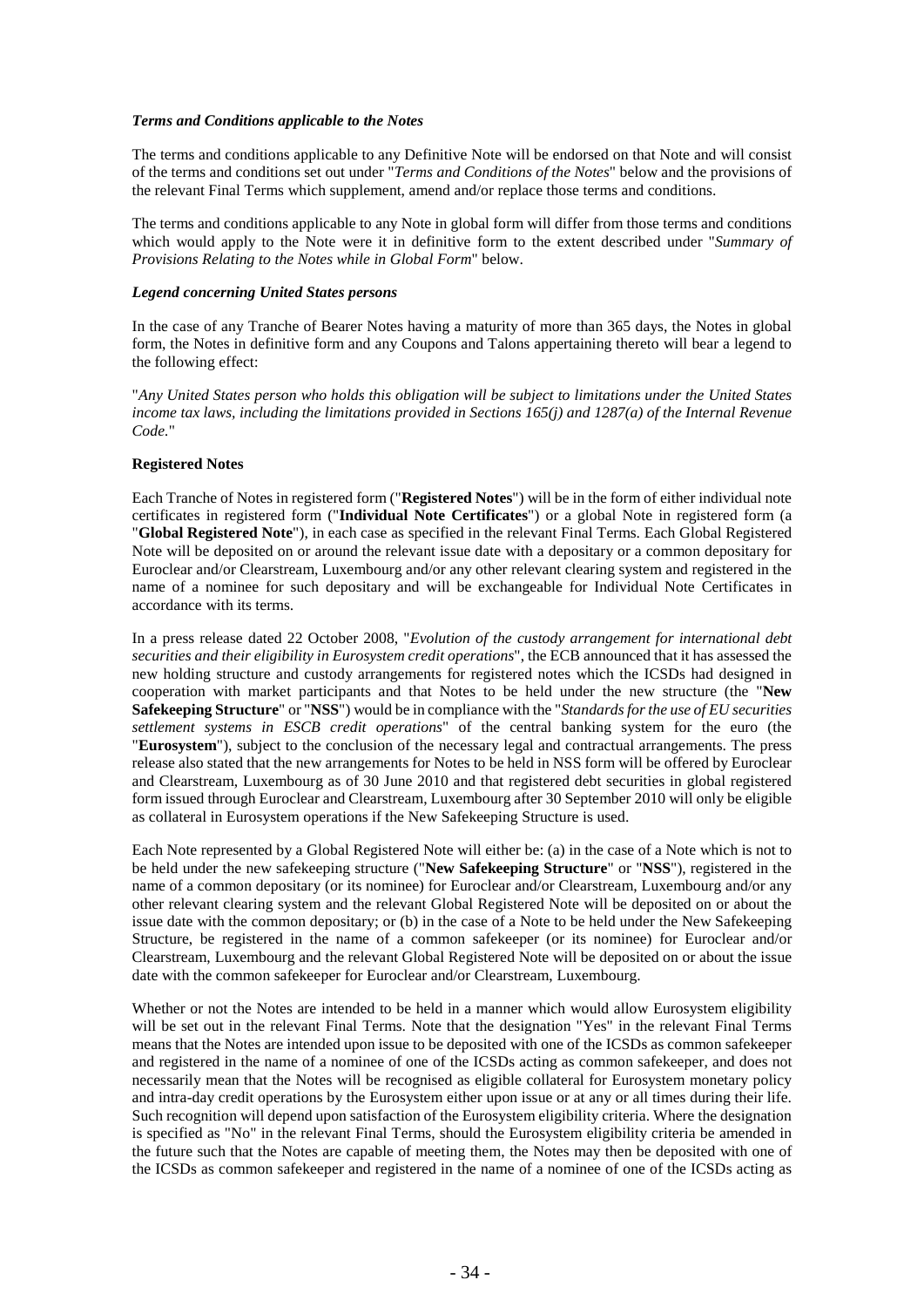common safekeeper. Note that this does not necessarily mean that the Notes will then be recognised as eligible collateral for Eurosystem monetary policy and intra-day credit operations by the Eurosystem at any time during their life. Such recognition will depend upon the ECB being satisfied that Eurosystem eligibility criteria have been met.

If the relevant Final Terms specifies the form of Notes as being "Individual Note Certificates", then the Notes will at all times be represented by Individual Note Certificates issued to each Noteholder in respect of their respective holdings.

## *Global Registered Note exchangeable for Individual Note Certificates*

If the relevant Final Terms specifies the form of Notes as being "Global Registered Note exchangeable for Individual Note Certificates", then the Notes will initially be represented by one or more Global Registered Notes each of which will be exchangeable in whole, but not in part, for Individual Note Certificates:

- (i) on the expiry of such period of notice as may be specified in the relevant Final Terms; or
- (ii) at any time, if so specified in the relevant Final Terms; or
- (iii) if the relevant Final Terms specifies "in the limited circumstances described in the Global Registered Note", then if either of the following events occur:
	- (a) Euroclear, Clearstream, Luxembourg or any other relevant clearing system is closed for business for a continuous period of 14 days (other than by reason of legal holidays) or announces an intention permanently to cease business; and
	- (b) any of the circumstances described in Condition [13](#page-63-0) (*Events of Default*) occurs.

Whenever a Global Registered Note is to be exchanged for Individual Note Certificates, the Issuer shall procure that Individual Note Certificates will be issued in an aggregate principal amount equal to the principal amount of the Global Registered Note within five business days of the delivery, by or on behalf of the registered holder of the Global Registered Note to the Registrar of such information as is required to complete and deliver such Individual Note Certificates (including, without limitation, the names and addresses of the persons in whose names the Individual Note Certificates are to be registered and the principal amount of each such person's holding) against the surrender of the Global Registered Note at the specified office of the Registrar.

Such exchange will be effected in accordance with the provisions of the Trust Deed and the Agency Agreement and the regulations concerning the transfer and registration of Notes scheduled to the Agency Agreement and, in particular, shall be effected without charge to any holder, but against such indemnity as the Registrar may require in respect of any tax or other duty of whatsoever nature which may be levied or imposed in connection with such exchange.

#### *Terms and Conditions applicable to the Notes*

The terms and conditions applicable to any Individual Note Certificate will be endorsed on that Individual Note Certificate and will consist of the terms and conditions set out under "*Terms and Conditions of the Notes*" below and the provisions of the relevant Final Terms which complete those terms and conditions.

The terms and conditions applicable to any Global Registered Note will differ from those terms and conditions which would apply to the Note were it in definitive form to the extent described under "*Summary of Provisions Relating to the Notes while in Global Form*" below.

## **Summary of Provisions relating to the Notes while in Global Form**

## *Clearing System Accountholders*

In relation to any Tranche of Notes represented by a Global Note in bearer form, references in the Terms and Conditions of the Notes to "Noteholder" are references to the bearer of the relevant Global Note which, for so long as the Global Note is held by a depositary or a common depositary, in the case of a CGN, or a common safekeeper, in the case of a NGN for Euroclear and/or Clearstream, Luxembourg and/or any other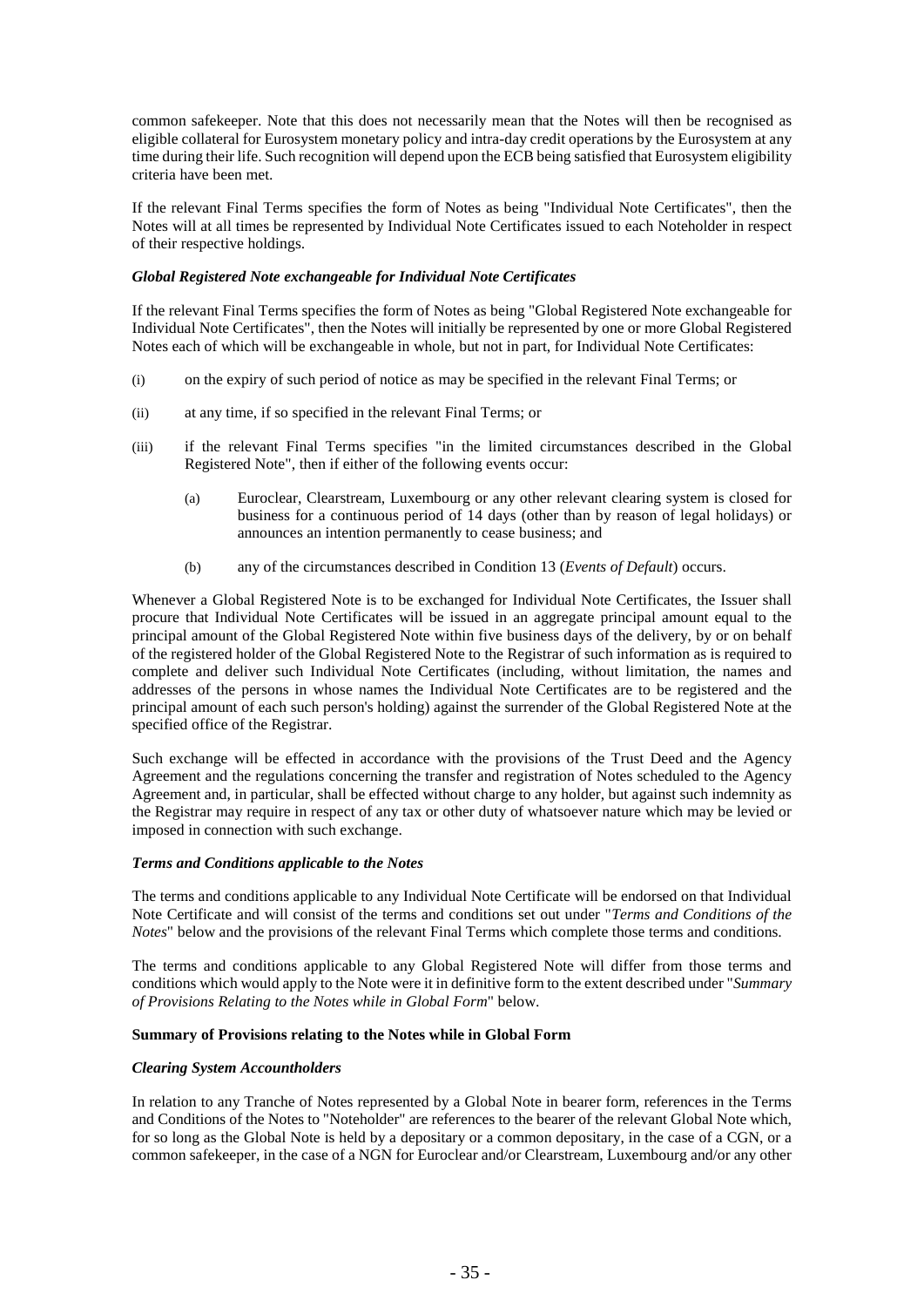relevant clearing system, will be that depositary or common depositary or, as the case may be, common safekeeper.

In relation to any Tranche of Notes represented by one or more Global Registered Notes, references in the Terms and Conditions of the Notes to "Noteholder" are references to the person in whose name such Global Registered Note is for the time being registered in the Register which for so long as the Global Registered Note is held by or on behalf of a depositary or a common depositary or a common safekeeper for Euroclear and/or Clearstream, Luxembourg and/or any other relevant clearing system, will be that depositary or common depositary or common safekeeper or a nominee for that depositary or common depositary or common safekeeper.

Each of the persons shown in the records of Euroclear, Clearstream, Luxembourg and/or any other relevant clearing system as being entitled to an interest in a Global Note or a Global Registered Note (each an "**Accountholder**") must look solely to Euroclear, Clearstream, Luxembourg and/or such other relevant clearing system (as the case may be) for such Accountholder's share of each payment made by the Issuer to the holder of such Global Note or Global Registered Note and in relation to all other rights arising under such Global Note or Global Registered Note. The extent to which, and the manner in which, Accountholders may exercise any rights arising under a Global Note or Global Registered Note will be determined by the respective rules and procedures of Euroclear and Clearstream, Luxembourg and any other relevant clearing system from time to time. For so long as the relevant Notes are represented by a Global Note or Global Registered Note, Accountholders shall have no claim directly against the Issuer in respect of payments due under the Notes and such obligations of the Issuer will be discharged by payment to the holder of such Global Note or Global Registered Note.

## *Conditions applicable to Global Notes*

Each Global Note and Global Registered Note will contain provisions which modify the Terms and Conditions of the Notes as they apply to the Global Note or Global Registered Note. The following is a summary of certain of those provisions:

*Payments:* All payments in respect of the Global Note or Global Registered Note which, according to the Terms and Conditions of the Notes, require presentation and/or surrender of a Note, Note Certificate or Coupon will be made against presentation and (in the case of payment of principal in full with all interest accrued thereon) surrender of the Global Note or Global Registered Note to or to the order of any Paying Agent and will be effective to satisfy and discharge the corresponding liabilities of the Issuer in respect of the Notes. On each occasion on which a payment of principal or interest is made in respect of the Global Note, the Issuer shall procure that in respect of a CGN the payment is noted in a schedule thereto and in respect of a NGN the payment is entered *pro rata* in the records of Euroclear and Clearstream, Luxembourg.

*Payment Business Day*: in the case of a Global Note or a Global Registered Note, shall be: if the currency of payment is euro, any day which is a TARGET Settlement Day and a day on which dealings in foreign currencies may be carried on in each (if any) Additional Financial Centre; or, if the currency of payment is not euro, any day which is a day on which dealings in foreign currencies may be carried on in the Principal Financial Centre of the currency of payment and in each (if any) Additional Financial Centre.

*Payment Record Date:* Each payment in respect of a Global Registered Note will be made to the person shown as the Holder in the Register at the close of business (in the relevant clearing system) on the Clearing System Business Day before the due date for such payment (the "**Record Date**") where "**Clearing System Business Day**" means a day on which each clearing system for which the Global Registered Note is being held is open for business.

*Exercise of put option:* In order to exercise the option contained in Condition [9\(e\)](#page-57-0) (*Redemption and Purchase – Redemption at the option of Noteholders*) or Condition [9\(f\)](#page-57-1) (*Redemption and Purchase – Redemption or Purchase on Change of Control*) the bearer of a Permanent Global Note or the holder of a Global Registered Note must, within the period specified in the Conditions for the deposit of the relevant Note and put notice, give notice of such exercise to the Principal Paying Agent in accordance with the standard procedures of Euroclear and/or Clearstream, Luxembourg specifying the principal amount of Notes in respect of which such option is being exercised. Any such notice will be irrevocable and may not be withdrawn.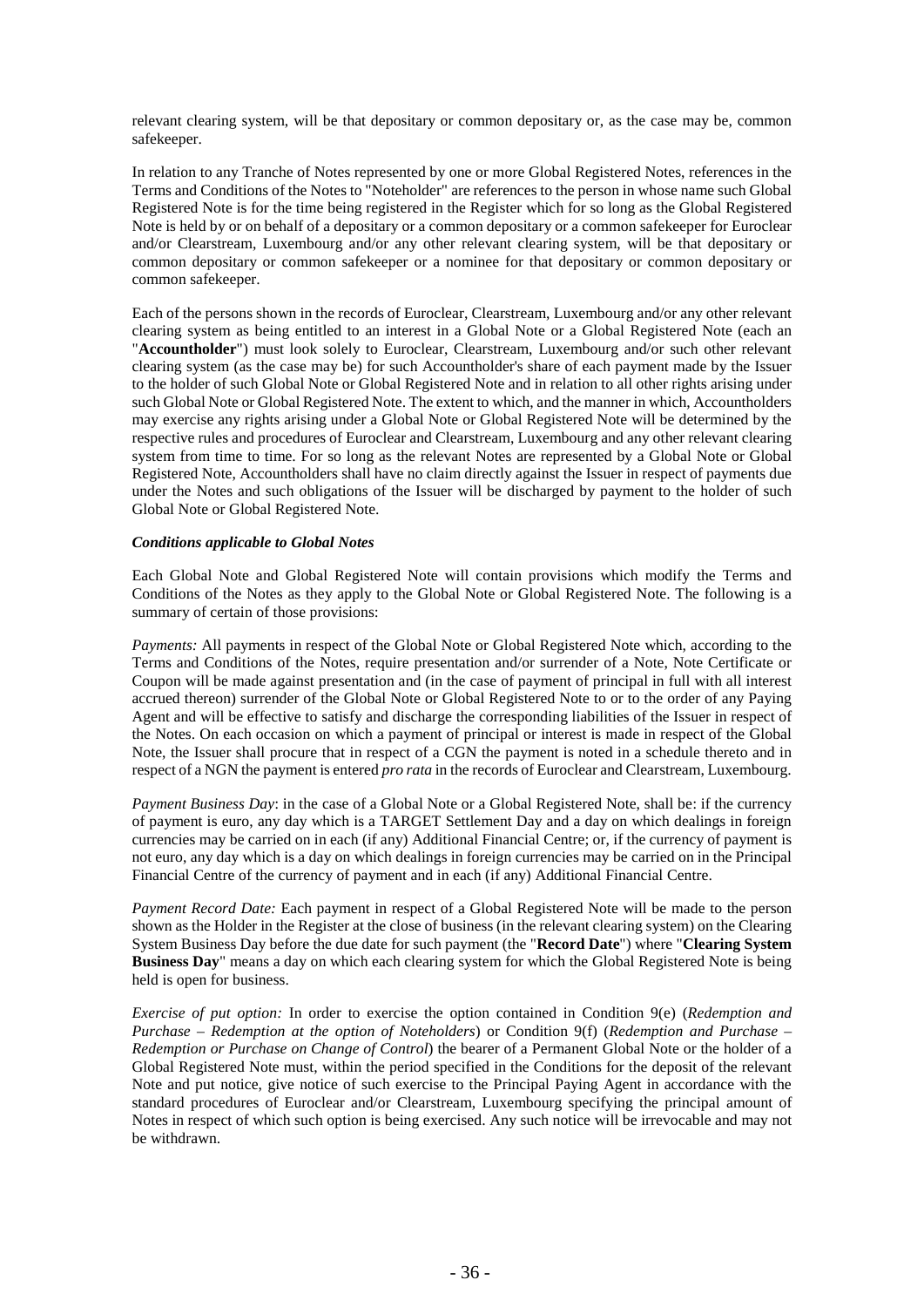*Partial exercise of call option:* In connection with an exercise of the option contained in Condition [9\(c\)](#page-56-0) (*Redemption at the option of the Issuer*) in relation to some only of the Notes, the Permanent Global Note or Global Registered Note may be redeemed in part in the principal amount specified by the Issuer in accordance with the Conditions and the Notes to be redeemed will not be selected as provided in the Conditions but in accordance with the rules and procedures of Euroclear and/or Clearstream, Luxembourg (to be reflected in the records of Euroclear and/or Clearstream, Luxembourg as either a pool factor or a reduction in principal amount, at their discretion).

*Notices:* Notwithstanding Condition [20](#page-67-0) (*Notices*), while all the Notes are represented by a Permanent Global Note (or by a Permanent Global Note and/or a Temporary Global Note) or a Global Registered Note and the Permanent Global Note is (or the Permanent Global Note and/or the Temporary Global Note are), or the Global Registered Note is, deposited with a depositary or a common depositary for Euroclear and/or Clearstream, Luxembourg and/or any other relevant clearing system or a common safekeeper, notices to Noteholders may be given by delivery of the relevant notice to Euroclear and/or Clearstream, Luxembourg and/or any other relevant clearing system and, in any case, such notices shall be deemed to have been given to the Noteholders in accordance with Condition [20](#page-67-0) (*Notices*) on the date of delivery to Euroclear and/or Clearstream, Luxembourg and/or any other relevant clearing system. Whilst any of the Notes held by a Noteholder are represented by a Global Note, notices to be given by such Noteholder may be given by such Noteholder to the Principal Paying Agent or Registrar (as applicable) through Euroclear Bank and/or Clearstream, Luxembourg and/or any other relevant clearing system, and otherwise in such manner as the Principal Paying Agent or the Registrar, as the case may be, and/or Euroclear and/or Clearstream, Luxembourg and/or any other relevant clearing system, as the case may be, may approve for this purpose.

*Electronic Consent*: While any Global Note is held on behalf of, or any Global Registered Note is registered in the name of a nominee for a depositary common to, a clearing system, then approval of a resolution proposed by the Issuer or the Trustee (as the case may be) given by way of electronic consents communicated through the electronic communications systems of the relevant clearing system(s) in accordance with their operating rules and procedures by or on behalf of the holders of not less than three quarters of the principal amount of the Notes outstanding (an "**Electronic Consent**" as defined in the Trust Deed) shall, for all purposes, take effect as an Extraordinary Resolution passed at a meeting of Noteholders duly convened and held, and shall be binding on all Noteholders and holders of Coupons whether or not they participated in such Electronic Consent.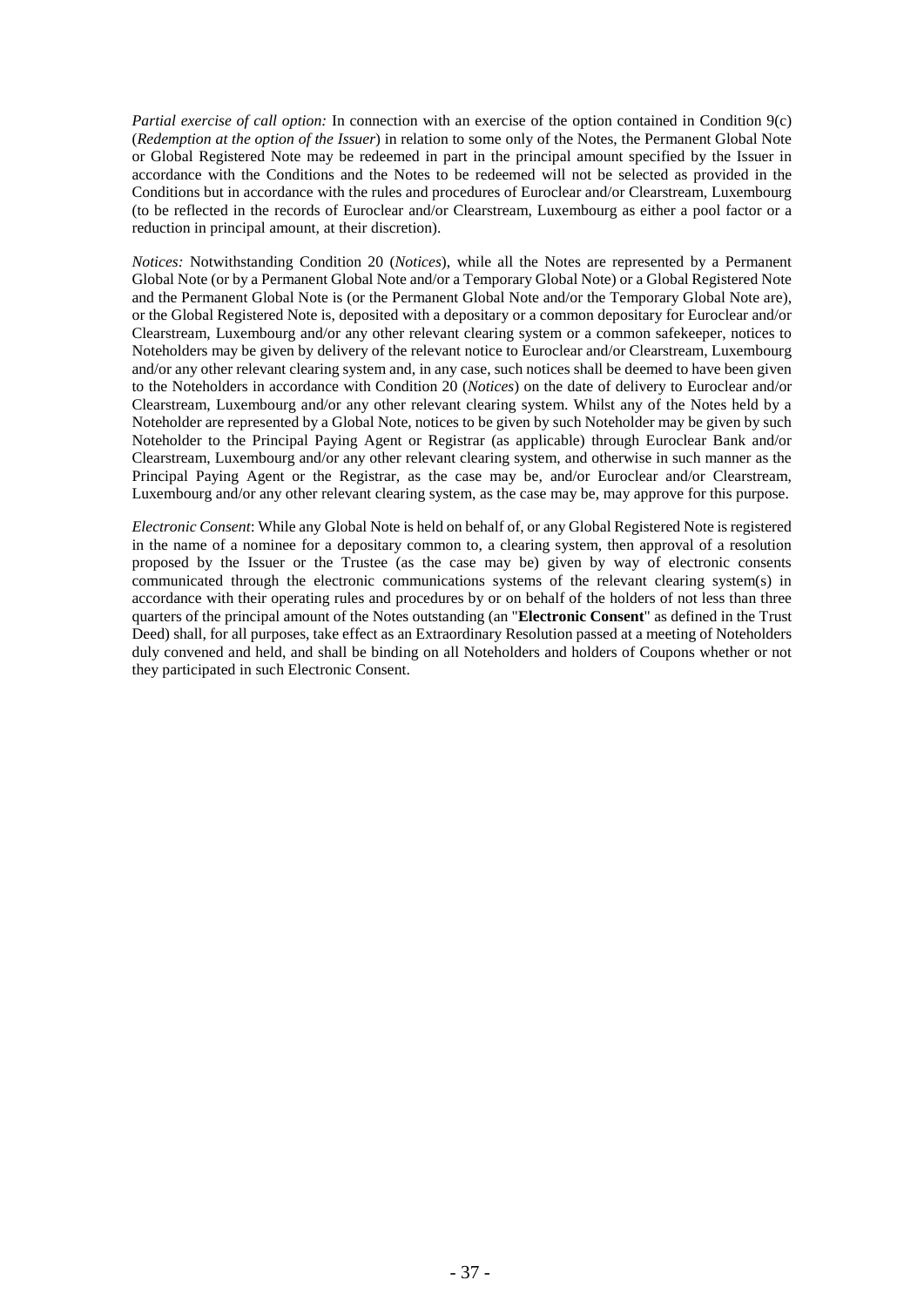## **TERMS AND CONDITIONS OF THE NOTES**

*The following is the text of the terms and conditions which, as completed by the relevant Final Terms, will*  be endorsed on each Note in definitive form issued under the Programme. In the case of any Tranche of *Notes which are being admitted to trading on a regulated market in a Member State, the relevant Final Terms shall not amend or replace any information in this Base Prospectus. Subject to this, to the extent permitted by applicable law and/or regulation, the Final Terms in respect of any Tranche of Notes may complete information in this Base Prospectus.*

*The terms and conditions applicable to any Note in global form will differ from those terms and conditions which would apply to the Note were it in definitive form to the extent described under "Summary of Provisions Relating to the Notes while in Global Form" above.*

- 1. Introduction
- (a) *Programme*: Babcock International Group PLC (the "**Issuer**") has established a Euro Medium Term Note Programme (the "**Programme**") for the issuance of up to £1,800,000,000 in aggregate principal amount of notes (the "**Notes**").
- (b) *Final Terms*: Notes issued under the Programme are issued in series (each a "**Series**") and each Series may comprise one or more tranches (each a "**Tranche**") of Notes. Each Tranche is the subject of a final terms (the "**Final Terms**") which supplements these terms and conditions (the "**Conditions**"). The terms and conditions applicable to any particular Tranche of Notes are these Conditions as completed by the relevant Final Terms. In the event of any inconsistency between these Conditions and the relevant Final Terms, the relevant Final Terms shall prevail.
- (c) *Trust Deed:* The Notes are constituted by, are subject to, and have the benefit of, an amended and restated trust deed dated 2 July 2019 (as amended or supplemented from time to time, the "**Trust Deed**") between the Issuer and The Law Debenture Trust Corporation p.l.c. as trustee (the "**Trustee**", which expression includes all persons for the time being trustee or trustees appointed under the Trust Deed).
- (d) *Agency Agreement*: The Notes are the subject of an amended and restated issue and paying agency agreement dated 6 September 2018 (as amended or supplemented from time to time, the "**Agency Agreement**") between the Issuer and HSBC Bank plc as principal paying agent (the "**Principal Paying Agent**", which expression includes any successor principal paying agent appointed from time to time in connection with the Notes), HSBC Bank plc as registrar (the "**Registrar**", which expression includes any successor registrar appointed from time to time in connection with the Notes), the paying agents named therein (together with the Principal Paying Agent, the "**Paying Agents**", which expression includes any successor or additional paying agents appointed from time to time in connection with the Notes), the transfer agents named therein (together with the Registrar, the "**Transfer Agents**", which expression includes any successor or additional transfer agents appointed from time to time in connection with the Notes) and the Trustee. In these Conditions references to the "**Agents**" are to the Paying Agents and the Transfer Agents and any reference to an "**Agent**" is to any one of them.
- (e) *The Notes*: The Notes may be issued in bearer form ("**Bearer Notes**"), or in registered form ("**Registered Notes**"). All subsequent references in these Conditions to "Notes" are to the Notes which are the subject of the relevant Final Terms. Copies of the relevant Final Terms and Base Prospectus have been published on the website of the Regulatory News Service operated by the London Stock Exchange at https://www.londonstockexchange.com/exchange/news/marketnews/market-news-home.html.
- (f) *Summaries*: Certain provisions of these Conditions are summaries of the Trust Deed and the Agency Agreement and are subject to their detailed provisions. Noteholders (as defined below) and the holders of the related interest coupons, if any, (the "**Couponholders**" and the "**Coupons**", respectively) are bound by, and are deemed to have notice of, all the provisions of the Trust Deed and the Agency Agreement applicable to them. Copies of the Trust Deed and the Agency Agreement are available for inspection by Noteholders during normal business hours at the Specified Offices of each of the Agents, the initial Specified Offices of which are set out below.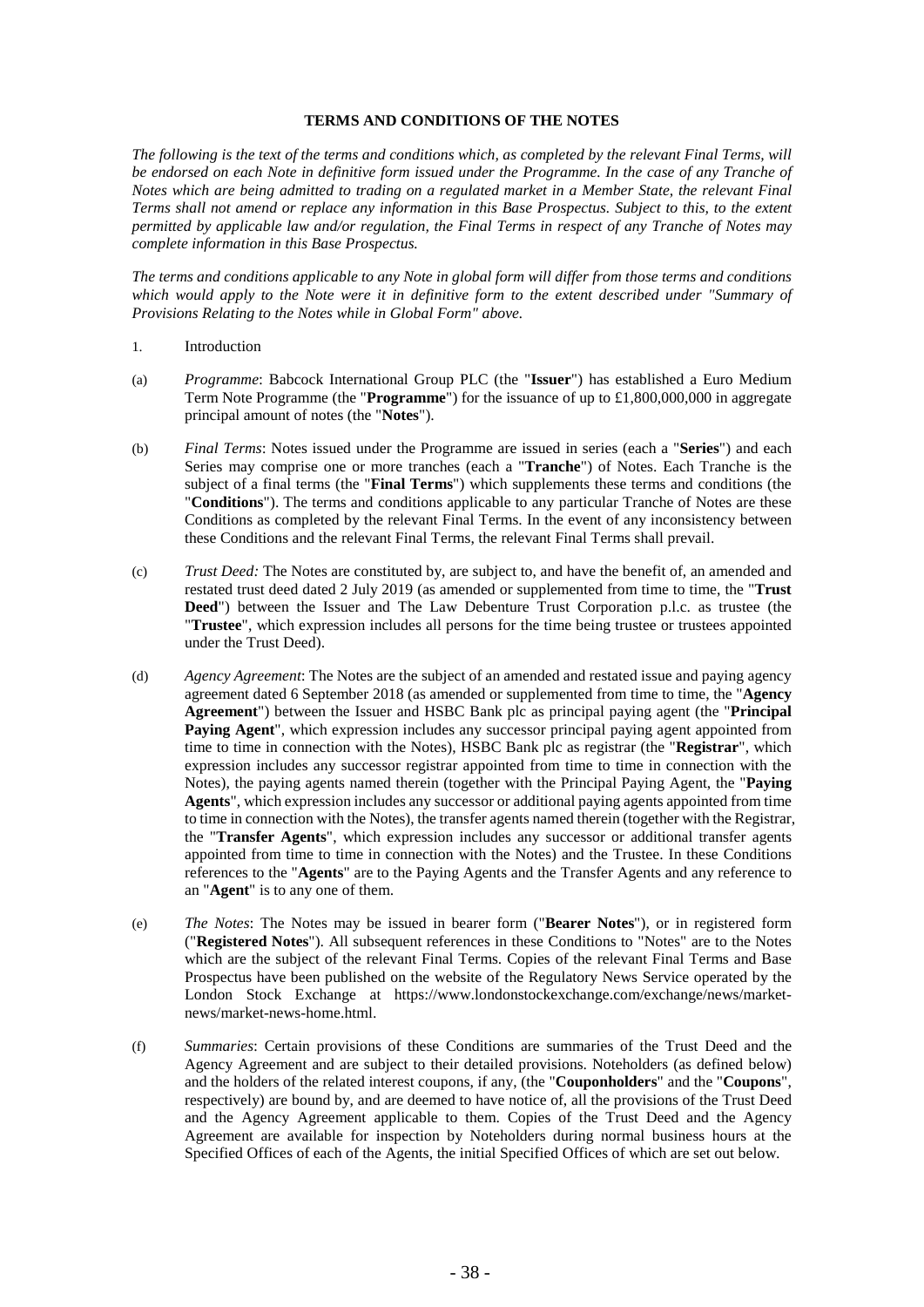## <span id="page-39-0"></span>2. **Interpretation**

<span id="page-39-1"></span>(a) *Definitions*: In these Conditions the following expressions have the following meanings:

"**Accrual Yield**" has the meaning given in the relevant Final Terms;

"**Additional Business Centre(s)**" means the city or cities specified as such in the relevant Final Terms;

"**Additional Financial Centre(s)**" means the city or cities specified as such in the relevant Final Terms;

"**Babcock Group**" means the Issuer and its Subsidiaries;

"**BBSW**" means, in respect of Australian dollars and any specified period, the interest rate benchmark known as the Bank Bill Swap Reference Rate which is calculated and published by a designated distributor (currently Thomson Reuters) in accordance with the requirements from time to time of ASX Limited (or any other person which takes over the administration of that rate) based on estimated interbank borrowing rates for a number of designated currencies and maturities which are provided by a panel of contributor banks (details of historic BBSW rates can be obtained from the designated distributor);

"**Broken Amount**" has the meaning given in the relevant Final Terms;

"**Business Day**" means:

- (a) in relation to any sum payable in euro, a TARGET Settlement Day and a day on which commercial banks and foreign exchange markets settle payments generally in each (if any) Additional Business Centre; and
- (b) in relation to any sum payable in a currency other than euro, a day on which commercial banks and foreign exchange markets settle payments generally in London, in the Principal Financial Centre of the relevant currency and in each (if any) Additional Business Centre;

"**Business Day Convention**", in relation to any particular date, has the meaning given in the relevant Final Terms and, if so specified in the relevant Final Terms, may have different meanings in relation to different dates and, in this context, the following expressions shall have the following meanings:

- (a) "**Following Business Day Convention**" means that the relevant date shall be postponed to the first following day that is a Business Day;
- (b) "**Modified Following Business Day Convention**" or "**Modified Business Day Convention**" means that the relevant date shall be postponed to the first following day that is a Business Day unless that day falls in the next calendar month in which case that date will be the first preceding day that is a Business Day;
- (c) "**Preceding Business Day Convention**" means that the relevant date shall be brought forward to the first preceding day that is a Business Day;
- (d) "**FRN Convention**", "**Floating Rate Convention**" or "**Eurodollar Convention**" means that each relevant date shall be the date which numerically corresponds to the preceding such date in the calendar month which is the number of months specified in the relevant Final Terms as the Specified Period after the calendar month in which the preceding such date occurred **provided, however, that**:
	- (A) if there is no such numerically corresponding day in the calendar month in which any such date should occur, then such date will be the last day which is a Business Day in that calendar month;
	- (B) if any such date would otherwise fall on a day which is not a Business Day, then such date will be the first following day which is a Business Day unless that day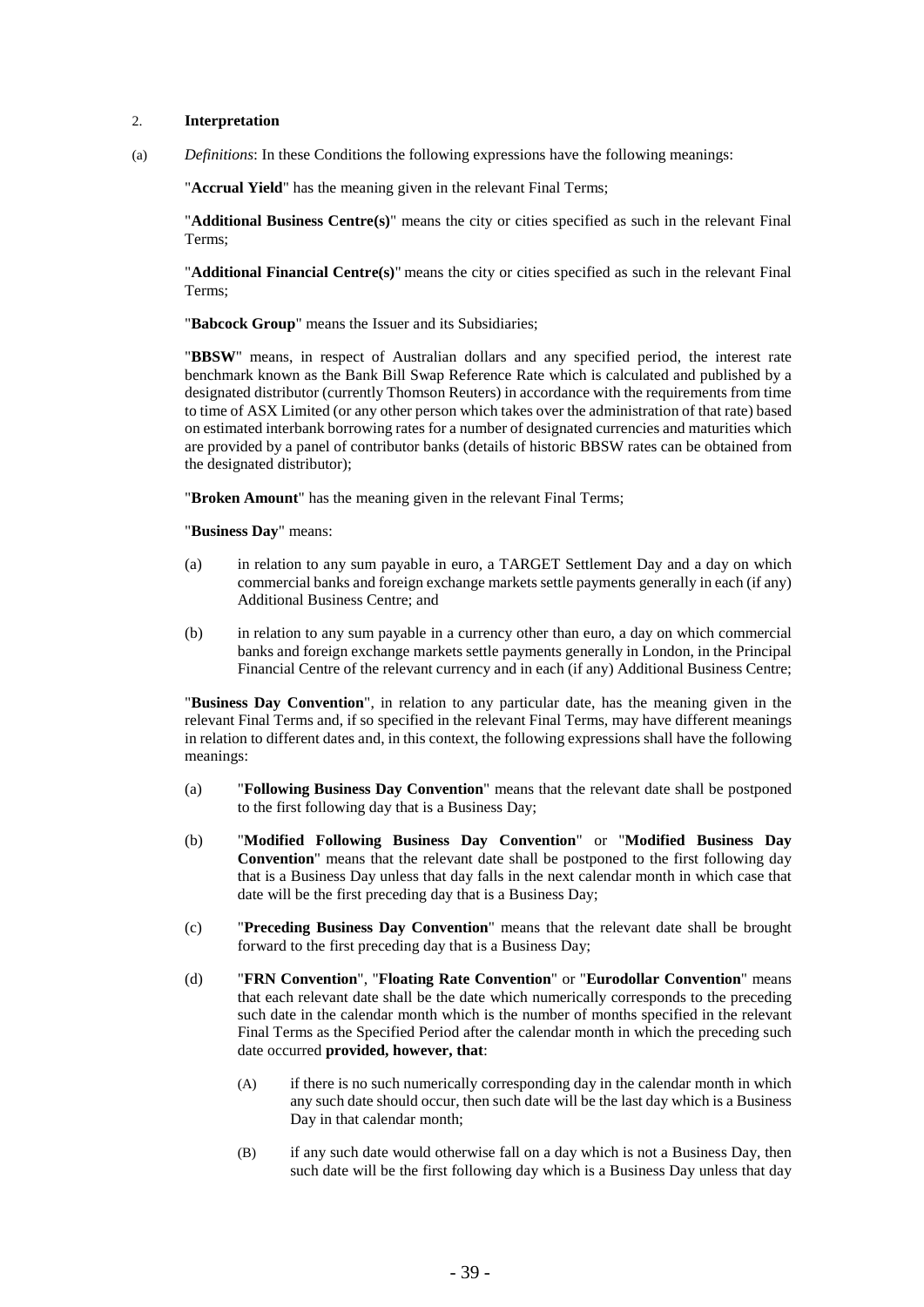falls in the next calendar month, in which case it will be the first preceding day which is a Business Day; and

- (C) if the preceding such date occurred on the last day in a calendar month which was a Business Day, then all subsequent such dates will be the last day which is a Business Day in the calendar month which is the specified number of months after the calendar month in which the preceding such date occurred; and
- (e) "**No Adjustment**" means that the relevant date shall not be adjusted in accordance with any Business Day Convention;

"**Calculation Agent**" means the Principal Paying Agent or such other Person specified in the relevant Final Terms as the party responsible for calculating the Rate(s) of Interest and Interest Amount(s) and/or such other amount(s) as may be specified in the relevant Final Terms;

"**Calculation Amount**" has the meaning given in the relevant Final Terms;

"**Calculation Date**" means the date set out in the relevant notice of redemption;

"**Change of Control Redemption Amount**" means, in respect of any Note, its principal amount;

"**Consolidated Total Assets**" means the value of the gross assets of the Babcock Group calculated in accordance with GAAP and shown in and calculated by reference to the latest annual audited consolidated financial statements of the Issuer;

"**Coupon Sheet**" means, in respect of a Note, a coupon sheet relating to the Note;

"**Day Count Fraction**" means, in respect of the calculation of an amount for any period of time (the "**Calculation Period**"), such day count fraction as may be specified in these Conditions or the relevant Final Terms and:

- (a) if "**Actual/Actual (ICMA)** " is so specified, means:
	- (i) where the Calculation Period is equal to or shorter than the Regular Period during which it falls, the actual number of days in the Calculation Period divided by the product of (1) the actual number of days in such Regular Period and (2) the number of Regular Periods in any year; and
	- (ii) where the Calculation Period is longer than one Regular Period, the sum of:
		- (A) the actual number of days in such Calculation Period falling in the Regular Period in which it begins divided by the product of (1) the actual number of days in such Regular Period and (2) the number of Regular Periods in any year; and
		- (B) the actual number of days in such Calculation Period falling in the next Regular Period divided by the product of (a) the actual number of days in such Regular Period and (2) the number of Regular Periods in any year;
- (b) if "**Actual/365**" or "**Actual/Actual (ISDA)**" is so specified, means the actual number of days in the Calculation Period divided by 365 (or, if any portion of the Calculation Period falls in a leap year, the sum of (A) the actual number of days in that portion of the Calculation Period falling in a leap year divided by 366 and (B) the actual number of days in that portion of the Calculation Period falling in a non-leap year divided by 365);
- (c) if "**Actual/365 (Fixed)**" is so specified, means the actual number of days in the Calculation Period divided by 365;
- (d) if "**Actual/360**" is so specified, means the actual number of days in the Calculation Period divided by 360;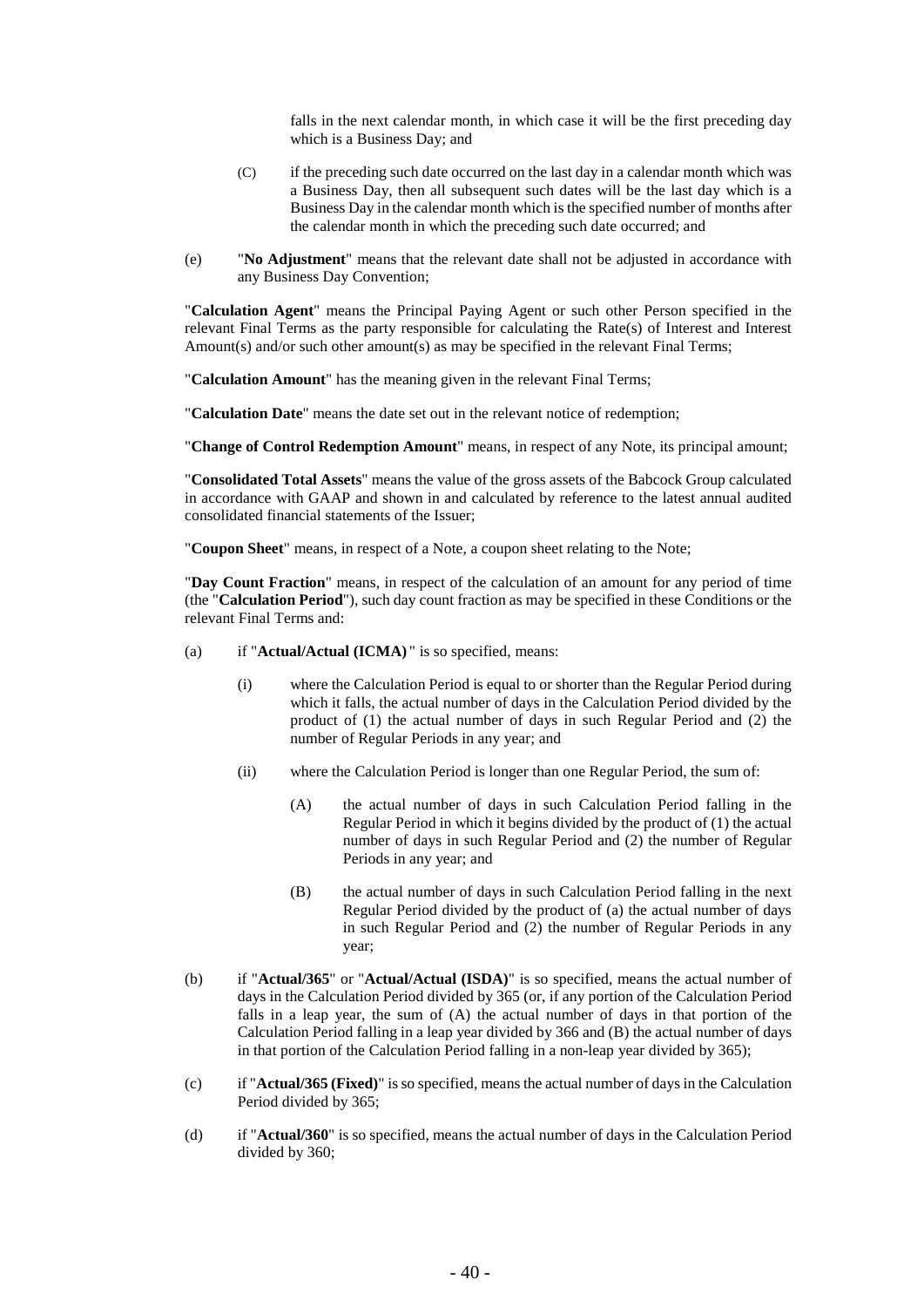(e) if "**30/360**" is so specified, the number of days in the Calculation Period divided by 360, calculated on a formula basis as follows

Day Count Fraction = 
$$
\frac{[360x(Y_2 - Y_1)] + [30x(M_2 - M_1)] + (D_2 - D_1)}{360}
$$

where:

"**Y1**" is the year, expressed as a number, in which the first day of the Calculation Period falls;

"**Y2**" is the year, expressed as a number, in which the day immediately following the last day included in the Calculation Period falls;

"**M1**" is the calendar month, expressed as a number, in which the first day of the Calculation Period falls;

"**M2**" is the calendar month, expressed as number, in which the day immediately following the last day included in the Calculation Period falls;

"**D1**" is the first calendar day, expressed as a number, of the Calculation Period, unless such number would be 31, in which case  $D_1$  will be 30; and

"**D2**" is the calendar day, expressed as a number, immediately following the last day included in the Calculation Period, unless such number would be 31 and  $D_1$  is greater than 29, in which case  $D_2$  will be 30";

(f) if "**30E/360**" or "**Eurobond Basis**" is so specified, the number of days in the Calculation Period divided by 360, calculated on a formula basis as follows:

Day Count Fraction =  $\frac{2}{360}$  $[360x(Y_2 - Y_1)] + [30x(M_2 - M_1)] + (D_2 - D_1)$ 

where:

"**Y1**" is the year, expressed as a number, in which the first day of the Calculation Period falls;

"**Y2**" is the year, expressed as a number, in which the day immediately following the last day included in the Calculation Period falls;

"**M1**" is the calendar month, expressed as a number, in which the first day of the Calculation Period falls;

"**M2**" is the calendar month, expressed as a number, in which the day immediately following the last day included in the Calculation Period falls;

"**D1**" is the first calendar day, expressed as a number, of the Calculation Period, unless such number would be 31, in which case  $D_1$  will be 30; and

"**D2**" is the calendar day, expressed as a number, immediately following the last day included in the Calculation Period, unless such number would be 31, in which case  $D_2$  will be 30; and

(g) if "**30E/360 (ISDA)**" is so specified, the number of days in the Calculation Period divided by 360, calculated on a formula basis as follows:

Day Count Fraction = 
$$
\frac{[360x(Y_2 - Y_1)] + [30x(M_2 - M_1)] + (D_2 - D_1)}{360}
$$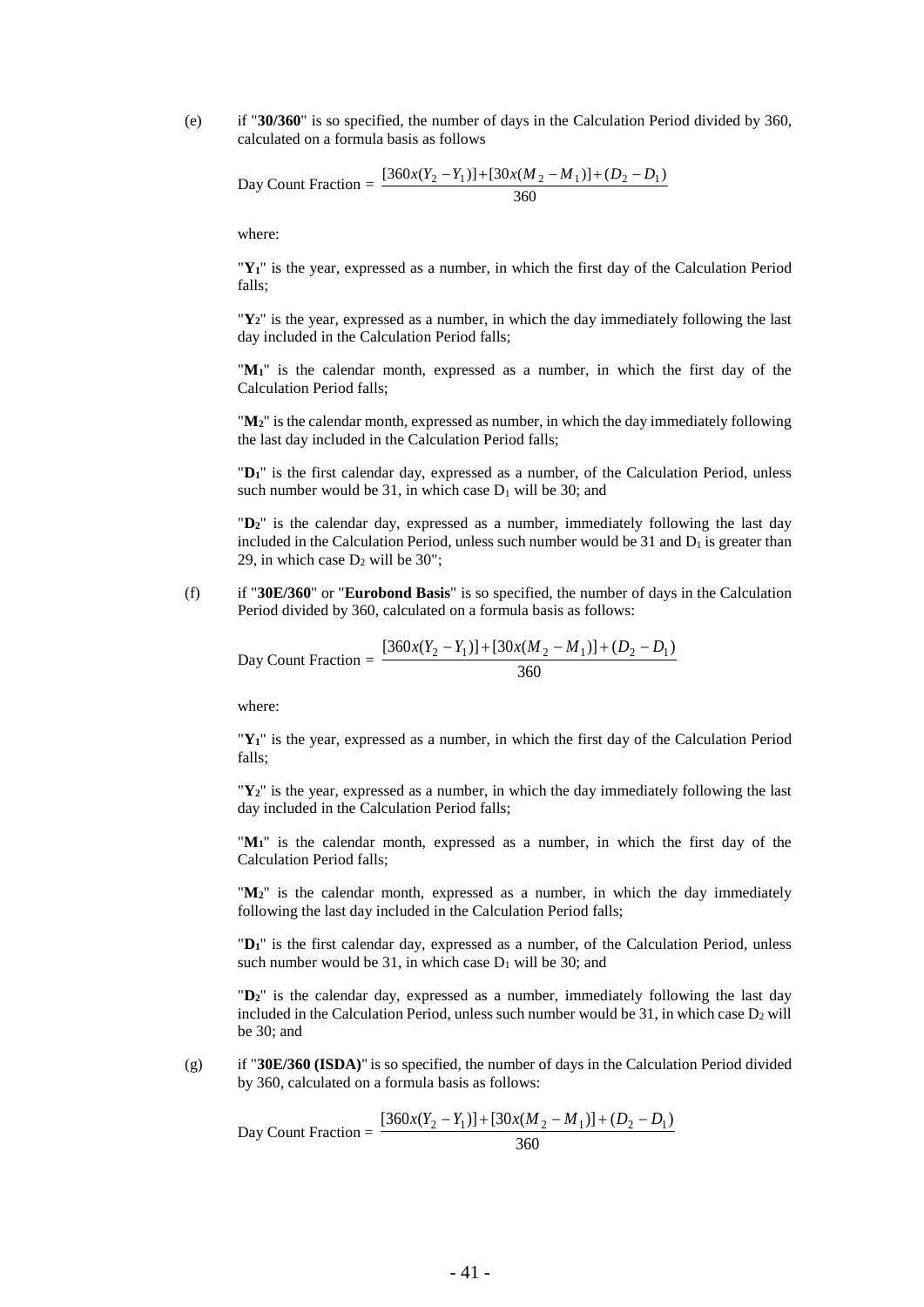where:

"**Y1**" is the year, expressed as a number, in which the first day of the Calculation Period falls;

"**Y2**" is the year, expressed as a number, in which the day immediately following the last day included in the Calculation Period falls;

"**M1**" is the calendar month, expressed as a number, in which the first day of the Calculation Period falls;

"**M2**" is the calendar month, expressed as a number, in which the day immediately following the last day included in the Calculation Period falls;

"**D1**" is the first calendar day, expressed as a number, of the Calculation Period, unless (i) that day is the last day of February or (ii) such number would be 31, in which case  $D_1$  will be 30; and

"**D2**" is the calendar day, expressed as a number, immediately following the last day included in the Calculation Period, unless (i) that day is the last day of February but not the Maturity Date or (ii) such number would be 31, in which case  $D_2$  will be 30,

**provided, however, that** in each such case the number of days in the Calculation Period is calculated from and including the first day of the Calculation Period to but excluding the last day of the Calculation Period;

"**Early Redemption Amount (Tax)**" means, in respect of any Note, its principal amount or such other amount as may be specified in the relevant Final Terms;

"**Early Termination Amount**" means, in respect of any Note, its principal amount or such other amount as may be specified in these Conditions or the relevant Final Terms;

"**EURIBOR**" means, in respect of the euro and any specified period, the interest rate benchmark known as the Euro zone interbank offered rate which is calculated and published by a designated distributor (currently Thomson Reuters) in accordance with the requirements from time to time of the European Money Markets Institute (or any other person which takes over the administration of that rate) based on estimated interbank borrowing rates for a number of designated currencies and maturities which are provided by a panel of contributor banks (details of historic EURIBOR rates can be obtained from the designated distributor);

"**Extraordinary Resolution**" has the meaning given in the Trust Deed;

"**Final Redemption Amount**" means, in respect of any Note, its principal amount or such other amount as may be specified in the relevant Final Terms;

"**First Interest Payment Date**" means the date specified in the relevant Final Terms;

"**Fixed Coupon Amount**" has the meaning given in the relevant Final Terms;

"**GAAP**" means generally accepted accounting principles in the United Kingdom, including international accounting standards within the meaning of IAS Regulation 1606/2002 to the extent applicable to the financial statements of the Babcock Group;

"**Gross Redemption Yield**" means a yield calculated in accordance with generally accepted market practice at such time, as advised to the Issuer and Trustee by the Quotation Agent;

"**Guarantee**" means, in relation to any Indebtedness of any Person, any obligation of another Person to pay such Indebtedness including (without limitation):

- (a) any obligation to purchase such Indebtedness;
- (b) any obligation to lend money, to purchase or subscribe shares or other securities or to purchase assets or services in order to provide funds for the payment of such Indebtedness;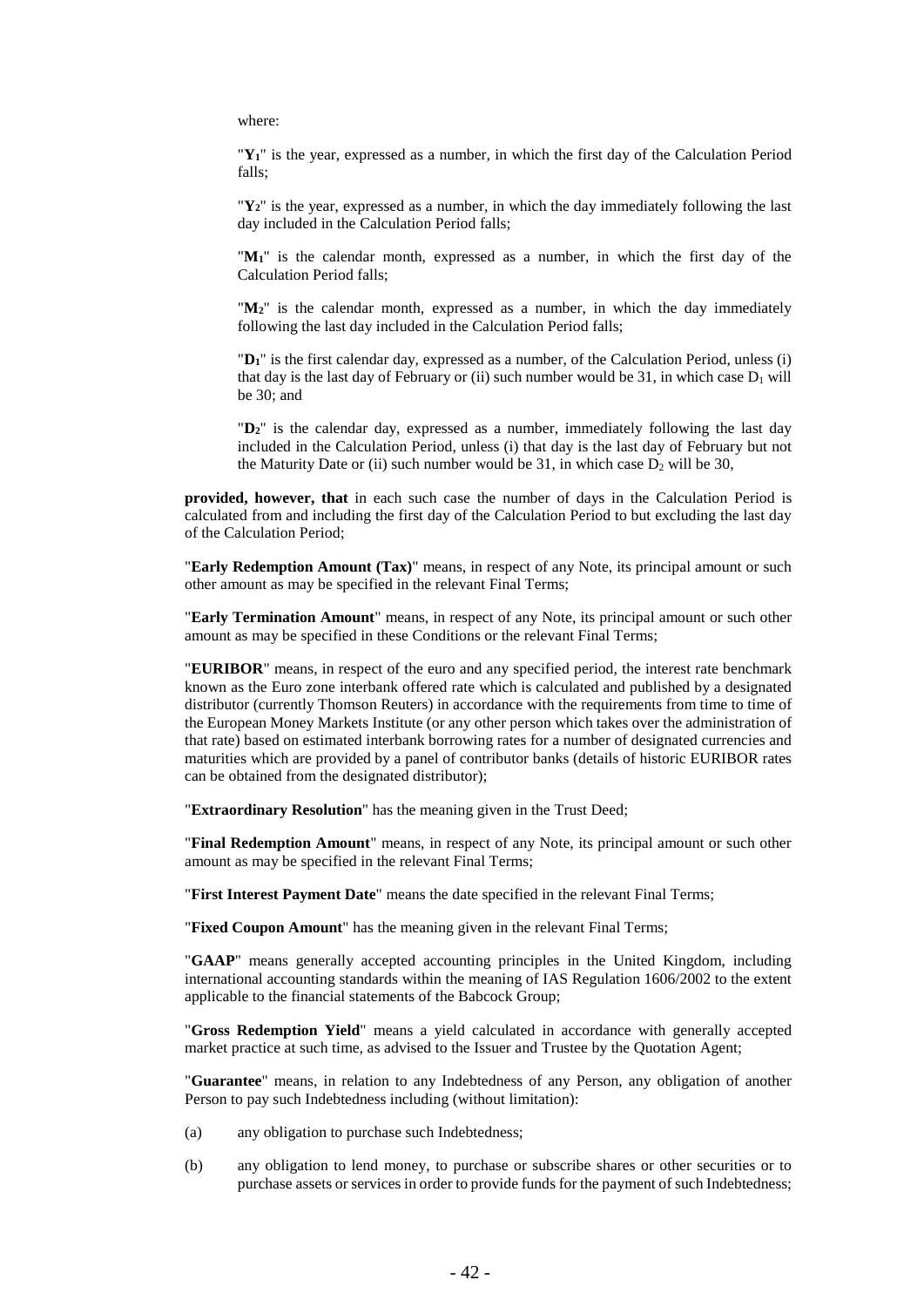- (c) any indemnity against the consequences of a default in the payment of such Indebtedness; and
- (d) any other agreement to be responsible for such Indebtedness;

"**Holder**", in the case of Bearer Notes, has the meaning given in Condition [3\(b\)](#page-48-0) (*Title to Bearer Notes*) and, in the case of Registered Notes, has the meaning given in Condition [3\(d\)](#page-48-1) (*Title to Registered Notes*);

"**Holding Company**" means a holding company within the meaning of section 1159 of the Companies Act 2006;

"**Indebtedness**" means any indebtedness of any Person for money borrowed or raised including (without limitation) any indebtedness for or in respect of:

- (a) amounts raised by acceptance under any acceptance credit facility;
- (b) amounts raised under any note purchase facility;
- (c) the amount of any liability in respect of leases or hire purchase contracts which would, in accordance with applicable law and generally accepted accounting principles, be treated as finance or capital leases;
- (d) the amount of any liability in respect of any purchase price for assets or services the payment of which is deferred for a period in excess of 60 days; and
- (e) amounts raised under any other transaction (including, without limitation, any forward sale or purchase agreement) having the commercial effect of a borrowing;

"**Interest Amount**" means, in relation to a Note and an Interest Period, the amount of interest payable in respect of that Note for that Interest Period;

"**Interest Commencement Date**" means the Issue Date of the Notes or such other date as may be specified as the Interest Commencement Date in the relevant Final Terms;

"**Interest Determination Date**" has the meaning given in the relevant Final Terms;

"**Interest Payment Date**" means the First Interest Payment Date and any other date or dates specified as such in, or determined in accordance with the provisions of, the relevant Final Terms and, if a Business Day Convention is specified in the relevant Final Terms:

- (a) as the same may be adjusted in accordance with the relevant Business Day Convention; or
- (b) if the Business Day Convention is the FRN Convention, Floating Rate Convention or Eurodollar Convention and an interval of a number of calendar months is specified in the relevant Final Terms as being the Specified Period, each of such dates as may occur in accordance with the FRN Convention, Floating Rate Convention or Eurodollar Convention at such Specified Period of calendar months following the Interest Commencement Date (in the case of the first Interest Payment Date) or the previous Interest Payment Date (in any other case);

"**Interest Period**" means each period beginning on (and including) the Interest Commencement Date or any Interest Payment Date and ending on (but excluding) the next Interest Payment Date;

"**ISDA Benchmarks Supplement**" means the Benchmarks Supplement (as amended and updated as at the date of issue of the first Tranche of the Notes of the relevant Series (as specified in the relevant Final Terms)) published by the International Swaps and Derivatives Association, Inc;

"**ISDA Definitions**" means the 2006 ISDA Definitions (as amended and updated as at the date of issue of the first Tranche of the Notes of the relevant Series (as specified in the relevant Final Terms) and if specified in the relevant Final Terms, as supplemented by the ISDA Benchmarks Supplement) as published by the International Swaps and Derivatives Association, Inc.;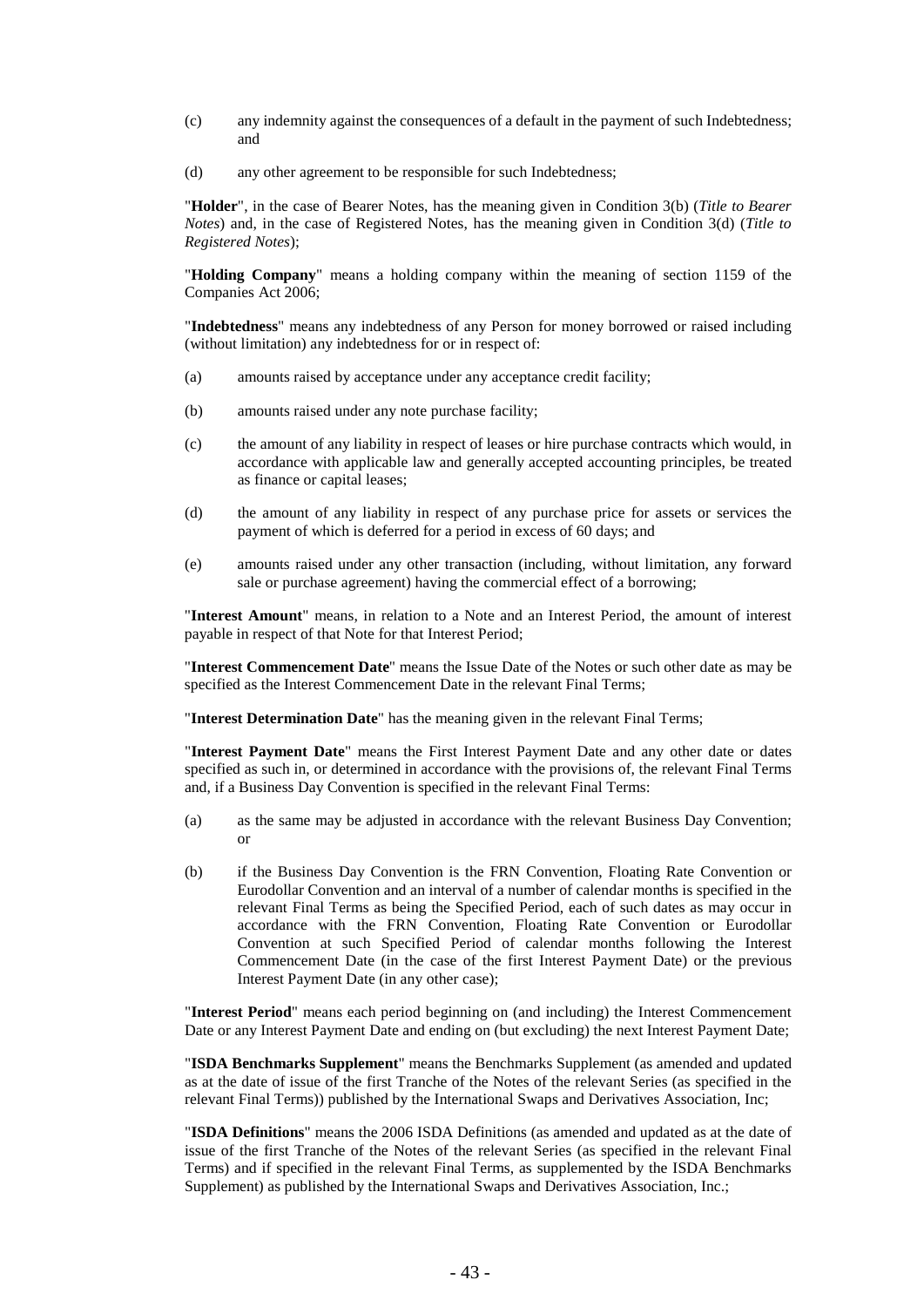"**Issue Date**" has the meaning given in the relevant Final Terms;

"**LIBOR**" means, in respect of any specified currency and any specified period, the interest rate benchmark known as the London interbank offered rate which is calculated and published by a designated distributor (currently Thomson Reuters) in accordance with the requirements from time to time of ICE Benchmark Administration Limited (or any other person which takes over the administration of that rate) based on estimated interbank borrowing rates for a number of designated currencies and maturities which are provided, in respect of each such currency, by a panel of contributor banks (details of historic LIBOR rates can be obtained from the designated distributor):

"**Make-Whole Amount**" means the principal amount of the Notes to be redeemed multiplied by the price (expressed as a percentage and rounded to four decimal places with 0.00005 being rounded upwards) at which the Gross Redemption Yield on such Notes on the relevant Calculation Date is equal to (A) the Gross Redemption Yield at the Quotation Time on the relevant Calculation Date of the Reference Security, plus (B) the Make-Whole Redemption Margin, all as determined by the Quotation Agent;

"**Make-Whole Redemption Margin**" has the meaning given in the relevant Final Terms;

"**Material Subsidiary**" at any time means a Subsidiary of the Issuer the turnover, or profits before interest and taxation (including intra-group items, but excluding any exceptional and extraordinary items) of which at that time equal or exceed 10 per cent. of the turnover, or profits before interest and taxation of the Babcock Group, such turnover or profits before interest and taxation (and excluding exceptional and extraordinary items) being ascertained from the most recently prepared annual audited financial statements of the Issuer and the most recently prepared annual audited financial statements of its Subsidiaries, and a certificate signed by two Officers of the Issuer certifying that in their opinion, based on such financial statements, a Subsidiary is or is not or was or was not a Material Subsidiary, may be relied upon by the Trustee without liability and without further enquiry or evidence, and if relied upon by the Trustee, shall, in the absence of manifest error, be conclusive and binding on all parties;

"**Maturity Date**" has the meaning given in the relevant Final Terms;

"**Maximum Redemption Amount**" has the meaning given in the relevant Final Terms;

"**Minimum Redemption Amount**" has the meaning given in the relevant Final Terms;

"**Noteholder**", in the case of Bearer Notes, has the meaning given in Conditio[n 3\(b\)](#page-48-0) (*Title to Bearer Notes*) and, in the case of Registered Notes, has the meaning given in Condition [3\(d\)](#page-48-1) (*Title to Registered Notes*);

"**Officer**" means a director of the Issuer or the Issuer's company secretary, from time to time;

"**Optional Redemption Amount (Call)**" has the meaning given in Conditio[n 9\(c\)](#page-56-0) (*Redemption at the option of the Issuer*);

"**Optional Redemption Amount (Put)**" means, in respect of any Note, its principal amount or such other amount as may be specified in the relevant Final Terms;

"**Optional Redemption Date (Call)**" has the meaning given in the relevant Final Terms;

"**Optional Redemption Date (Put)**" has the meaning given in the relevant Final Terms;

"**Payment Business Day**" means:

- (a) if the currency of payment is euro, any day which is:
	- (i) a day on which banks in the relevant place of presentation are open for presentation and payment of bearer debt securities and for dealings in foreign currencies; and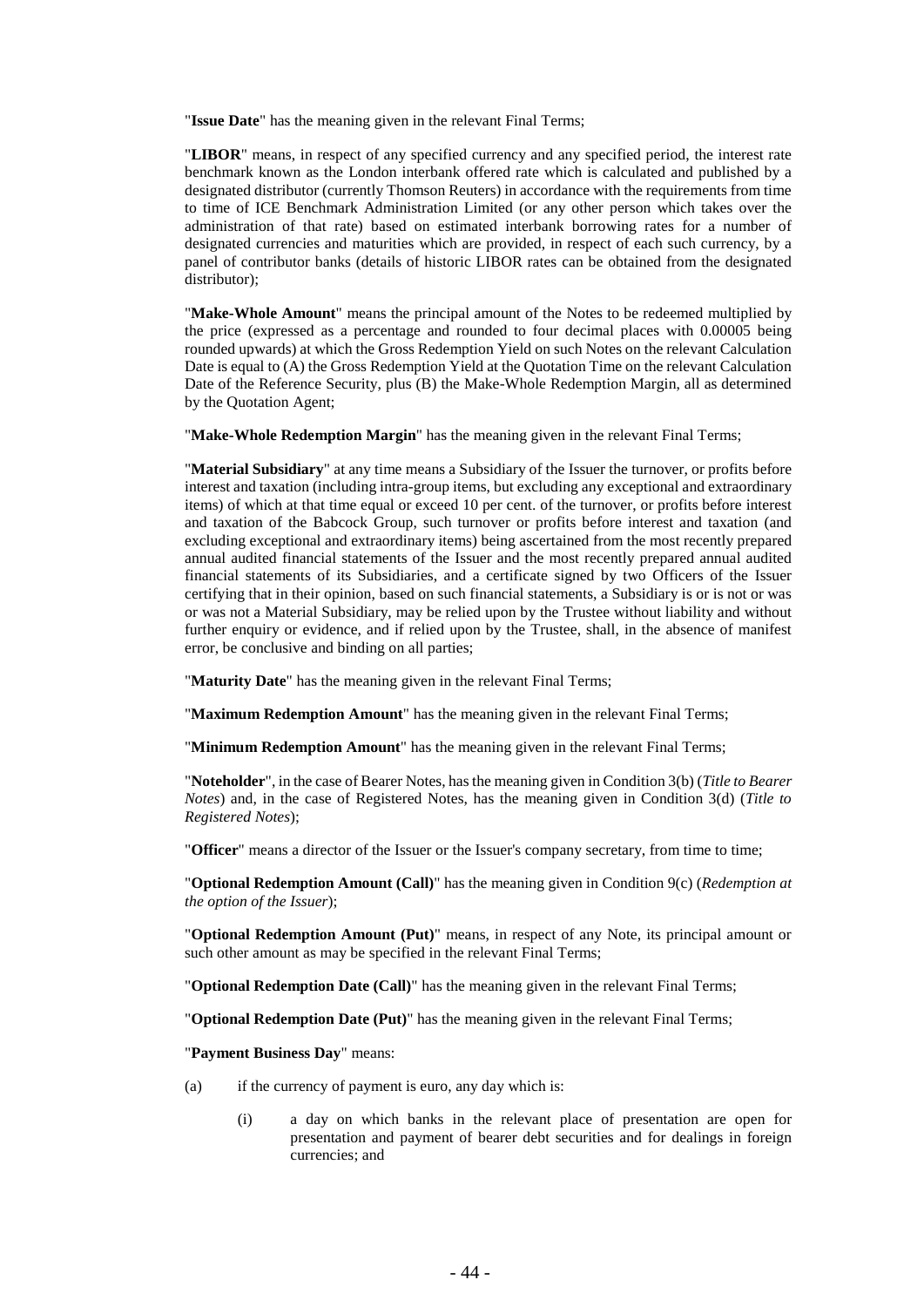- (ii) in the case of payment by transfer to an account, a TARGET Settlement Day and a day on which dealings in foreign currencies may be carried on in each (if any) Additional Financial Centre; or
- (b) if the currency of payment is not euro, any day which is:
	- (i) a day on which banks in the relevant place of presentation are open for presentation and payment of bearer debt securities and for dealings in foreign currencies; and
	- (ii) in the case of payment by transfer to an account, a day on which dealings in foreign currencies may be carried on in the Principal Financial Centre of the currency of payment and in each (if any) Additional Financial Centre;

"**Person**" means any individual, company, corporation, firm, partnership, joint venture, association, organisation, state or agency of a state or other entity, whether or not having separate legal personality;

"**Principal Financial Centre**" means, in relation to any currency, the principal financial centre for that currency **provided, however, that**:

- (a) in relation to euro, it means the principal financial centre of such Member State of the European Communities as is selected (in the case of a payment) by the payee or (in the case of a calculation) by the Calculation Agent; and
- (b) in relation to New Zealand dollars, it means either Wellington or Auckland as is selected (in the case of a payment) by the payee or (in the case of a calculation) by the Calculation Agent;

"**Put Option Notice**" means a notice which must be delivered to a Paying Agent by any Noteholder wanting to exercise a right to require redemption or, as the case may be, purchase of a Note at the option of the Noteholder;

"**Put Option Receipt**" means a receipt issued by a Paying Agent to a depositing Noteholder upon deposit of a Note with such Paying Agent by any Noteholder wanting to exercise a right to require redemption or, as the case may be, purchase of a Note at the option of the Noteholder in accordance with Conditions [9\(e\)](#page-57-0) (*Redemption at the option of Noteholders*) or [9\(f\)](#page-57-1) (*Redemption or Purchase on Change of Control*);

"**Quotation Agent**" means any Dealer or any other international credit institution or financial services institution appointed by the Issuer for the purpose of determining the Make-Whole Amount after consultation with the Trustee;

"**Quotation Time**" has the meaning given in the relevant Final Terms;

"**Rate of Interest**" means the rate or rates (expressed as a percentage per annum) of interest payable in respect of the Notes specified in the relevant Final Terms or calculated or determined in accordance with the provisions of these Conditions and/or the relevant Final Terms;

"**Redemption Amount**" means, as appropriate, the Final Redemption Amount, the Early Redemption Amount (Tax), the Optional Redemption Amount (Call), the Optional Redemption Amount (Put), the Early Termination Amount, the Change of Control Redemption Amount or such other amount in the nature of a redemption amount as may be specified in the relevant Final Terms;

"**Reference Banks**" has the meaning given in the relevant Final Terms or, if none, four major banks selected by the Calculation Agent in the market that is most closely connected with the Reference Rate;

"**Reference Price**" has the meaning given in the relevant Final Terms;

"**Reference Rate**" means BBSW, EURIBOR or LIBOR as specified in the relevant Final Terms in respect of the currency and period specified in the relevant Final Terms;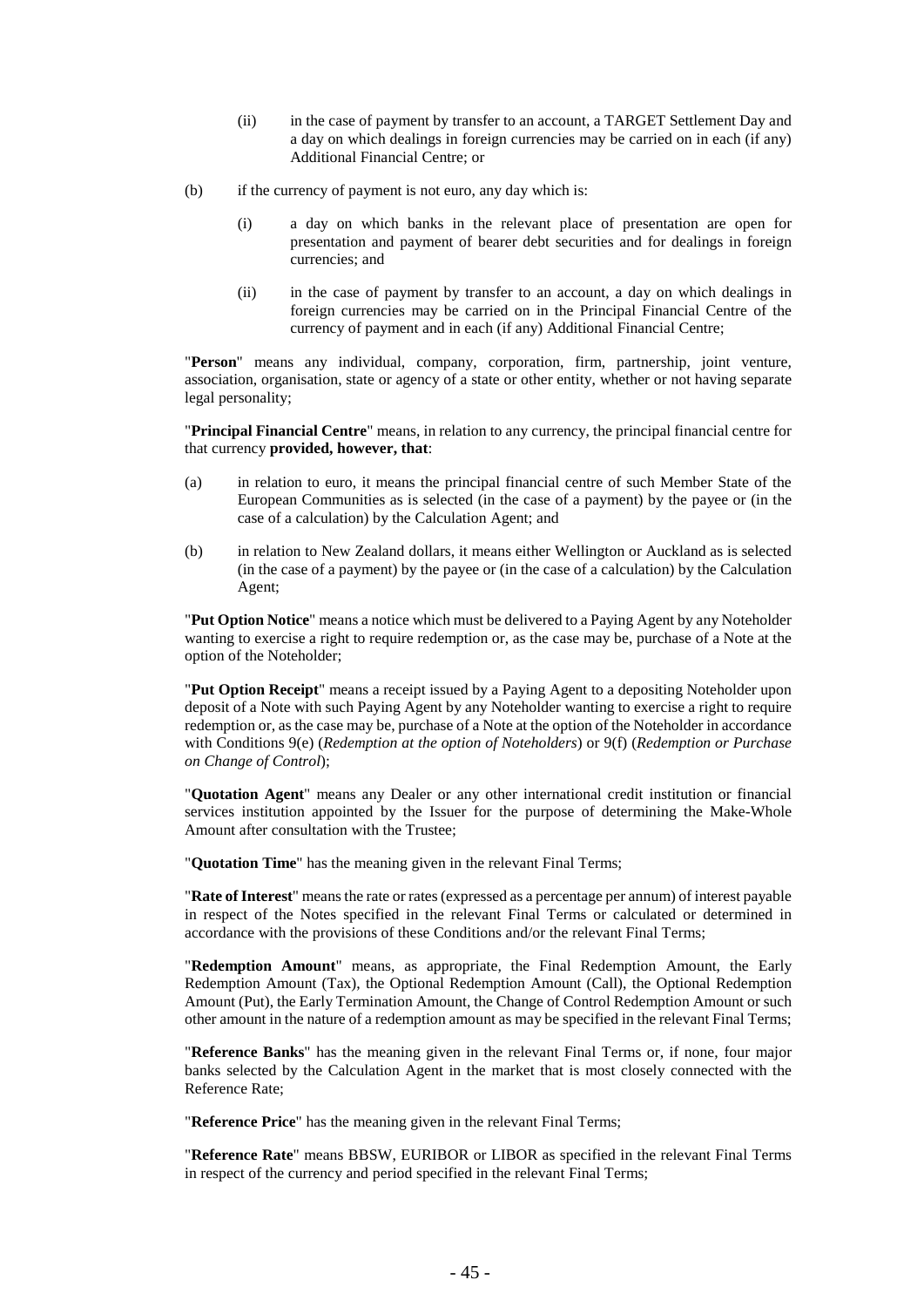"**Reference Security**" shall be the security as specified in the relevant Final Terms or, where the Quotation Agent advises the Issuer and Trustee that, for reasons of illiquidity or otherwise, such security is not appropriate for such purpose, such other government stock as such Quotation Agent may recommend;

#### "**Regular Period**" means:

- (a) in the case of Notes where interest is scheduled to be paid only by means of regular payments, each period from and including the Interest Commencement Date to but excluding the first Interest Payment Date and each successive period from and including one Interest Payment Date to but excluding the next Interest Payment Date;
- (b) in the case of Notes where, apart from the first Interest Period, interest is scheduled to be paid only by means of regular payments, each period from and including a Regular Date falling in any year to but excluding the next Regular Date, where "**Regular Date**" means the day and month (but not the year) on which any Interest Payment Date falls; and
- (c) in the case of Notes where, apart from one Interest Period other than the first Interest Period, interest is scheduled to be paid only by means of regular payments, each period from and including a Regular Date falling in any year to but excluding the next Regular Date, where "**Regular Date**" means the day and month (but not the year) on which any Interest Payment Date falls other than the Interest Payment Date falling at the end of the irregular Interest Period;

"**Relevant Date**" means, in relation to any payment, whichever is the later of (a) the date on which the payment in question first becomes due and (b) if the full amount payable has not been received in the Principal Financial Centre of the currency of payment by the Principal Paying Agent or the Trustee on or prior to such due date, the date on which (the full amount having been so received) notice to that effect has been given to the Noteholders;

"**Relevant Financial Centre**" has the meaning given in the relevant Final Terms;

"**Relevant Indebtedness**" means any Indebtedness which is in the form of or represented by any bond, note, debenture, debenture stock, loan stock, certificate or other instrument which is, or which is capable of being, listed, quoted or traded on any stock exchange or in any securities market (including, without limitation, any over-the-counter market);

"**Relevant Screen Page**" means the page, section or other part of a particular information service (including, without limitation, Reuters) specified as the Relevant Screen Page in the relevant Final Terms, or such other page, section or other part as may replace it on that information service or such other information service, in each case, as may be nominated by the Person providing or sponsoring the information appearing there for the purpose of displaying rates or prices comparable to the Reference Rate;

"**Relevant Time**" has the meaning given in the relevant Final Terms;

"**Reserved Matter**" means any proposal to change any date fixed for payment of principal or interest in respect of the Notes, to reduce the amount of principal or interest payable on any date in respect of the Notes, to alter the method of calculating the amount of any payment in respect of the Notes or the date for any such payment, to change the currency of any payment under the Notes or to change the quorum requirements relating to meetings or the majority required to pass an Extraordinary Resolution;

"**Security Interest**" means any mortgage, charge, pledge, lien or other security interest including, without limitation, anything analogous to any of the foregoing under the laws of any jurisdiction;

"**Specified Currency**" has the meaning given in the relevant Final Terms;

"**Specified Denomination(s)**" has the meaning given in the relevant Final Terms;

"**Specified Office**" has the meaning given in the Agency Agreement;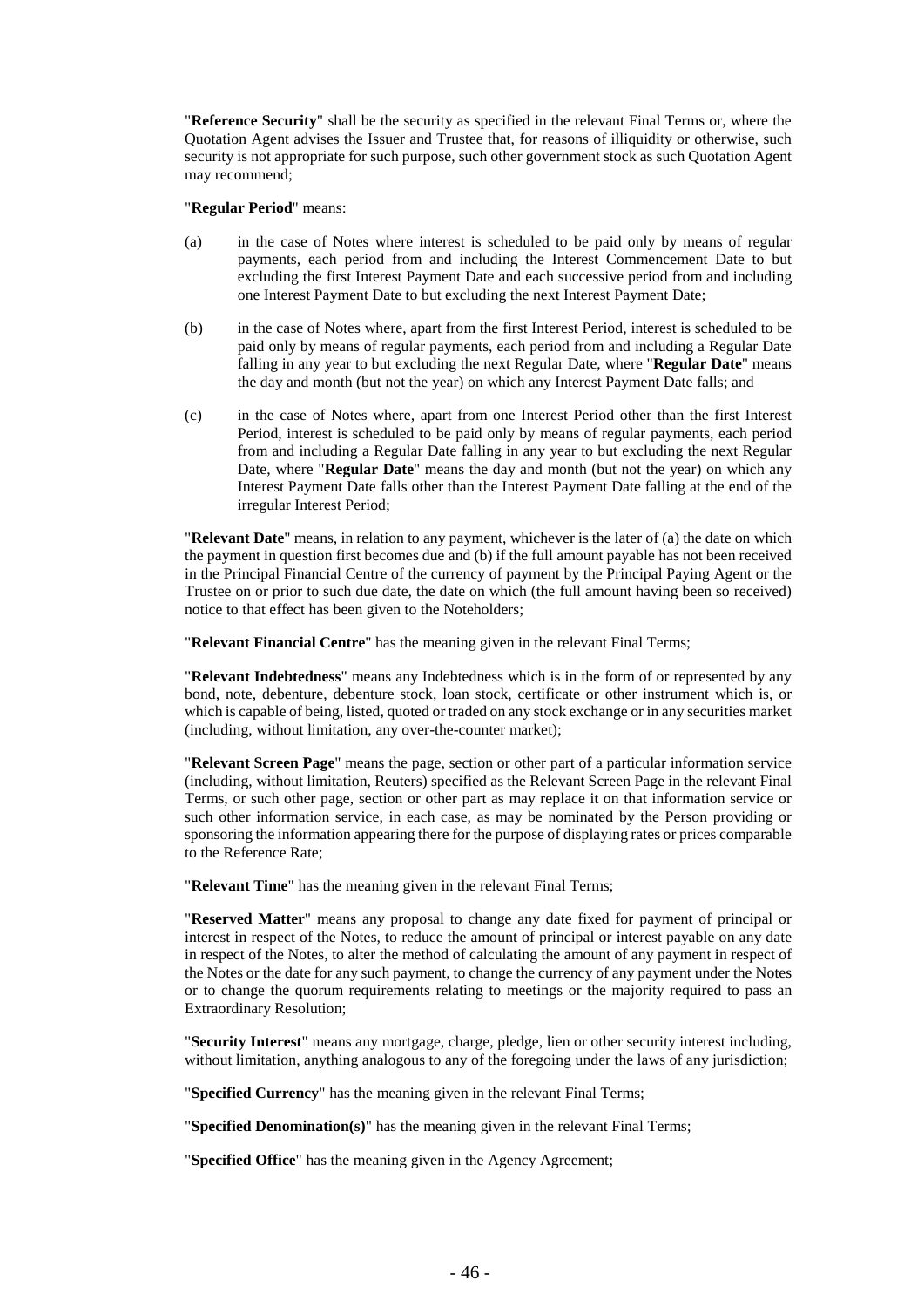"**Specified Period**" has the meaning given in the relevant Final Terms;

"**Subsidiary**" means a subsidiary within the meaning of section 1159 of the Companies Act 2006 but excluding for the purposes of these Conditions any subsidiary which is not a subsidiary of the Issuer for the purposes of GAAP;

"**Successor in Business**" means any company which as a result of any amalgamation, merger or reconstruction or which, as a result of any agreement with the Issuer, owns beneficially all or substantially all of the undertaking, property and assets owned by the Issuer prior to such amalgamation, merger, reconstruction or agreement coming into force;

"**Talon**" means a talon for further Coupons;

"**TARGET2**" means the Trans-European Automated Real-Time Gross Settlement Express Transfer payment system which utilises a single shared platform and which was launched on 19 November 2007;

"**TARGET Settlement Day**" means any day on which TARGET2 is open for the settlement of payments in euro;

"**Tax Jurisdiction**" means (i) any jurisdiction under the laws of which the Issuer, or any successor to the Issuer, is organised or in which it is resident for tax purposes or (ii) any other taxing jurisdiction to which the Issuer may become subject at any time or, in any such case, any political subdivision or any authority thereof or therein having power to tax; and

"**Zero Coupon Note**" means a Note specified as such in the relevant Final Terms.

- (b) *Interpretation*: In these Conditions:
	- (i) if the Notes are Zero Coupon Notes, references to Coupons and Couponholders are not applicable;
	- (ii) if Talons are specified in the relevant Final Terms as being attached to the Notes at the time of issue, references to Coupons shall be deemed to include references to Talons;
	- (iii) if Talons are not specified in the relevant Final Terms as being attached to the Notes at the time of issue, references to Talons are not applicable;
	- (iv) any reference to principal shall be deemed to include the Redemption Amount, any additional amounts in respect of principal which may be payable under Condition [12](#page-62-0) (*Taxation*), any premium payable in respect of a Note and any other amount in the nature of principal payable pursuant to these Conditions (including, without limitation, any purchase moneys pursuant to Condition [9\(f\)](#page-57-1) (*Redemption or Purchase on Change of Control*));
	- (v) any reference to interest shall be deemed to include any additional amounts in respect of interest which may be payable under Condition [12](#page-62-0) (*Taxation*) and any other amount in the nature of interest payable pursuant to these Conditions;
	- (vi) references to Notes being "outstanding" shall be construed in accordance with the Trust Deed;
	- (vii) if an expression is stated in Condition [2](#page-39-0)[\(a\)](#page-39-1) (*Definitions*) to have the meaning given in the relevant Final Terms, but the relevant Final Terms gives no such meaning or specifies that such expression is "not applicable" then such expression is not applicable to the Notes; and
	- (viii) any reference to the Trust Deed or the Agency Agreement shall be construed as a reference to the Trust Deed or the Agency Agreement, as the case may be, as amended and/or supplemented up to and including the Issue Date of the Notes.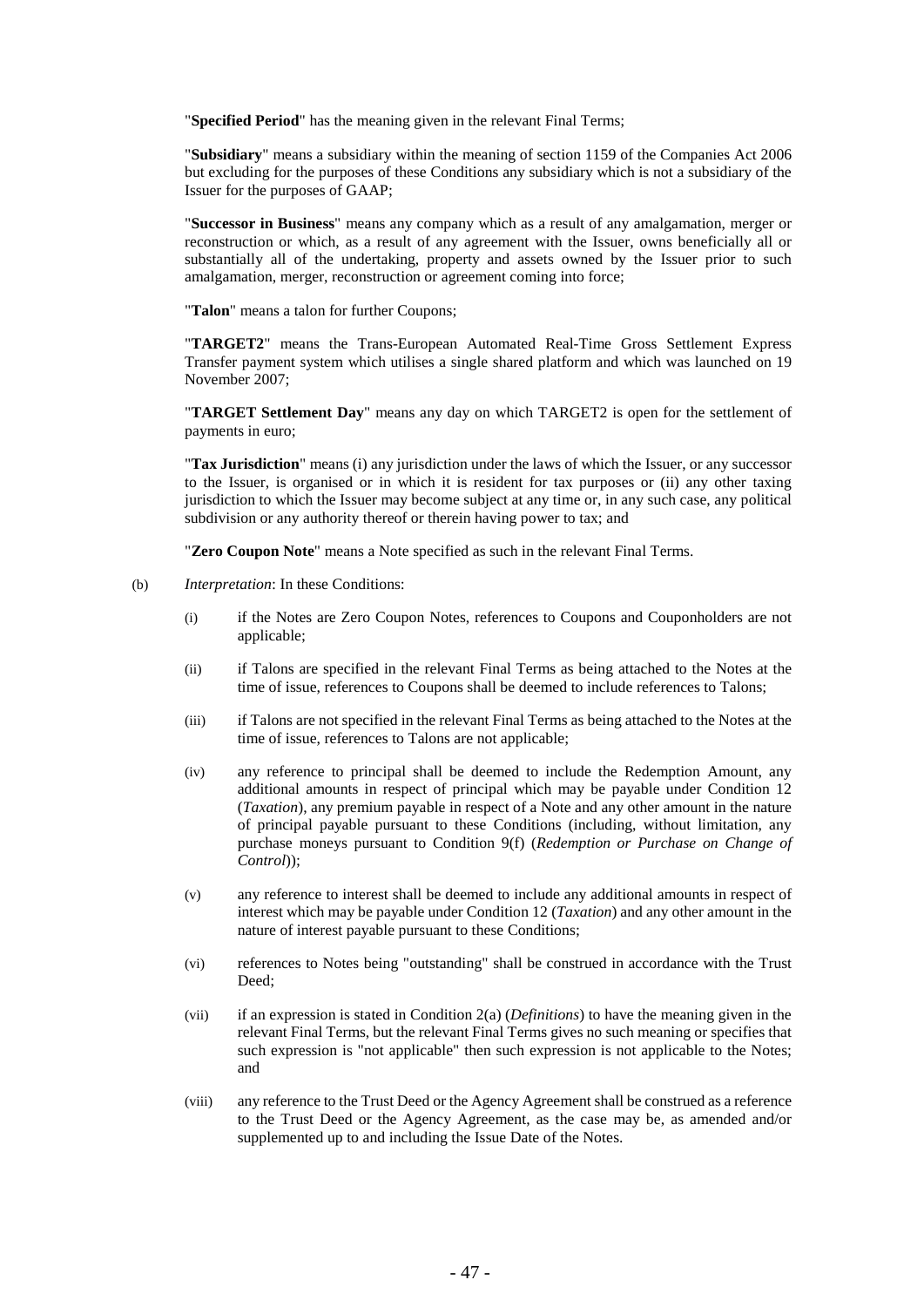## 3. **Form, Denomination, Title and Transfer**

- (a) *Bearer Notes:* Bearer Notes are in the Specified Denomination(s) with Coupons and, if specified in the relevant Final Terms, Talons attached at the time of issue. In the case of a Series of Bearer Notes with more than one Specified Denomination, Bearer Notes of one Specified Denomination will not be exchangeable for Bearer Notes of another Specified Denomination.
- <span id="page-48-0"></span>(b) *Title to Bearer Notes:* Title to Bearer Notes and the Coupons will pass by delivery. In the case of Bearer Notes, "**Holder**" means the holder of such Bearer Note and "**Noteholder**" and "**Couponholder**" shall be construed accordingly.
- (c) *Registered Notes:* Registered Notes are in the Specified Denomination(s), which may include a minimum denomination specified in the relevant Final Terms and higher integral multiples of a smaller amount specified in the relevant Final Terms.
- <span id="page-48-1"></span>(d) *Title to Registered Notes:* The Registrar will maintain the register in accordance with the provisions of the Agency Agreement. A certificate (each, a "**Note Certificate**") will be issued to each Holder of Registered Notes in respect of its registered holding. Each Note Certificate will be numbered serially with an identifying number which will be recorded in the Register. In the case of Registered Notes, "**Holder**" means the person in whose name such Registered Note is for the time being registered in the Register (or, in the case of a joint holding, the first named thereof) and "**Noteholder**" shall be construed accordingly.
- (e) *Ownership:* The Holder of any Note or Coupon shall (except as otherwise required by law) be treated as its absolute owner for all purposes (whether or not it is overdue and regardless of any notice of ownership, trust or any other interest therein, any writing thereon or, in the case of Registered Notes, on the Note Certificate relating thereto (other than the endorsed form of transfer) or any notice of any previous loss or theft thereof) and no Person shall be liable for so treating such Holder. No person shall have any right to enforce any term or condition of any Note under the Contracts (Rights of Third Parties) Act 1999.
- (f) *Transfers of Registered Notes:* Subject to paragraphs (i) (*Closed periods*) and (j) (*Regulations concerning transfers and registration*) below, a Registered Note may be transferred upon surrender of the relevant Note Certificate, with the endorsed form of transfer duly completed, at the Specified Office of the Registrar or any Transfer Agent, together with such evidence as the Registrar or (as the case may be) such Transfer Agent may reasonably require to prove the title of the transferor and the authority of the individuals who have executed the form of transfer; **provided, however, that** a Registered Note may not be transferred unless the principal amount of Registered Notes transferred and (where not all of the Registered Notes held by a Holder are being transferred) the principal amount of the balance of Registered Notes not transferred are Specified Denominations. Where not all the Registered Notes represented by the surrendered Note Certificate are the subject of the transfer, a new Note Certificate in respect of the balance of the Registered Notes will be issued to the transferor.
- (g) *Registration and delivery of Note Certificates:* Within five business days of the surrender of a Note Certificate in accordance with paragraph (f) (*Transfers of Registered Notes*) above, the Registrar will register the transfer in question and deliver a new Note Certificate of a like principal amount to the Registered Notes transferred to each relevant Holder at its Specified Office or (as the case may be) the Specified Office of any Transfer Agent or (at the request and risk of any such relevant Holder) by uninsured first class mail (airmail if overseas) to the address specified for the purpose by such relevant Holder. In this paragraph, "**business day**" means a day on which commercial banks are open for general business (including dealings in foreign currencies) in the city where the Registrar or (as the case may be) the relevant Transfer Agent has its Specified Office.
- (h) *No charge:* The transfer of a Registered Note will be effected without charge by or on behalf of the Issuer or the Registrar or any Transfer Agent but against such indemnity as the Registrar or (as the case may be) such Transfer Agent may require in respect of any tax or other duty of whatsoever nature which may be levied or imposed in connection with such transfer.
- (i) *Closed periods:* Noteholders may not require transfers to be registered during the period of 15 days ending on the due date for any payment of principal or interest in respect of the Registered Notes.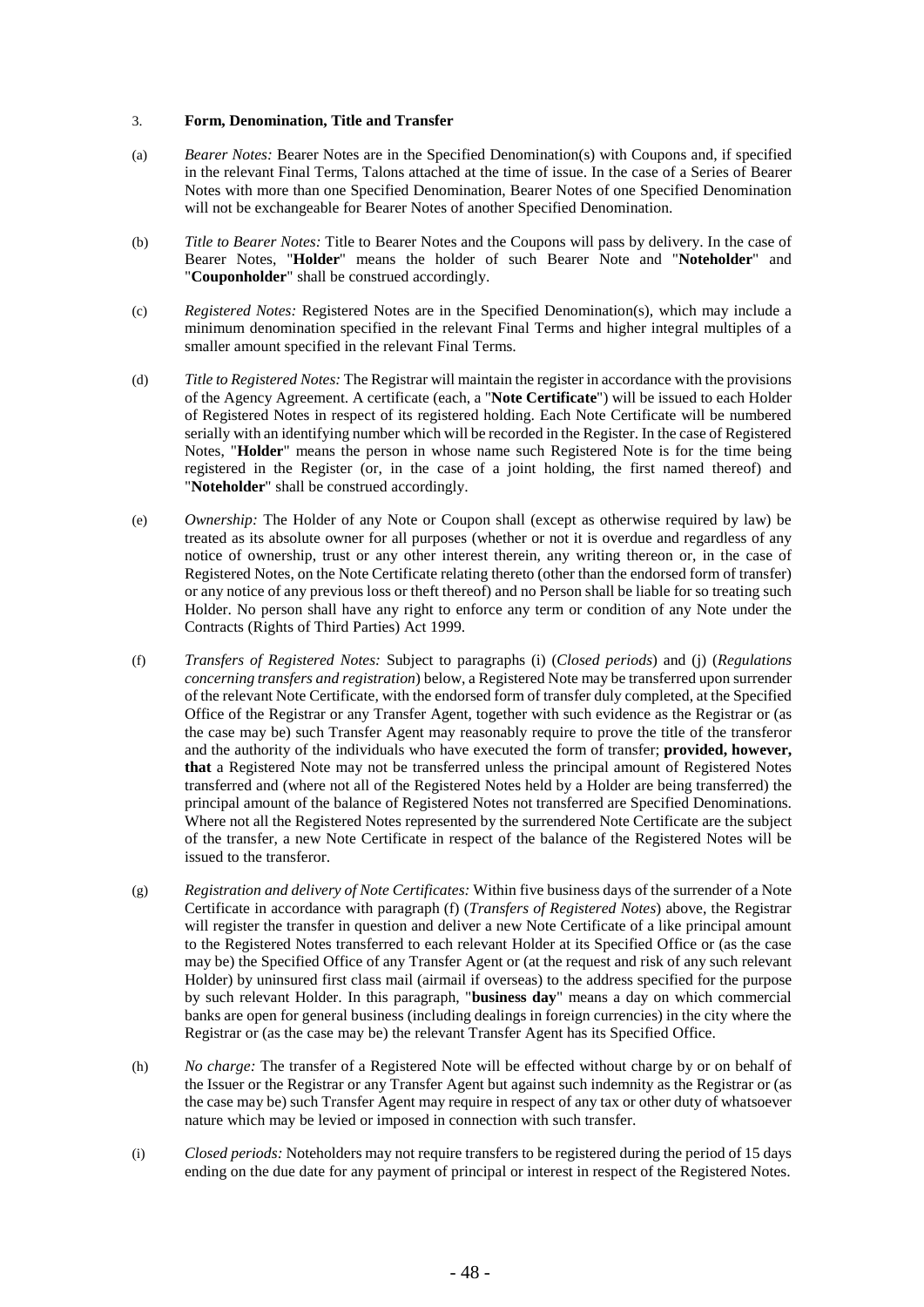(j) *Regulations concerning transfers and registration:* All transfers of Registered Notes and entries on the Register are subject to the detailed regulations concerning the transfer of Registered Notes scheduled to the Agency Agreement. The regulations may be changed by the Issuer with the prior written approval of the Registrar. A copy of the current regulations will be mailed (free of charge) by the Registrar to any Noteholder who requests in writing a copy of such regulations.

# 4. **Status**

The Notes constitute direct, general and unconditional obligations of the Issuer which will at all times rank *pari passu* among themselves and at least *pari passu* with all other present and future unsecured obligations of the Issuer, save for such obligations as may be preferred by provisions of law that are both mandatory and of general application.

# 5. **Negative Pledge**

So long as any Note remains outstanding, none of the Issuer or any Material Subsidiary shall create or permit to subsist any Security Interest upon the whole or any part of its present or future undertaking, assets or revenues (including uncalled capital) to secure any Relevant Indebtedness or Guarantee of Relevant Indebtedness without (a) at the same time or prior thereto securing the Notes equally and rateably therewith to the satisfaction of the Trustee or (b) providing such other security for the Notes as the Trustee may in its absolute discretion consider to be not materially less beneficial to the interests of the Noteholders or as may be approved by an Extraordinary Resolution of Noteholders.

# <span id="page-49-0"></span>6. **Fixed Rate Note Provisions**

- (a) *Application:* This Conditio[n 6](#page-49-0) is applicable to the Notes only if the Fixed Rate Note Provisions are specified in the relevant Final Terms as being applicable.
- (b) *Accrual of interest:* The Notes bear interest from the Interest Commencement Date at the Rate of Interest payable in arrear on each Interest Payment Date, subject as provided in Condition [10](#page-60-0) (*Payments - Bearer Notes*) and Condition [11](#page-61-0) (*Payments - Registered Notes*). Each Note will cease to bear interest from the due date for final redemption unless, upon due presentation, payment of the Redemption Amount is improperly withheld or refused, in which case it will continue to bear interest in accordance with this Condition [6](#page-49-0) (as well after as before judgment) until whichever is the earlier of (i) the day on which all sums due in respect of such Note up to that day are received by or on behalf of the relevant Noteholder and (ii) the day which is seven days after the Principal Paying Agent or the Trustee has notified the Noteholders that it has received all sums due in respect of the Notes up to such seventh day (except to the extent that there is any subsequent default in payment).
- (c) *Fixed Coupon Amount or Broken Amount:* The amount of interest payable per Calculation Amount for any Interest Period shall be the relevant Fixed Coupon Amount or Broken Amount (if applicable).
- (d) *Calculation of interest amount:* The amount of interest payable in respect of each Note for any period for which a Fixed Coupon Amount or Broken Amount is not specified shall be calculated by applying the Rate of Interest to the Calculation Amount, multiplying the product by the relevant Day Count Fraction, rounding the resulting figure to the nearest sub-unit of the Specified Currency (half a sub-unit being rounded upwards) and multiplying such rounded figure by a fraction equal to the Specified Denomination of such Note divided by the Calculation Amount. For this purpose a "**sub-unit**" means, in the case of any currency other than euro, the lowest amount of such currency that is available as legal tender in the country of such currency and, in the case of euro, means one cent.

# <span id="page-49-1"></span>7. **Floating Rate Note Provisions**

- (a) *Application:* This Condition [7](#page-49-1) is applicable to the Notes only if the Floating Rate Note Provisions are specified in the relevant Final Terms as being applicable.
- (b) *Accrual of interest:* The Notes bear interest from the Interest Commencement Date at the Rate of Interest payable in arrear on each Interest Payment Date, subject as provided in Condition [10](#page-60-0)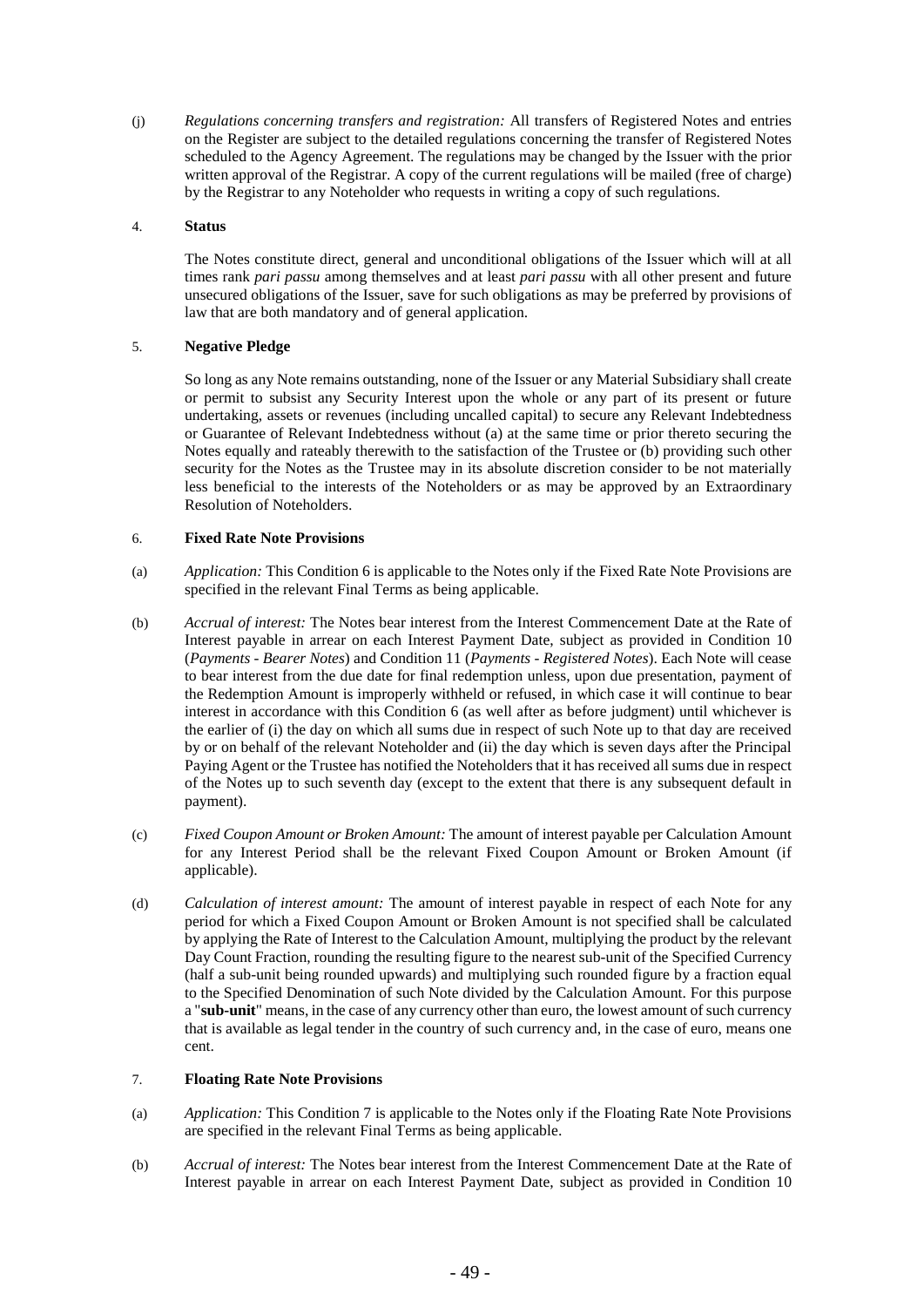(*Payments - Bearer Notes*) and Condition [11](#page-61-0) (*Payments - Registered Notes*). Each Note will cease to bear interest from the due date for final redemption unless, upon due presentation, payment of the Redemption Amount is improperly withheld or refused, in which case it will continue to bear interest in accordance with this Condition [7](#page-49-1) (as well after as before judgment) until whichever is the earlier of (i) the day on which all sums due in respect of such Note up to that day are received by or on behalf of the relevant Noteholder and (ii) the day which is seven days after the Principal Paying Agent has notified the Noteholders that it has received all sums due in respect of the Notes up to such seventh day (except to the extent that there is any subsequent default in payment).

- (c) *Screen Rate Determination:* If Screen Rate Determination is specified in the relevant Final Terms as the manner in which the Rate(s) of Interest is/are to be determined, the Rate of Interest applicable to the Notes for each Interest Period will be determined by the Calculation Agent on the following basis:
	- (i) if the Reference Rate is a composite quotation or customarily supplied by one entity, the Calculation Agent will determine the Reference Rate which appears on the Relevant Screen Page as of the Relevant Time on the relevant Interest Determination Date;
	- (ii) if Linear Interpolation is specified as applicable in respect of an Interest Period in the relevant Final Terms, the Rate of Interest for such Interest Period shall be calculated by the Calculation Agent by straight-line linear interpolation by reference to two rates which appear on the Relevant Screen Page as of the Relevant Time on the relevant Interest Determination Date, where:
		- (A) one rate shall be determined as if the relevant Interest Period were the period of time for which rates are available next shorter than the length of the relevant Interest Period; and
		- (B) the other rate shall be determined as if the relevant Interest Period were the period of time for which rates are available next longer than the length of the relevant Interest Period,

**provided, however, that** if no rate is available for a period of time next shorter or, as the case may be, next longer than the length of the relevant Interest Period, then the Calculation Agent shall determine such rate at such time and by reference to such sources as it determines appropriate;

- (iii) in any other case, the Calculation Agent will determine the arithmetic mean of the Reference Rates which appear on the Relevant Screen Page as of the Relevant Time on the relevant Interest Determination Date;
- (iv) if, in the case of (i) above, such rate does not appear on that page or, in the case of (iii) above, fewer than two such rates appear on that page or if, in either case, the Relevant Screen Page is unavailable, the Calculation Agent will:
	- (A) request the principal Relevant Financial Centre office of each of the Reference Banks to provide a quotation of the Reference Rate at approximately the Relevant Time on the Interest Determination Date to prime banks in the Relevant Financial Centre interbank market in an amount that is representative for a single transaction in that market at that time; and
	- (B) determine the arithmetic mean of such quotations; and
- (v) if fewer than two such quotations are provided as requested, the Calculation Agent will determine the arithmetic mean of the rates (being the nearest to the Reference Rate, as determined by the Calculation Agent) quoted by major banks in the Principal Financial Centre of the Specified Currency, selected by the Calculation Agent, at approximately 11.00 a.m. (local time in the Principal Financial Centre of the Specified Currency) on the first day of the relevant Interest Period for loans in the Specified Currency to leading European banks for a period equal to the relevant Interest Period and in an amount that is representative for a single transaction in that market at that time,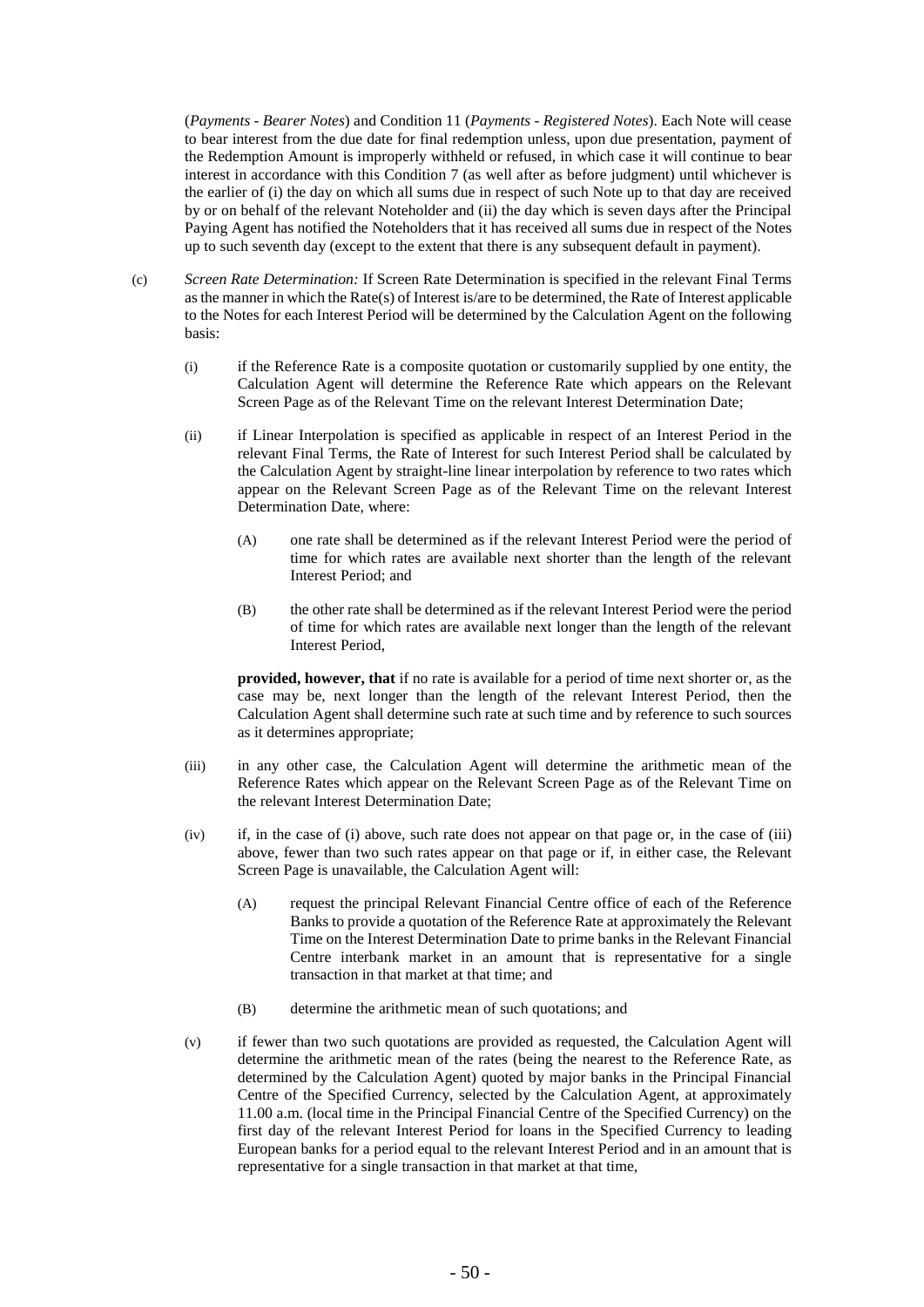and the Rate of Interest for such Interest Period shall be the sum of the Margin and the rate or (as the case may be) the arithmetic mean so determined; **provided, however, that** if the Calculation Agent is unable to determine a rate or (as the case may be) an arithmetic mean in accordance with the above provisions in relation to any Interest Period, the Rate of Interest applicable to the Notes during such Interest Period will be the sum of the Margin and the rate or (as the case may be) the arithmetic mean last determined in relation to the Notes in respect of a preceding Interest Period (until such time as an alternative method for determining the Rate of Interest shall be determined by the Issuer and a financial adviser (as appointed by the Issuer after consultation with the Trustee) with such determination being notified in writing by the Issuer to the Trustee and the Noteholders) (though substituting, where a different Margin or Maximum or Minimum Rate of Interest is to be applied to the relevant Interest Period from that which applied to the last preceding Interest Period, the Margin or Maximum or Minimum Rate of Interest relating to the relevant Interest Period, in place of the Margin or Maximum or Minimum Rate of Interest relating to that last preceding Interest Period).

- (d) *ISDA Determination:* If ISDA Determination is specified in the relevant Final Terms as the manner in which the Rate(s) of Interest is/are to be determined, the Rate of Interest applicable to the Notes for each Interest Period will be the sum of the Margin and the relevant ISDA Rate where "ISDA Rate" in relation to any Interest Period means a rate equal to the Floating Rate (as defined in the ISDA Definitions) that would be determined by the Calculation Agent under an interest rate swap transaction if the Calculation Agent were acting as Calculation Agent for that interest rate swap transaction under the terms of an agreement incorporating the ISDA Definitions and under which:
	- (i) the Floating Rate Option (as defined in the ISDA Definitions) is as specified in the relevant Final Terms;
	- (ii) the Designated Maturity (as defined in the ISDA Definitions) is a period specified in the relevant Final Terms;
	- (iii) the relevant Reset Date (as defined in the ISDA Definitions) is either (A) if the relevant Floating Rate Option is based on LIBOR for a currency, the first day of that Interest Period or (B) in any other case, as specified in the relevant Final Terms; and
	- (iv) if Linear Interpolation is specified as applicable in respect of an Interest Period in the relevant Final Terms, the Rate of Interest for such Interest Period shall be calculated by the Calculation Agent by straight-line linear interpolation by reference to two rates based on the relevant Floating Rate Option, where:
		- (A) one rate shall be determined as if the Designated Maturity were the period of time for which rates are available next shorter than the length of the relevant Interest Period; and
		- (B) the other rate shall be determined as if the Designated Maturity were the period of time for which rates are available next longer than the length of the relevant Interest Period,

**provided, however, that** if there is no rate available for a period of time next shorter than the length of the relevant Interest Period or, as the case may be, next longer than the length of the relevant Interest Period, then the Calculation Agent shall determine such rate at such time and by reference to such sources as it determines appropriate.

- (e) *Maximum or Minimum Rate of Interest:* If any Maximum Rate of Interest or Minimum Rate of Interest is specified in the relevant Final Terms, then the Rate of Interest shall in no event be greater than the maximum or be less than the minimum so specified.
- (f) *Calculation of Interest Amount:* The Calculation Agent will, as soon as practicable after the time at which the Rate of Interest is to be determined in relation to each Interest Period, calculate the Interest Amount payable in respect of each Note for such Interest Period. The Interest Amount will be calculated by applying the Rate of Interest for such Interest Period to the Calculation Amount, multiplying the product by the relevant Day Count Fraction, rounding the resulting figure to the nearest sub-unit of the Specified Currency (half a sub-unit being rounded upwards) and multiplying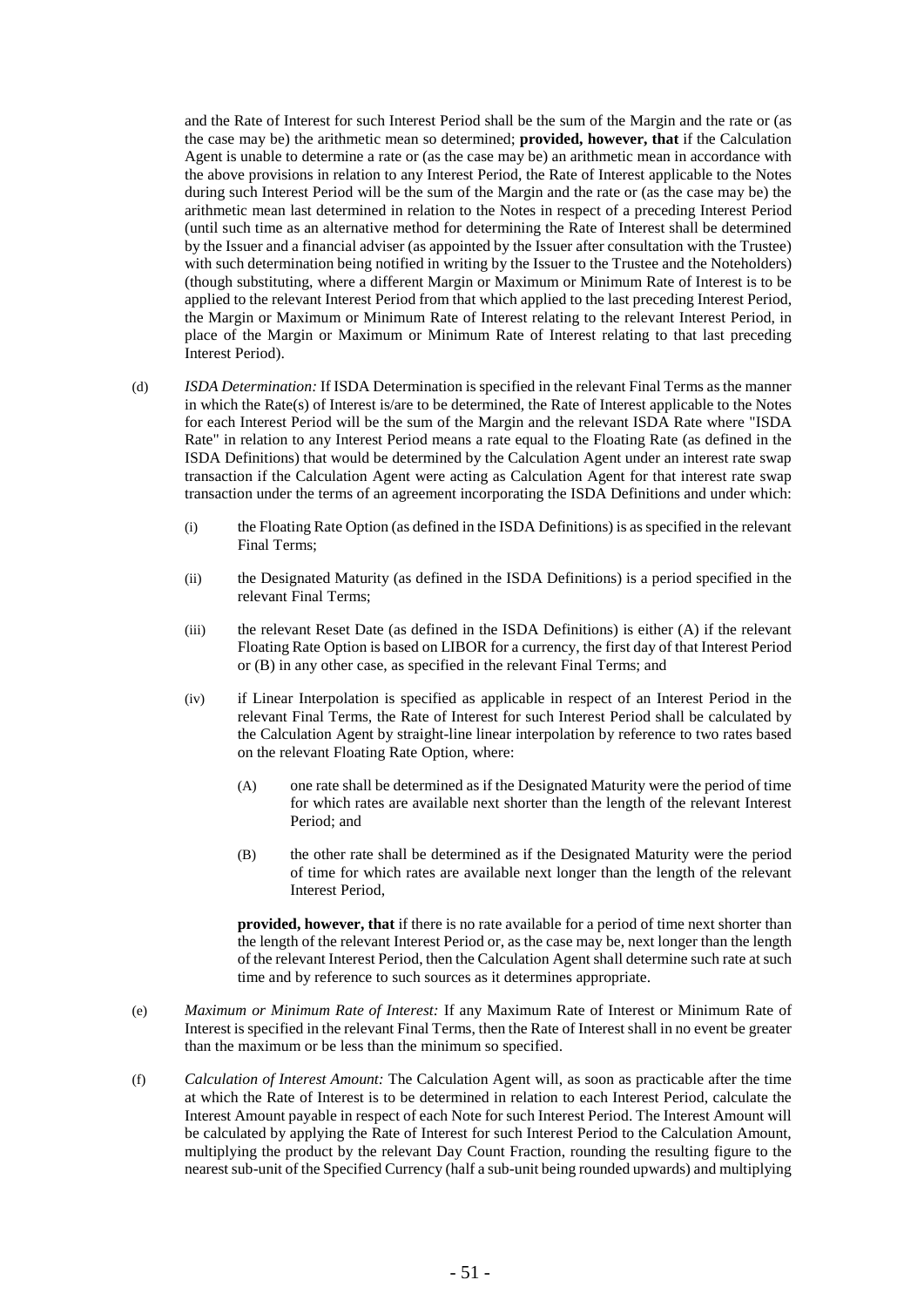such rounded figure by a fraction equal to the Specified Denomination of the relevant Note divided by the Calculation Amount. For this purpose a "**sub-unit**" means, in the case of any currency other than euro, the lowest amount of such currency that is available as legal tender in the country of such currency and, in the case of euro, means one cent.

- (g) *Publication:* The Calculation Agent will cause each Rate of Interest and Interest Amount determined by it, together with the relevant Interest Payment Date, and any other amount(s) required to be determined by it together with any relevant payment date(s) to be notified to the Paying Agents and each competent authority, stock exchange and/or quotation system (if any) by which the Notes have then been admitted to listing, trading and/or quotation as soon as practicable after such determination but (in the case of each Rate of Interest, Interest Amount and Interest Payment Date) in any event not later than the first day of the relevant Interest Period. Notice thereof shall also promptly be given to the Noteholders. The Calculation Agent will be entitled to recalculate any Interest Amount (on the basis of the foregoing provisions) without notice in the event of an extension or shortening of the relevant Interest Period. If the Calculation Amount is less than the minimum Specified Denomination the Calculation Agent shall not be obliged to publish each Interest Amount but instead may publish only the Calculation Amount and the Interest Amount in respect of a Note having the minimum Specified Denomination.
- <span id="page-52-0"></span>(h) *Benchmark Replacement*: Notwithstanding the foregoing provisions of this Condition 7, if (a) the Issuer (in consultation, to the extent practicable, with the Calculation Agent) determines that a Benchmark Event (as defined below) has occurred or (b) the Issuer considers that there may be a Successor Rate (as defined below), when any Rate of Interest (or the relevant component part thereof) remains to be determined by reference to the relevant Reference Rate then the following provisions shall apply:
	- (i) the Issuer shall use reasonable endeavours to appoint, as soon as reasonably practicable, an Independent Adviser (as defined below) to determine, no later than 10 days prior to the relevant Interest Determination Date relating to the next succeeding Interest Period (the "**IA Determination Cut-off Date**"), a Successor Rate (as defined below) or, alternatively, if there is no Successor Rate, an Alternative Reference Rate (as defined below) for purposes of determining the Rate of Interest (or the relevant component part thereof) applicable to the Notes;
	- (ii) if a Successor Rate or, failing which, an Alternative Reference Rate (as applicable) is determined in accordance with the preceding provisions, such Successor Rate or, failing which, such Alternative Reference Rate (as applicable) shall be the Reference Rate for each of the future Interest Periods (subject to the subsequent operation of, and to adjustment as provided in, this Condition  $(7)(h)(ii)$ ;
	- (iii) if the Independent Adviser, following consultation with the Issuer, determines a Successor Rate or, failing which, an Alternative Reference Rate (as applicable) in accordance with the above provisions, the Independent Adviser, following consultation with the Issuer, may also specify changes to these Conditions, including but not limited to the Day Count Fraction, Relevant Screen Page, Business Day Convention, Business Day, Interest Determination Date, and/or the definition of Reference Rate applicable to the Notes, and the method for determining the fallback rate in relation to the Notes, in order to follow market practice in relation to such Successor Rate or such Alternative Reference Rate (as applicable). If the Independent Adviser (in consultation with the Issuer), determines that an Adjustment Spread (as defined below) is required to be applied to the relevant Successor Rate or the relevant Alternative Reference Rate (as applicable) and determines the quantum of, or a formula or methodology for determining, such Adjustment Spread, then such Adjustment Spread shall be applied to the relevant Successor Rate or the relevant Alternative Reference Rate (as applicable). If the Independent Adviser is unable to determine the quantum of, or a formula or methodology for determining, such Adjustment Spread, then such Successor Rate or Alternative Reference Rate (as applicable) will apply without an Adjustment Spread. For the avoidance of doubt and subject as provided in paragraph (iv) below, the Trustee and Principal Paying Agent shall, at the direction and expense of the Issuer, without the requirement for any consent or approval of the Noteholders, be obliged to use reasonable endeavours to effect such amendments to the Trust Deed (including, *inter alia*, by the execution of a deed supplemental to or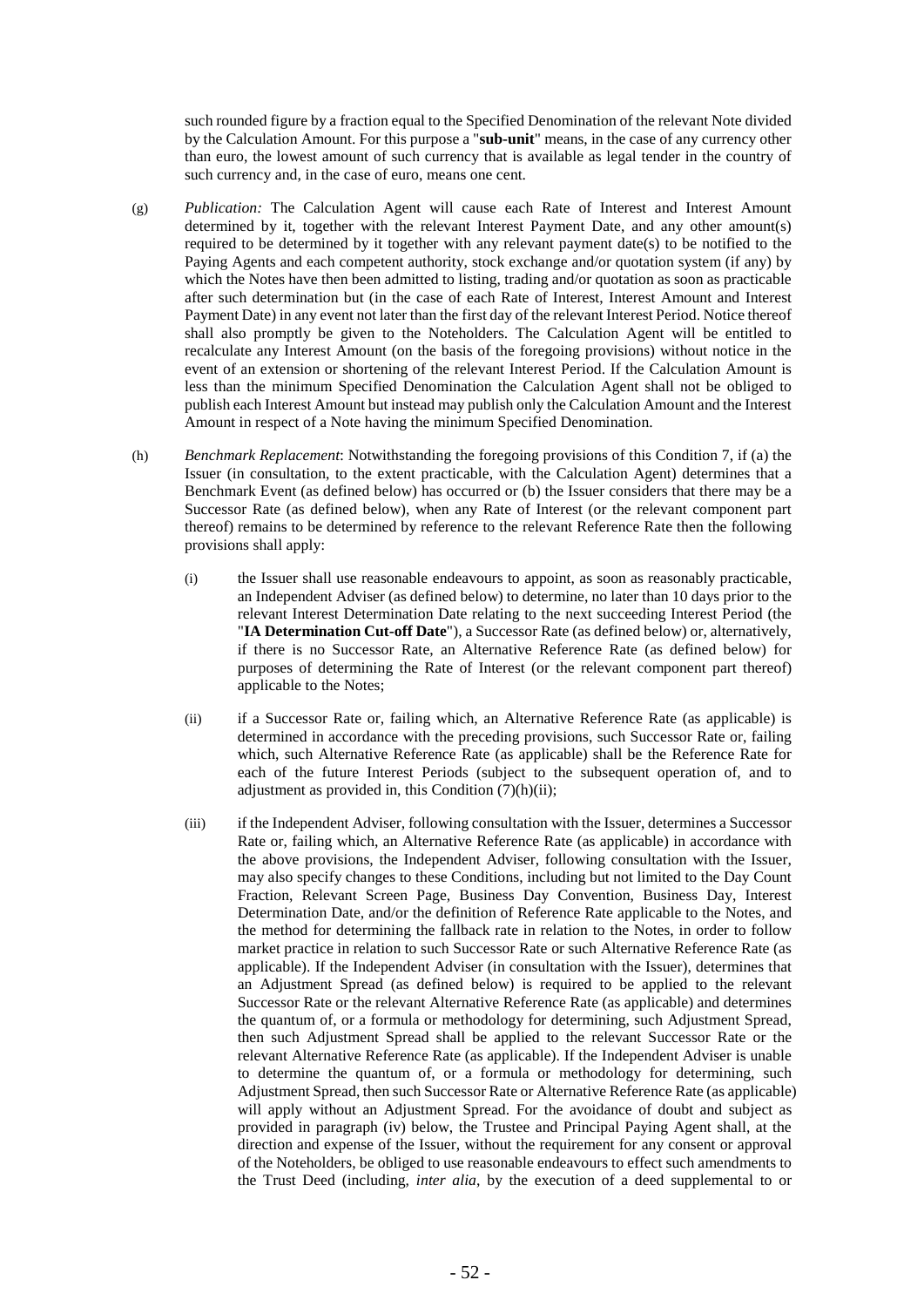amending the Trust Deed), the Agency Agreement and these Conditions as may be specified by the Independent Adviser following consultation with the Issuer in order to give effect to this Condition 7(h)(iii) (such amendments, the "**Benchmark Amendments**") and the Trustee and the Principal Paying Agent shall not be liable to any party for any consequences thereof;

- (iv) neither the Trustee nor the Principal Paying Agent shall be required to effect any such Benchmark Amendments if the same would impose, in the Trustee's or, as the case may be, the Principal Paying Agent's opinion, more onerous obligations upon it or expose it to any additional duties, responsibilities or liabilities or reduce, or amend its rights and/or the protective provisions afforded to it. For the avoidance of doubt, no Noteholder consent or approval shall be required in connection with effecting the Benchmark Amendments or such other changes, including for the execution of any documents, amendments or other steps by the Issuer, the Trustee or the Principal Paying Agent (if required);
- (v) prior to any such Benchmark Amendments taking effect, the Issuer shall provide a certificate signed by two Officers to the Trustee and the Principal Paying Agent confirming, in the Issuer's reasonable opinion (following consultation with the Independent Adviser), (i) that a Benchmark Event has occurred, (ii) the Successor Rate or Alternative Reference Rate (as applicable), (iii) where applicable, any Adjustment Spread determined in accordance with this Condition [7\(h\),](#page-52-0) (iv) where applicable, the terms of any Benchmark Amendments determined in accordance with this Condition 7(h) and (v) certifying that such Benchmark Amendments are necessary to give effect to any application of this Condition 7(h) and the Trustee and the Principal Paying Agent shall be entitled to rely on such certificate without further enquiry or liability to any person. For the avoidance of doubt, each of the Trustee and the Principal Paying Agent shall not be liable to the Noteholders or any other person for so acting or relying on such certificate, irrespective of whether any such modification is or may be materially prejudicial to the interests of any such person. The Successor Rate or Alternative Reference Rate (as applicable) or where applicable, any Adjustment Spread and any Benchmark Amendments, without prejudice to the Trustee's and the Principal Paying Agent's ability to rely on such certificate (as aforesaid), will be binding on the Issuer, the Trustee, the Paying Agents, the Noteholders and the Couponholders;
- (vi) the Issuer shall promptly, following the determination of any Successor Rate or Alternative Reference Rate (as applicable) and the specific terms of any amendments to these Conditions, the Agency Agreement and/or the Trust Deed, give notice thereof to the Trustee, the Principal Paying Agent and, in accordance with Condition 21 (*Notices*), the Noteholders;
- (vii) if (i) a Successor Rate or an Alternative Reference Rate is not determined by an Independent Adviser in accordance with the above provisions prior to the relevant IA Determination Cut-off Date or (ii) the Issuer is unable to appoint an Independent Adviser in accordance with Condition 7(h)(iii), then the Rate of Interest (or the relevant component part thereof) for the next Interest Period shall be equal to the Rate of Interest last determined in relation to the Notes in respect of the preceding Interest Period by reference to the provisions of Condition 7(c) or this Condition 7(h), as applicable (or alternatively, if there has not been a First Interest Payment Date, the Rate of Interest (or the relevant component thereof) for the first Interest Period shall be equal to the Rate of Interest determined by reference to the provisions of Condition 7(c)) (subject, where applicable, to substituting the Margin that applied to such preceding Interest Period for the Margin that is to be applied to the relevant Interest Period); for the avoidance of doubt, the proviso in this sub-paragraph (v) shall apply to the relevant Interest Period only and any subsequent Interest Periods are subject to the subsequent operation of and to adjustment as provided in, this Condition 7(h); and
- (viii) an Independent Adviser (in the absence of bad faith or fraud) shall have no liability whatsoever to the Issuer, the Trustee, the Principal Paying Agent, the Calculation Agent or the Noteholders for any determination made by it pursuant to this Condition 7(h).

For the purposes of this Condition 7(h):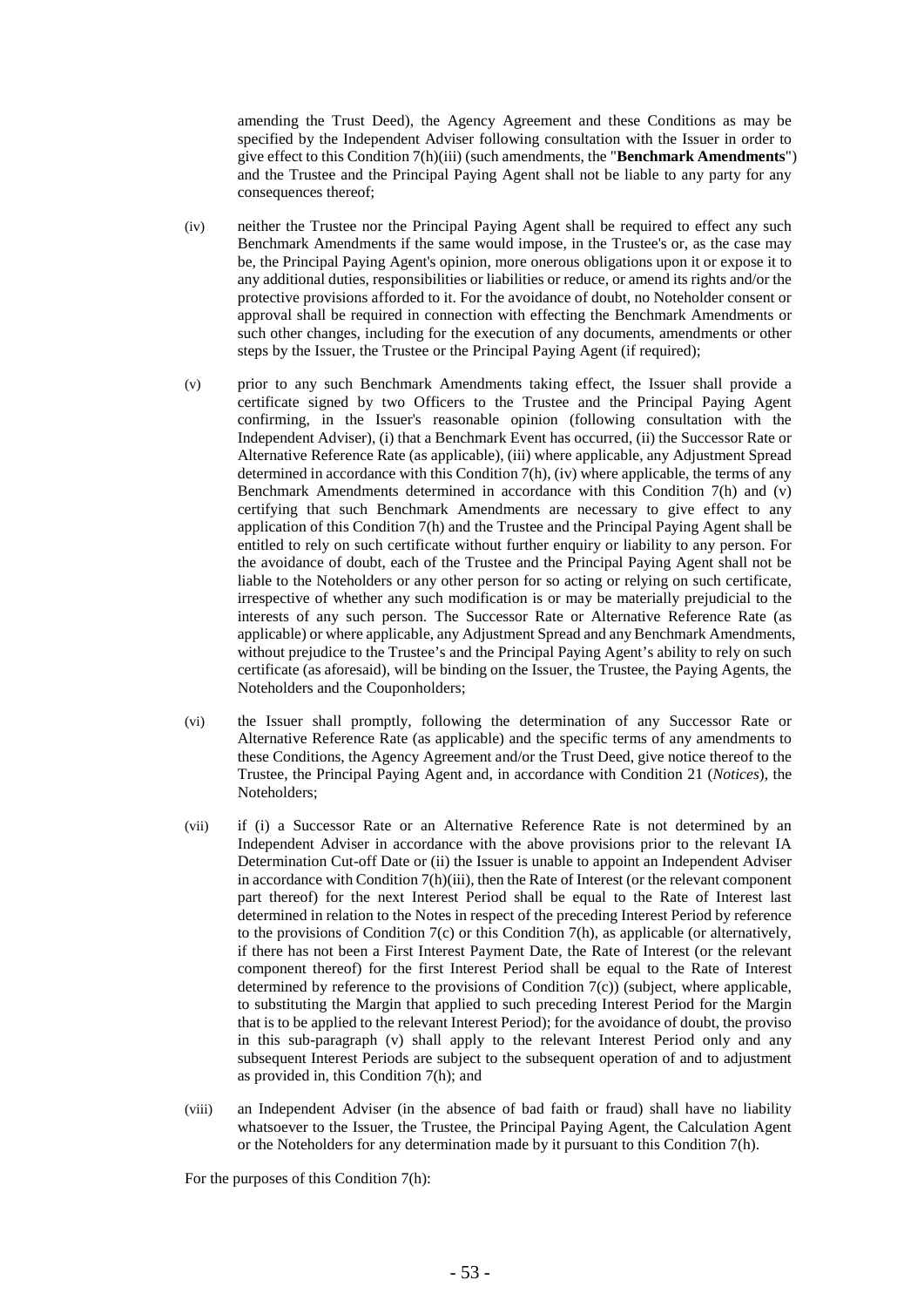"**Adjustment Spread**" means either (a) a spread (which may be positive or negative) or (b) a formula or methodology for calculating a spread, which the relevant Independent Adviser (in consultation with the Issuer) determines is required to be applied to the relevant Successor Rate or the relevant Alternative Reference Rate (as applicable) and is the spread, formula or methodology which:

- (i) in the case of a Successor Rate, is formally recommended in relation to the replacement of the Reference Rate with such Successor Rate by any Relevant Nominating Body (as defined below); or
- (ii) in the case of a Successor Rate for which no such recommendation has been made or in the case of an Alternative Reference Rate, the Independent Adviser (in consultation with the Issuer) determines is recognised or acknowledged as being in customary market usage in international debt capital markets transactions which reference the Reference Rate, where such rate has been replaced by such Successor Rate or such Alternative Reference Rate (as applicable); or
- (iii) if no such customary market usage is recognised or acknowledged, the Independent Adviser (in consultation with the Issuer) in its discretion, determines (acting in good faith and in a commercially reasonable manner) to be appropriate in order to reduce or eliminate, to the extent reasonably practicable in the circumstances, any economic prejudice or benefit (as applicable) to Noteholders and relevant Couponholders as a result of the replacement of the Reference Rate with the relevant Successor Rate or the relevant Alternative Reference Rate (as applicable);

"**Alternative Reference Rate**" means the rate that the Independent Adviser (in consultation with the Issuer) determines has replaced the relevant Reference Rate in customary market usage in the international debt capital markets for the purposes of determining rates of interest (or the relevant component thereof) in respect of bonds denominated in the Specified Currency and with an interest period of a comparable duration to the relevant Interest Period, or, if the Independent Adviser (in consultation with the Issuer) determines that there is no such rate, such other rate as the Independent Adviser (in consultation with the Issuer) determines in its sole discretion is most comparable to the relevant Reference Rate;

"**Benchmark Event**" means with respect to a Reference Rate:

- (i) the relevant Reference Rate has ceased to be published on the Relevant Screen Page as a result of such benchmark ceasing to be calculated or administered;
- (ii) a public statement by the administrator of the relevant Reference Rate that it will cease publishing the relevant Reference Rate permanently or indefinitely (in circumstances where no successor administrator has been appointed that will continue publication of the relevant Reference Rate);
- (iii) a public statement by the supervisor of the administrator of the relevant Reference Rate that the relevant Reference Rate has been permanently or indefinitely discontinued;
- (iv) a public statement by the supervisor of the administrator of the relevant Reference Rate that means the relevant Reference Rate will be prohibited from being used or that its use will be subject to restrictions or adverse consequences, in each case on or before a specified date;
- (v) a public statement by the supervisor of the administrator of the relevant Reference Rate that, in the view of such supervisor, such Reference Rate is no longer representative of an underlying market or the methodology to calculate such Reference Rate has materially changed; or
- (vi) it has or will prior to the next Interest Determination Date become unlawful for the Calculation Agent, the Issuer or any other party to calculate any payments due to be made to any Noteholder using the relevant Reference Rate (including, without limitation, under Regulation (EU) No. 2016/1011, if applicable);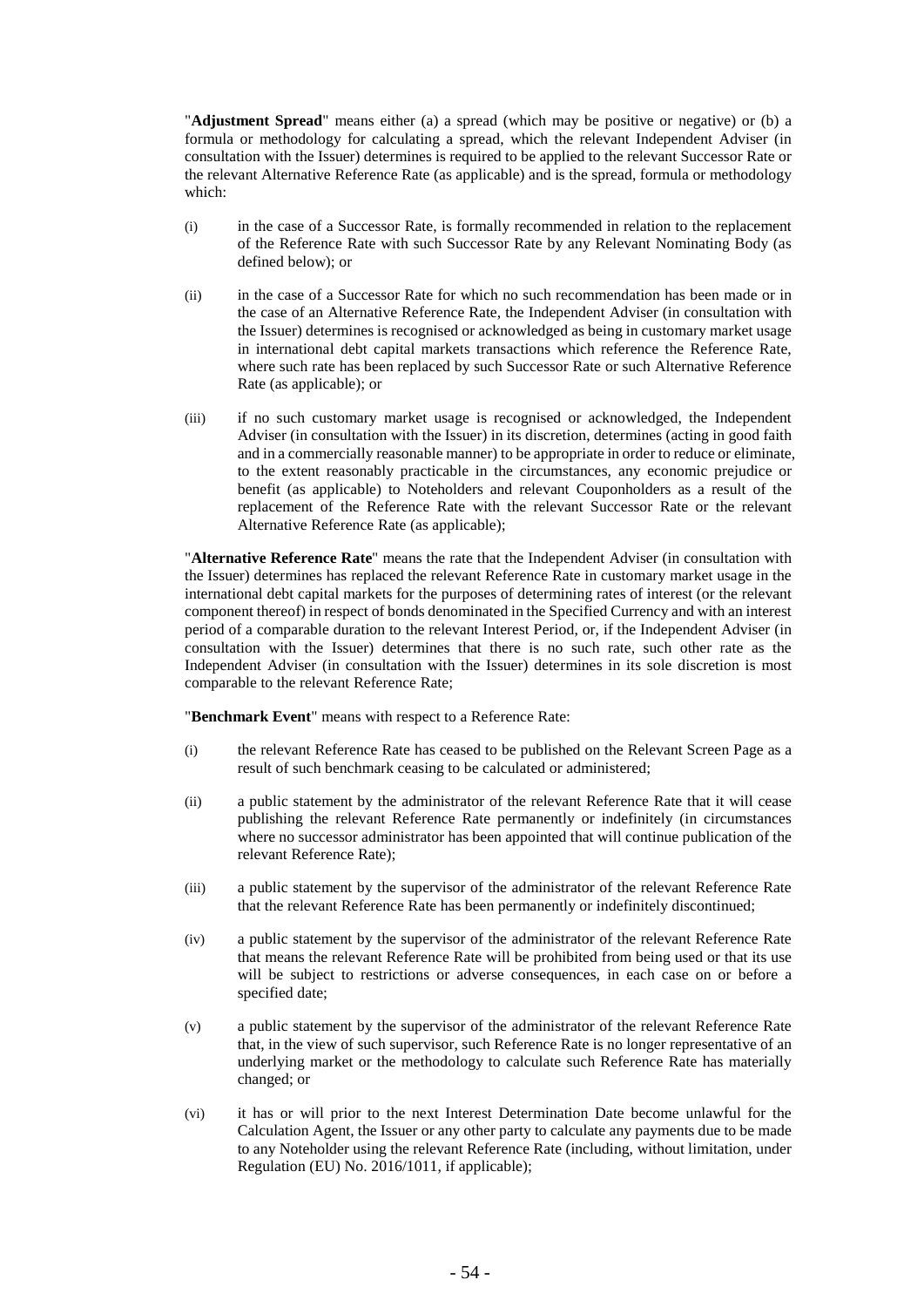"**Independent Adviser**" means an independent financial institution of international repute or other independent financial adviser of recognised standing with experience in the international debt capital markets, in each case appointed by the Issuer at its own expense;

"**Relevant Nominating Body**" means, in respect of a Reference Rate:

- (i) the central bank, reserve bank, monetary authority or any similar institution for the currency to which the reference rate relates, or any other central bank or other supervisory authority which is responsible for supervising the administrator of the reference rate; or
- (ii) any working group or committee sponsored by, chaired or co-chaired by or constituted at the request of (a) the central bank, reserve bank, monetary authority or any similar institution for the currency to which the reference rate relates, (b) any other central bank or other supervisory authority which is responsible for supervising the administrator of the reference rate, (c) a group of the aforementioned central banks or other supervisory authorities, (d) the International Swaps and Derivatives Association, Inc. or any part thereof, or (e) the Financial Stability Board or any part thereof; and

"**Successor Rate**" means the rate that the Independent Adviser (in consultation with the Issuer) determines is a successor to or replacement of the Reference Rate which is formally recommended by any Relevant Nominating Body.

## 8. **Zero Coupon Note Provisions**

- (a) *Application:* This Condition 8 is applicable to the Notes only if the Zero Coupon Note Provisions are specified in the relevant Final Terms as being applicable.
- (b) *Late payment on Zero Coupon Notes:* If the Redemption Amount payable in respect of any Zero Coupon Note is improperly withheld or refused, the Redemption Amount shall thereafter be an amount equal to the sum of:
	- (i) the Reference Price; and
	- (ii) the product of the Accrual Yield (compounded annually) being applied to the Reference Price on the basis of the relevant Day Count Fraction from (and including) the Issue Date to (but excluding) whichever is the earlier of (i) the day on which all sums due in respect of such Note up to that day are received by or on behalf of the relevant Noteholder and (ii) the day which is seven days after the Principal Paying Agent has notified the Noteholders that it has received all sums due in respect of the Notes up to such seventh day (except to the extent that there is any subsequent default in payment).

## 9. **Redemption and Purchase**

- (a) *Scheduled redemption*: Unless previously redeemed, or purchased and cancelled, the Notes will be redeemed at their Final Redemption Amount on the Maturity Date, subject as provided in Condition [10](#page-60-0) (*Payments - Bearer Notes*) and Condition [11](#page-61-0) (*Payments - Registered Notes*).
- <span id="page-55-0"></span>(b) *Redemption for tax reasons:* The Notes may be redeemed at the option of the Issuer in whole, but not in part:
	- (i) at any time (unless the Floating Rate Note Provisions are specified in the relevant Final Terms as being applicable); or
	- (ii) on any Interest Payment Date (if the Floating Rate Note Provisions are specified in the relevant Final Terms as being applicable),

on giving not less than 30 nor more than 60 days' notice to the Noteholders, or such other period(s) as may be specified in the relevant final terms, (which notice shall be irrevocable), at their Early Redemption Amount (Tax), together with interest accrued (if any) to the date fixed for redemption, if, immediately before giving such notice, the Issuer satisfies the Trustee that the Issuer has or will become obliged to pay additional amounts as provided or referred to in Condition [12](#page-62-0) (*Taxation)* as a result of any change in, or amendment to, the laws or regulations of a Tax Jurisdiction or any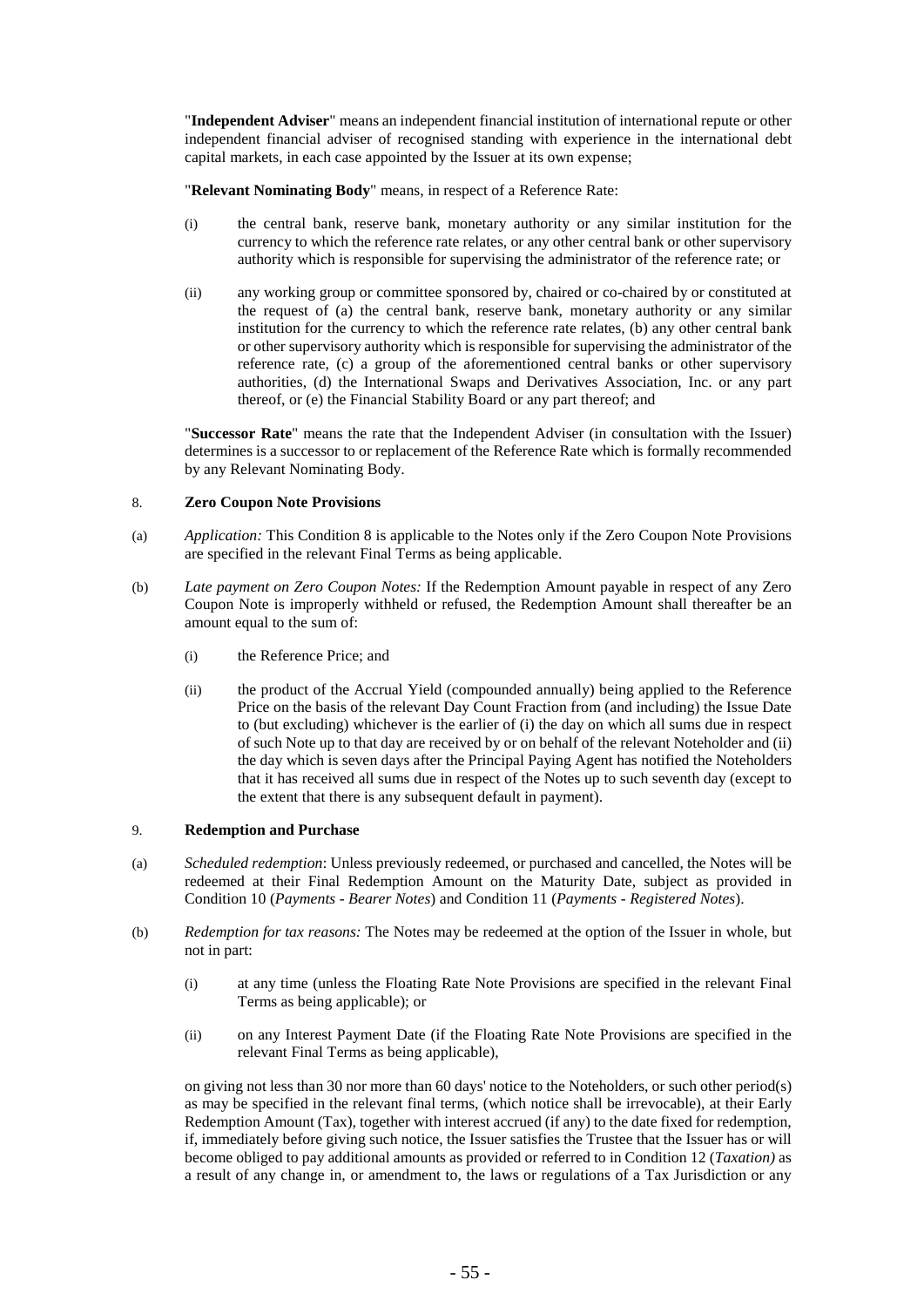political subdivision or any authority thereof or therein having power to tax, or any change in the application or official interpretation of such laws or regulations, which change or amendment becomes effective on or after the date of issue of the first Tranche of the Notes; and (2) such obligation cannot be avoided by the Issuer taking reasonable measures available to it,

**provided, however, that** no such notice of redemption shall be given earlier than:

- (A) where the Notes may be redeemed at any time, 90 days (or such other period as may be specified in the relevant Final Terms) prior to the earliest date on which the Issuer would be obliged to pay such additional amounts if a payment in respect of the Notes were then due; or
- (B) where the Notes may be redeemed only on an Interest Payment Date, 60 days (or such other period as may be specified in the relevant Final Terms) prior to the Interest Payment Date occurring immediately before the earliest date on which the Issuer would be obliged to pay such additional amounts if a payment in respect of the Notes were then due.

Prior to the publication of any notice of redemption pursuant to this paragraph, the Issuer shall deliver or procure that there is delivered to the Trustee (i) a certificate signed by two Officers stating that the Issuer is entitled to effect such redemption and setting forth a statement of facts showing that the conditions to the right of the Issuer so to redeem have occurred and (ii) an opinion of independent legal or tax advisers of recognised standing to the effect that the Issuer has or will become obliged to pay such additional amounts as a result of the relevant change or amendment as referred to above.

The Trustee shall be entitled to accept such certificate as sufficient evidence of the satisfaction of the circumstances set out above, in which event it shall be conclusive and binding on the Noteholders and Couponholders.

Upon the expiry of any such notice as is referred to in this Condition [9\(b\),](#page-55-0) the Issuer shall be bound to redeem the Notes in accordance with this Condition [9\(b\).](#page-55-0)

<span id="page-56-0"></span>(c) *Redemption at the option of the Issuer:* If the Call Option is specified in the relevant Final Terms as being applicable, the Notes may be redeemed at the option of the Issuer in whole or, if so specified in the relevant Final Terms, in part on any Optional Redemption Date (Call) at the relevant Optional Redemption Amount (Call) on the Issuer's giving not less than 30 nor more than 60 days' notice to the Noteholders, or such other period(s) as may be specified in the relevant Final Terms (which notice shall be irrevocable and shall oblige the Issuer to redeem the Notes or, as the case may be, the Notes specified in such notice on the relevant Optional Redemption Date (Call) at the relevant Optional Redemption Amount (Call) plus accrued interest (if any) to such date).

In these Conditions:

#### "**Optional Redemption Amount (Call)**" means:

- (i) in relation to any Optional Redemption Date (Call) which falls in the period from (and excluding) the date falling three months prior to the Maturity Date to (and including) the Maturity Date, the principal amount of the Notes plus accrued interest (if any) to (but excluding) such date; or
- (ii) in relation to any Optional Redemption Date (Call) which falls in the period from (and including) the Issue Date to (and including) the date falling three months prior to the Maturity Date, the higher of  $(x)$  the principal amount of the Notes and  $(y)$  the Make-Whole Amount, plus accrued interest (if any) to (but excluding) such date; or
- (iii) such other amount as may be specified in the relevant Final Terms.
- (d) *Partial redemption:* If the Notes are to be redeemed in part only on any date in accordance with Condition [9\(c\)](#page-56-0) (*Redemption at the option of the Issuer*), in the case of Bearer Notes, the Notes to be redeemed shall be selected by the drawing of lots, in such place as the Trustee approves and in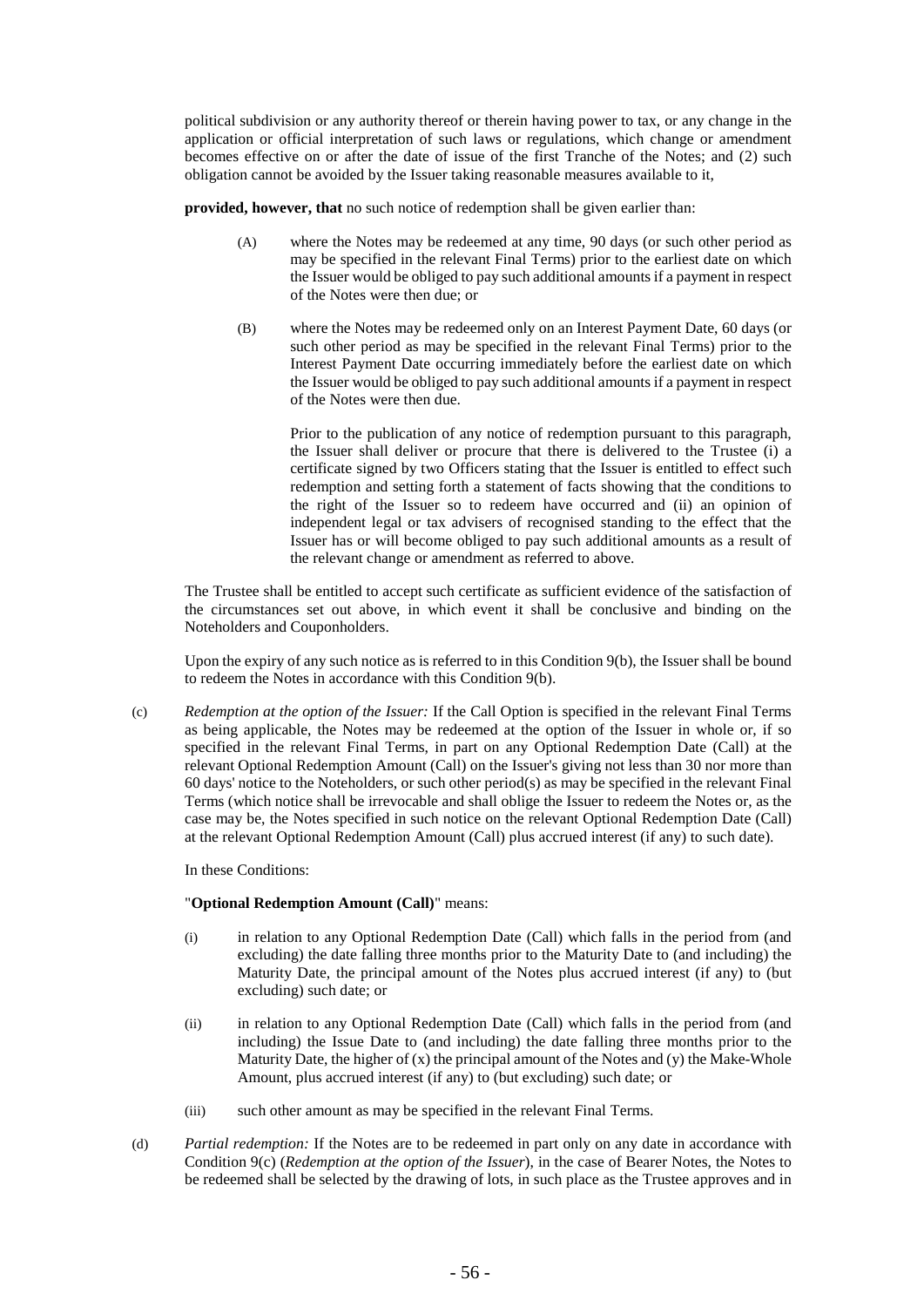such manner as the Trustee considers appropriate, subject to compliance with applicable law, the rules of each competent authority, stock exchange and/or quotation system (if any) by which the Notes have then been admitted to listing, trading and/or quotation and the notice to Noteholders referred to in Condition [9\(c\)](#page-56-0) (*Redemption at the option of the Issuer*) shall specify the serial numbers of the Notes so to be redeemed, and, in the case of Registered Notes, each Note shall be redeemed in part in the proportion which the aggregate principal amount of the outstanding Notes to be redeemed on the relevant Optional Redemption Date (Call) bears to the aggregate principal amount of outstanding Notes on such date. If any Maximum Redemption Amount or Minimum Redemption Amount is specified in the relevant Final Terms, then the Optional Redemption Amount (Call) shall in no event be greater than the maximum or be less than the minimum so specified.

- <span id="page-57-0"></span>(e) *Redemption at the option of Noteholders:* If the Put Option is specified in the relevant Final Terms as being applicable, the Issuer shall, at the option of the relevant Noteholder redeem the Note of such Noteholder on the Optional Redemption Date (Put) specified in the relevant Put Option Notice at the relevant Optional Redemption Amount (Put) together with interest (if any) accrued up to (but excluding) such date. In order to exercise the option contained in this Condition [9\(e\),](#page-57-0) the relevant Noteholder must, not less than 30 nor more than 60 days before the relevant Optional Redemption Date (Put) (or such other period(s) as may be specified in the relevant Final Terms), deposit with any Paying Agent such Note together with, in the case of Bearer Notes, all unmatured Coupons relating thereto and a duly completed Put Option Notice in the form obtainable from any Paying Agent. The Paying Agent with which a Note is so deposited shall deliver a duly completed Put Option Receipt to the depositing Noteholder. No Note, once deposited with a duly completed Put Option Notice in accordance with this Condition [9\(e\),](#page-57-0) may be withdrawn; **provided, however, that** if, prior to the relevant Optional Redemption Date (Put), any such Note becomes immediately due and payable or, upon due presentation of any such Note on the relevant Optional Redemption Date (Put), payment of the redemption moneys is improperly withheld or refused, the relevant Paying Agent shall mail notification thereof to the depositing Noteholder at such address as may have been given by such Noteholder in the relevant Put Option Notice and shall hold such Note at its Specified Office for collection by the depositing Noteholder against surrender of the relevant Put Option Receipt. For so long as any outstanding Note is held by a Paying Agent in accordance with this Condition  $9(e)$ , the depositor of such Note and not such Paying Agent shall be deemed to be the Holder of such Note for all purposes.
- <span id="page-57-1"></span>(f) *Redemption or Purchase on Change of Control*: If the Change of Control Put Option is specified in the relevant Final Terms as being applicable, and a Change of Control Put Event occurs, the Issuer shall, at the option of any Noteholder (the "**Change of Control Put Option**"), redeem or, at the Issuer's discretion, purchase (or procure the purchase of) such Note on the Change of Control Put Date at the Change of Control Redemption Amount together with any interest (if any) accrued up to (but excluding) such Change of Control Put Date. In order to exercise the Change of Control Put Option, a Noteholder must during the Change of Control Put Period, deposit with any Paying Agent the Note of such Noteholder together with, in the case of Bearer Notes, all unmatured Coupons relating thereto and a duly completed Put Option Notice in the form obtainable from any Paying Agent. The Paying Agent with which a Note is so deposited shall deliver a duly completed Put Option Receipt to the depositing Noteholder. No Note, once deposited with a duly completed Put Option Notice in accordance with this Condition [9\(f\)](#page-57-1) may be withdrawn; **provided, however, that** if, prior to the relevant Change of Control Put Date, any such Note becomes immediately due and payable or, upon due presentation of any such Note on the relevant Change of Control Put Date, payment of the redemption or purchase moneys is improperly withheld of refused, the relevant Paying Agent shall mail notification thereof to the depositing Noteholder at such address as may have been given by such Noteholder in the relevant Put Option Notice and shall hold such Note at its Specified Office for collection by the depositing Noteholder against surrender of the relevant Put Option Receipt. For so long as any outstanding Note is held by a Paying Agent in accordance with this Condition [9\(f\),](#page-57-1) the depositor of such Note and not such Paying Agent shall be deemed to be the Holder of such Note for all purposes.

# A "**Change of Control Put Event**" will occur if:

(i) any person or any persons acting in concert (as defined in the City Code on Takeovers and Mergers), other than a holding company (as defined in Section 1159 of the Companies Act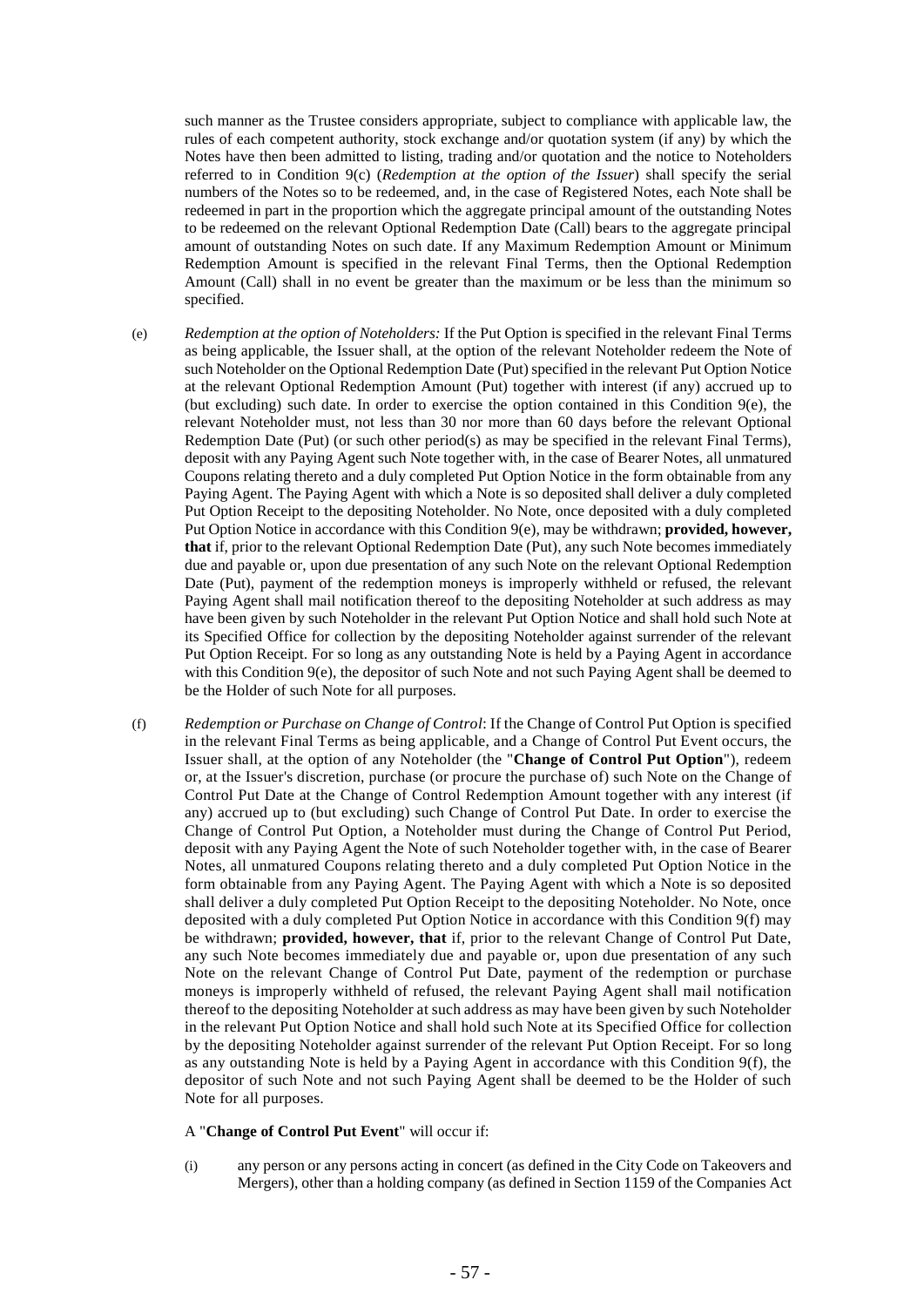2006 as amended) whose shareholders are or are to be substantially similar to the preexisting shareholders of the Issuer or any holding company of the Issuer, shall become interested (within the meaning of Part 22 of the Companies Act 2006 as amended) in (A) more than 50 per cent. of the issued or allotted ordinary share capital of the Issuer or (B) shares in the capital of the Issuer carrying more than 50 per cent. of the voting rights normally exercisable at a general meeting of the Issuer (each such event being a "**Change of Control**") **provided that** a Change of Control shall not be deemed to have occurred if the relevant event which would otherwise have resulted in a Change of Control has been approved in writing by the Trustee or by an Extraordinary Resolution of the Noteholders; and

- (ii) on the date (the "**Relevant Announcement Date**") that is the earlier of (1) the date of the first public announcement of the relevant Change of Control and (2) the date of the earliest Potential Change of Control Announcement (if any), the Notes carry:
	- (A) an investment grade credit rating (Baa3/BBB–, or equivalent, or better) from any Rating Agency (provided by such Rating Agency at the invitation of the Issuer), and such rating from any Rating Agency is within the Change of Control Period either downgraded to a non-investment grade credit rating (Ba1/BB+, or equivalent, or worse) or withdrawn and is not within the Change of Control Period subsequently (in the case of a downgrade) upgraded or (in the case of a withdrawal) reinstated, in either case, to an investment grade credit rating by such Rating Agency; or
	- (B) a non-investment grade credit rating (Ba1/BB+, or equivalent, or worse) from any Rating Agency (provided by such Rating Agency at the invitation of the Issuer), and such rating from any Rating Agency is within the Change of Control Period downgraded by one or more notches (for illustration, Ba1/BB+ to Ba2/BB being one notch) or withdrawn and is not within the Change of Control Period subsequently (in the case of a downgrade) upgraded or (in the case of a withdrawal) reinstated, in either case, to its earlier credit rating or better by such Rating Agency; or
	- (C) no credit rating and a Negative Rating Event also occurs within the Change of Control Period,

provided that if on the Relevant Announcement Date the Notes carry a credit rating from more than one Rating Agency, at least one of which is investment grade, then sub-paragraph (A) will apply; and

(iii) in making any decision to downgrade or withdraw the rating pursuant to paragraph (A) or (B) above, the relevant Rating Agency announces publicly or confirms in writing to the Issuer or the Trustee that such decision(s) resulted, in whole or in part, from the occurrence of the Change of Control or the Potential Change of Control Announcement. Upon receipt by the Issuer or the Trustee of any such written confirmation (or upon receipt by the Issuer of a copy of such written notification from the Trustee), the Issuer shall forthwith give notice of such written confirmation to the Noteholders in accordance with Condition [20](#page-67-0) (*Notices*).

If the rating designations employed by any of S&P, Moody's or Fitch are changed from those which are described in paragraph (ii) of the definition of "Change of Control Put Event" above, the Issuer shall determine the rating designations of S&P, Moody's or Fitch (as appropriate) as are most equivalent to the prior rating designations of S&P, Moody's or Fitch and this Condition [9\(f\)](#page-57-1) shall be construed accordingly.

Promptly upon the Issuer becoming aware that a Change of Control Put Event has occurred, and in any event within 14 days of the occurrence of the relevant Change of Control Put Event, the Issuer shall and, at any time upon the Trustee becoming similarly aware, the Trustee may, if so requested by the Holders of at least one-quarter of the aggregate principal amount of the Notes then outstanding or if so directed by an Extraordinary Resolution, shall, (subject in each case to the Trustee being indemnified and/or secured and/or prefunded to its satisfaction) give a notice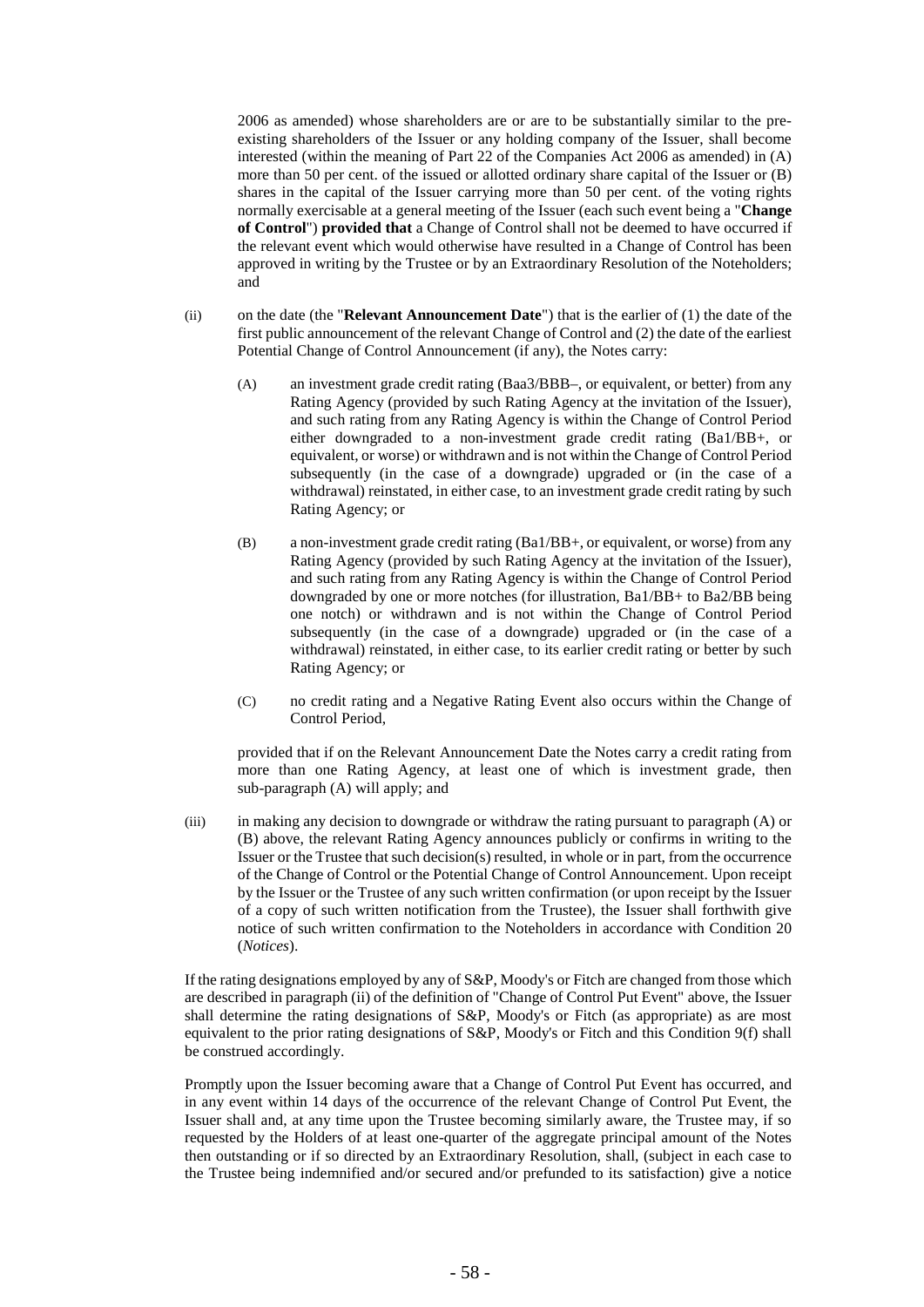("**Change of Control Put Event Notice**") to the Noteholders in accordance with Condition [20](#page-67-0) (*Notices*) specifying the nature of the relevant Change of Control Put Event and the procedure for exercising the Change of Control Put Option.

The Trustee is under no obligation to ascertain whether a Change of Control or a Change of Control Put Event or any event which could lead to the occurrence of or could constitute a Change of Control or Change of Control Put Event has occurred, and, until it shall have notice pursuant to the Trust Deed to the contrary, the Trustee may assume that no Change of Control or Change of Control Put Event or other such event has occurred.

If 80 per cent. or more in principal amount of the Notes then outstanding have been redeemed or purchased pursuant to this Conditio[n 9\(f\),](#page-57-1) the Issuer may, on giving not less than 30 nor more than 60 days' notice to the Noteholders (such notice being given within 30 days after the Change of Control Put Date), redeem or purchase (or procure the purchase of), at its option, all but not some only of the remaining outstanding Notes at their principal amount, together with interest accrued to (but excluding) the date fixed for such redemption or purchase.

In this Condition [9\(f\):](#page-57-1)

"**Change of Control Put Date**" means the date specified as such in the relevant Change of Control Put Event Notice;

"**Change of Control Period**" means the period commencing on the Relevant Announcement Date and ending 120 days after the Change of Control or, where a Rating Agency has publicly announced that the Notes are under consideration for rating review or, as the case may be, rating (such public announcement being within the period ending 120 days after the Change of Control), the later of (i) such 120th day after the Change of Control and (ii) the date falling 60 days after such public announcement;

a "**Negative Rating Event**" shall be deemed to have occurred, at any time, if at such time there is no rating assigned to the Notes by a Rating Agency (i) the Issuer does not, either prior to, or not later than 21 days after, the occurrence of the relevant Change of Control seek, and thereafter throughout the Change of Control Period use all reasonable endeavours to obtain, a rating of the Notes or (ii) if the Issuer does so seek and use such endeavours, it is unable to obtain such rating of at least investment grade by the end of the Change of Control Period;

"**Potential Change of Control Announcement**" means any public announcement or statement by the Issuer or any actual or potential bidder or any adviser thereto relating to any potential Change of Control where within 180 days following the date of such announcement or statement, a Change of Control occurs; and

"**Rating Agencies**" means each of Fitch Ratings Limited ("**Fitch**"), Moody's Investors Service Ltd ("**Moody's**") or S&P Global Ratings Europe Limited ("**S&P**") and their respective successors to their ratings business.

- (g) *No other redemption:* The Issuer shall not be entitled to redeem the Notes otherwise than as provided in paragraphs (a) to (f) above.
- <span id="page-59-0"></span>(h) *Early redemption of Zero Coupon Notes:* Unless otherwise specified in the relevant Final Terms, the Redemption Amount payable on redemption of a Zero Coupon Note at any time before the Maturity Date shall be an amount equal to the sum of:
	- (i) the Reference Price; and
	- (ii) the product of the Accrual Yield (compounded annually) being applied to the Reference Price from (and including) the Issue Date to (but excluding) the date fixed for redemption or (as the case may be) the date upon which the Note becomes due and payable.

Where such calculation is to be made for a period which is not a whole number of years, the calculation in respect of the period of less than a full year shall be made on the basis of such Day Count Fraction as may be specified in the Final Terms for the purposes of this Condition [9\(h\)](#page-59-0) or, if none is so specified, a Day Count Fraction of 30E/360.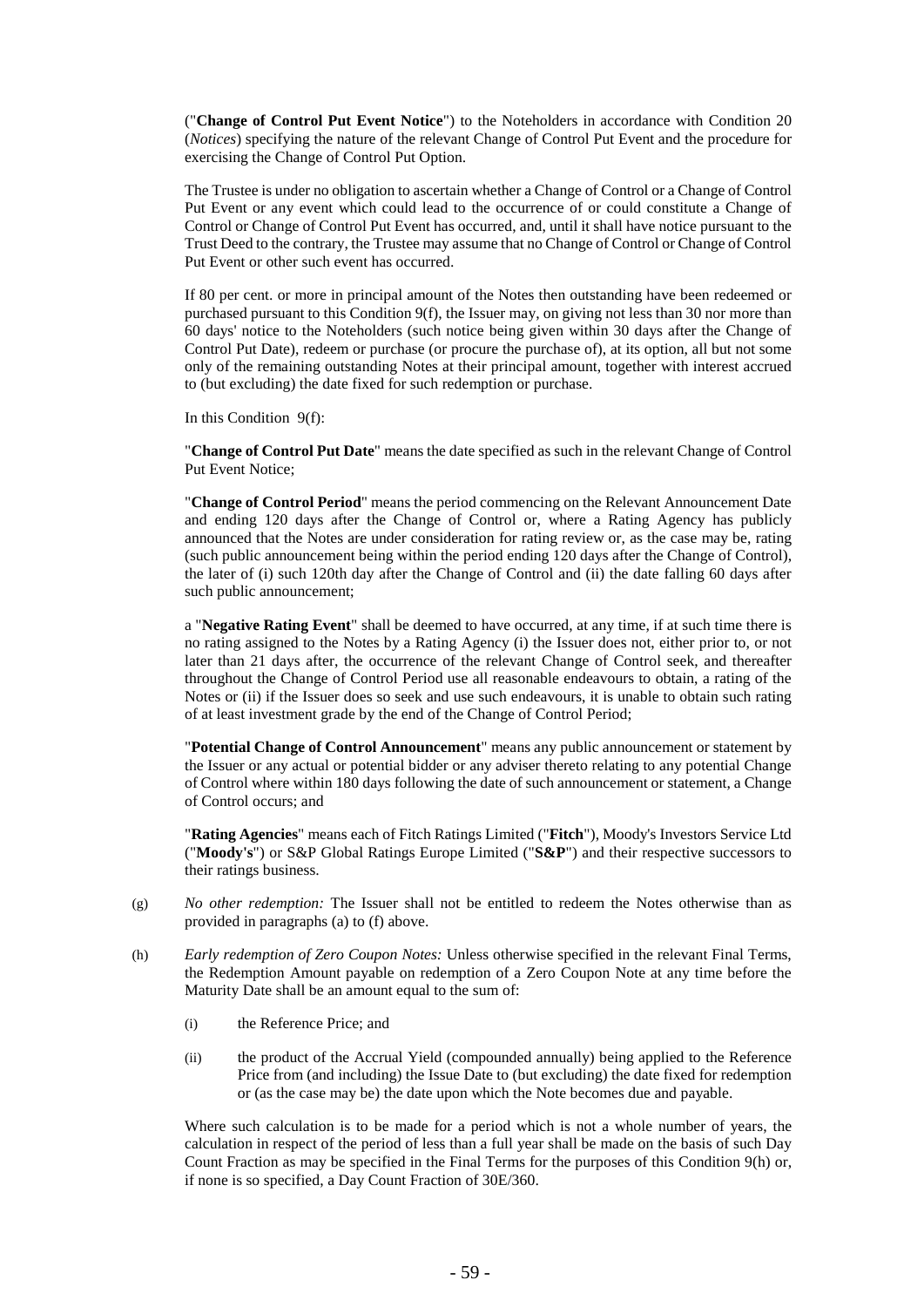- (i) *Purchase:* The Issuer or any of its Subsidiaries may at any time purchase Notes in the open market or otherwise and at any price, **provided that** (in the case of Bearer Notes) all unmatured Coupons are purchased therewith.
- (j) *Cancellation:* All Notes so redeemed or purchased by the Issuer or any of its Subsidiaries and any unmatured Coupons attached to or surrendered with Bearer Notes shall be cancelled and may not be reissued or resold.

# <span id="page-60-0"></span>10. **Payments - Bearer Notes**

This Condition [10](#page-60-0) is only applicable to Bearer Notes.

- (a) *Principal:* Payments of principal shall be made only against presentation and (**provided that** payment is made in full) surrender of Bearer Notes at the Specified Office of any Paying Agent outside the United States by transfer to an account denominated in that currency (or, if that currency is euro, any other account to which euro may be credited or transferred) and maintained by the payee with, a bank in the Principal Financial Centre of that currency.
- (b) *Interest:* Payments of interest shall, subject to paragraph (h) below, be made only against presentation and (**provided that** payment is made in full) surrender of the appropriate Coupons at the Specified Office of any Paying Agent outside the United States in the manner described in paragraph (a) above.
- (c) *Payments in New York City:* Payments of principal or interest may be made at the Specified Office of a Paying Agent in New York City if (i) the Issuer has appointed Paying Agents outside the United States with the reasonable expectation that such Paying Agents will be able to make payment of the full amount of the interest on the Notes in the currency in which the payment is due when due, (ii) payment of the full amount of such interest at the offices of all such Paying Agents is illegal or effectively precluded by exchange controls or other similar restrictions and (iii) payment is permitted by applicable United States law.
- (d) *Payments subject to fiscal laws:* All payments in respect of the Bearer Notes are subject in all cases to (i) any applicable fiscal or other laws and regulations in the place of payment, but without prejudice to the provisions of Condition [12](#page-62-0) (*Taxation*) and (ii) any withholding or deduction required pursuant to an agreement described in Section 1471(b) of the U.S. Internal Revenue Code of 1986 (the "**Code**") or otherwise imposed pursuant to Sections 1471 through 1474 of the Code, any regulations or agreements thereunder, any official interpretations thereof, or any law implementing an intergovernmental approach thereto. No commissions or expenses shall be charged to the Noteholders or Couponholders in respect of such payments.
- (e) *Deductions for unmatured Coupons:* If the relevant Final Terms specifies that the Fixed Rate Note Provisions are applicable and a Bearer Note is presented without all unmatured Coupons relating thereto:
	- (i) if the aggregate amount of the missing Coupons is less than or equal to the amount of principal due for payment, a sum equal to the aggregate amount of the missing Coupons will be deducted from the amount of principal due for payment; **provided, however, that** if the gross amount available for payment is less than the amount of principal due for payment, the sum deducted will be that proportion of the aggregate amount of such missing Coupons which the gross amount actually available for payment bears to the amount of principal due for payment;
	- (ii) if the aggregate amount of the missing Coupons is greater than the amount of principal due for payment:
		- (A) so many of such missing Coupons shall become void (in inverse order of maturity) as will result in the aggregate amount of the remainder of such missing Coupons (the "**Relevant Coupons**") being equal to the amount of principal due for payment; **provided, however, that** where this sub-paragraph would otherwise require a fraction of a missing Coupon to become void, such missing Coupon shall become void in its entirety; and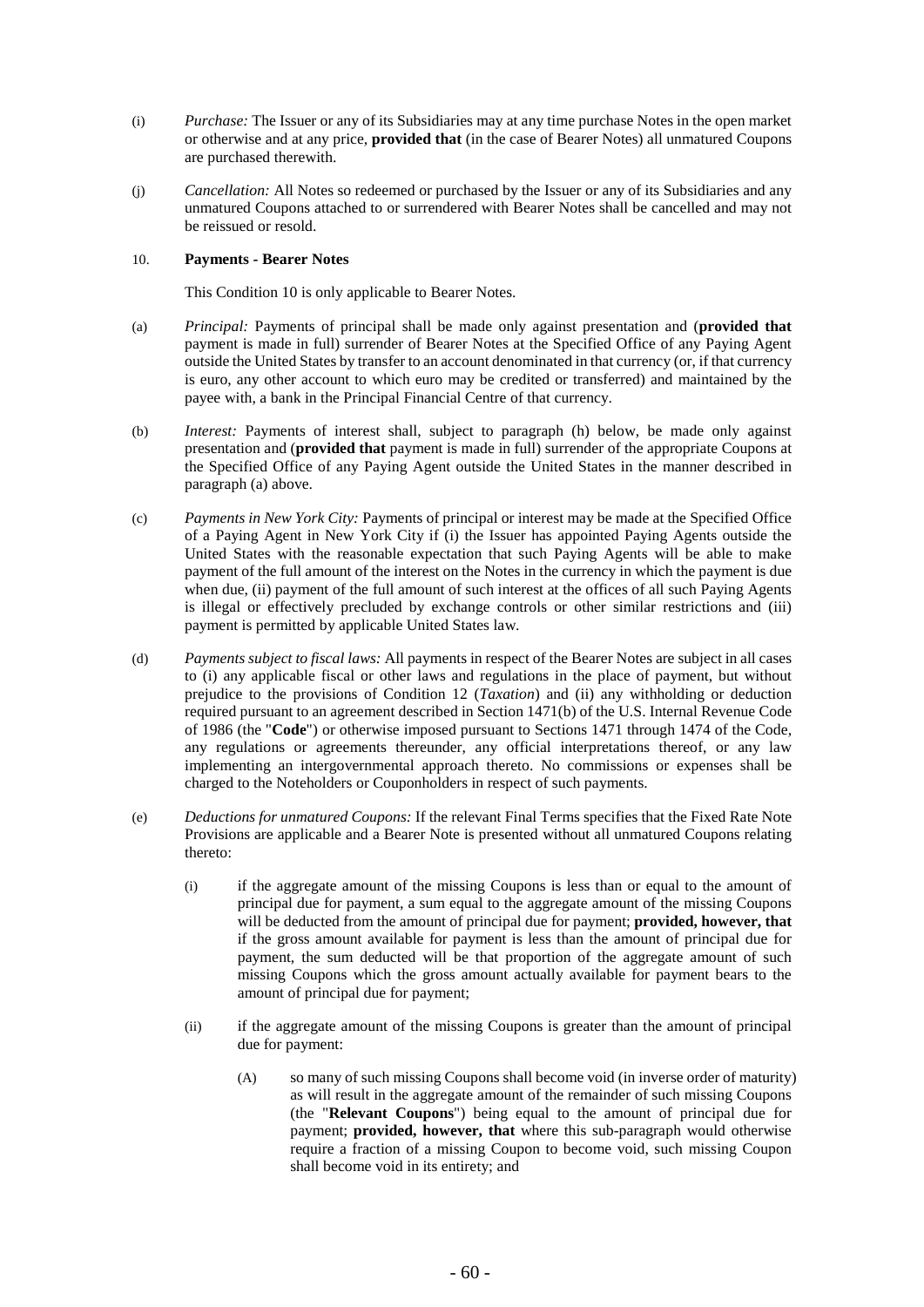(B) a sum equal to the aggregate amount of the Relevant Coupons (or, if less, the amount of principal due for payment) will be deducted from the amount of principal due for payment; **provided, however, that**, if the gross amount available for payment is less than the amount of principal due for payment, the sum deducted will be that proportion of the aggregate amount of the Relevant Coupons (or, as the case may be, the amount of principal due for payment) which the gross amount actually available for payment bears to the amount of principal due for payment.

Each sum of principal so deducted shall be paid in the manner provided in paragraph (a) above against presentation and (**provided that** payment is made in full) surrender of the relevant missing Coupons.

- (f) *Unmatured Coupons void*: If the relevant Final Terms specifies that the Floating Rate Note Provisions are applicable, on the due date for final redemption of any Note or early redemption in whole of such Note pursuant to Condition [9\(b\)](#page-55-0) (*Redemption for tax reasons*), Condition [9\(e\)](#page-57-0) (*Redemption at the option of Noteholders*), Condition 9(f) (*Redemption or purchase on Change of Control*), Condition [9\(c\)](#page-56-0) (*Redemption at the option of the Issuer*) or Condition [13](#page-63-0) (*Events of Default*), all unmatured Coupons relating thereto (whether or not still attached) shall become void and no payment will be made in respect thereof.
- (g) *Payments on business days:* If the due date for payment of any amount in respect of any Bearer Note or Coupon is not a Payment Business Day in the place of presentation, the Holder shall not be entitled to payment in such place of the amount due until the next succeeding Payment Business Day in such place and shall not be entitled to any further interest or other payment in respect of any such delay.
- (h) *Payments other than in respect of matured Coupons:* Payments of interest other than in respect of matured Coupons shall be made only against presentation of the relevant Bearer Notes at the Specified Office of any Paying Agent outside the United States (or in New York City if permitted by paragraph (c) above).
- (i) *Partial payments:* If a Paying Agent makes a partial payment in respect of any Bearer Note or Coupon presented to it for payment, such Paying Agent will endorse thereon a statement indicating the amount and date of such payment.
- (j) *Exchange of Talons:* On or after the maturity date of the final Coupon which is (or was at the time of issue) part of a Coupon Sheet relating to the Bearer Notes, the Talon forming part of such Coupon Sheet may be exchanged at the Specified Office of the Principal Paying Agent for a further Coupon Sheet (including, if appropriate, a further Talon but excluding any Coupons in respect of which claims have already become void pursuant to Condition [14](#page-64-0) (*Prescription*). Upon the due date for redemption of any Bearer Note, any unexchanged Talon relating to such Note shall become void and no Coupon will be delivered in respect of such Talon.

# <span id="page-61-0"></span>11. **Payments - Registered Notes**

This Condition [11](#page-61-0) is only applicable to Registered Notes.

- (a) *Principal:* Payments of principal shall be made, upon application by a Holder of a Registered Note to the Specified Office of the Principal Paying Agent not later than the fifteenth day before the due date for any such payment, by transfer to an account denominated in that currency (or, if that currency is euro, any other account to which euro may be credited or transferred) and maintained by the payee with, a bank in the Principal Financial Centre of that currency and (in the case of redemption) upon surrender (or, in the case of part payment only, endorsement) of the relevant Note Certificates at the Specified Office of any Paying Agent.
- (b) *Interest:* Payments of interest shall be made, upon application by a Holder of a Registered Note to the Specified Office of the Principal Paying Agent not later than the fifteenth day before the due date for any such payment, by transfer to an account denominated in that currency (or, if that currency is euro, any other account to which euro may be credited or transferred) and maintained by the payee with, a bank in the Principal Financial Centre of that currency and (in the case of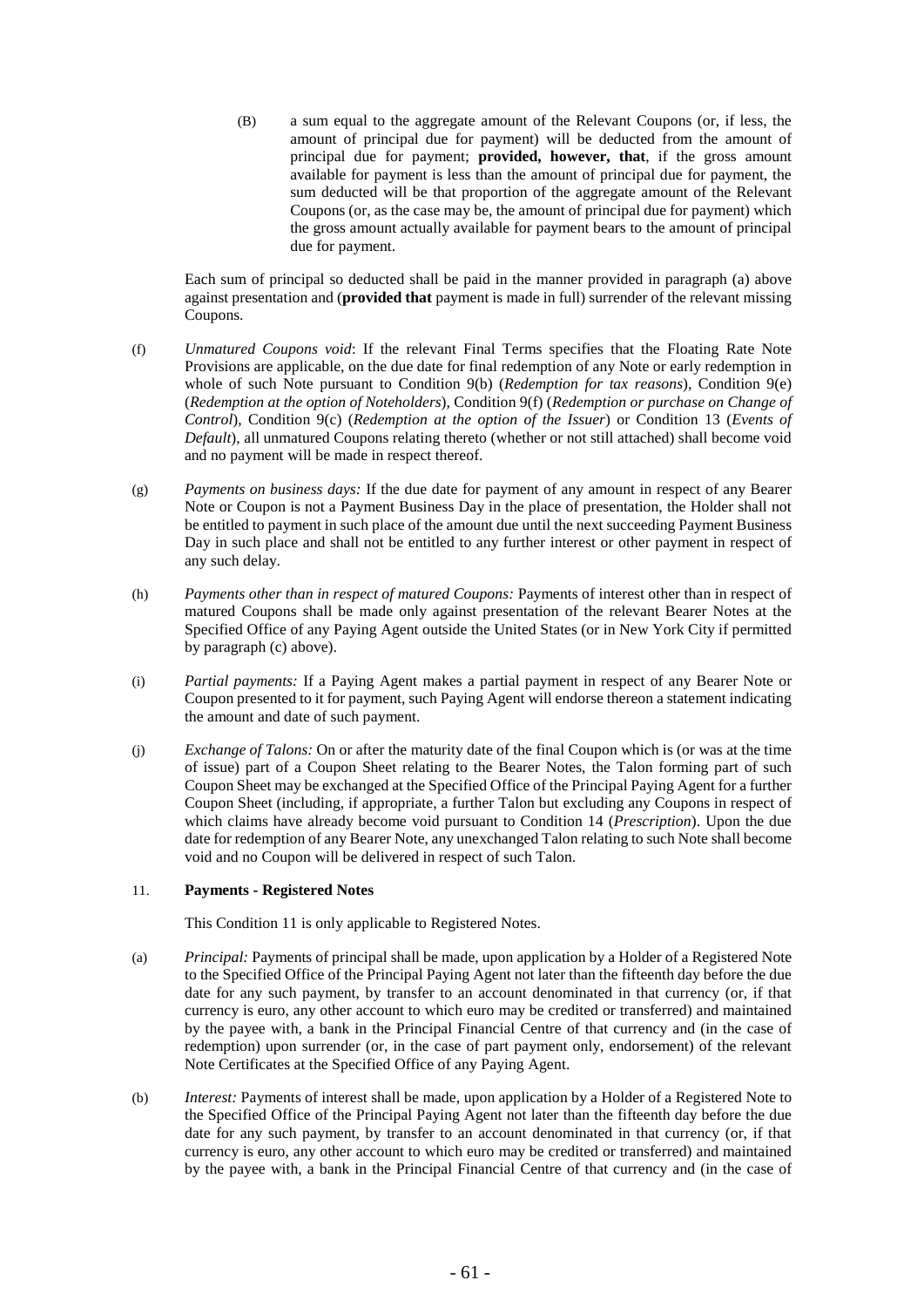interest payable on redemption) upon surrender (or, in the case of part payment only, endorsement) of the relevant Note Certificates at the Specified Office of any Paying Agent.

- (c) *Payments subject to fiscal laws:* All payments in respect of the Registered Notes are subject in all cases to (i) any applicable fiscal or other laws and regulations in the place of payment, but without prejudice to the provisions of Condition [12](#page-62-0) (*Taxation*) and (ii) any withholding or deduction required pursuant to an agreement described in Section 1471(b) of the Code or otherwise imposed pursuant to Sections 1471 through 1474 of the Code, any regulations or agreements thereunder, any official interpretations thereof, or any law implementing an intergovernmental approach thereto. No commissions or expenses shall be charged to the Noteholders in respect of such payments.
- (d) *Payments on business days:* Where payment is to be made by transfer to an account, payment instructions (for value the due date, or, if the due date is not Payment Business Day, for value the next succeeding Payment Business Day) will be initiated (i) (in the case of payments of principal and interest payable on redemption) on the later of the due date for payment and the day on which the relevant Note Certificate is surrendered (or, in the case of part payment only, endorsed) at the Specified Office of a Paying Agent and (ii) (in the case of payments of interest payable other than on redemption) on the due date for payment. A Holder of a Registered Note shall not be entitled to any interest or other payment in respect of any delay in payment resulting from the due date for a payment not being a Payment Business Day.
- (e) *Partial payments:* If a Paying Agent makes a partial payment in respect of any Registered Note, the Issuer shall procure that the amount and date of such payment are noted on the Register and, in the case of partial payment upon presentation of a Note Certificate, that a statement indicating the amount and the date of such payment is endorsed on the relevant Note Certificate.
- (f) *Record date:* Each payment in respect of a Registered Note will be made to the person shown as the Holder in the Register at the opening of business in the place of the Registrar's Specified Office on the fifteenth day before the due date for such payment.

# <span id="page-62-0"></span>12. **Taxation**

*Gross up:* All payments of principal and interest in respect of the Notes and the Coupons by or on behalf of the Issuer shall be made free and clear of, and without withholding or deduction for or on account of, any present or future taxes, duties, assessments or governmental charges of whatever nature imposed, levied, collected, withheld or assessed by or on behalf of any Tax Jurisdiction or any political subdivision of any of them or any authority therein or thereof having power to tax, unless the withholding or deduction of such taxes, duties, assessments, or governmental charges is required by law. In that event, the Issuer shall pay such additional amounts as will result in receipt by the Noteholders and the Couponholders after such withholding or deduction of such amounts as would have been received by them had no such withholding or deduction been required, except that no such additional amounts shall be payable in respect of any Note or Coupon:

- (i) held by or on behalf of a Holder which is liable to such taxes, duties, assessments or governmental charges in respect of such Note or Coupon by reason of it having some connection with the relevant Tax Jurisdiction by which such taxes, duties, assessments or charges have been imposed, levied, collected, withheld or assessed other than the mere holding of the Note or Coupon; or
- (ii) where the relevant Note or Coupon or Note Certificate is presented or surrendered for payment more than 30 days after the Relevant Date except to the extent that the Holder of such Note or Coupon would have been entitled to such additional amounts on presenting or surrendering such Note or Coupon or Note Certificate for payment on the last day of such period of 30 days.

Notwithstanding anything to the contrary in the preceding paragraph, none of the Issuer, any Paying Agent or any other person shall be required to pay any additional amounts with respect to any withholding or deduction imposed on or in respect of any Note pursuant to an agreement described in Section 1471(b) of the Code or otherwise imposed pursuant to Sections 1471 through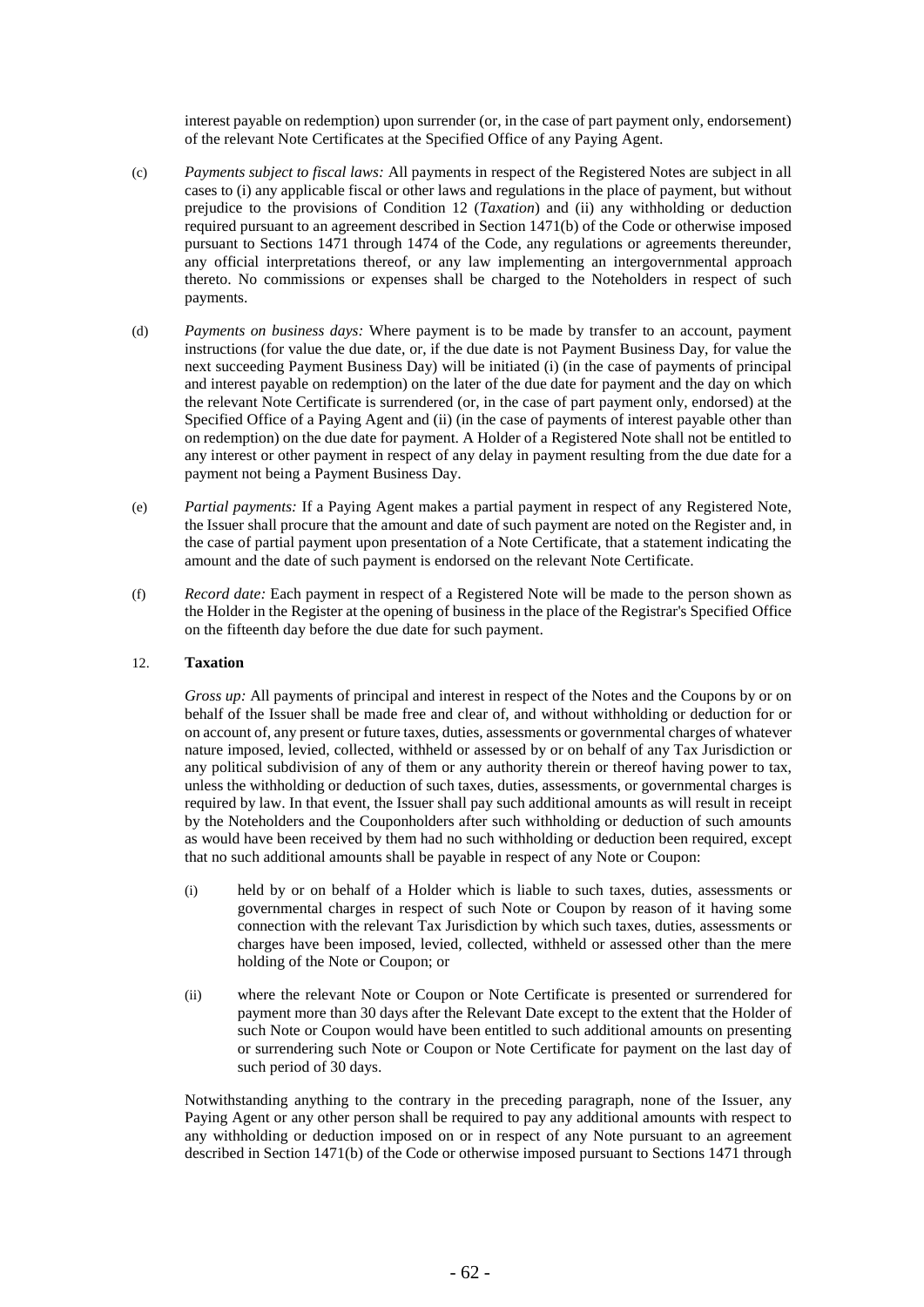1474 of the Code, any regulations or agreements thereunder, any official interpretations thereof, or any law implementing an intergovernmental approach thereto.

# <span id="page-63-0"></span>13. **Events of Default**

If any of the following events occurs and is continuing, then the Trustee at its discretion may and, if so requested in writing by Holders of at least one quarter of the aggregate principal amount of the outstanding Notes or if so directed by an Extraordinary Resolution, shall (subject, in the case of the happening of any of the events mentioned in paragraphs (b) (*Breach of other obligations*), (d) (*Unsatisfied judgment*), (f)(iii) and (f)(iv) (*Insolvency, etc*.), and (h) (*Analogous event*), below, to the Trustee having certified in writing that the happening of such event is in its opinion materially prejudicial to the interests of the Noteholders and, in all cases, to the Trustee having been indemnified and/or provided with security and/or prefunded to its satisfaction) give written notice to the Issuer declaring the Notes to be immediately due and payable, whereupon they shall become immediately due and payable at their Early Termination Amount together with accrued interest (if any) without further action or formality:

- (a) *Non-payment:* the Issuer fails to pay any amount of principal in respect of the Notes within seven days of the due date for payment thereof or fails to pay any amount of interest in respect of the Notes within 14 days of the due date for payment thereof; or
- (b) *Breach of other obligations:* the Issuer defaults in the performance or observance of any of its other obligations under or in respect of the Notes or the Trust Deed and such default (i) is, in the opinion of the Trustee, incapable of remedy or (ii) being a default which is, in the opinion of the Trustee, capable of remedy, remains unremedied for 45 days or such longer period as the Trustee may agree after the Trustee has given written notice thereof to the Issuer; or
- <span id="page-63-1"></span>(c) *Cross-acceleration of Issuer or Material Subsidiaries:*
	- (i) any Indebtedness of the Issuer or any Material Subsidiary is not paid when due or (as the case may be) within any originally applicable grace period;
	- (ii) any Indebtedness of the Issuer or any Material Subsidiary becomes due and payable prior to its stated maturity as a result of an event of default in relation to such Indebtedness howsoever described; or
	- (iii) the Issuer or any Material Subsidiary fails to pay when due, or (as the case may be) within any originally applicable grace period, any amount payable by it under any Guarantee of any Indebtedness,

**provided that** the amount of Indebtedness referred to in sub-paragraph (i) and/or sub-paragraph (ii) above and/or the amount payable under any Guarantee referred to in sub-paragraph (iii) above individually or in the aggregate exceeds the greater of  $£25,000,000$  (or its equivalent in any other currency or currencies) and 2 per cent. of Consolidated Total Assets; or

- <span id="page-63-2"></span>(d) *Unsatisfied judgment*: one or more judgment(s) or order(s) from which no further appeal or judicial review is permissible under applicable law for the payment an aggregate amount in excess of the greater of £25,000,000 (or its equivalent in any other currency or currencies) and 2 per cent. of Consolidated Total Assets is rendered against the Issuer or a Material Subsidiary and continue(s) unsatisfied and unstayed for a period of 45 days after the date(s) thereof or, if later, the date therein specified for payment; or
- (e) *Security enforced:* a secured party takes possession, or an application is made (or documents filed with a court) for the appointment of a receiver, manager or other similar official, or a receiver, manager or other similar officer is appointed, of (i) the whole or a substantial part of the undertaking, assets and revenues of the Issuer; or (ii) the whole or substantially the whole of the undertaking, assets and revenues or a Material Subsidiary and, in either case, is not discharged within a period of 45 days after the date(s) thereof; or
- (f) *Insolvency, etc:* (i) the Issuer or a Material Subsidiary becomes insolvent or is unable to pay its debts as they fall due, (ii) an administrator or liquidator is appointed in respect of the Issuer or any Material Subsidiary or, as the case may be, the whole or substantially the whole of the undertaking,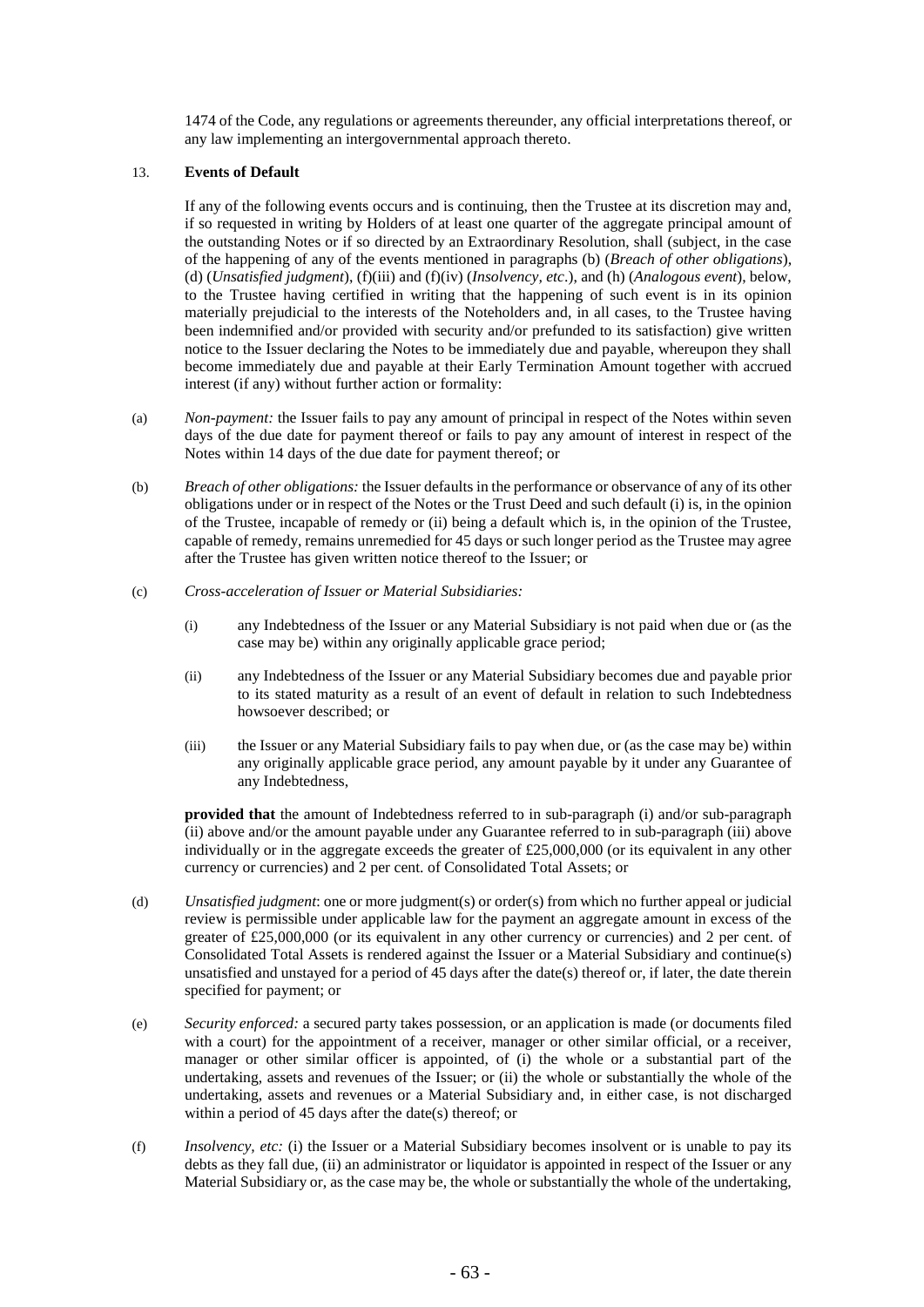assets and revenues of the Issuer or a Material Subsidiary, (iii) the Issuer or a Material Subsidiary takes any action for a readjustment or deferment of any of its obligations or makes a general assignment or an arrangement or composition with or for the benefit of its creditors (or any class of its creditors) or declares a moratorium in respect of any of its Indebtedness or any Guarantee of any Indebtedness given by it or (iv) the Issuer or a Material Subsidiary ceases or threatens to cease to carry on all or substantially the whole of its business, otherwise than, in each case for the purposes of or pursuant to an amalgamation, reorganisation or restructuring whilst solvent (other than in the case of the Issuer) or on terms approved in writing by the Trustee or by an Extraordinary Resolution; or

- (g) *Winding up etc:* an order is made or an effective resolution is passed for the winding up, liquidation or dissolution of the Issuer or a Material Subsidiary, otherwise than for the purposes of or pursuant to an amalgamation, reorganisation or restructuring whilst solvent (other than in the case of the Issuer) or on terms approved in writing by the Trustee or by an Extraordinary Resolution; or
- (h) *Analogous event:* any event occurs which under the laws of the jurisdiction of incorporation of the Issuer or a Material Subsidiary has an analogous effect to any of the events referred to in paragraphs (d) to  $(g)$  above.

A certificate signed by two Officers certifying 2 per cent. of Consolidated Total Assets provided for in Condition[s 13](#page-63-0)[\(c\)](#page-63-1) (*Cross-acceleration of Issuer or Material Subsidiaries*) and [\(d\)](#page-63-2) (*Unsatisfied judgment*) has been met may be relied upon by the Trustee without liability and without further enquiry or evidence, and if relied upon by the Trustee, shall, in the absence of manifest error, be conclusive and binding on all parties.

# <span id="page-64-0"></span>14. **Prescription**

Claims for principal in respect of Bearer Notes shall become void unless the relevant Bearer Notes are presented for payment within ten years of the appropriate Relevant Date. Claims for interest in respect of Bearer Notes shall become void unless the relevant Coupons are presented for payment within five years of the appropriate Relevant Date. Claims for principal and interest on redemption in respect of Registered Notes shall become void unless the relevant Note Certificates are surrendered for payment within ten years of the appropriate Relevant Date.

#### 15. **Replacement of Notes and Coupons**

If any Note, Note Certificate or Coupon is lost, stolen, mutilated, defaced or destroyed, it may be replaced at the Specified Office of the Principal Paying Agent, in the case of Bearer Notes, or the Registrar, in the case of Registered Notes (and, if the Notes are then admitted to listing, trading and/or quotation by any competent authority, stock exchange and/or quotation system which requires the appointment of a Paying Agent or Transfer Agent in any particular place, the Paying Agent or Transfer Agent having its Specified Office in the place required by such competent authority, stock exchange and/or quotation system), subject to all applicable laws and competent authority, stock exchange and/or quotation system requirements, upon payment by the claimant of the expenses incurred in connection with such replacement and on such terms as to evidence, security, indemnity and otherwise as the Issuer may reasonably require. Mutilated or defaced Notes, Note Certificates or Coupons must be surrendered before replacements will be issued.

# 16. **Trustee and Agents**

The Trust Deed contains provisions for the indemnification of the Trustee and for its relief from responsibility and liability towards the Issuer, the Noteholders and the Couponholders, including (i) provisions relieving it from taking action unless indemnified and/or secured and/or pre-funded to its satisfaction and (ii) provisions limiting or excluding its liability in certain circumstances. The Trust Deed provides that, when determining whether an indemnity or any security or pre-funding is satisfactory to it, the Trustee shall be entitled (i) to evaluate its risk in any given circumstance by considering the worst-case scenario and (ii) to require that any indemnity or security given to it by the Noteholders or any of them be given on a joint and several basis and be supported by evidence satisfactory to it as to the financial standing and creditworthiness of each counterparty and/or as to the value of the security and an opinion as to the capacity, power and authority of each counterparty and/or the validity and effectiveness of the security.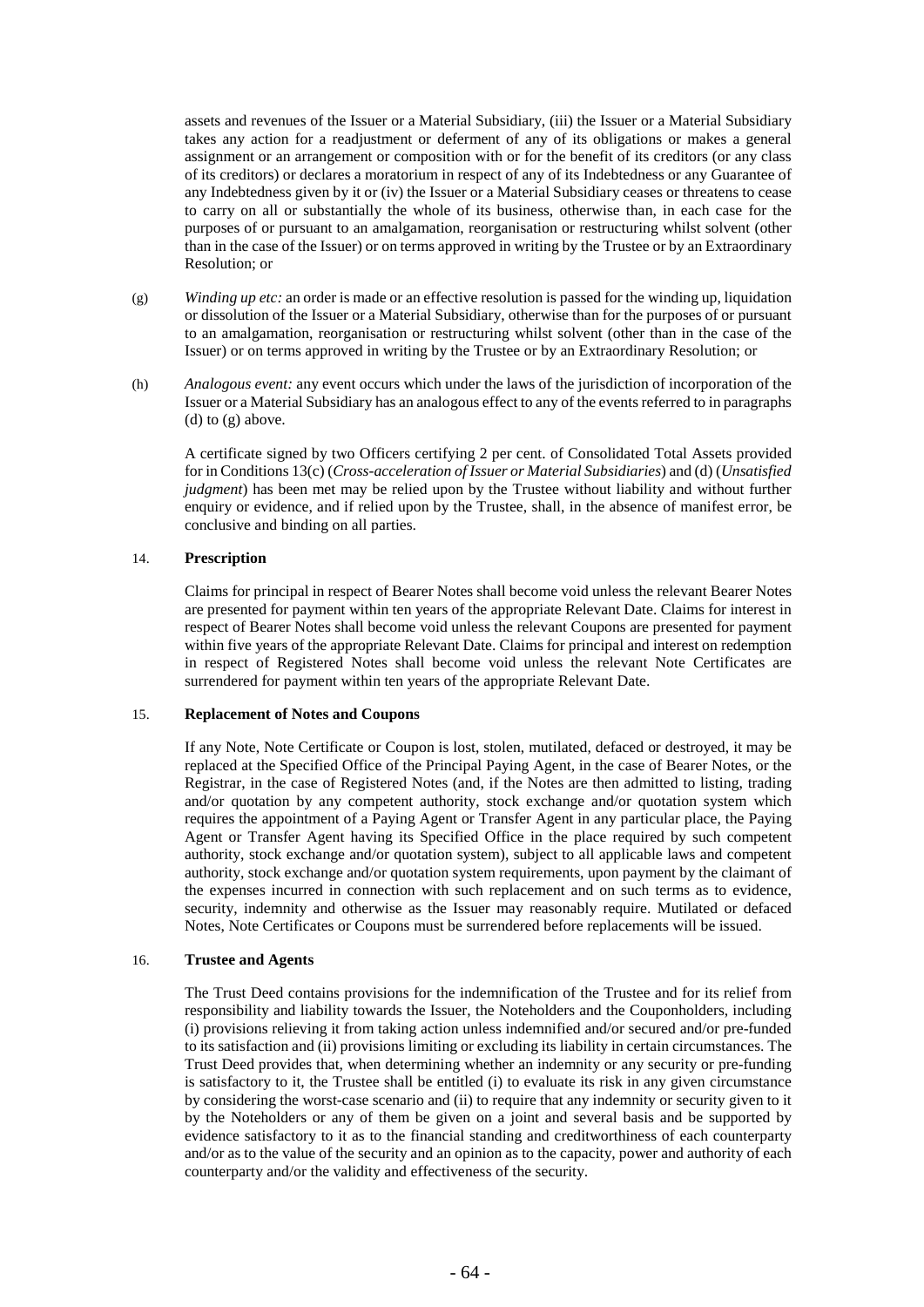The Trust Deed also contains provisions pursuant to which the Trustee is entitled, *inter alia*, (a) to enter into business transactions with the Issuer and/or any of the Issuer's Subsidiaries and to act as trustee for the holders of any other securities issued or guaranteed by, or relating to, the Issuer and/or any of the Issuer's Subsidiaries, (b) to exercise and enforce its rights, comply with its obligations and perform its duties under or in relation to any such transactions or, as the case may be, any such trusteeship without regard to the interests of, or consequences for, the Noteholders or Couponholders, and (c) to retain and not be liable to account for any profit made or any other amount or benefit received thereby or in connection therewith.

In connection with the exercise by it of any of its trusts, powers, authorities and discretions (including, without limitation, any modification, waiver, authorisation, determination or substitution), the Trustee shall have regard to the general interests of the Noteholders as a class but shall not have regard to any interests arising from circumstances particular to individual Noteholders or Couponholders (whatever their number) and, in particular but without limitation, shall not have regard to the consequences of any such exercise for individual Noteholders or Couponholders (whatever their number) resulting from their being for any purpose domiciled or resident in, or otherwise connected with, or subject to the jurisdiction of, any particular territory or any political sub-division thereof and the Trustee shall not be entitled to require, nor shall any Noteholder or Couponholder be entitled to claim, from the Issuer, the Trustee or any other person any indemnification or payment in respect of any tax consequence of any such exercise upon individual Noteholders or Couponholders except to the extent already provided for in Condition [12](#page-62-0) (*Taxation*) and/or any undertaking given in addition to, or in substitution for, Condition [12](#page-62-0) (*Taxation*) pursuant to the Trust Deed.

In acting under the Agency Agreement and in connection with the Notes and the Coupons, the Agents act solely as agents of the Issuer and (to the extent provided therein) the Trustee and do not assume any obligations towards or relationship of agency or trust for or with any of the Noteholders or Couponholders.

All notifications, opinions, determinations, certificates, calculations, quotations and decisions given, expressed, made or obtained for the purposes of the Conditions by the Calculation Agent or the Quotation Agent will (in the absence of manifest error) be binding on the Issuer, the Paying Agents, the Noteholders and the Couponholders and (in the absence of wilful default) no liability to any such Person will attach to the Calculation Agent or the Quotation Agent in connection with the exercise or non-exercise by it of its powers, duties and discretions for such purposes.

The initial Agents and their initial Specified Offices are listed below. The initial Calculation Agent (if any) is specified in the relevant Final Terms. The Issuer reserves the right (with the prior approval of the Trustee) at any time to vary or terminate the appointment of any Agent and to appoint a successor principal paying agent or registrar or Calculation Agent and additional or successor paying agents; **provided, however, that***:*

- (i) the Issuer shall at all times maintain a principal paying agent and a registrar; and
- (ii) if a Calculation Agent is specified in the relevant Final Terms, the Issuer shall at all times maintain a Calculation Agent; and
- (iii) if and for so long as the Notes are admitted to listing, trading and/or quotation by any competent authority, stock exchange and/or quotation system which requires the appointment of a Paying Agent and/or a Transfer Agent in any particular place, the Issuer shall maintain a Paying Agent and/or a Transfer Agent having its Specified Office in the place required by such competent authority, stock exchange and/or quotation system.

Notice of any change in any of the Agents or in their Specified Offices shall promptly be given to the Noteholders.

## <span id="page-65-0"></span>17. **Meetings of Noteholders; Modification and Waiver; Substitution**

(a) *Meetings of Noteholders*: The Trust Deed contains provisions for convening meetings of Noteholders to consider any matters relating to their interests, including the modification of any provision of these Conditions. Any such modification may be made if sanctioned by an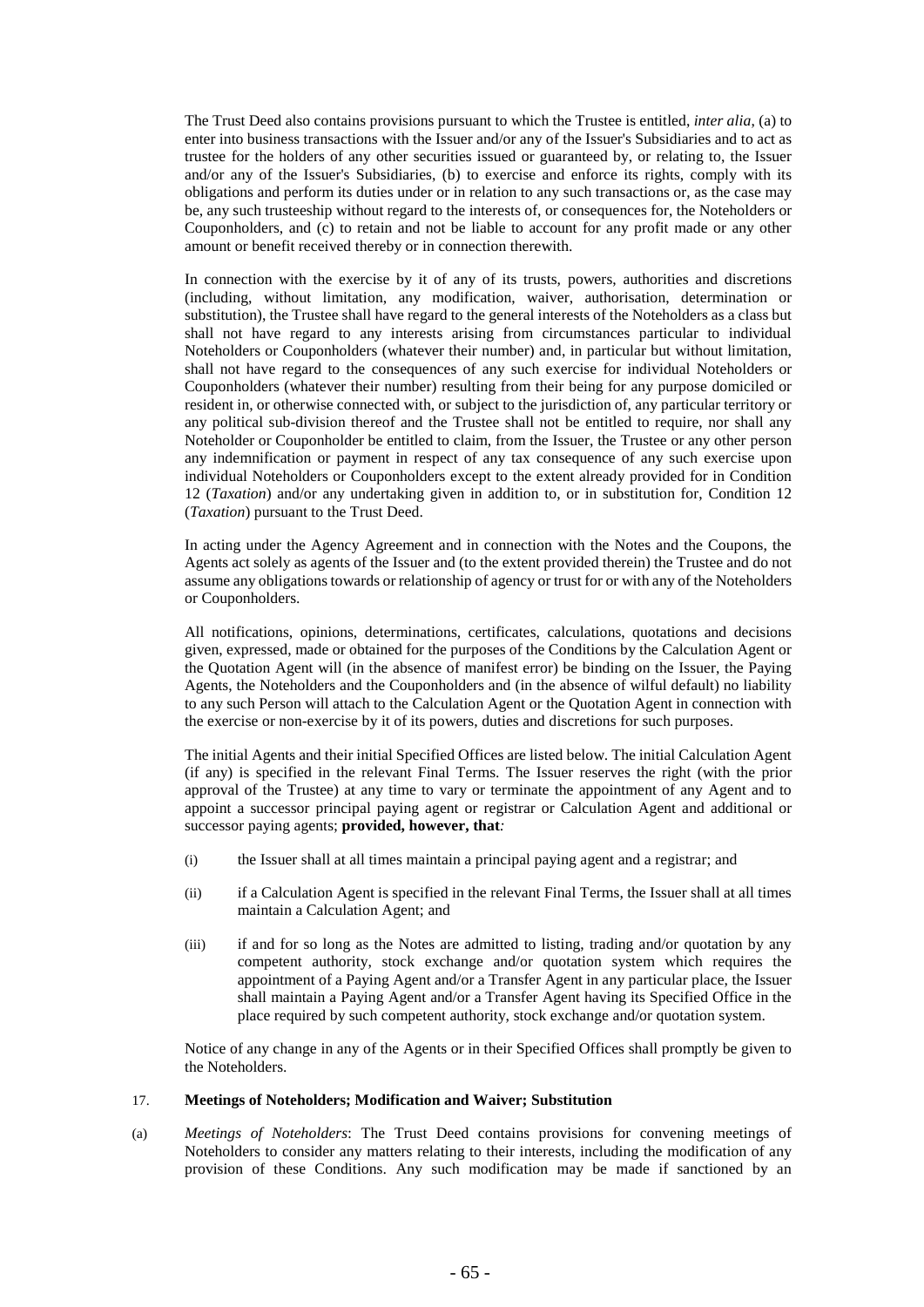Extraordinary Resolution. Such a meeting may be convened by the Issuer or by the Trustee and shall be convened by the Issuer upon the request in writing of Noteholders holding not less than one-tenth of the aggregate principal amount of the outstanding Notes. The quorum at any meeting convened to vote on an Extraordinary Resolution will be one or more Persons holding or representing one more than half of the aggregate principal amount of the outstanding Notes or, at any adjourned meeting, one or more Persons being or representing Noteholders whatever the principal amount of the Notes held or represented; **provided, however, that** Reserved Matters may only be sanctioned by an Extraordinary Resolution passed at a meeting of Noteholders at which one or more Persons holding or representing not less than three-quarters or, at any adjourned meeting, one quarter of the aggregate principal amount of the outstanding Notes form a quorum. Any Extraordinary Resolution duly passed at any such meeting shall be binding on all the Noteholders and Couponholders, whether present or not.

In addition, a resolution in writing signed by or on behalf of all Noteholders who for the time being are entitled to receive notice of a meeting of Noteholders under the Trust Deed will take effect as if it were an Extraordinary Resolution. Such a resolution in writing may be contained in one document or several documents in the same form, each signed by or on behalf of one or more Noteholders.

<span id="page-66-0"></span>(b) *Modification and waiver:* The Trustee may, without the consent of the Noteholders, agree to any modification of these Conditions or the Trust Deed (other than in respect of a Reserved Matter) which is, in the opinion of the Trustee, proper to make if, in the opinion of the Trustee, such modification is not materially prejudicial to the interests of Noteholders and to any modification of the Notes or the Trust Deed which is of a formal, minor or technical nature or is to correct a manifest error.

In addition, the Trustee may, without the consent of the Noteholders, authorise or waive any proposed breach or breach of the Notes or the Trust Deed (other than a proposed breach or breach relating to the subject of a Reserved Matter) or determine, without any such consent as aforesaid, that any Event of Default or Potential Event of Default (as defined in the Trust Deed) shall not be treated as such if, in the opinion of the Trustee, the interests of the Noteholders will not be materially prejudiced thereby.

In addition the Trustee shall be obliged to concur with the Issuer in effecting any amendments to the interest calculation provisions and provisions related thereto of the Notes in the circumstances and as otherwise set out in Condition 7(h) (*Floating Rate Note Provisions - Benchmark Replacement*) without the requirement for the consent or sanction of the Noteholders or Couponholders.

Any modification, abrogation, waiver, authorisation, determination or substitution pursuant to this Condition [17](#page-65-0)[\(b\)](#page-66-0) or Condition [17](#page-65-0)[\(c\)](#page-66-1) (*Substitution*) shall be binding on the Noteholders and the Couponholders and, unless the Trustee agrees otherwise, shall be notified to the Noteholders as soon as practicable thereafter in accordance with the Conditions.

<span id="page-66-1"></span>(c) *Substitution:* The Trust Deed contains provisions under which any (i) Holding Company of the Issuer, (ii) Subsidiary of the Issuer, or (iii) Successor in Business of the Issuer may, without the consent of the Noteholders, assume the obligations of the Issuer as principal debtor under the Trust Deed and the Notes **provided that** certain conditions specified in the Trust Deed are fulfilled, including the Trustee being satisfied that the substitution is not materially prejudicial to the interests of the Noteholders.

# 18. **Enforcement**

The Trustee may at any time, at its discretion and without notice, institute such proceedings and/or other steps or action (including lodging an appeal in any proceedings) as it thinks fit to enforce its rights under the Trust Deed in respect of the Notes or otherwise, but it shall not be bound to do so unless:

(i) it has been so requested in writing by the Holders of at least one quarter of the aggregate principal amount of the outstanding Notes or has been so directed by an Extraordinary Resolution; and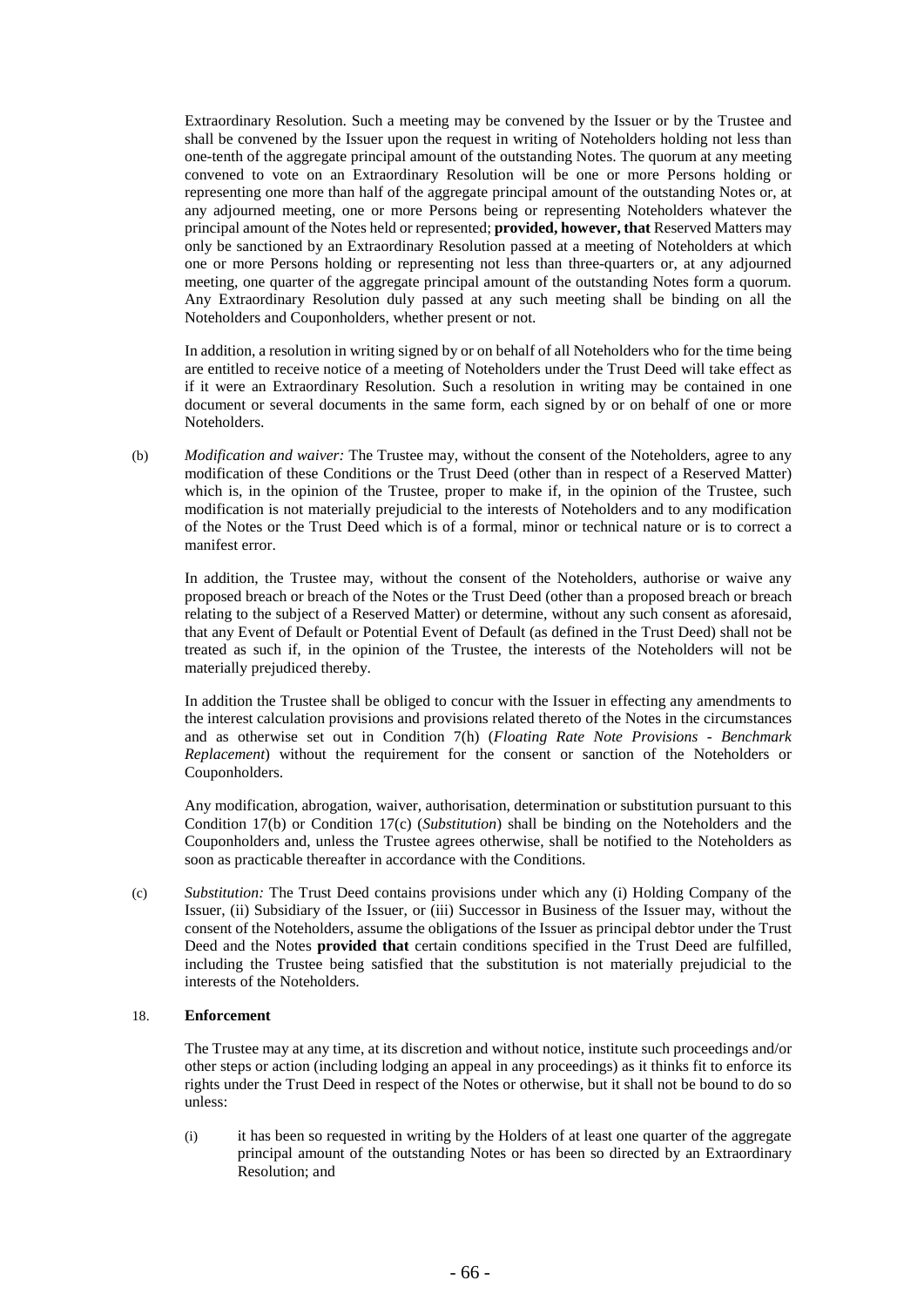(ii) it has been indemnified and/or provided with security and/or prefunded to its satisfaction.

The Trustee may refrain from taking any action in any jurisdiction if the taking of such action in that jurisdiction would, in its opinion based upon legal advice in the relevant jurisdiction, be contrary to any law of that jurisdiction. Furthermore, the Trustee may also refrain from taking such action if it would otherwise render it liable to any person in that jurisdiction or if, in its opinion based upon such legal advice, it would not have the power to do the relevant thing in that jurisdiction by virtue of any applicable law in that jurisdiction or if it is determined by any court or other competent authority in that jurisdiction that it does not have such power.

No Noteholder or Couponholder shall be entitled to (i) take any steps or action against the Issuer to enforce the performance of any of the provisions of the Trust Deed, the Notes or the Coupons or (ii) take any other proceedings (including lodging an appeal in any proceedings) in respect of or concerning the Issuer, in each case unless the Trustee, having become bound so to take any such action, steps or proceedings, fails so to do within a reasonable period and the failure shall be continuing.

### 19. **Further Issues**

The Issuer may from time to time, without the consent of the Noteholders and in accordance with the Trust Deed, create and issue further notes having the same terms and conditions as the Notes in all respects (or in all respects except for the first payment of interest) so as to form a single series with the Notes. The Issuer may from time to time, with the consent of the Trustee, create and issue other series of notes having the benefit of the Trust Deed.

#### <span id="page-67-0"></span>20. **Notices**

- (a) *Bearer Notes:* Notices to the Holders of Bearer Notes shall be valid if published in a leading English language daily newspaper published in London (which is expected to be the *Financial Times*) or, if such publication is not practicable, in a leading English language daily newspaper having general circulation in Europe. Any such notice shall be deemed to have been given on the date of first publication (or if required to be published in more than one newspaper, on the first date on which publication shall have been made in all the required newspapers). Couponholders shall be deemed for all purposes to have notice of the contents of any notice given to the Holders of Bearer Notes.
- (b) *Registered Notes:* Notices to the Holders of Registered Notes shall be sent to them (i) by first class mail (or its equivalent) or (if posted to an overseas address) by airmail at their respective addresses on the Register or (ii), if such publication is not practicable, in a leading English language daily newspaper having general circulation in Europe. Any such notice shall be deemed to have been given, in the case of (i) above, on the second day after the date of mailing or, in the case of (ii) above, on the date of first publication.
- (c) The Issuer shall also ensure that notices are duly published in a manner which complies with the rules and regulations of any stock exchange or other relevant authority on which the Notes are for the time being listed or by which they have been admitted to trading.

# 21. **Currency Indemnity**

If any sum due from the Issuer in respect of the Notes or the Coupons or any order or judgment given or made in relation thereto has to be converted from the currency (the "**first currency**") in which the same is payable under these Conditions or such order or judgment into another currency (the "**second currency**") for the purpose of (a) making or filing a claim or proof against the Issuer, (b) obtaining an order or judgment in any court or other tribunal or (c) enforcing any order or judgment given or made in relation to the Notes, the Issuer shall indemnify each Noteholder, on the written demand of such Noteholder addressed to the Issuer and delivered to the Issuer or to the Specified Office of the Principal Paying Agent, against any loss suffered as a result of any discrepancy between (i) the rate of exchange used for such purpose to convert the sum in question from the first currency into the second currency and (ii) the rate or rates of exchange at which such Noteholder may in the ordinary course of business purchase the first currency with the second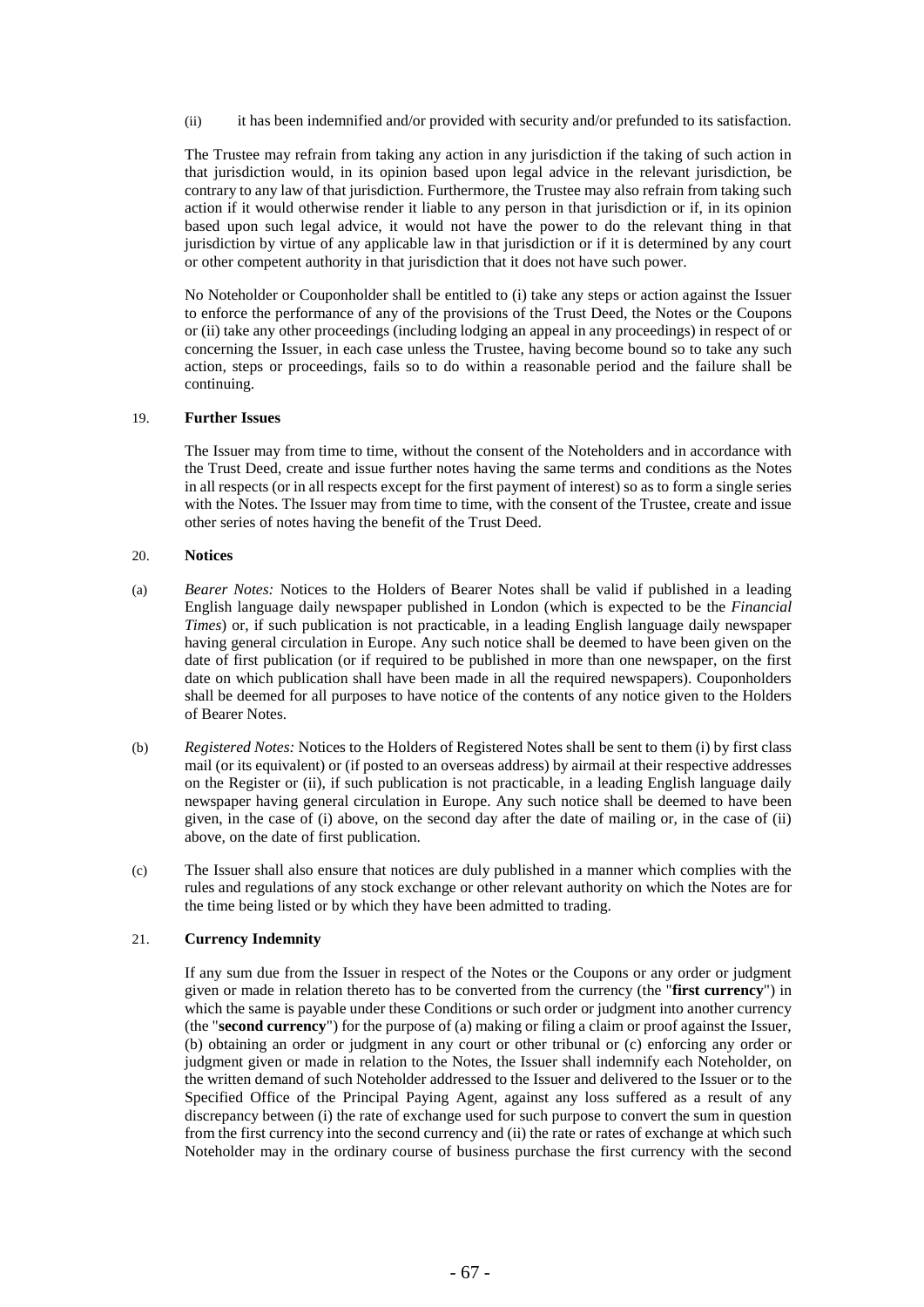currency upon receipt of a sum paid to it in satisfaction, in whole or in part, of any such order, judgment, claim or proof.

This indemnity constitutes a separate and independent obligation of the Issuer and shall give rise to a separate and independent cause of action.

## 22. **Rounding**

For the purposes of any calculations referred to in these Conditions (unless otherwise specified in these Conditions or the relevant Final Terms), (a) all percentages resulting from such calculations will be rounded, if necessary, to the nearest one hundred-thousandth of a percentage point (with 0.000005 per cent. being rounded up to 0.00001 per cent.), (b) all United States dollar amounts used in or resulting from such calculations will be rounded to the nearest cent (with one half cent being rounded up), (c) all Japanese Yen amounts used in or resulting from such calculations will be rounded downwards to the next lower whole Japanese Yen amount, and (d) all amounts denominated in any other currency used in or resulting from such calculations will be rounded to the nearest two decimal places in such currency, with 0.005 being rounded upwards.

#### 23. **Governing Law and Jurisdiction**

- (a) *Governing law:* The Notes and the Trust Deed and all non-contractual obligations arising out of or in connection with the Notes and the Trust Deed are governed by English law.
- (b) *Jurisdiction:* The Issuer has in the Trust Deed (i) agreed for the benefit of the Trustee and the Noteholders that the courts of England shall have exclusive jurisdiction to settle any dispute (a "**Dispute**") arising out of or in connection with the Notes and; (ii) agreed that those courts are the most appropriate and convenient courts to settle any Dispute and, accordingly, that it will not argue that any other courts are more appropriate or convenient.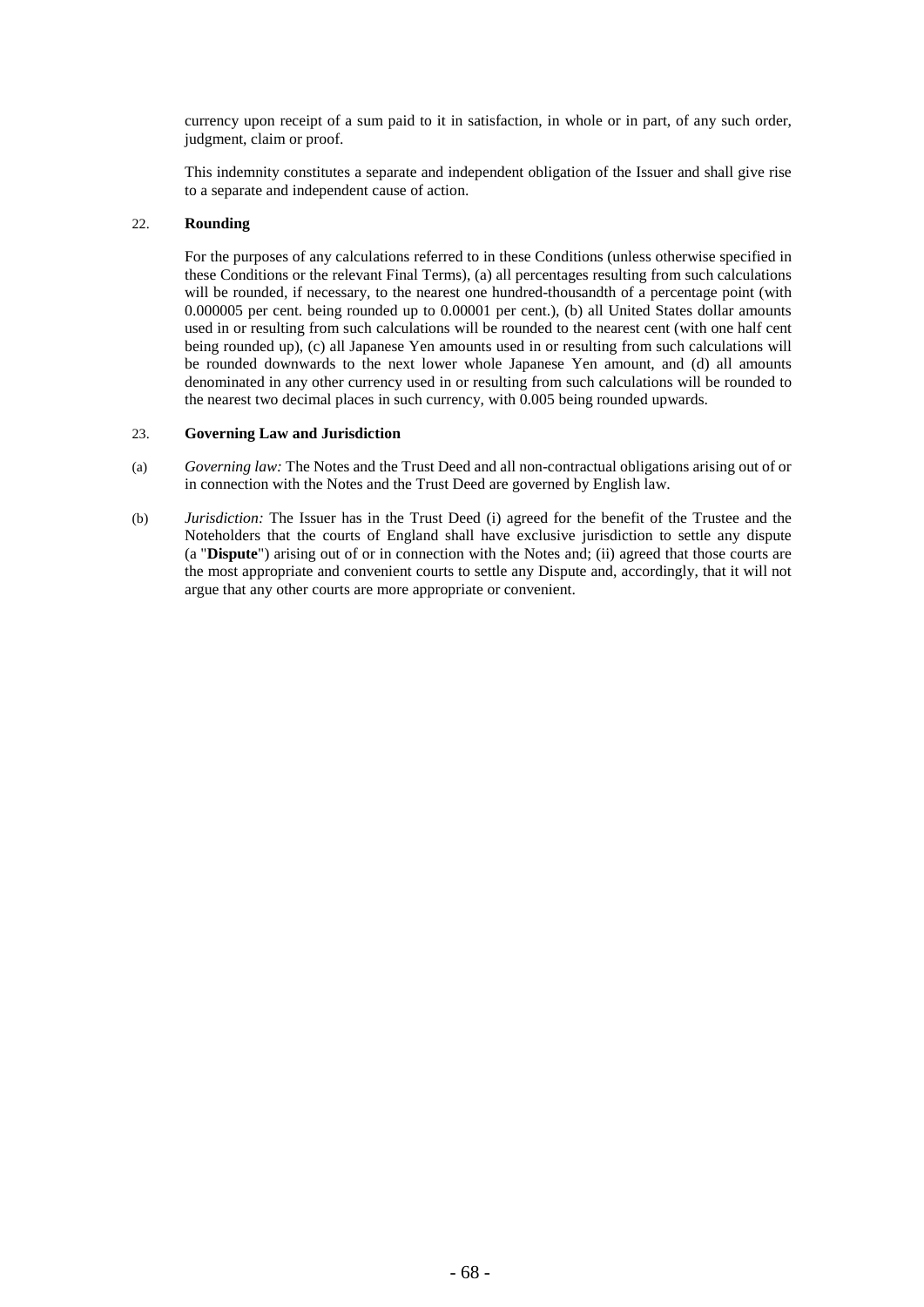#### **FORM OF FINAL TERMS**

[**PROHIBITION OF SALES TO EEA RETAIL INVESTORS -** The Notes are not intended to be offered, sold or otherwise made available to and should not be offered, sold or otherwise made available to any retail investor in the European Economic Area ("**EEA**"). For these purposes, a retail investor means a person who is one (or more) of: (i) a retail client as defined in point (11) of Article 4(1) of Directive 2014/65/EU (as amended, "**MiFID II**"); or (ii) a customer within the meaning of Directive 2002/92/EC (as amended or superseded), where that customer would not qualify as a professional client as defined in point (10) of Article 4(1) of MiFID II. Consequently no key information document required by Regulation (EU) No. 1286/2014 (as amended, the "**PRIIPs Regulation**") for offering or selling the Notes or otherwise making them available to retail investors in the EEA has been prepared and therefore offering or selling the Notes or otherwise making them available to any retail investor in the EEA may be unlawful under the PRIIPs Regulation.]

[**MIFID II product governance / Professional investors and ECPs only target market** – Solely for the purposes of [the/each] manufacturer's product approval process, the target market assessment in respect of the Notes has led to the conclusion that: (i) the target market for the Notes is eligible counterparties and professional clients only, each as defined in [Directive 2014/65/EU (as amended or superseded, "**MiFID II**")][MiFID II]; and (ii) all channels for distribution of the Notes to eligible counterparties and professional clients are appropriate. [*Consider any negative target market*]. Any person subsequently offering, selling or recommending the Notes (a "**distributor**") should take into consideration the manufacturer['s/s'] target market assessment; however, a distributor subject to MiFID II is responsible for undertaking its own target market assessment in respect of the Notes (by either adopting or refining the manufacturer['s/s'] target market assessment) and determining appropriate distribution channels.]

*Set out below is the form of Final Terms which will be completed for each Tranche of Notes issued under the Programme.*

# **Final Terms dated [•]**

#### **Babcock International Group PLC**

#### **LEI: 213800TSKOLX4EU6L377**

## **Issue of [Aggregate Nominal Amount of Tranche] [Title of Notes]**

#### **under the £1,800,000,000 Euro Medium Term Note Programme**

#### **PART A – CONTRACTUAL TERMS**

[Terms used herein shall be deemed to be defined as such for the purposes of the [Conditions (the "**Conditions**") set forth in the Base Prospectus dated 2 July 2019] [and the supplemental Base Prospectus[es] dated [•]] which [together] constitute[s] a base prospectus (the "**Base Prospectus**") for the purposes of the Prospectus Directive. This document constitutes the Final Terms of the Notes described herein for the purposes of Article 5.4 of the Prospectus Directive and must be read in conjunction with the Base Prospectus.]

[Terms used herein shall be deemed to be defined as such for the purposes of the Conditions (the "**Conditions**") set forth in the Base Prospectus dated [•] [and the supplement to it dated [•]] which are incorporated by reference in the Base Prospectus dated 2 July 2019. These Final Terms contain the final terms of the Notes and must be read in conjunction with the Base Prospectus dated 2 July 2019 [and the supplemental Base Prospectus dated [•]] which [together] constitute[s] a base prospectus (the "**Base Prospectus**") for the purposes of the Prospectus Directive, including the Conditions incorporated by reference in the Base Prospectus. This document constitutes the Final Terms relating to the issue of Notes described herein for the purposes of Article 5.4 of the Prospectus Directive.]

Full information on the Issuer and the offer of the Notes is only available on the basis of the combination of these Final Terms and the Base Prospectus. The Base Prospectus and these Final Terms have been published on the website of the Regulatory News Service operated by the London Stock Exchange at [https://www.londonstockexchange.com/exchange/news/market-news/market-news-home.html].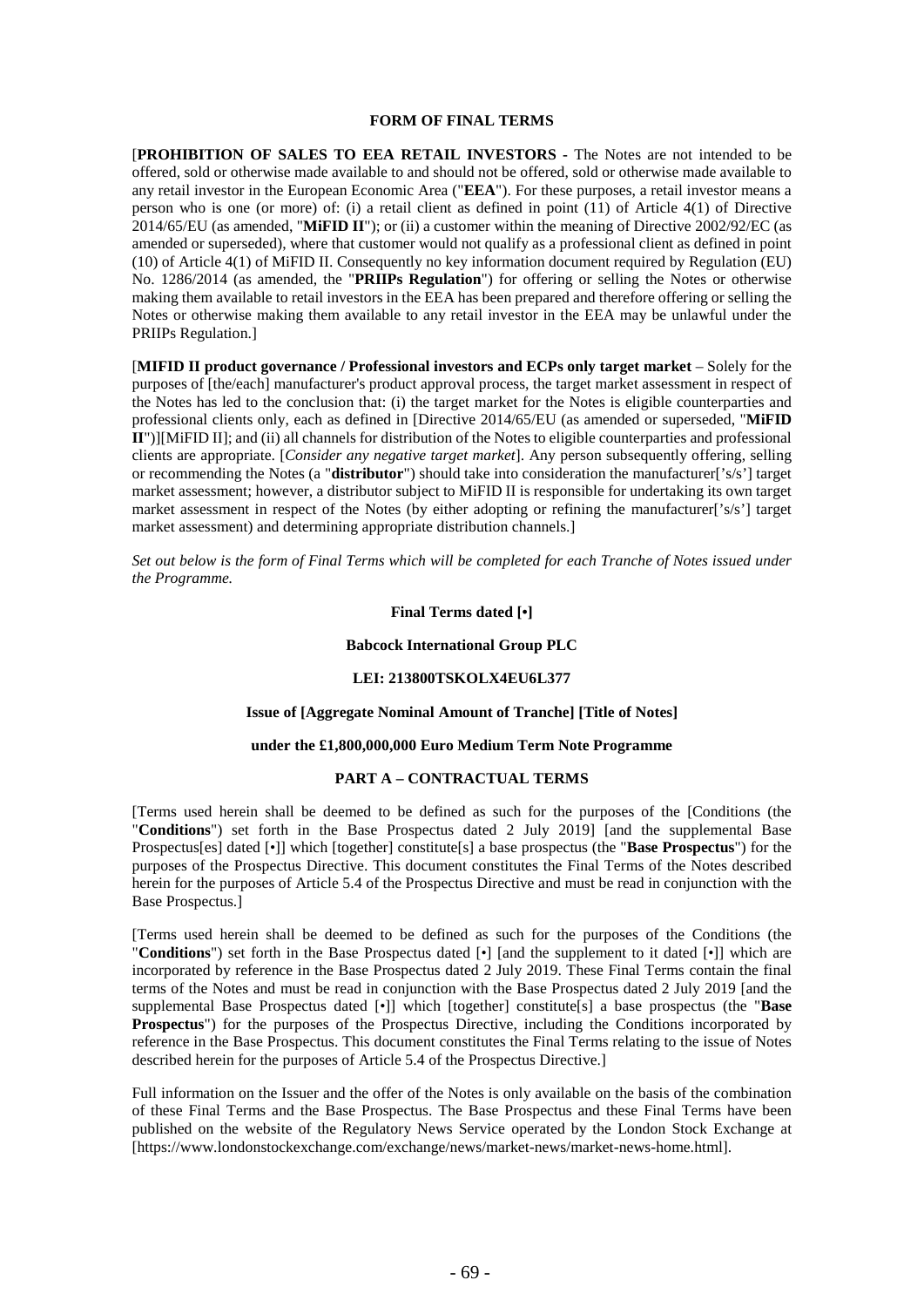The expression "**Prospectus Directive**" means Directive 2003/71/EC (as amended or superseded) and includes any relevant implementing measure in a relevant Member State.

| 1.  | (i)                                     | Issuer:                                     | $[\cdot]$                                                                                                                                                                                                                                                                                                                                        |
|-----|-----------------------------------------|---------------------------------------------|--------------------------------------------------------------------------------------------------------------------------------------------------------------------------------------------------------------------------------------------------------------------------------------------------------------------------------------------------|
| 2.  | [(i)]                                   | Series Number:                              | $[\cdot]$                                                                                                                                                                                                                                                                                                                                        |
|     | (iii)                                   | Tranche Number:                             | $[\cdot]$                                                                                                                                                                                                                                                                                                                                        |
|     | (iii)                                   | Date on which the Notes become<br>fungible: | [Not Applicable/The Notes shall be consolidated,<br>form a single series and be interchangeable for trading<br>purposes with the [ $\bullet$ ] on [the Issue Date/exchange of<br>the Temporary Global Note for interests in the<br>Permanent Global Note, as referred to in paragraph 21<br>below [which is expected to occur on or about [•]].] |
| 3.  | Specified Currency or Currencies:       |                                             | $[\bullet]$                                                                                                                                                                                                                                                                                                                                      |
| 4.  | <b>Aggregate Nominal Amount:</b>        |                                             | $[\cdot]$                                                                                                                                                                                                                                                                                                                                        |
|     | [(i)]                                   | Series:                                     | $[\cdot]$                                                                                                                                                                                                                                                                                                                                        |
|     | (iii)                                   | Tranche:                                    | $[\cdot]$                                                                                                                                                                                                                                                                                                                                        |
| 5.  | <b>Issue Price:</b>                     |                                             | [ $\bullet$ ] per cent. of the Aggregate Nominal Amount [plus<br>accrued interest from [•]]                                                                                                                                                                                                                                                      |
|     | (i)                                     | <b>Specified Denominations:</b>             | $[\bullet]$ [and integral multiples of $[\bullet]$ in excess thereof up<br>to and including [.]. No notes in definitive form will<br>be issued with a denomination above [•]]                                                                                                                                                                    |
|     | (ii)                                    | <b>Calculation Amount:</b>                  | $[\cdot]$                                                                                                                                                                                                                                                                                                                                        |
| 6.  | (i)                                     | <b>Issue Date:</b>                          | $[\cdot]$                                                                                                                                                                                                                                                                                                                                        |
|     | (ii)                                    | <b>Interest Commencement Date:</b>          | [[•]/Issue Date/Not Applicable]                                                                                                                                                                                                                                                                                                                  |
| 7.  | Maturity Date:                          |                                             | $[\cdot]$                                                                                                                                                                                                                                                                                                                                        |
| 8.  | <b>Interest Basis:</b>                  |                                             | [[ $\bullet$ ] per cent. Fixed Rate]                                                                                                                                                                                                                                                                                                             |
|     |                                         |                                             | $[\cdot]$ month $[\cdot]$ [EURIBOR]/[LIBOR]/[BBSW] +/- $[\cdot]$<br>per cent. Floating Rate]                                                                                                                                                                                                                                                     |
|     |                                         |                                             | [Zero Coupon]                                                                                                                                                                                                                                                                                                                                    |
|     |                                         |                                             | (further<br>below<br>particulars<br>specified<br>in<br>paragraph(s) $[13/14/15]$ )                                                                                                                                                                                                                                                               |
| 9.  | Redemption Basis:                       |                                             | Subject to any purchase and cancellation or early<br>redemption, the Notes will be redeemed on the<br>Maturity Date at [100] per cent. of their nominal<br>amount.                                                                                                                                                                               |
| 10. | Change of Interest or Redemption Basis: |                                             | [Applicable/Not Applicable]                                                                                                                                                                                                                                                                                                                      |
| 11. | Put/Call Options:                       |                                             | [Not Applicable]                                                                                                                                                                                                                                                                                                                                 |
|     |                                         |                                             | [Investor Put]                                                                                                                                                                                                                                                                                                                                   |
|     |                                         |                                             | [Issuer Call]                                                                                                                                                                                                                                                                                                                                    |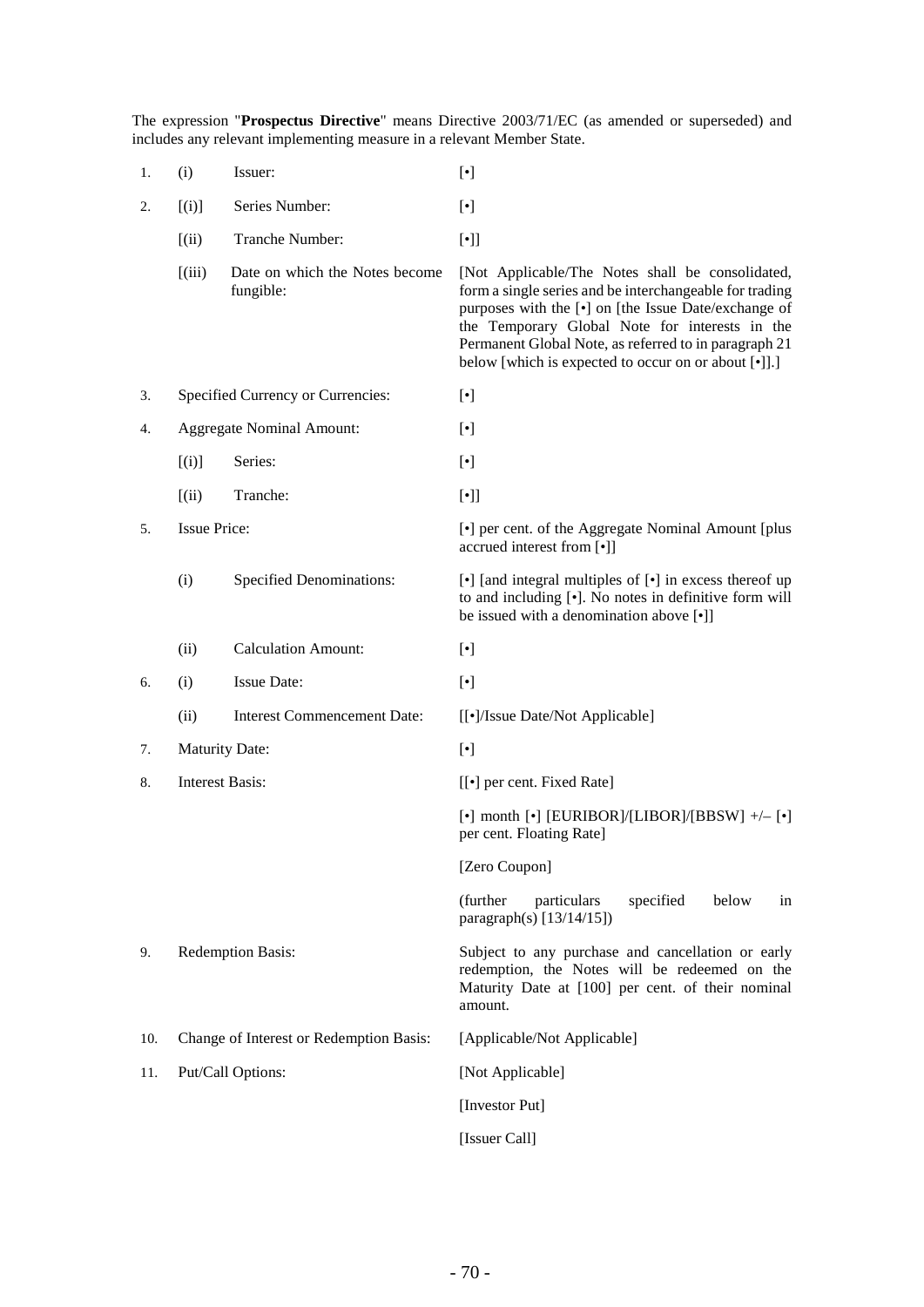[Change of Control Put Option]

[See paragraph [16/17/18] below)]

12. [Date [Board] approval for issuance of Notes obtained: [•]

# **PROVISIONS RELATING TO INTEREST (IF ANY) PAYABLE**

| 13. | <b>Fixed Rate Note Provisions</b>    |                                                                                                                                   | [Applicable/Not Applicable]                                                                                                                                                                                                                                |
|-----|--------------------------------------|-----------------------------------------------------------------------------------------------------------------------------------|------------------------------------------------------------------------------------------------------------------------------------------------------------------------------------------------------------------------------------------------------------|
|     | (i)                                  | $Rate[s]$ of Interest:                                                                                                            | [•] per cent. per annum [payable in arrear] on<br>each Interest Payment Date                                                                                                                                                                               |
|     | (ii)                                 | Interest Payment Date(s):                                                                                                         | [[ $\bullet$ ] [and $\lbrack \bullet \rbrack$ ] in each year up to and including the<br>Maturity Date][adjusted in accordance with<br>[•]/not adjusted]                                                                                                    |
|     | (iii)                                | Fixed Coupon Amount(s):                                                                                                           | [•] per Calculation Amount                                                                                                                                                                                                                                 |
|     | (iv)                                 | Broken Amount(s):                                                                                                                 | [•] per Calculation Amount, payable on the<br>Interest Payment Date falling [in/on] [•]/[Not<br>Applicable]                                                                                                                                                |
|     | (v)                                  | Day Count Fraction:                                                                                                               | (ICMA)<br>[Actual/Actual]<br>Actual/365<br>$\sqrt{2}$<br>Actual/365 (Fixed) / Actual/360 / 30/360 /<br>30E/360 / 30E/360 (ISDA)]                                                                                                                           |
|     | (vi)                                 | <b>Determination Dates</b>                                                                                                        | [•] in each year                                                                                                                                                                                                                                           |
| 14. | <b>Floating Rate Note Provisions</b> |                                                                                                                                   | [Applicable/Not Applicable]                                                                                                                                                                                                                                |
|     | (i)                                  | Specified Period:                                                                                                                 | $[\cdot]$                                                                                                                                                                                                                                                  |
|     | (ii)                                 | <b>Specified Interest Payment Dates:</b>                                                                                          | $[\bullet]$ in each year [adjusted in accordance with $[\bullet]$ /<br>not adjusted]                                                                                                                                                                       |
|     | (iii)                                | [First Interest Payment<br>Date]:                                                                                                 | $[\cdot]$                                                                                                                                                                                                                                                  |
|     | (iv)                                 | <b>Business Day Convention:</b>                                                                                                   | [Following Business Day Convention / Modified<br>Following Business Day Convention / Modified<br>Business Day Convention / Preceding Business<br>Day Convention / Floating Rate Convention /<br>FRN Convention / Eurodollar Convention / No<br>Adjustment] |
|     | (v)                                  | <b>Additional Business Centre(s):</b>                                                                                             | [Not Applicable/[•]]                                                                                                                                                                                                                                       |
|     | (vi)                                 | Manner in which the Rate(s) of<br>Interest is/are to be determined:                                                               | Determination/ISDA<br>[Screen]<br>Rate<br>Determination]                                                                                                                                                                                                   |
|     | (vii)                                | Party responsible for calculating<br>the Rate(s) of Interest and/or<br>Interest Amount(s) (if not the<br>Principal Paying Agent): | [[ $\bullet$ ] shall be the Calculation Agent]                                                                                                                                                                                                             |
|     | (viii)                               | Screen Rate Determination:                                                                                                        |                                                                                                                                                                                                                                                            |
|     |                                      | Reference Rate:                                                                                                                   | $[\cdot][\cdot]$ [EURIBOR/ LIBOR/BBSW]                                                                                                                                                                                                                     |
|     |                                      | Determination<br>Interest<br>$Date(s)$ :                                                                                          | $[\cdot]$                                                                                                                                                                                                                                                  |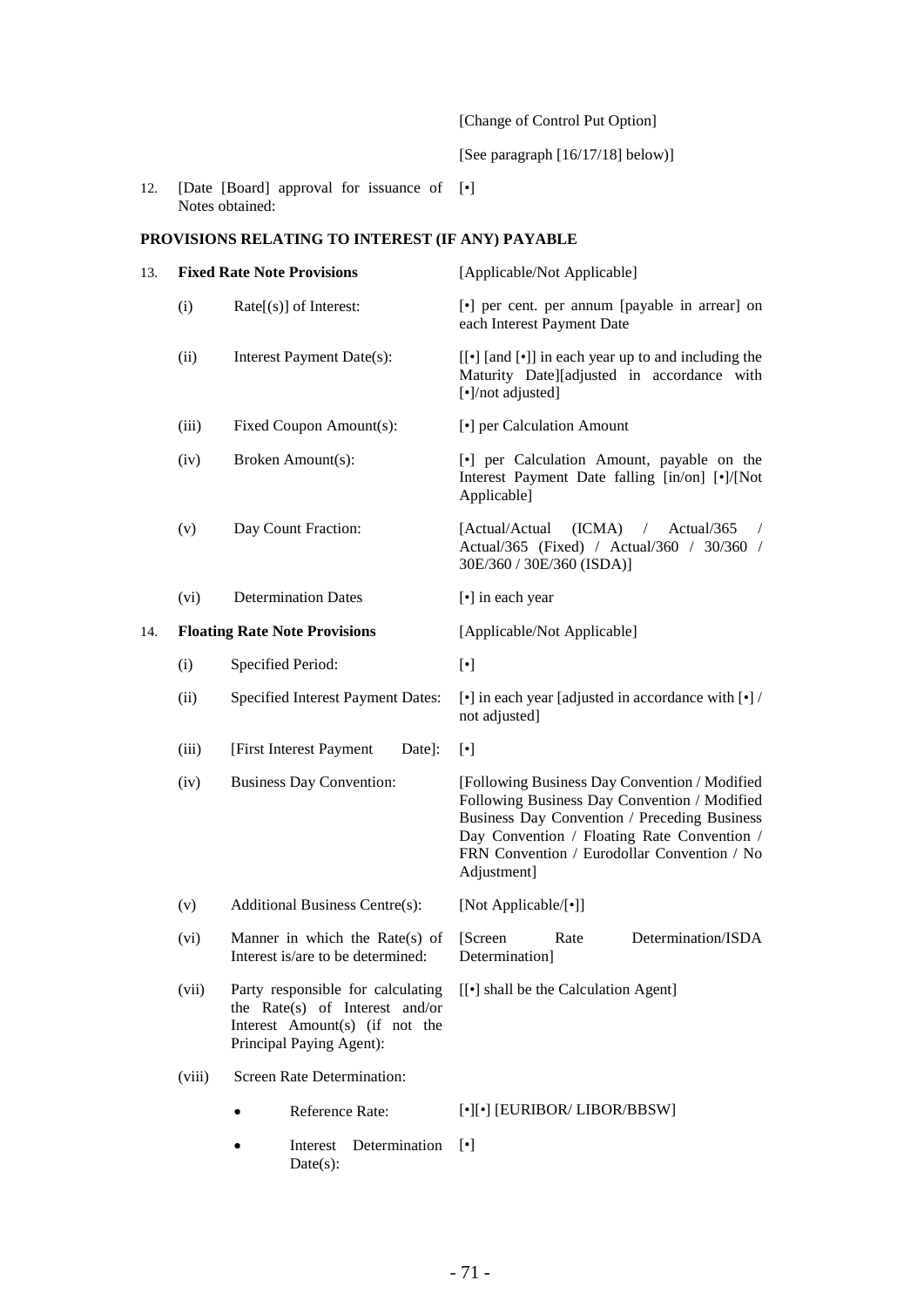|     | Relevant Screen Page:<br>$\bullet$ |                       |                                    | $[\cdot]$                         |                                                                                                                                                                                        |
|-----|------------------------------------|-----------------------|------------------------------------|-----------------------------------|----------------------------------------------------------------------------------------------------------------------------------------------------------------------------------------|
|     |                                    |                       | [Relevant Time:                    |                                   | $[\cdot]$                                                                                                                                                                              |
|     |                                    |                       | Relevant<br>Centre:                | Financial                         | $[\cdot]$                                                                                                                                                                              |
|     | (ix)                               |                       | ISDA Determination:                |                                   |                                                                                                                                                                                        |
|     |                                    | Floating Rate Option: |                                    |                                   | $[\cdot]$                                                                                                                                                                              |
|     |                                    |                       | Designated Maturity:               |                                   | $[\cdot]$                                                                                                                                                                              |
|     |                                    |                       | <b>Reset Date:</b>                 |                                   | $[\cdot]$                                                                                                                                                                              |
|     |                                    |                       | <b>ISDA</b><br>Supplement:         | <b>Benchmarks</b>                 | [Applicable / Not Applicable]                                                                                                                                                          |
|     | (x)                                |                       | Linear Interpolation:              |                                   | [Not Applicable / Applicable – the Rate of<br>Interest for the [long/short] [first/last] Interest<br>calculated using Linear<br>Period shall be<br>Interpolation]                      |
|     | $(x_i)$                            | $Margin(s)$ :         |                                    |                                   | $[+/$ -][ $\bullet$ ] per cent. per annum                                                                                                                                              |
|     | (xii)                              |                       | Minimum Rate of Interest:          |                                   | $\left[\bullet\right]$ per cent. per annum                                                                                                                                             |
|     | (xiii)                             |                       | Maximum Rate of Interest:          |                                   | $\lceil \cdot \rceil$ per cent. per annum                                                                                                                                              |
|     | (xiv)                              |                       | Day Count Fraction:                |                                   | [Actual/Actual<br>(ICMA)<br>$\sqrt{2}$<br>Actual/365<br>$\sqrt{2}$<br>Actual/Actual(ISDA) / Actual/365 (Fixed) /<br>Actual/360 / 30/360 / 30E/360 / Eurobond Basis<br>/ 30E/360(ISDA)] |
| 15. |                                    |                       | <b>Zero Coupon Note Provisions</b> |                                   | [Applicable/Not Applicable]                                                                                                                                                            |
|     | (i)                                | Accrual Yield:        |                                    |                                   | [ $\bullet$ ] per cent. per annum                                                                                                                                                      |
|     | (ii)                               |                       | Reference Price:                   |                                   | $[\bullet]$                                                                                                                                                                            |
|     | (iii)                              |                       | Early Redemption Amount:           | Day Count Fraction in relation to | [Actual/Actual<br>(ICMA)<br>Actual/365<br>$\sqrt{2}$<br>$\sqrt{2}$<br>Actual/365 (Fixed) / Actual/360 / 30/360 /<br>30E/360 / 30E/360(ISDA)]                                           |

# **PROVISIONS RELATING TO REDEMPTION**

| 16. | Call Option |                        |                                     |                                                                   | [Applicable/Not Applicable]                                 |
|-----|-------------|------------------------|-------------------------------------|-------------------------------------------------------------------|-------------------------------------------------------------|
|     | (i)         |                        | <b>Optional Redemption Date(s):</b> |                                                                   | $\lceil \cdot \rceil$                                       |
|     | (ii)        |                        | of calculation of such amount(s):   | Optional Redemption Amount(s)<br>of each Note and method, if any, | [[•] / [Par] per Calculation Amount / Make-<br>Whole Amount |
|     | (iii)       | If redeemable in part: |                                     |                                                                   |                                                             |
|     |             | (a)                    | Minimum<br>Amount:                  | Redemption                                                        | [•] per Calculation Amount                                  |
|     |             | (b)                    | Maximum<br>Amount                   | Redemption                                                        | [•] per Calculation Amount                                  |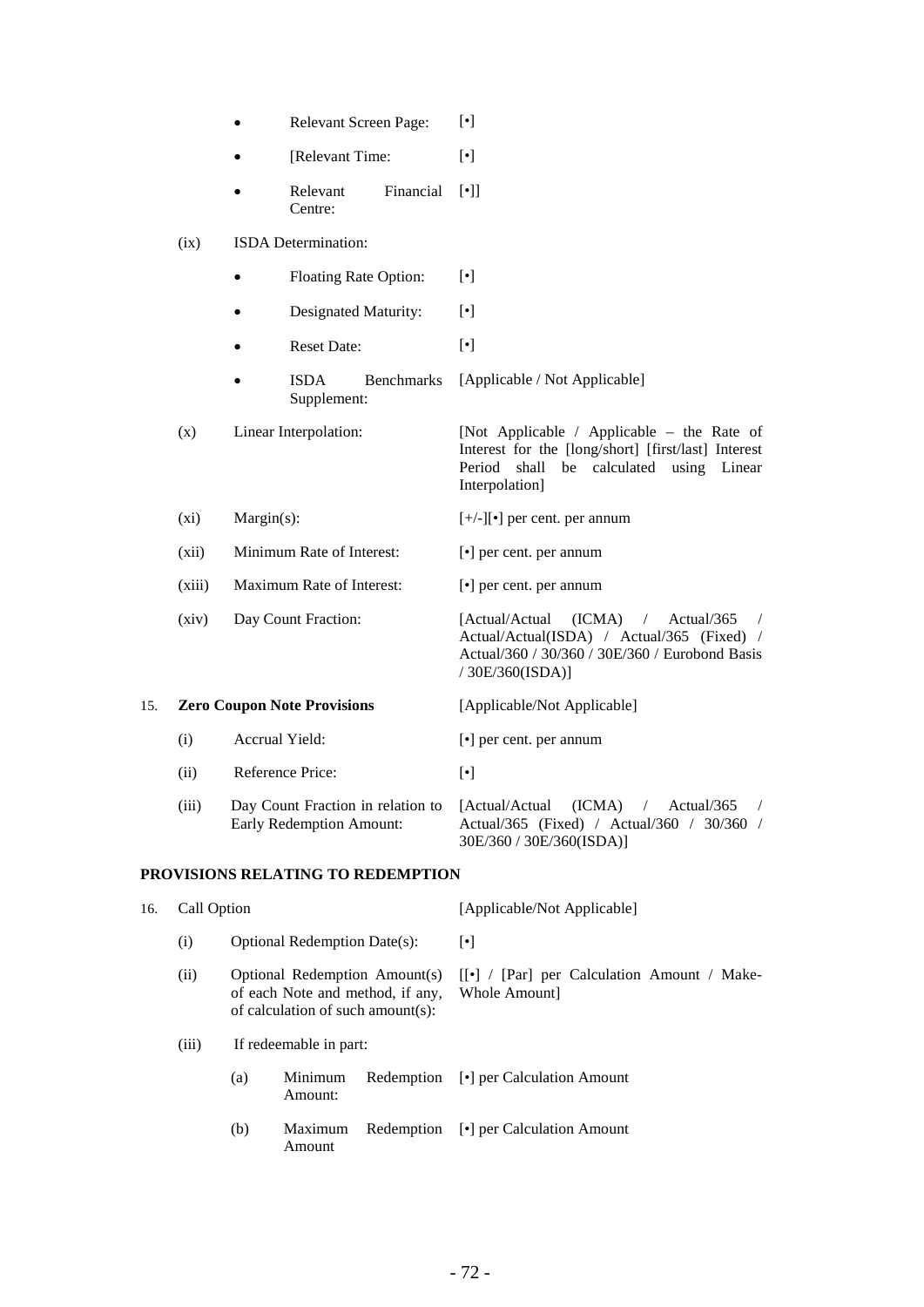|     | (iv)                 | Notice period:                                                                                                |                                         | $[\cdot]$                                                    |  |
|-----|----------------------|---------------------------------------------------------------------------------------------------------------|-----------------------------------------|--------------------------------------------------------------|--|
|     | (v)                  | Make-Whole<br>Margin:                                                                                         | Redemption                              | [•]/[Not Applicable]                                         |  |
|     | (vi)                 | Reference Security:                                                                                           |                                         | [•]/[Not Applicable]                                         |  |
|     | (vii)                | <b>Quotation Time:</b>                                                                                        |                                         | $[\cdot]$                                                    |  |
| 17. | Put Option           |                                                                                                               |                                         | [Applicable/Not Applicable]                                  |  |
|     | (i)                  | <b>Optional Redemption Date(s):</b>                                                                           |                                         | $[\cdot]$                                                    |  |
|     | (ii)                 | <b>Optional Redemption Amount(s)</b><br>of each Note and method, if any,<br>of calculation of such amount(s): |                                         | [•] per Calculation Amount                                   |  |
|     | (iii)                | Notice period:                                                                                                |                                         | $[\cdot]$                                                    |  |
| 18. |                      | Change of Control Put Option:                                                                                 |                                         | [Applicable/Not Applicable]                                  |  |
| 19. |                      | Final Redemption Amount of each Note:                                                                         |                                         | [[•] per Calculation Amount/Not Applicable]                  |  |
| 20. | Early<br>Calculation | Redemption<br>Amount<br>redemption for taxation reasons or                                                    | Amount(s)<br>per<br>payable<br>on<br>on | [[•] / [Par] per Calculation Amount / Make-<br>Whole Amount] |  |

### **GENERAL PROVISIONS APPLICABLE TO THE NOTES**

event of default or other early redemption:

21. Form of Notes: **[Bearer Notes:]**

[Temporary Global Note exchangeable for a Permanent Global Note which is exchangeable for Definitive Notes on [•] days' notice/at any time/in the limited circumstances specified in the Permanent Global Note]

[Permanent Global Note exchangeable for Definitive Notes on [•] days' notice/at any time/in the limited circumstances specified in the Permanent Global Note]

## **[Registered Notes**:]

Global Registered Note registered in the name of a nominee for [a common depositary for Euroclear and Clearstream, Luxembourg/a common safekeeper for Euroclear and Clearstream, Luxembourg (that is, held under the New Safekeeping Structure (NSS))]

- 22. New Global Note: [Yes][No][Not Applicable]
- 23. Additional Financial Centre(s) or other special provisions relating to payment dates:
- 24. Talons for future Coupons to be attached to Definitive Notes (and dates on which such Talons mature):

[Not Applicable/[•]]

[Yes/No]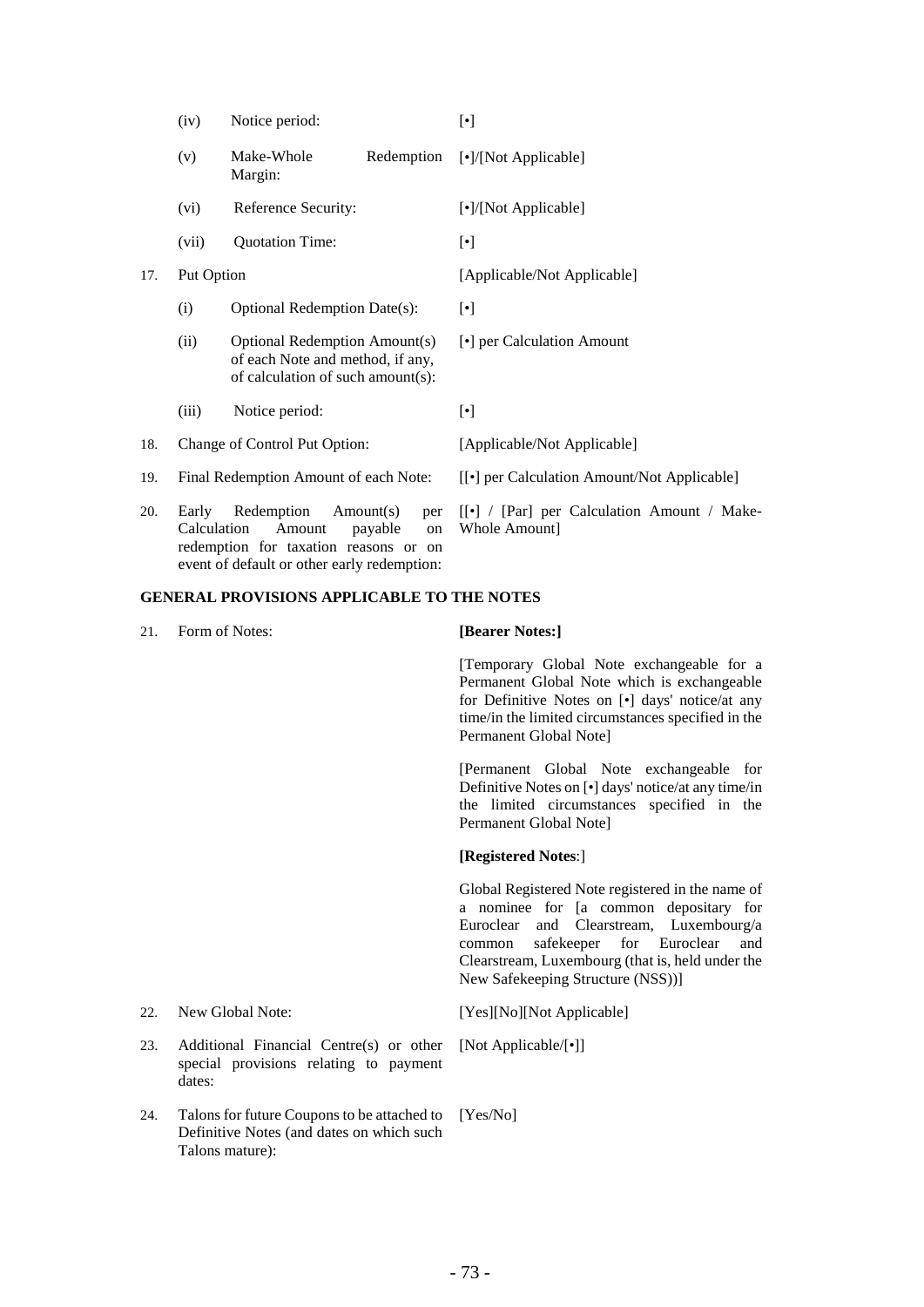# **THIRD PARTY INFORMATION**

[[*•*] has been extracted from [•].] The Issuer confirms that such information has been accurately reproduced and that, so far as it is aware, and is able to ascertain from information published by [•], no facts have been omitted which would render the reproduced information inaccurate or misleading.

Signed on behalf of the Issuer:

By: ............................................ Duly authorised

Date: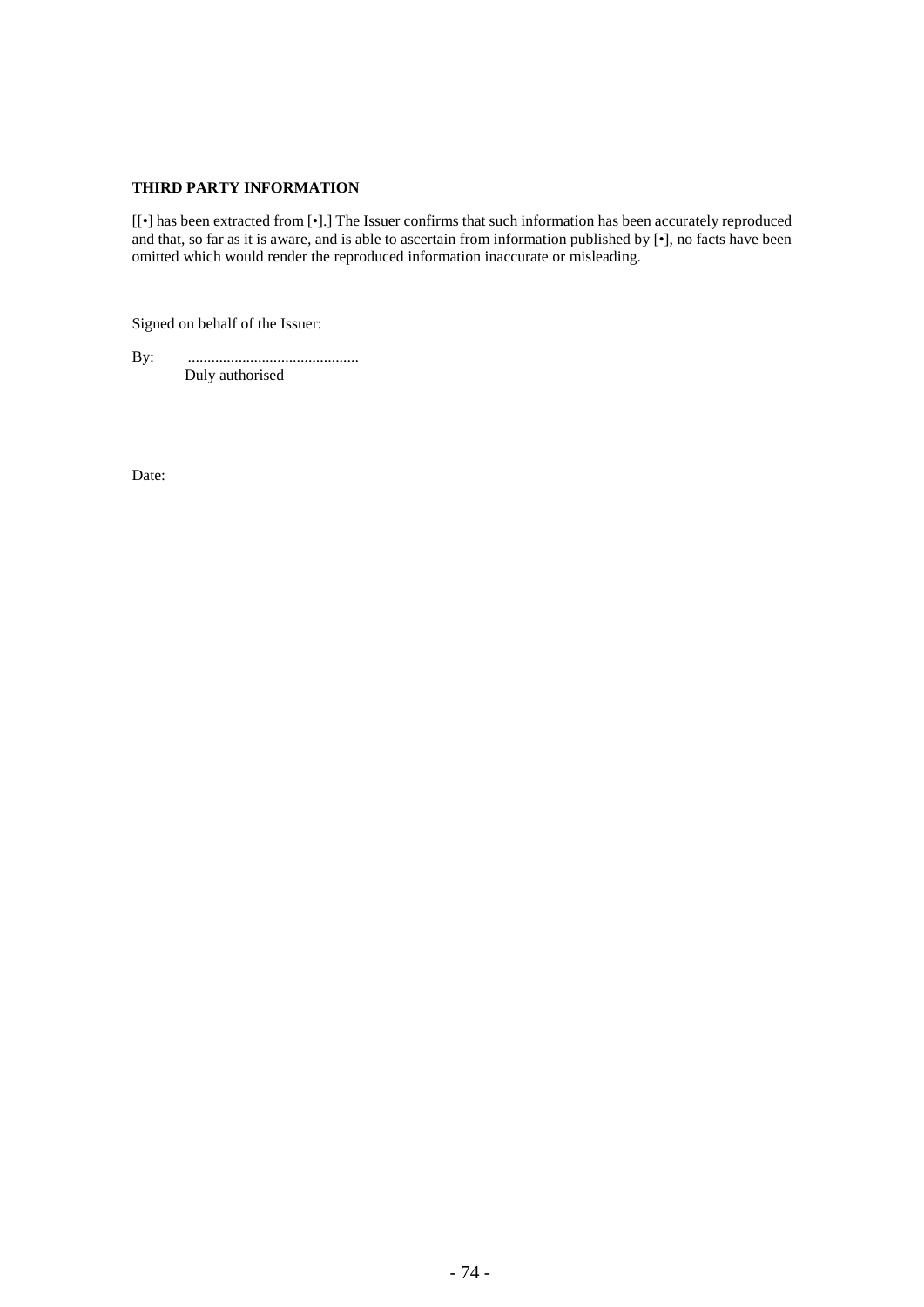# **PART B – OTHER INFORMATION**

# 1. **LISTING AND ADMISSION TO TRADING** (i) Admission to Trading: Application [has been/is expected to be] made by the Issuer (or on its behalf) for the Notes to be admitted to trading on the [Regulated Market of the London Stock Exchange] with effect from [•]. (ii) Estimate of total expenses related [•]

- to admission to trading:
- 2. **RATINGS** The Notes to be issued [have been/are expected to be] rated:]/[are unrated.] [Ratings: [[S&P Global Ratings Europe Limited: [•]] [Moody's Investors Service Ltd: [•]]

[Fitch Ratings Limited: [•]]]

## 3. **INTERESTS OF NATURAL AND LEGAL PERSONS INVOLVED IN THE ISSUE/OFFER**

[Save for any fees payable to the [Managers/Dealers], so far as the Issuer is aware, no person involved in the offer of the Notes has an interest material to the offer. The [Managers/Dealers] and their affiliates have engaged, and may in the future engage, in investment banking and/or commercial banking transactions with, and may perform other services for, the Issuer and its affiliates in the ordinary course of business.]

# 4. **[***Fixed Rate Notes only* **– YIELD**

Indication of yield: [•]/[Not Applicable]]

# 5. **[***Floating Rate Notes only -* **HISTORIC INTEREST RATES**

Details of historic [LIBOR/EURIBOR/BBSW] rates can be obtained from Reuters.]

# **OPERATIONAL INFORMATION**

6. ISIN Code: [•] 7. Common Code: [•] 8. FISN: See the website of the Association of National Numbering Agencies (ANNA) or alternatively sourced from the responsible National Numbering Agency that assigned the ISIN / Not Applicable / Not Available] 9. CFI Code: [See the website of the Association of National Numbering Agencies (ANNA) or alternatively sourced from the responsible National Numbering Agency that assigned the ISIN / Not Applicable / Not Available] *(If the FISN and/or CFI code is not required or requested, it/they should be specified to be "Not Applicable")*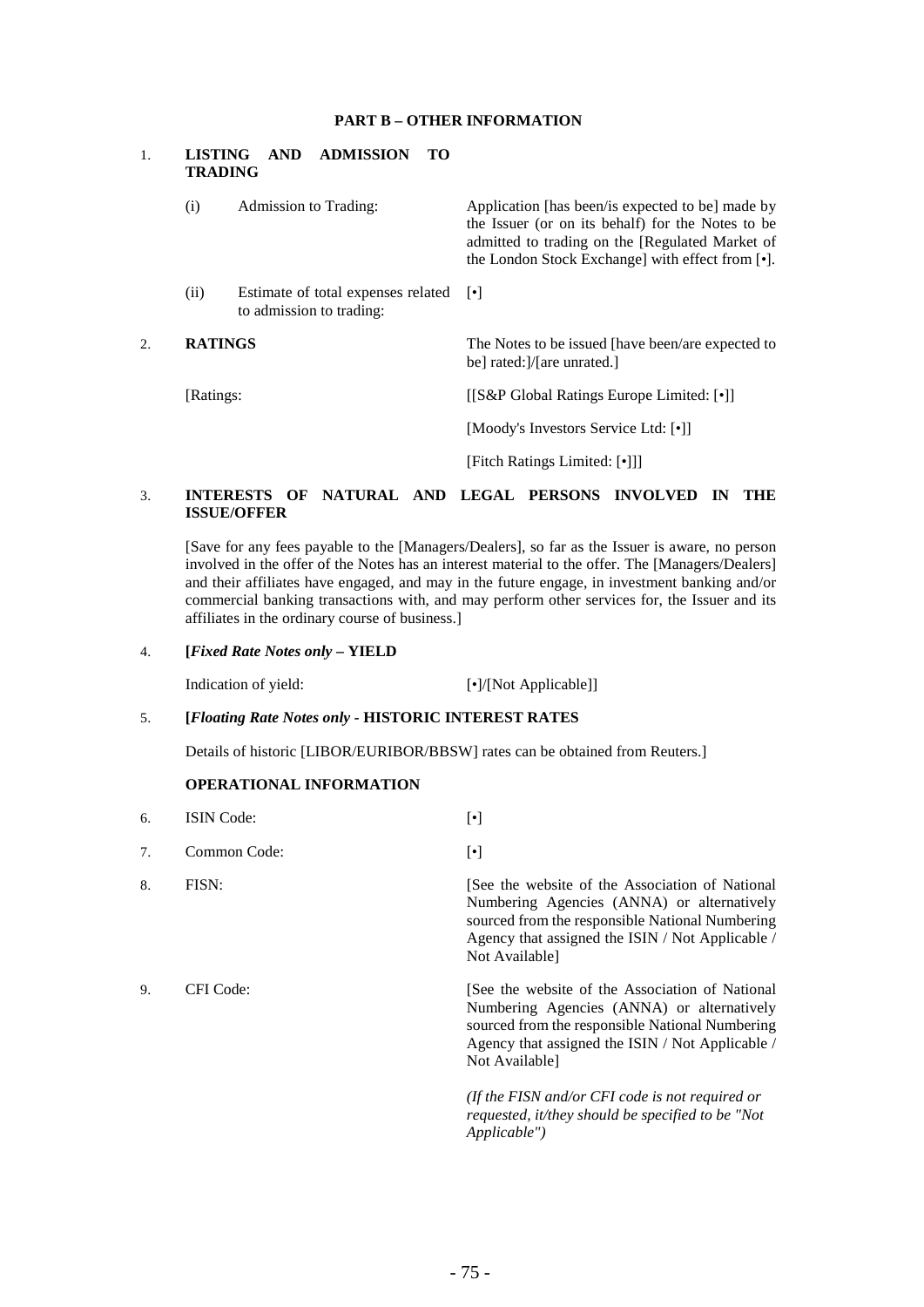10. Relevant Benchmark[s]: [[EURIBOR]/[LIBOR]/[BBSW] is provided by [administrator legal name][repeat as necessary]. As at the date hereof, [administrator legal name][appears]/[does not appear][repeat as necessary] in the register of administrators and benchmarks established and maintained by ESMA pursuant to Article 36 (*Register of administrators and benchmarks*) of Regulation (EU) No. 2016/2011]/[As far as the Issuer is aware, as at the date hereof, [EURIBOR]/[LIBOR]/[BBSW] does not fall within the scope of Regulation (EU) No. 2016/2011]/[Not Applicable]

11. Delivery: Delivery [against/free of] payment

[•]

- 
- 12. Names and addresses of additional Paying Agent(s) (if any):
- 13. Intended to be held in a manner which would allow Eurosystem eligibility:

[Yes. Note that the designation "yes" simply means that the Notes are intended upon issue to be deposited with one of the ICSDs as common safekeeper [(and registered in the name of a nominee of one of the ICSDs acting as common safekeeper,][*include this text for registered notes*]] and does not necessarily mean that the Notes will be recognised as eligible collateral for Eurosystem monetary policy and intra day credit operations by the Eurosystem either upon issue or at any or all times during their life. Such recognition will depend upon the European Central Bank being satisfied that Eurosystem eligibility criteria have been met.]/

[No. Whilst the designation is specified as "no" at the date of these Final Terms, should the Eurosystem eligibility criteria be amended in the future such that the Notes are capable of meeting them the Notes may then be deposited with one of the ICSDs as common safekeeper [[, and registered in the name of a nominee of one of the ICSDs acting as common safekeeper,][*include this text for registered notes]]. Note that this does not necessarily mean that the Notes will then be recognised as eligible collateral for Eurosystem monetary policy and intra day credit operations by the Eurosystem at any time during their life. Such recognition will depend upon the European Central Bank being satisfied that Eurosystem eligibility criteria have been met.*]

# **DISTRIBUTION**

| 14. | Stabilising Manager(s) (if any): |  |  |  |  | Not Applicable $/ \cdot $                                      |
|-----|----------------------------------|--|--|--|--|----------------------------------------------------------------|
| 15. | U.S. Selling Restrictions:       |  |  |  |  | [Reg. S Category 2]/[TEFRA C/TEFRA D/ TEFRA not<br>applicable] |
| 16. | Investors:                       |  |  |  |  | Prohibition of Sales to EEA Retail [Applicable/Not Applicable] |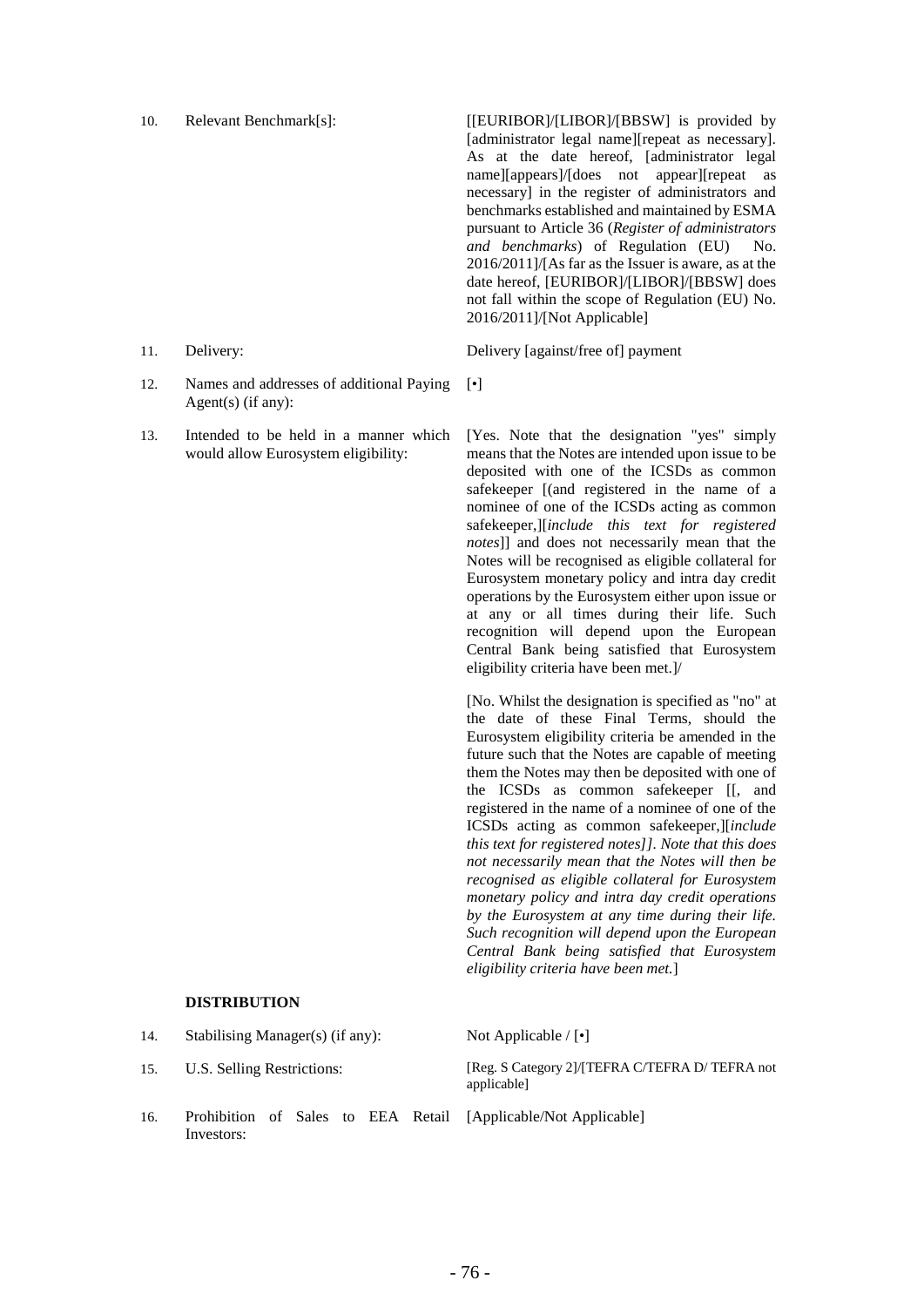# **USE OF PROCEEDS**

The Issuer will use the net proceeds from the issue of each Series of Notes for its general corporate purposes.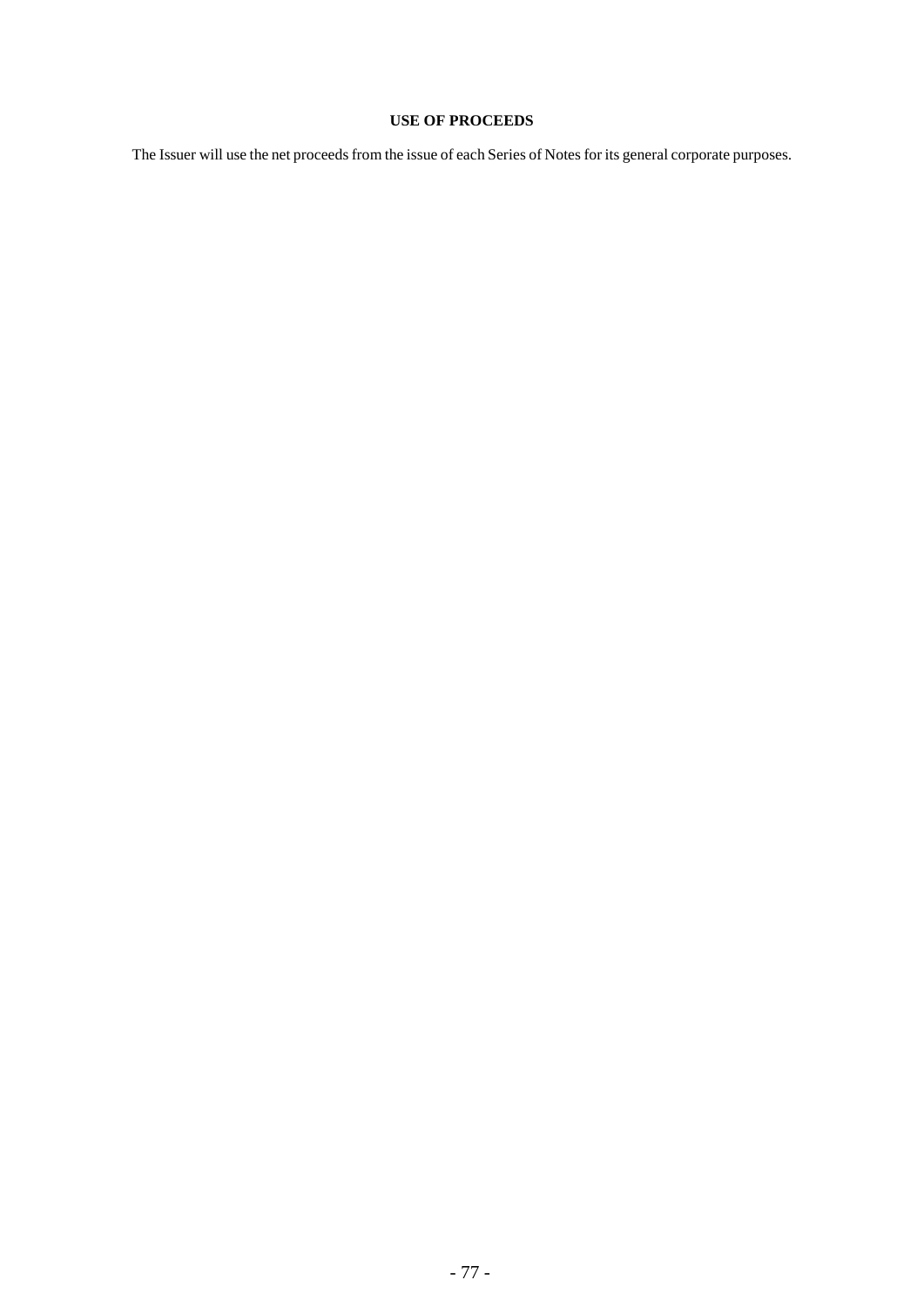# **INFORMATION ON THE BABCOCK GROUP**

## **INTRODUCTION**

Babcock is a leading provider of critical, complex engineering services which support national defence, save lives and protect communities. Babcock focuses on three highly regulated markets (defence, aerial emergency services and civil nuclear) and delivers vital services and manages complex assets in the UK and internationally through four sectors: Marine, Land, Aviation and Nuclear. Babcock is a trusted partner who understands the key roles that its technology, its expertise, its infrastructure and its assets play in ensuring its customers can deliver. Babcock shares risk with its customers in delivering innovation and also shares the benefits of such innovation. Babcock's business is built upon its core strengths, which enable it to solve complex problems for its customers and to improve their performance while reducing costs. This is done through both Babcock Group businesses and joint ventures and involves a mixture of long-term contracts and short cycle work. Babcock's customers tend to be government departments, public bodies, highly regulated industries or blue chip companies and it works collaboratively with them day in, day out as part of crucial long-term partnerships. As at 31 March 2019, the Babcock Group generated underlying revenue of £5,160.6 million (£4,474.8 million on a statutory basis) and employed over 35,000 staff worldwide.

# **HISTORY AND DEVELOPMENT**

The Babcock Group has its origins in the late 19th century in the development of a boiler making business, which was disposed of in the 1990s. Over the course of the 20th century it entered (and in some cases subsequently exited) a number of engineering-based, defence related and materials handling businesses.

Since 2001, the Babcock Group has been pursuing its strategy of becoming the UK's leading engineering support services business. Notable steps in the development of the Babcock Group's existing business include the following acquisitions:

| 1997:                  | the acquisition of Rosyth Royal Dockyard on its privatisation;                                                                                                                                                                                                                                                                                                                                                                                                                                                                                                 |
|------------------------|----------------------------------------------------------------------------------------------------------------------------------------------------------------------------------------------------------------------------------------------------------------------------------------------------------------------------------------------------------------------------------------------------------------------------------------------------------------------------------------------------------------------------------------------------------------|
| 2004:                  | the acquisition of the Peterhouse Group, including its rail, power transmission<br>and telecommunications support businesses;                                                                                                                                                                                                                                                                                                                                                                                                                                  |
| between 2006 and 2009: | the acquisition of several nuclear support businesses including Alstec Group<br>Limited (May 2006), International Nuclear Solutions PLC (January 2007),<br>Strachan and Henshaw Ltd (April 2008) and UKAEA Limited (September<br>2009), which Babcock consolidated to form its subsidiary, Cavendish Nuclear,<br>the UK's leading civil nuclear engineering company;                                                                                                                                                                                           |
| 2007:                  | the acquisition of Devonport Management Limited, entailing the acquisition<br>of Devonport Royal Dockyard;                                                                                                                                                                                                                                                                                                                                                                                                                                                     |
| <b>July 2010:</b>      | the acquisition of VT Group plc for $£1.3$ billion, an international support<br>services company, which further advanced Babcock's strategy to become the<br>UK's leading engineering support services company by combining two highly<br>complementary businesses to create a business with increased scale and<br>capabilities in its core markets. Following the acquisition of VT Group plc,<br>Babcock undertook a strategic review of all the business units acquired, which<br>resulted in the sale of VT's US business, VT Services Inc, in July 2012; |
| May 2014:              | the acquisition of the Avincis Group for an enterprise value of approximately<br>£1.6 billion. The Avincis Group is now within Babcock's Aviation Sector. The<br>acquisition made Babcock a leading provider of helicopter and fixed wing<br>services in mission critical operations such as medical, search and rescue, fire-<br>fighting and civil protection in Europe and Australia; and                                                                                                                                                                   |
| 2015:                  | the Babcock Group acquired the Defence Supply Group for £140 million.                                                                                                                                                                                                                                                                                                                                                                                                                                                                                          |

In addition to the significant transactions listed above, there have been a number of smaller acquisitions since 2001 that have added to, extended and complemented the core business of the Babcock Group.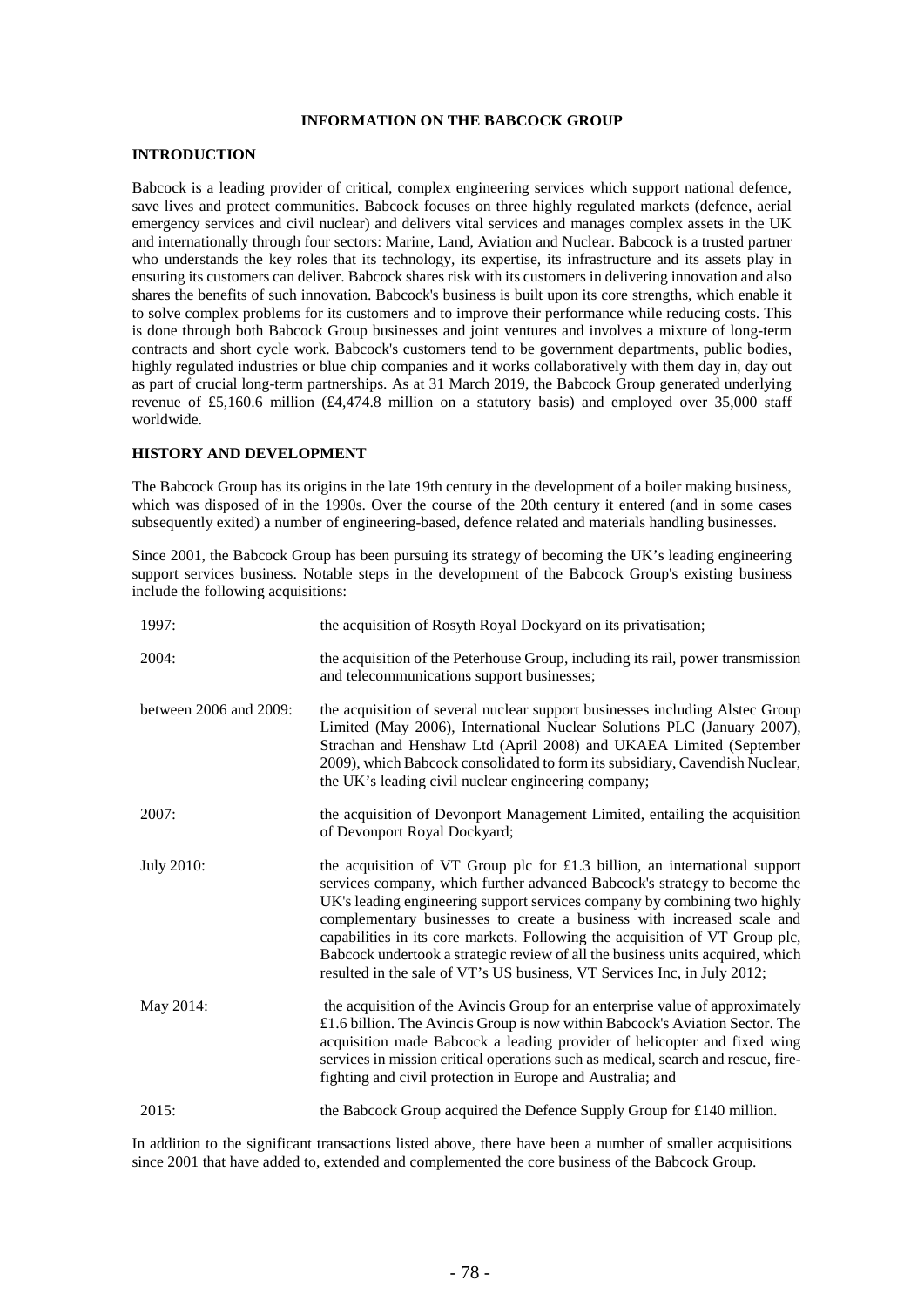# **BUSINESS OVERVIEW**

Babcock International Group PLC, which is listed on the London Stock Exchange, is the parent company of the Babcock Group. Babcock's business is organised into four core sectors, Marine, Land, Aviation, and Nuclear, in order to align itself to its customers and markets, to focus on its core capabilities and to make the Babcock Group easier to understand for all its stakeholders.

Each sector has a strong base of both defence and civil customers, with operations of scale in the UK and internationally. Furthermore, each sector is underpinned by deep technical knowledge and expertise. Through infrastructure, assets, technology or regulation, all four sectors are characterised by high barriers to entry.

In the financial year ended 31 March 2019, 46 per cent. of the Babcock Group's revenue was attributable to Defence customers and 54 per cent. to Civil customers. In the financial year ended 31 March 2019, 70 per cent. of these customers by revenue were UK based and 30 per cent. were international and, in the same period, 82 per cent. of the Babcock Group's customers by revenue were public sector and 18 per cent. were private sector.

# **Marine**

Marine delivers a wide range of complex through-life marine engineering services, supporting UK and international naval fleets, commercial marine, engineering consultancy, weapons-handling, equipment support, intelligence and cyber security and technical training, all delivered through unique owned and managed infrastructure to defence and civil customers. Its key contract is its Maritime Support Delivery Framework agreement with the UK MoD, under which Marine is contracted to provide services to the Royal Navy at its bases in Devonport and Clyde.

# *Surface warships*

The Babcock Group undertakes a significant proportion of the deep maintenance and in-service support for the UK surface ship fleet. The Babcock Group is a Tier 1 partner to the MoD within the UK's Surface Ship Support Alliance. This alliance covers all current classes of warships and is intended to cover all future classes, such as the new Type 26 Global Combat Ships and the Queen Elizabeth Aircraft Carriers ("**QEC**"). The Babcock Group is also a member of the Aircraft Carrier Alliance which is an alliance between the MoD and industry created to deliver the QEC programme. The Babcock Group has a key role in the QEC programme. It has been responsible for significant elements of the design, the build of a number of the sections and the final assembly and integration of the two vessels at its facility in Rosyth.

# *Naval infrastructure*

The Babcock Group has ownership or operational control of key naval infrastructure, across the UK, essential for the deep maintenance and in-service support activities undertaken for the Royal Navy, including the QEC dock at Rosyth, the syncrolift and Astute jetty at HMNB Clyde and the ballistic nuclear submarine refitting facility, the submarine refit complex, landing craft facilities and frigate refit complex at Devonport.

The Babcock Group has worked with the MoD at HMNB Devonport since 2007 and HMNB Clyde since 2002 delivering cost reductions and service improvements. The Babcock Group works with its customer to optimise fleet-time engineering support, waterfront support services, estates and facilities management and logistics and transport services. These services are principally delivered through the Babcock Group's Terms of Business Agreement with the MoD which reinforces its position as the MoD's strategic partner at HMNB Devonport and Clyde until 2025.

# *Technology*

Marine provides a range of services to the UK and international defence markets, including equipment support and weapons handling systems. It is also working on the next generation of US and UK deterrent programmes and is building missile tubes assemblies for both programmes. In addition, it has an independent technology consultancy businesses, including Context IS, Babcock's cyber security operation.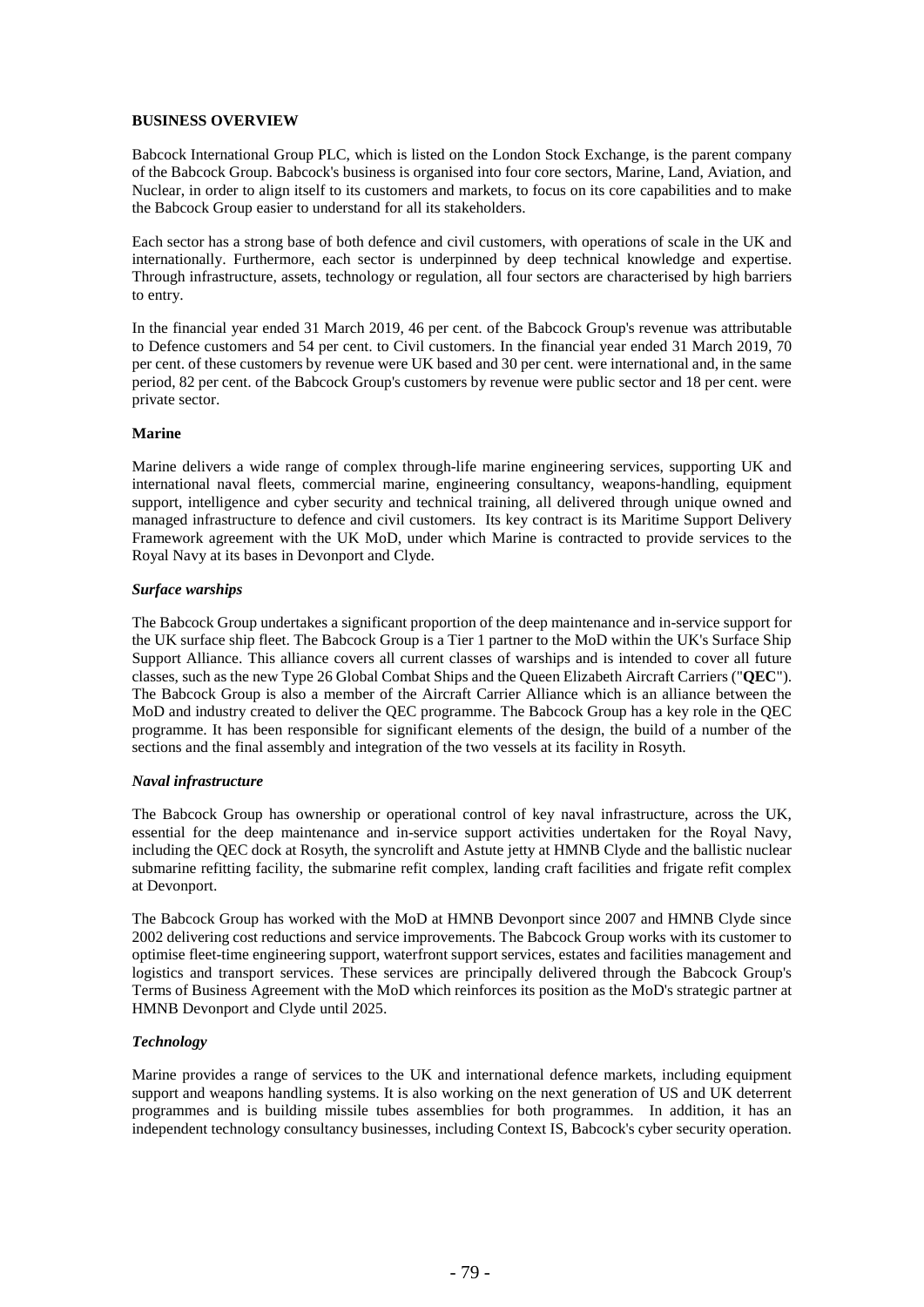# *International*

Marine supports international defence markets from its UK operations and from its businesses in Australia, Canada, New Zealand and Oman. In Australia, Marine continues to be a through-life support partner for the weapons handling and launch systems on the Collins class of submarines. It also has a 50/50 joint venture, Naval Ship Management, which supports the largest vessels in the Royal Australian Navy (two flagship Canberra class landing helicopter docks and their 12 associated amphibious landing craft) under a 15 year contract (five years plus two extensions) worth around AUD\$1.5 billion. In Canada, Marine supports the Canadian Navy's four Victoria Class submarines under the Victoria In-Service Support Contract programme, which is the largest naval service support contract in Canada. In New Zealand, since 2010, it has operated the dockyard in Auckland for the New Zealand Defence Force

#### *Commercial*

Marine has a growing presence in the liquid gas sectors, offering design and installation of mechanical, electrical and chemical process equipment for ships, oil and gas platforms and onshore support facilities. Its liquefied natural gas ("**LNG**") single mixed refrigerant solution, developed in collaboration with Hyundai Heavy Industries, is a market leading solution for LNG boil-off gas management.

#### **Land**

Land provides large-scale critical fleet management and training for customer owned defence, emergency services, global airport and commercial vehicle fleets, comprising around 80,000 vehicles, as well as providing engineering services and technical training.

### *Defence*

Land provides key support services to the British Army in vehicle fleet management and training. It has an output based, ten year contract (with options to extend for a further five years) with the MoD. Under the contract, Babcock Group maintains, repairs and overhauls a wide range of military vehicles for the British Army from protected mobility vehicles to main battle tanks.

In addition, Land provides management of, and continuity of service for, a significant part of the MoD's white fleet through its Phoenix II contract, as well as supporting, in joint venture with Amey, the British Army's construction fleet.

Land is also the largest private sector provider of military training to all three armed forces in the UK. At the Armour Centre, Bovington, it manages and operates the British Army's main armoured training facility. Since 2008, it has been delivering technical, trade and professional training and education for all Royal Engineers, as well as other parts of the armed services, at the Royal School of Military Engineering. Under the Electro-Mechanical Training contract, which the sector won in July 2014, Land continues to deliver transformation in training delivery and support to the Royal Electrical and Mechanical Engineers.

# *Emergency Services & Training*

Land provides through-life fleet and asset management services to a range of customers in the resilience and emergency services sector.

It is one of the largest providers of support services to the UK's emergency services, managing vehicles, equipment and facilities on behalf of the Metropolitan Police Service and the London Fire Brigade.

It is one of the largest private sector providers of vocational training in the UK. It delivers a range of long term training services arrangements to customers in the automotive, transport, energy and service sectors including London Fire Brigade, BMW, Network Rail and EDF Energy utilising a range of dedicated facilities.

#### *Networks and Equipment Support*

The Network and Equipment Support business brings together a group of businesses that operate across a range of market sectors, such as rail, airports, power, and education.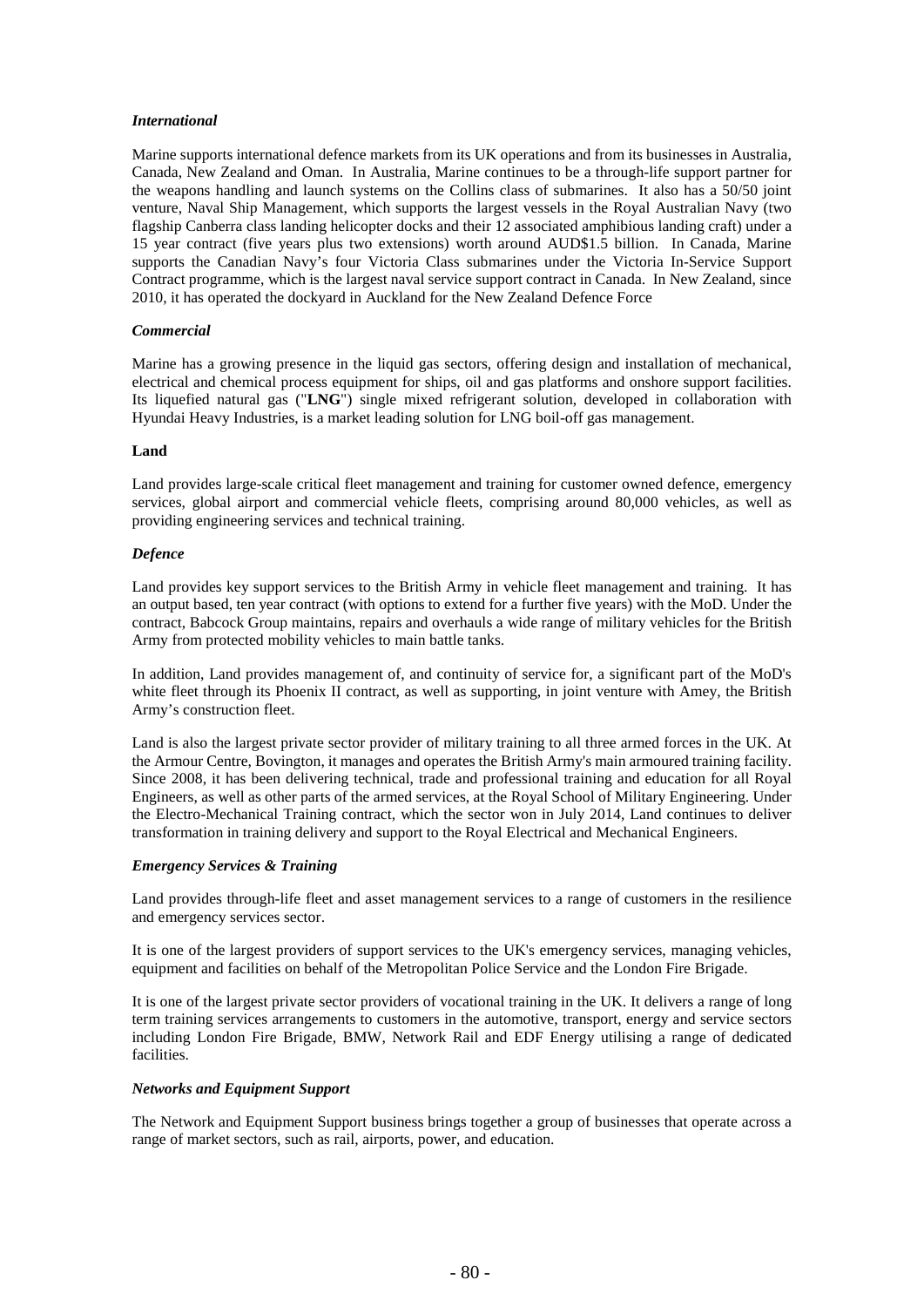The business supports Network Rail, as well as other rail industry customers across the UK, and is one of the largest conventional plain line track renewals company in the country.

It also operates in the power transmission and distribution markets in the UK, specialising in the end-toend delivery and refurbishment of high voltage power lines. For customers in the airports sector, the business designs, installs and manages complex baggage handling systems as well as providing engineering support for its specialist ground support vehicles.

# *South Africa*

In South Africa, the Babcock Group provides engineering support to the power stations of Eskom, South Africa's power utility company. Since 2000, the Babcock Group has been the exclusive distributor for Volvo construction equipment in South Africa, and is developing its dealership network for DAF Trucks. The business also has a crane and plant hire business, providing cranes and plants for major infrastructure and construction programmes.

### **Aviation**

Aviation delivers critical services in the defence and aerial emergency services markets. In defence, it trains pilots as well as managing and maintaining fixed and rotary wing fleets in the UK and France. In aerial emergency services, it not only delivers emergency medical services, but also search and rescue, and aerial firefighting.

# *Aerial Emergency Services*

Aviation is a leading provider of aerial Emergency Medical Services, with key positions in Italy, Spain, Norway and the UK. It is also one of the world's leading providers of fixed wing and rotary wing firefighting services.

### *Military Air*

Aviation is an experienced provider of high quality training, engineering and equipment support to the RAF and the UK's military flying training programme. It has been delivering flying training, aircraft engineering and airfield services for more than 70 years and supports over 25 per cent. of all MoD rotary and fixed wing aircraft. Its key activities include the delivery of pilot training, flight simulator maintenance, asset management, multi-activity support services and equipment support. Following the award of the FOMEDEC contract by the French MoD, the business will become an important provider within the French military training environment.

# **Nuclear**

In order to align Babcock's nuclear expertise with its customers, Babcock has combined its defence and civil nuclear businesses.

#### *Submarines*

Nuclear is a strategic support partner for the Royal Navy. It is the lead support provider for both deep and in-service maintenance, including refuelling and defuelling activities, as well as infrastructure support, for the UK fleet of nuclear powered submarines. In addition, through the Submarine Enterprise Performance Programme, a partnership between the Babcock Group, the MoD, BAE Systems and Rolls Royce, it works to ensure maximum availability for the submarine fleet. These activities are undertaken at Babcock's Devonport facility and at HMNB Clyde, where it is responsible for the delivery of services.

# *Cavendish Nuclear*

Cavendish Nuclear is a wholly owned subsidiary of the Babcock Group and delivers complex nuclear engineering on major nuclear decommissioning programmes and projects across the UK. Its Project business delivers nuclear decommissioning engineering services in training, operation support, new build programme management, design and installation and critical safety to both public and private customers.

In the nuclear decommissioning sector, Cavendish Nuclear's expertise is in the management and delivery of complex dismantling, clean-up and restoration tasks. Cavendish Nuclear, in partnership with CH2M Hill,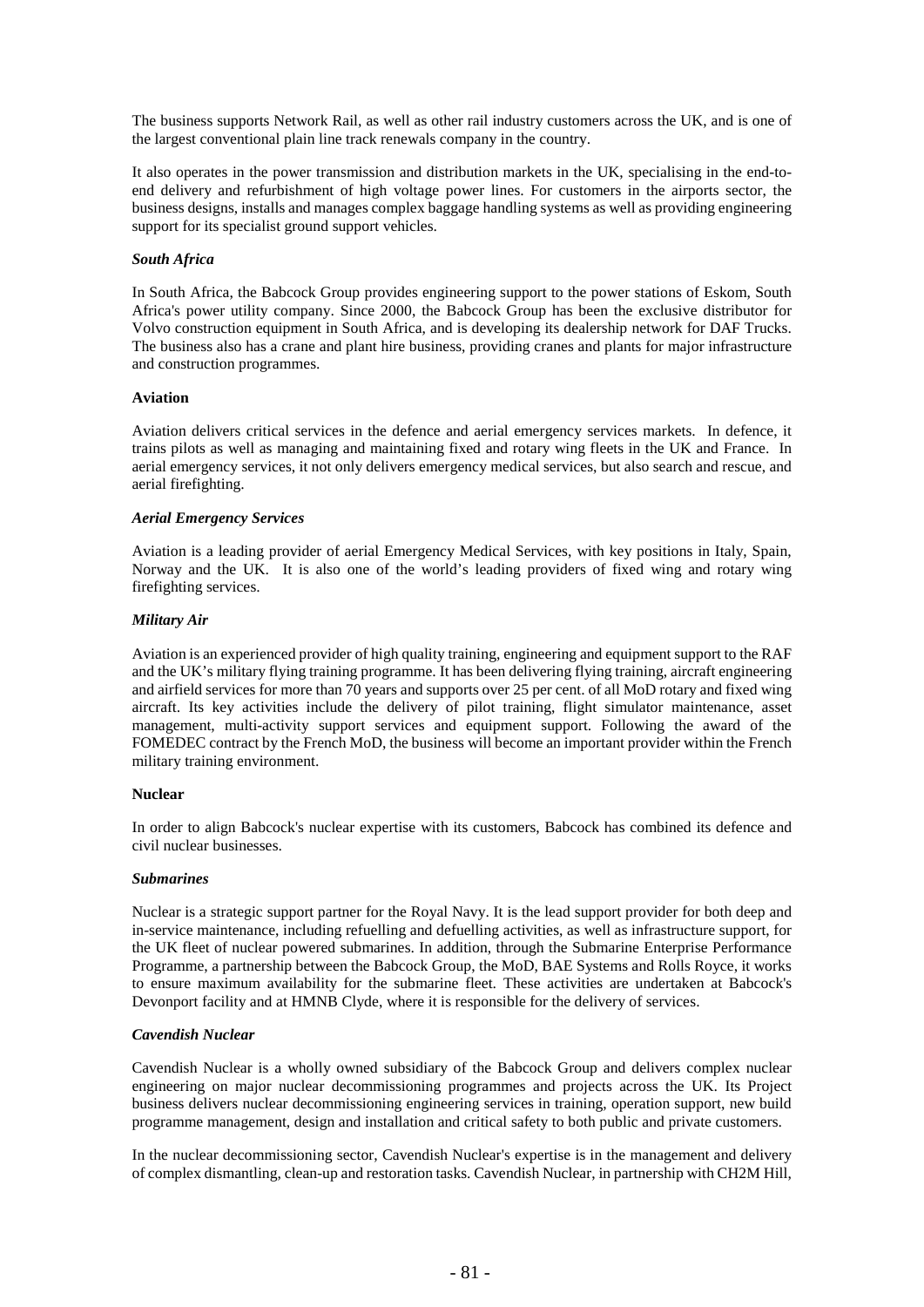Inc. and AECOM, forms the Parent Body Organisation to decommission and return to its interim end state the UK's former fast reactor research and development centre at Dounreay. At Sellafield, Cavendish Nuclear undertakes decommissioning activities based on its expertise in the design and build of waste treatment facilities, waste management and fuel handling.

In support of the UK's current fleet of nuclear power stations, Cavendish Nuclear is a strategic partner to EDF Energy, working with them on their lifetime extension programme. In the nuclear new build sector; Cavendish Nuclear is working on the programme to construct the proposed Hinkley Point C nuclear power station.

# **STRATEGY**

Babcock is a leading provider of critical, complex engineering services across defence, aerial emergency services and civil nuclear markets in the UK and, increasingly, internationally. Its business is built upon its core strengths to enable it to solve complex problems for its customers and to improve their performance, while reducing costs. This is done through both Babcock Group businesses and joint ventures, and involves a mixture of long-term contracts and short cycle work. Babcock's core strengths are:

- *Technology and expertise:* Babcock has deep sector specific expertise and know-how, and operates in highly regulated environments. It has the capabilities to offer critical complex engineering and integrates multiple technologies;
- *Owned infrastructure and assets:* Babcock owns strategic infrastructure across its focus markets (defence, emergency services and civil nuclear), such as the dockyards at Devonport and Rosyth. It has complex engineering facilities, as well as operating a fleet of over 500 aircraft; and
- *Successful operating model:* Babcock has focused long-term collaborative relationships with its customers, such as the Strategic Partnering Programme with the MoD. Babcock works under longterm contracts, which balance risk and reward. By preference, these contracts are output based availability contracts.

Safety and regulatory compliance underpins all the operations of the Babcock Group.

# **COMPETITIVE ENVIRONMENT**

In most of its principal activities and geographic areas of operation, the Babcock Group experiences competition from large international and national companies. The Babcock Group's competitors vary by sector and business unit, although some competitors may span more than one sector. It has four main competitor groupings: defence original equipment manufacturers; helicopter operators; support services generalists and international engineering, procurement and construction companies. The Babcock Board (the "**Board**") believes that the Babcock Group has a strong competitive position and that this is a result of the combination of: a strong customer focus; empathy and alignment with customers' objectives; long-term integrated output or availability contracts; the depth and breadth of its engineering capabilities; its strong market position; and its know-how, assets and capabilities.

# **PROPERTY**

The Babcock Group's principal facilities are located at the Rosyth and Devonport dockyards.

The Rosyth site is owned by Babcock's subsidiary, Rosyth Royal Dockyard Limited ("**RRDL**"), and operated by Babcock Marine (Rosyth) Limited. At the Rosyth site the Babcock Group is engaged in the fabrication and assembly of the Queen Elizabeth Class aircraft carriers; the operation of nuclear facilities for the MoD; the storage of laid up submarines; other engineering services; and dockyard port operations.

Devonport Royal Dockyard is owned by Babcock's subsidiary, Devonport Royal Dockyard Ltd ("**DRDL**"), and is located next to HMNB Devonport, a major operational naval base that is owned by the MoD, for which the Babcock Group provides a range of engineering and logistic services. The Devonport site is the only UK facility equipped for the refitting, refuelling and defuelling of Royal Navy nuclear-powered submarines and it also has a number of docks equipped for the docking and deep maintenance of major surface warships. Supported by a wide range of engineering workshops, it carries out (i) refits and dockings on nuclear powered submarines, (ii) defuelling and de-equipping of end-of-life nuclear-powered submarines, (iii) refits and dockings of major surface warships and smaller surface craft, (iv) the supply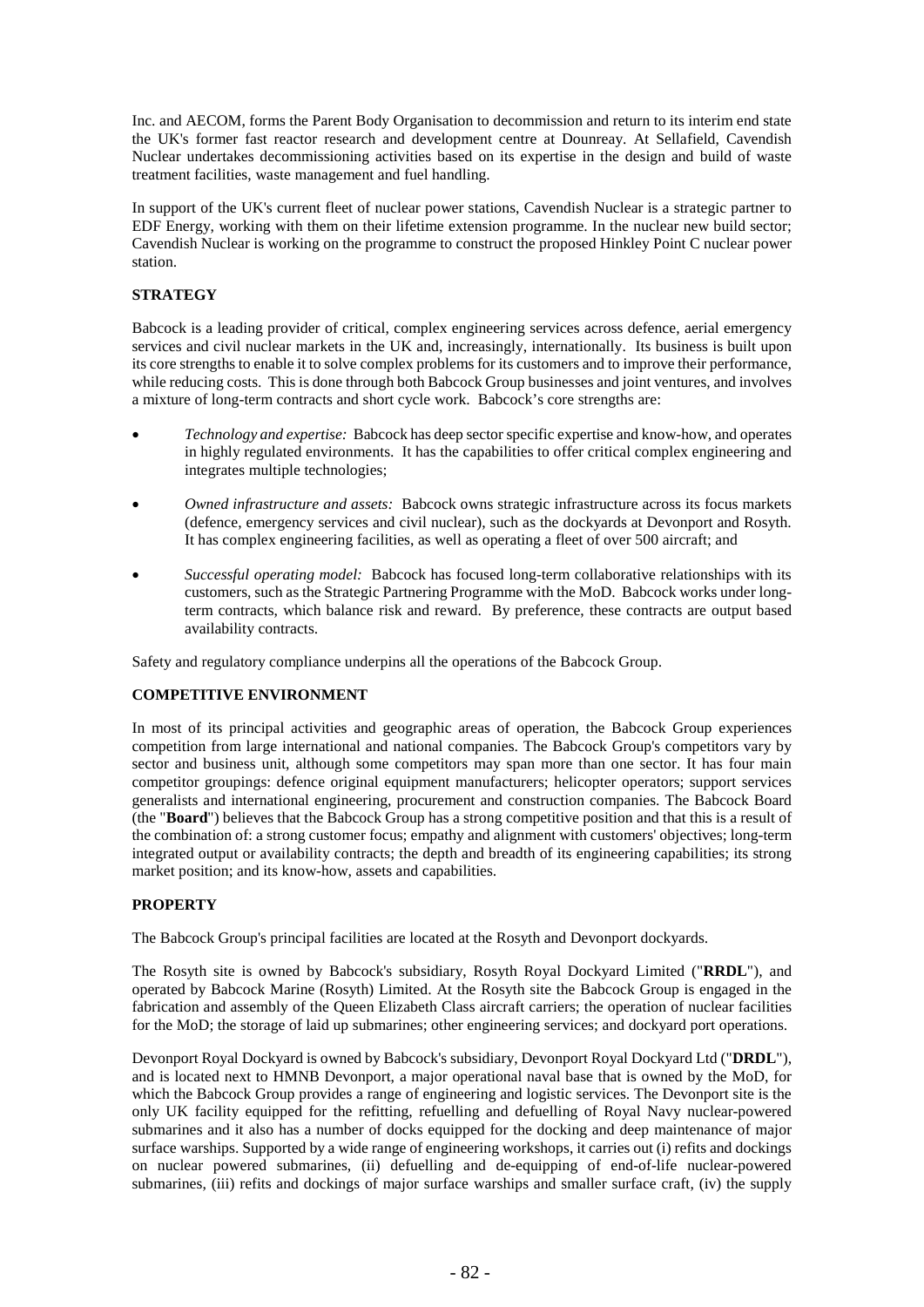and overhaul of marine equipment and related systems, (v) other manufacturing and assembly activities on military and commercial equipment, and (vi) complex infrastructure and facility operations and upgrades.

The articles of association of RRDL and DRDL grant the MoD as the holder of a special share in each of those companies certain rights in certain circumstances. Such rights include the right to require the sale of shares in, and the right to remove directors of, the company concerned.

The circumstances when such rights might arise include where the MoD considers that unacceptable ownership, influence or control (domestic or foreign) has been acquired over the company in question and that this is contrary to the essential security interests of the UK. This might apply, for example, in circumstances where any non-UK person(s) directly or indirectly acquires control over more than 30 per cent. of the shares of the company, though such a situation is not of itself such a circumstance unless the MoD in the given situation considers it to be so. Any level of ownership by particular foreign or domestic persons may, on the facts of the case, be so treated.

| Location                                  | <b>Description and</b><br><b>Tenure</b> | <b>Use</b>                                                                                            | Building/<br>site use area                |  |
|-------------------------------------------|-----------------------------------------|-------------------------------------------------------------------------------------------------------|-------------------------------------------|--|
| Rosyth Royal<br>Dockyard,                 | Dockyard, Dockyard<br>Port (Freehold)   | Maintenance and construction of<br>surface warships.                                                  | Approximately<br>1,218,104 square         |  |
| Scotland                                  |                                         | Fabrication and assembly of the<br>Queen Elizabeth Class aircraft<br>carriers.                        | metres                                    |  |
|                                           |                                         | Storage of laid up nuclear-powered<br>submarines.                                                     |                                           |  |
|                                           |                                         | Engineering workshops, business<br>park.                                                              |                                           |  |
| Devonport Royal<br>Dockyard,<br>Plymouth, | Dockyard, Dockyard<br>Port (Freehold)   | Dockyard<br>operations.<br>port<br>Maintenance of nuclear powered<br>submarines and surface warships. | Approximately<br>905,278 square<br>metres |  |
| England                                   |                                         | Engineering workshops,<br>storage<br>and staff parking.                                               |                                           |  |

The material properties owned by the Babcock Group are as follows:

As disclosed above, the existing or planned material tangible fixed assets owned or leased by the Babcock Group are those assets incorporated in the infrastructure or operation of the two principal dockyards.

The net book value of the tangible fixed assets of the Babcock Group as at 31 March 2019 was £1,014.3million.

# **CONTRACTS, PATENTS AND LICENCES**

#### **Contracts**

The majority of the Babcock Group's revenue comes, directly or indirectly, from UK government customers, particularly the MoD, and other UK public sector bodies and agencies, through various contracts across different businesses, which together are essential to the business of the Babcock Group as a whole, as are its borrowing facilities with banks and other lenders.

## **Patents and Licences**

The Babcock Group owns an intellectual property portfolio which includes a number of UK and foreign patents, as well as unpatented know-how, trademarks and copyrights, all of which contribute to the preservation of the Babcock Group's competitive position in the market place. Babcock does not believe that the loss of any one patent would have a material adverse effect on the Babcock Group's business, financial condition or operating results.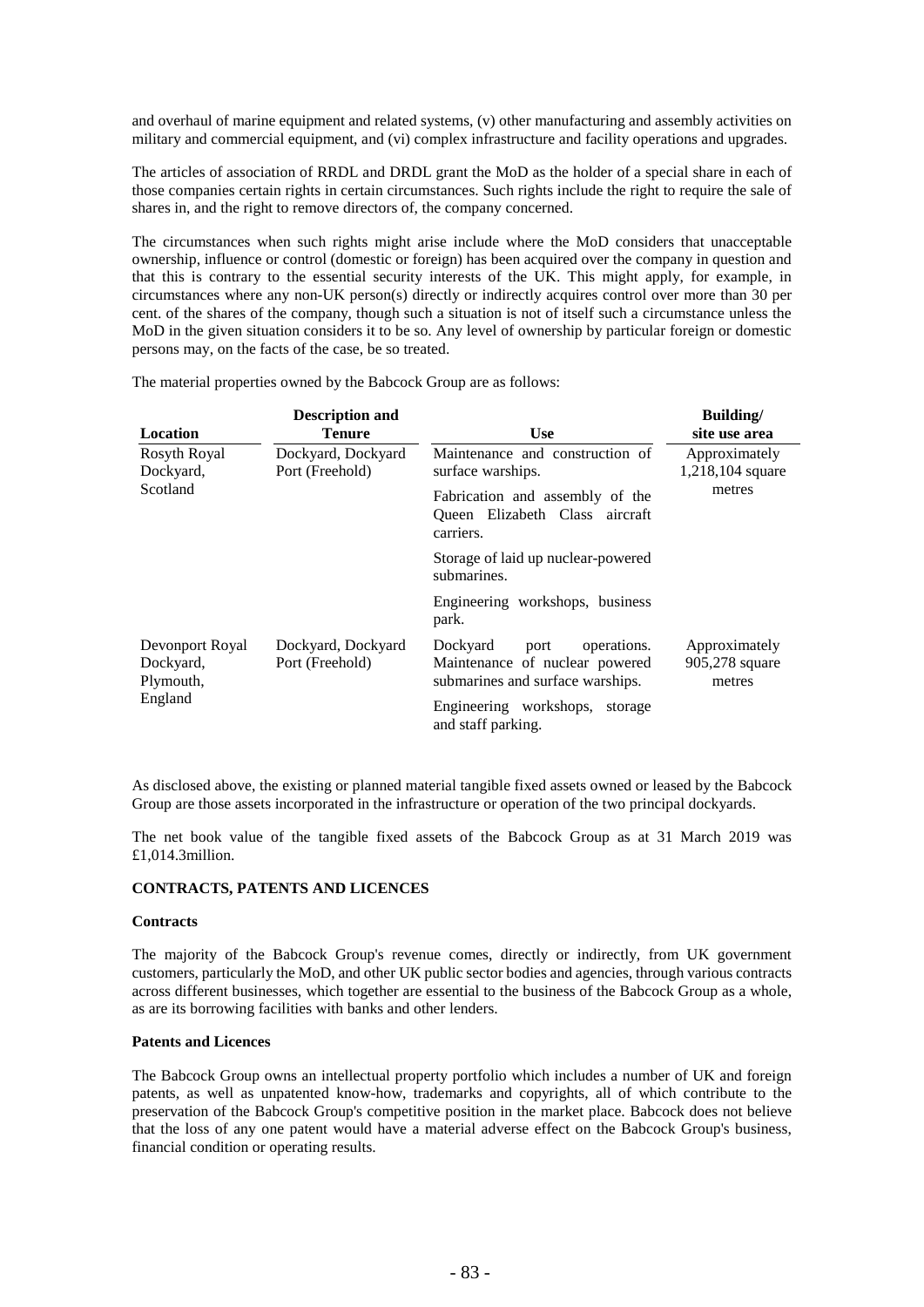# **REGULATION**

The Babcock Group is subject to various laws and regulations that are relevant to the industries in which it operates in the UK and elsewhere. These include restrictions on the sale, export and sharing of technology and the disclosure of information (particularly in respect of its defence business in Marine, Land and Aviation sectors), as well as health and safety and environmental laws and regulation, which is relevant across its business divisions. The helicopter and aircraft industry is subject to a high degree of international, European and UK government regulation covering most aspects of helicopter operations. These govern operational standards (relating to safety, security, aircraft noise and maintenance) as well as commercial activity. Standards and compliance are monitored through regular inspections.

The Babcock Group has a wide range of licences, permissions and other consents granted by various regulatory and other public bodies in connection with its business. Some of the licences, permissions and other consents held by members of the Babcock Group apply generally to activities carried on by specific Babcock Group companies; others only apply to specific occurrences or activities on specified sites or by specified individuals (for example, certain Babcock Group sites need licences to deal with radioactive and explosive substances, consents to discharge waste water and incinerate waste, licences for vehicles and export and import licences). At any given time a number of applications will be in place to renew or replace existing licences, permissions and other consents and to obtain new licences, permissions and consents for other activities.

### *Aviation*

Aviation is subject to Regulation (EC) No. 1008/2008 (the "**Regulation**") and is required to hold Aircraft Operating Licenses to operate its Aerial Emergency Medical Services business. The Regulation requires that a holder of an Aircraft Operating License is majority owned and effectively controlled by EEA nationals. In the event that the relevant undertaking ceases to be owned and effectively controlled by EEA nationals, this could lead to aviation regulators refusing, withholding, suspending or revoking the relevant operating licence which in turn could have a material adverse effect on the Babcock Group's business, financial condition and/or operation.

The Babcock Group recognises that compliance with laws and regulations is vital for the success and regulation of its business and seeks to establish and maintain good working relationships with all regulatory and other public bodies with which it deals.

# *Nuclear Industry*

The UK nuclear industry is subject to regulation by a number of independent regulators:

- the Office for Nuclear Regulation (the "**ONR**") grants nuclear site licences for the operation and decommissioning of nuclear installations, and is responsible for the regulation of activities on nuclear licensed sites under legislation, in particular, the Energy Act 2013, the Health and Safety at Work etc. Act (1974) and the Nuclear Installations Act 1965 (the "**NIA**"). The ONR is also responsible for the safety and security of civil nuclear sites;
- the Defence Nuclear Safety Regulator (the "**DNSR**"), part of the Defence Safety Authority which is accountable to the Secretary of State for Defence, jointly regulates nuclear safety and security in relation to defence nuclear sites;
- the Environment Agency (the "**EA**") regulates both radioactive and non-radioactive discharges to the environment from nuclear sites in England; and
- the Scottish Environment Protection Agency (the "**SEPA**") holds similar responsibilities to the EA in Scotland, as does Natural Resources Wales in Wales.

On the civil nuclear side, Cavendish Nuclear, a wholly owned subsidiary of Babcock, provides nuclear site licence management services to Dounreay Site Restoration Limited ("**DSRL**") through Babcock Dounreay Partnership, its joint venture with CH2M Hill and AECOM at Dounreay, Britain's former centre for fast reactor research and development.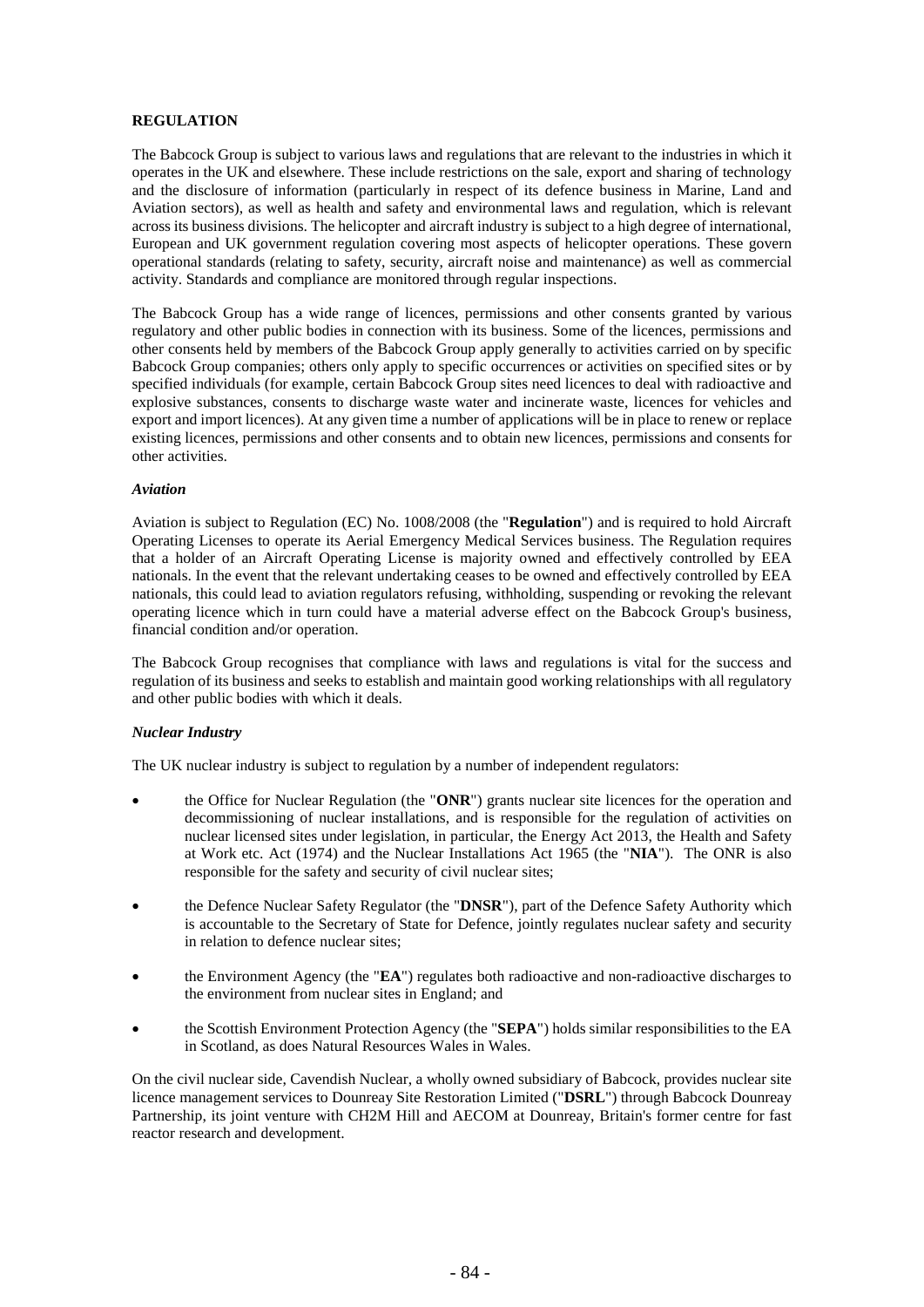On the defence nuclear side, the Babcock Group's nuclear activities at Devonport and Rosyth are licensed by the ONR. Certain of the Babcock Group's activities at Devonport and its activities at Faslane (those activities relating to nuclear powered submarines) are also regulated by the DNSR.

All of the Babcock Group's nuclear activities fall under the regulation of one or more of the ONR, the DNSR, the EA, the SEPA and Natural Resources Wales. Under the Nuclear Installations Act, which implements in the UK the international nuclear liability regime, the nuclear site licence holder (in relation to Babcock group companies, the nuclear site licence holder is Babcock at Devonport and Rosyth, and DSRL at Dounreay) is liable for the consequences of nuclear incidents at its nuclear licensed site, regardless of fault. Currently under the NIA, the liability of a nuclear site licence holder in the UK is capped at £140 million for each nuclear incident and claims may be brought against the nuclear site licence holder up to 10 years after the nuclear incident. The nuclear site licence holder must maintain insurance or other appropriate financial security to cover its potential liability. At Babcock's civil sites, this insurance is maintained by the UK Nuclear Decommissioning Authority, the authority established by the Energy Act 2004 to manage the clean-up of the UK's civil nuclear legacy. At Rosyth and Devonport, the Babcock Group relies on indemnities provided by the MoD to cover its statutory liabilities.

Changes to the amount and extent of liability, as well as the limitation period for making certain claims, have been enacted in the UK, and will come into force following ratification by the contracting states of the international protocols setting out the changes to the international nuclear liability regime.

# **EMPLOYEES**

As at 31 March 2019, the Babcock Group employed approximately 35,000 staff worldwide. As at 31 March 2018, the Babcock Group employed approximately the same number.

The Babcock Group has recognition agreements with a number of trade unions including Unite, Prospect, GMB and the National Union of Rail, Maritime and Transport Workers. As at 31 March 2019, approximately 60 per cent. of the Babcock Group's employees worked for companies and/or sites which were covered by collective agreements with trade unions (although employees working in an environment covered by a collective agreement are not necessarily members of trade unions).

# **INSURANCE**

The Babcock Group maintains insurance coverage which is mostly negotiated on a Group-wide basis. Coverage includes employer's liability, workers compensation, property damage, business interruption, public and product liability and motor vehicle liabilities in all of the countries in which the Babcock Group operates. The Babcock Group has claimed under its insurance in connection with the fatal helicopter accidents that happened in Abruzzo, Italy in January 2017 and in Portugal in December 2018 (both of which are more particularly described on page 89). Other than these claims, the Babcock Group has not made any material claims under any of its insurance policies in the last three years.

Taking into account the nature of the Babcock Group's business, the Board believes that the level of insurance for the Babcock Group is in line with industry standards, and that the Babcock Group is compliant with any contractual requirements for insurance cover imposed by customers, where applicable.

# **KEY PERFORMANCE INDICATORS FOR THE BABCOCK GROUP**

The Babcock Group has identified a number of group and sector level financial and non-financial key performance indicators that reflect the internal benchmarks it uses to measure the success of its business and strategy. These measures enable investors and other stakeholders to measure its progress. The following table contains the key performance indicators for the Babcock Group for the years ended 31 March 2018 and 31 March 2019:

| 2018  | 2019     |
|-------|----------|
| 82%   | 104%     |
| -1.6  |          |
| 10.9% | 11.4%    |
| 2.8%  | $-3.8\%$ |
| 14.5  | 14.9     |
| 38%   | 33%      |
| 14.5% | 15.2%    |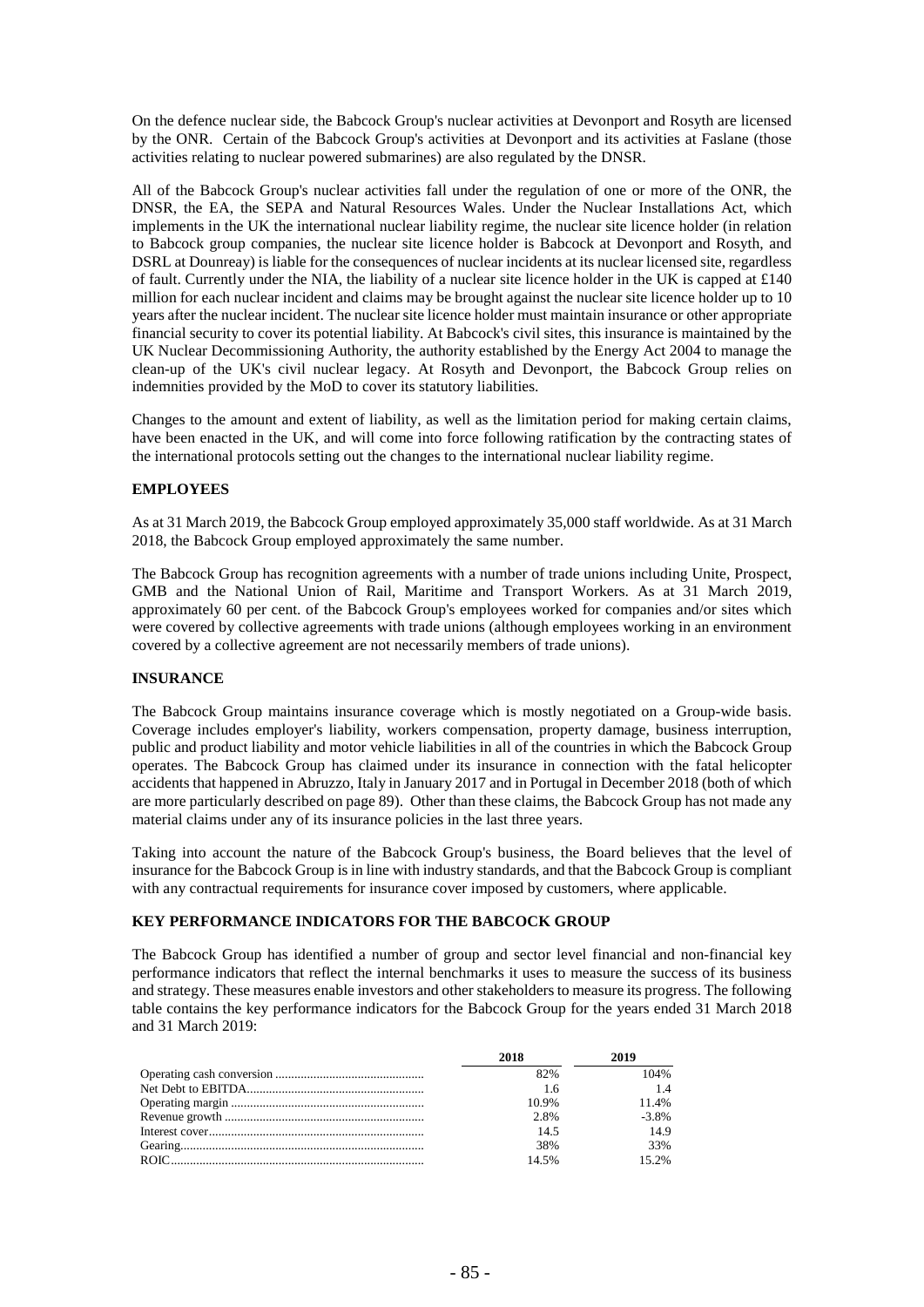See "*Alternative Performance Measures*" for further information in relation to how these figures have been calculated.

# **SIGNIFICANT SUBSIDIARIES**

The Issuer is the parent company of the Babcock Group.

The following is a list of the principal subsidiaries and associated undertakings of Babcock (each of which is considered by Babcock to be likely to have a significant effect on the assessment of the assets, liabilities, the financial position and/or the profits and losses of the Babcock Group) as at 1 July 2019.

The businesses listed below operate principally in the country in which they are incorporated.

| <b>Name of Subsidiary</b><br><b>Undertaking</b> | Country of origin/<br>incorporation | Percentage<br>holding of<br>shares and<br>voting<br>rights | <b>Nature of Business</b>                                                                                                                                          |
|-------------------------------------------------|-------------------------------------|------------------------------------------------------------|--------------------------------------------------------------------------------------------------------------------------------------------------------------------|
| <b>Babcock Marine (Rosyth)</b><br>Limited       | Scotland                            | 100%                                                       | Maintains and provides support<br>Royal<br>services<br>to<br>Navy<br>submarines and service ships in<br>the commercial marine market                               |
| Rosyth Royal Dockyard Limited                   | Scotland                            | 100%                                                       | Owner of Rosyth dockyard                                                                                                                                           |
| <b>Babcock Marine (Devonport)</b><br>Limited    | <b>England and Wales</b>            | 100%                                                       | Holding<br>for<br>company<br>Devonport dockyard                                                                                                                    |
| Devonport Royal Dockyard<br>Limited             | <b>England and Wales</b>            | 100%                                                       | Maintains Royal Navy ships<br>and provides support services to<br>naval base                                                                                       |
| Babcock Marine (Clyde)<br>Limited               | Scotland                            | 100%                                                       | Submarine services to the MoD                                                                                                                                      |
| Frazer-Nash Consultancy<br>Limited              | <b>England and Wales</b>            | 100%                                                       | <b>Systems</b><br>and<br>engineering<br>technology services                                                                                                        |
| <b>Babcock Pty Limited</b>                      | Australia                           | 100%                                                       | Engineering and maintenance<br>support                                                                                                                             |
| <b>Babcock Integrated Technology</b><br>Limited | <b>England and Wales</b>            | 100%                                                       | Design, supply and installation<br>of<br>specialist<br>handling<br>equipment                                                                                       |
| Babcock Canada Inc.                             | Canada                              | 100%                                                       | Engineering<br>and<br>Project<br>Management<br>of Submarines<br>and Surface<br>Ships<br>for<br>the<br>Canadian Navy.                                               |
| Liquid Gas Equipment Limited                    | Scotland                            | 100%                                                       | Design and build plants for<br>processing,<br>storage<br>and<br>handling of liquid gasses                                                                          |
| <b>Context Information Security</b><br>Limited  | <b>England and Wales</b>            | 100%                                                       | Technical<br>cyber-security<br>consulting                                                                                                                          |
| Babcock (NZ) Limited                            | New Zealand                         | 100%                                                       | Prime system integrator for the<br>New Zealand Defence Force<br>Navy fleet. Management of the<br>NZDF Dockyard in Auckland,<br>including<br>the<br>provision<br>of |

engineering and maintenance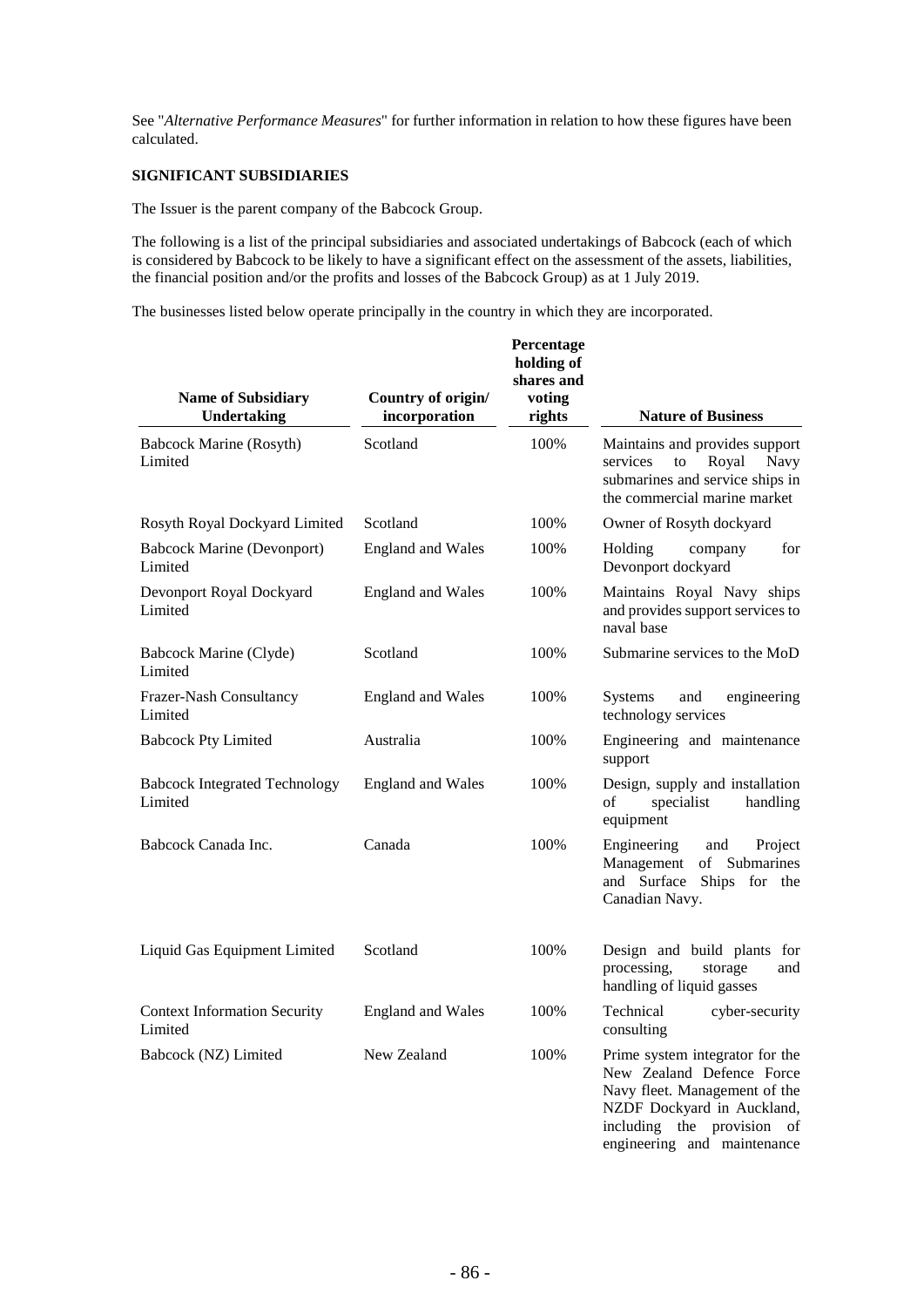| <b>Name of Subsidiary</b><br><b>Undertaking</b>                                 | Country of origin/<br>incorporation | Percentage<br>holding of<br>shares and<br>voting<br>rights | <b>Nature of Business</b>                                                                |
|---------------------------------------------------------------------------------|-------------------------------------|------------------------------------------------------------|------------------------------------------------------------------------------------------|
|                                                                                 |                                     |                                                            | services to the Navy fleet and<br>commercial operators.                                  |
| <b>Babcock Support Services</b><br>Limited                                      | Scotland                            | 100%                                                       | Support services and facilities<br>management                                            |
| <b>Babcock Marine Training</b><br>Limited                                       | <b>England and Wales</b>            | 100%                                                       | Naval training services                                                                  |
| <b>Babcock Aerospace Limited</b>                                                | <b>England and Wales</b>            | 100%                                                       | Airfield support services                                                                |
| <b>Babcock Land Limited</b>                                                     | <b>England and Wales</b>            | 100%                                                       | Fleet management and training<br>services                                                |
| <b>Babcock Airports Limited</b>                                                 | <b>England and Wales</b>            | 100%                                                       | Airport support services                                                                 |
| <b>Babcock Critical Services</b><br>Limited                                     | Scotland                            | 100%                                                       | Fleet management and support<br>services                                                 |
| <b>Babcock Vehicle Engineering</b><br>Limited                                   | <b>England and Wales</b>            | 100%                                                       | Specialist vehicle converter                                                             |
| Cavendish Nuclear Limited                                                       | <b>England and Wales</b>            | 100%                                                       | Nuclear engineering services,<br>including<br>decommissioning,<br>projects and new build |
| <b>Babcock Rail Limited</b>                                                     | <b>England and Wales</b>            | 100%                                                       | Rail infrastructure repair and<br>maintenance                                            |
| <b>Babcock Networks Limited</b>                                                 | <b>England and Wales</b>            | 100%                                                       | Powerline<br>erection<br>and<br>maintenance                                              |
| <b>Babcock Communications</b><br>Limited                                        | <b>England and Wales</b>            | 100%                                                       | Communication services                                                                   |
| Conbras Servicos Tecnicos de<br>Suporte Ltda                                    | <b>Brazil</b>                       | 100%                                                       | Facilities management                                                                    |
| <b>Babcock Training Limited</b>                                                 | <b>England and Wales</b>            | 100%                                                       | Education and training services                                                          |
| Babcock Learning and<br>Development Partnership LLP                             | <b>England and Wales</b>            | 80.1%                                                      | Education and training services                                                          |
| <b>Babcock Africa Services (Pty)</b><br>Limited                                 | South Africa                        | 90%                                                        | Engineering<br>services,<br>equipment<br>sales,<br>hire<br>and<br>maintenance            |
| <b>Babcock Mission Critical</b><br>Services Espana SAU                          | Spain                               | 49.82%                                                     | critical<br>Helicopter<br>mission<br>operations                                          |
| <b>Babcock Mission Critical</b><br>Services Galicia SL                          | Spain                               | 91.11%                                                     | Helicopter<br>critical<br>mission<br>operations                                          |
| <b>Babcock Mission Critical</b><br>Services France SA                           | France                              | 49.82%                                                     | Helicopter<br>mission<br>critical<br>operations                                          |
| <b>Babcock Mission Critical</b><br>Services Portugal, Unipessoal,<br><b>LDA</b> | Portugal                            | 49.82%                                                     | mission<br>critical<br>Helicopter<br>operations                                          |
| <b>Babcock Mission Critical</b><br>Services Italia S.p.A                        | Italy                               | 49.82%                                                     | Helicopter<br>mission<br>critical<br>operations                                          |
| <b>Babcock Mission Critical</b><br>Services Onshore Limited                     | <b>England and Wales</b>            | 100%                                                       | Helicopter<br>critical<br>mission<br>operations                                          |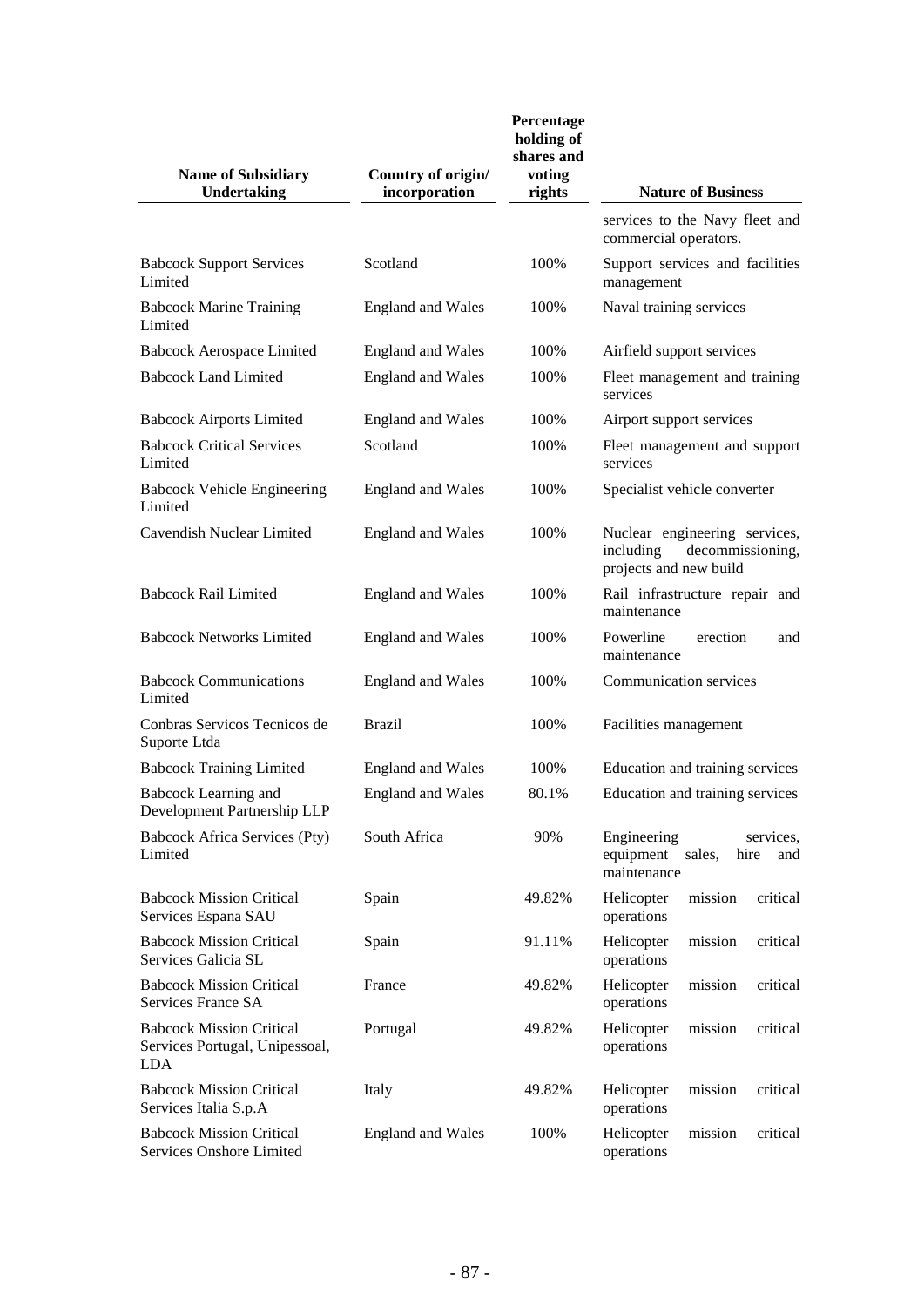| <b>Name of Subsidiary</b><br><b>Undertaking</b>                                      | Country of origin/<br>incorporation | Percentage<br>holding of<br>shares and<br>voting<br>rights | <b>Nature of Business</b>                                                |
|--------------------------------------------------------------------------------------|-------------------------------------|------------------------------------------------------------|--------------------------------------------------------------------------|
| <b>Babcock Mission Critical</b><br>Services (Ireland) Limited                        | Ireland                             | 49.82%                                                     | mission<br>critical<br>Helicopter<br>operations                          |
| <b>Babcock Mission Critical</b><br>Services Offshore Limited                         | <b>England and Wales</b>            | 100%                                                       | mission<br>critical<br>Helicopter<br>operations                          |
| <b>Babcock Mission Critical</b><br>Services Design and<br><b>Completions Limited</b> | <b>England and Wales</b>            | 100%                                                       | critical<br>Helicopter<br>mission<br>operations                          |
| <b>Babcock Offshore Services</b><br>Australasia Pty Ltd                              | Australia                           | 100%                                                       | critical<br>Helicopter<br>mission<br>operations                          |
| <b>Babcock Mission Critical</b><br>Services Australasia Pty Ltd                      | Australia                           | 100%                                                       | mission<br>critical<br>Helicopter<br>operations                          |
| <b>Babcock Scandinavian</b><br>AirAmbulance AB                                       | Sweden                              | 49.82%                                                     | Helicopter<br>mission<br>critical<br>operations                          |
| <b>Babcock DSG Ltd</b>                                                               | UK                                  | 100%                                                       | Engineering<br>services<br>and<br>equipment maintenance<br>and<br>repair |
| <b>Babcock International France</b><br><b>Aviation SAS</b>                           | France                              | 100%                                                       | Aerial services                                                          |
| Cognac Formation Aero                                                                | France                              | 90%                                                        | Flight training                                                          |
| <b>Babcock International Italy</b><br>S.p.A.                                         | Italy                               | 100%                                                       | Aerial services                                                          |
| Babcock Engineering Portugal,<br>Unipessoal, LDA                                     | Portugal                            | 100%                                                       | Aerial services                                                          |
| <b>Babcock Mission Critical</b><br><b>Services Fleet Management</b><br>SAU           | Spain                               | 100%                                                       | Aerial services                                                          |
| <b>Equity accounted investments</b>                                                  |                                     |                                                            |                                                                          |
| <b>Holdfast Training Services</b><br>Limited                                         | <b>England and Wales</b>            | 74%                                                        | Military training                                                        |
| ALC (Superholdco) Limited                                                            | <b>England and Wales</b>            | 50%                                                        | PFI operator                                                             |
| AirTanker Limited                                                                    | <b>England and Wales</b>            | 13.3%                                                      | In-flight refuelling support                                             |
| <b>Ascent Flight Training</b><br>(Holdings) Limited                                  | <b>England and Wales</b>            | 50%                                                        | Flight training                                                          |
| Cavendish Dounreay Partnership<br>Limited                                            | <b>England and Wales</b>            | 50%                                                        | Nuclear site decommissioning                                             |

# **LITIGATION AND INVESTIGATIONS**

The Babcock Group is party to certain legal proceedings and investigations, most of which are routine and all of which are incidental to its business. Some matters involve claims for damages as well as other relief. Other than the proceedings set out below, the Babcock Group believes that, if any or all of these legal proceedings or investigations are determined against it, they will not have a material adverse effect on its financial position or results of operations. However, the outcome of legal proceedings can be extremely difficult to predict with certainty. The main ongoing proceedings and investigations are set out below.

The Air Accident Investigation Branch carried out an investigation into the 29 November 2013 helicopter accident in Glasgow, which resulted in ten fatalities, several persons injured and significant property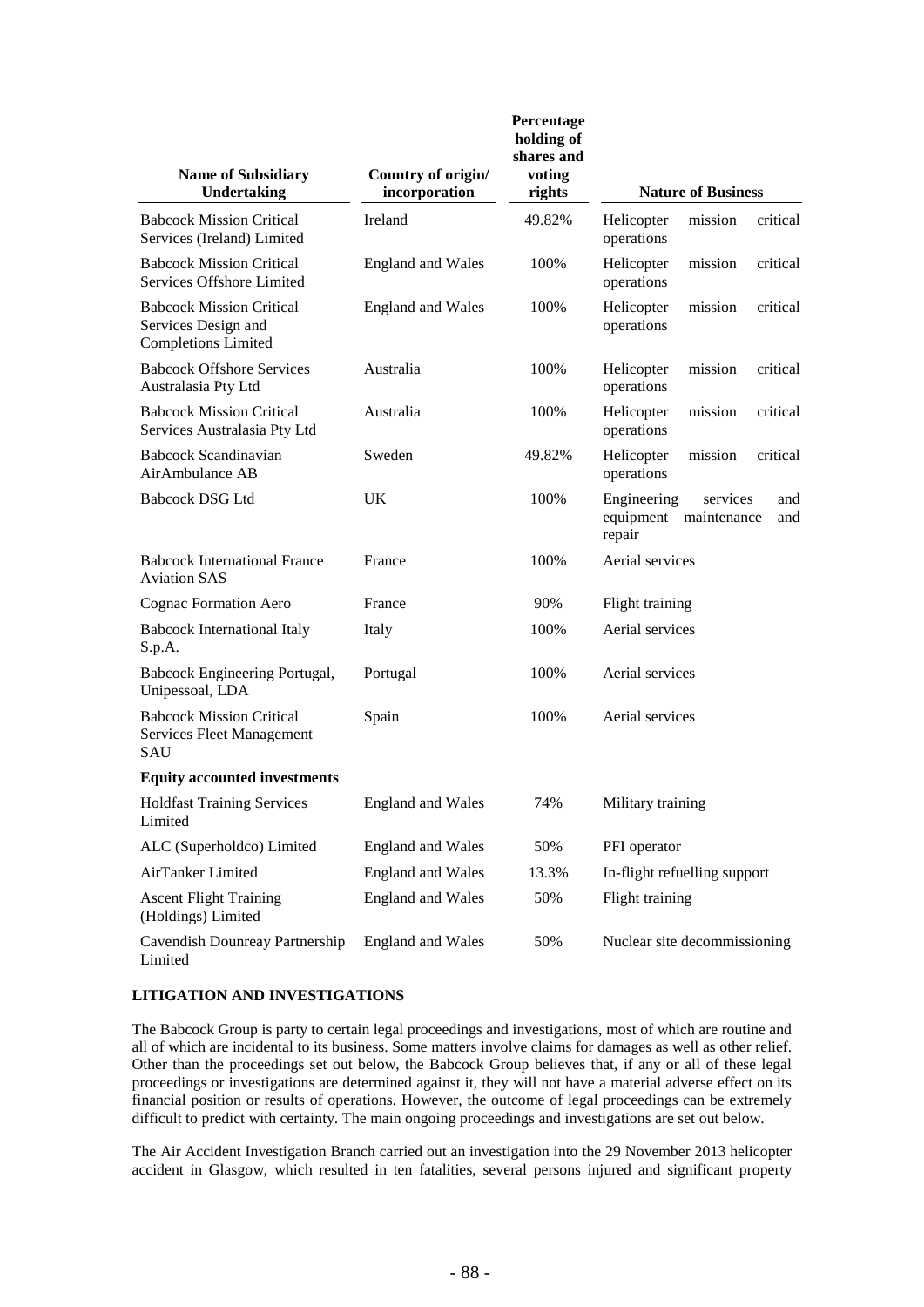damage. A separate investigation into the accident has also been carried out by Police Scotland under the direction of the Procurator Fiscal, who has said that Babcock Group will not be the subject of any criminal investigation. A Fatal Accident Inquiry into the accident is currently ongoing. The Babcock Group is cooperating with the authorities. In addition, MCS has received several civil claims for compensation for personal injury and property damage from solicitors acting for people impacted by the accident, including, without limitation, a potential employers' liability claim in respect of the Babcock Group's pilot who died in the accident. The Babcock Group's insurance company has informed it that, without any acknowledgement of liabilities (other than strict liability of Babcock Air Services Limited as operator under the applicable laws and regulations), the insurance company is responding to the civil claims.

In January 2017, a helicopter, operated by the Babcock Group in Abruzzo, Italy and performing emergency services, crashed. There were 2 crew, 3 paramedics and 1 patient on board, all of whom died. The Babcock Group is assisting the authorities with their investigation of the causes of the accident. Babcock's insurers are dealing with the civil claims arising out of the incident.

In December 2018, a helicopter, operated by the Babcock Group in Portugal, crashed, causing the deaths of the two crew members and the two passengers. The relevant authorities are investigating the crash. Babcock has informed its insurers, who are expected to respond to the civil claims.

In February 2019, the Italian Competition Authority (the "**ICA**") notified Babcock Mission Critical Services Italia SpA ("**BMCS Italia**") of its decision to fine a number of companies, which are members of the Italian Helicopter Association (the "**Association**") and provide helicopter services in Italy, for anti-trust violations. The ICA found that a number of companies, but not BMCS Italia, had engaged in bid-rigging activities in the aerial rotary wing fire-fighting sector, a sector in which BMCS Italia does not operate. At the same time, the ICA, after investigation, found that there was no bid-rigging in the helicopter emergency services sector, the sector in which BMCS does operate. However, during the course of its investigation, the ICA became aware of a publicly available "tariff list" produced by the Association since 2001 and, on the basis of the list, decided to fine the members of the Association, including BMCS Italia. The fine for BMCS Italia was  $\bigoplus$ 1 million. BMCS Italia has appealed the ICA's decision.

# **MATERIAL CONTRACTS**

The following contracts (not being contracts entered into in the ordinary course of business) have been entered into by the Babcock Group and are, or may be, material and contain provisions under which the Issuer or any member of the Babcock Group has an obligation or entitlement which is, or may be, material to the ability of the Issuer to meet its obligations in respect of the Notes:

# (i) *Existing Facility Agreements*:

Babcock entered into an English law governed syndicated facility agreement in December 2014 with Australia and New Zealand Banking Group Ltd, Barclays Bank PLC, BNP Paribas, London branch, HSBC Bank plc, J.P. Morgan Ltd, Lloyds Bank plc, The Royal Bank of Scotland plc, Abbey National Treasury Services plc and Sumitomo Mutsui Banking Corporation as mandated lead arrangers, and Bayerische Landesbank, the Bank of Tokyo Mitsubishi UFJ, Ltd and Credit Industriel et Commercial, London branch as arrangers, pursuant to which the lenders made available to Babcock a £750,000,000 multicurrency revolving credit facility. Babcock has extended the maturity date of this facility by a further year to December 2020.

In February 2018, Babcock entered into a two and a half year £100,000,000 credit facility with Lloyds Bank PLC. Babcock may use the facility for general corporate and working capital purposes.

- (ii) *Euro Medium Term Note Programme:* In September 2014, Babcock established a £1,800,000,000 euro medium term note programme and in October 2014 issued an inaugural 8 year €550,000,000 1.750 per cent. issue of notes due 2022 under the Programme. In addition, Babcock has issued £300,000,000 1.875 per cent. notes which will be due in 2026.
- (iii) *Note Purchase Agreement*: on 17 March 2011, Babcock issued to certain financial institutions US\$500 million 5.64 per cent. Series B Senior Notes due 17 March 2021 pursuant to a note purchase agreement entered into by each of Babcock, Devonport Royal Dockyard Ltd and Rosyth Royal Dockyard Ltd.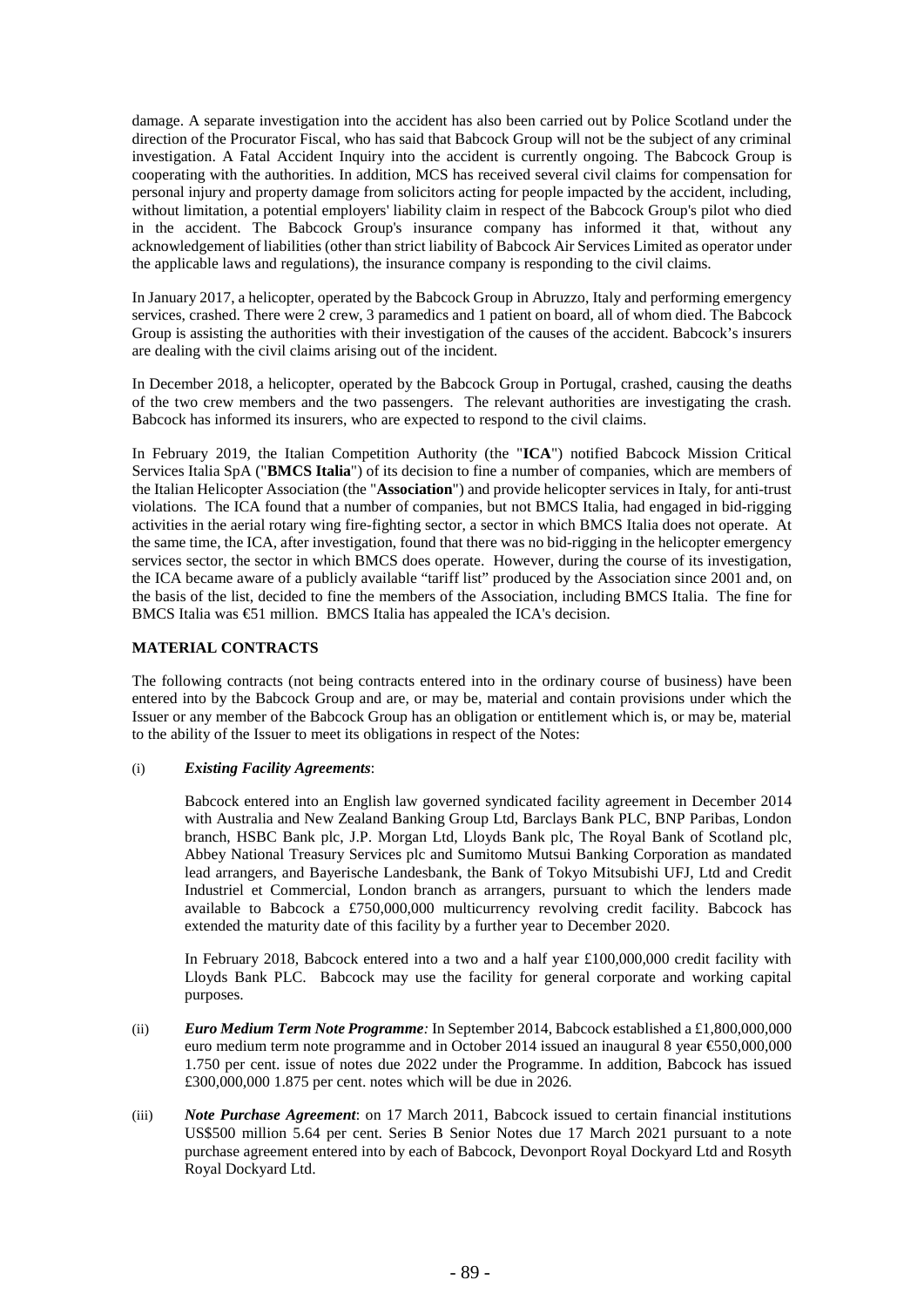(iv) *Multi-Currency Note Facility Agreement*: on 21 January 2010, Babcock issued the New York law governed £40 million 5.405 per cent. Series B Shelf Notes due 21 January 2020 to Prudential Investment Management Inc. (and certain of its affiliates) under a multi-currency note facility agreement entered into by each of Babcock, Devonport Royal Dockyard Ltd and Rosyth Royal Dockyard Ltd.

## **DIRECTORS, SENIOR MANAGERS AND CORPORATE GOVERNANCE**

### **DIRECTORS**

#### **Current Directors**

The current directors of Babcock (each a "**Director**") and their functions are as follows:

| <b>Name</b>           | <b>Position</b>                      | Date appointed to<br>the Board |
|-----------------------|--------------------------------------|--------------------------------|
| Michael Turner, CBE   | Director, Chairman                   | 1 June 2008                    |
| Archibald Bethel, CBE | Director, Chief Executive Officer    | 1 May 2010                     |
| Franco Martinelli     | Director, Group Finance Director     | 1 August 2014                  |
| <b>John Davies</b>    | Director, Land                       | 1 January 2013                 |
| <b>Ruth Cairnie</b>   | Non-Executive Director (Independent) | 3 April 2019                   |
| Sir David Omand, GCB  | Senior Independent Director          | 1 April 2009                   |
| Ian Duncan            | Non-Executive Director (Independent) | 10 November 2010               |
| <b>Jeff Randall</b>   | Non-Executive Director (Independent) | 1 April 2014                   |
| Myles Lee             | Non-Executive Director (Independent) | 1 April 2015                   |
| Victoire de Margerie  | Non-Executive Director (Independent) | 1 February 2016                |
| Lucy Dimes            | Non-Executive Director (Independent) | 1 April 2018                   |
| Kjersti Wiklund       | Non-Executive Director (Independent) | 1 April 2018                   |

The business address of each of the Directors (in such capacity) is 33 Wigmore Street, London, W1U 1QX.

Michael Turner is due to retire as Chair of the Board at the 2019 AGM in July when it is expected Ruth Cairnie will step up to the role.

#### **Profiles of the Directors**

The business experience and principal business activities outside of the Babcock Group of each of the Directors are as follows:

#### (a) *Michael Turner, CBE, Chairman*

Mike Turner was appointed to the Board as a Non-Executive Director on 1 June 2008 and as Chairman of the Board on 1 November 2008. He is a member of the UK Government's Apprenticeship Ambassadors Network. Prior to that, he was the Chief Executive of BAE Systems plc and a former Chairman of the UK Defence Industries Council (DIC). He is also a Director of Global Marine Services PLC.

# (b) *Archibald Bethel, CBE, Chief Executive Officer*

Archibald Bethel joined the Babcock Group in January 2004 and was Chief Executive, Marine and Technology division from June 2007. He became a Director on 1 May 2010 and he was appointed Group Chief Executive in August 2016. He is a Chartered Engineer and a Fellow of the Royal Academy of Engineering. He is also President of the Society of Maritime Industries and is a Lay Member of the Court of the University of Strathclyde.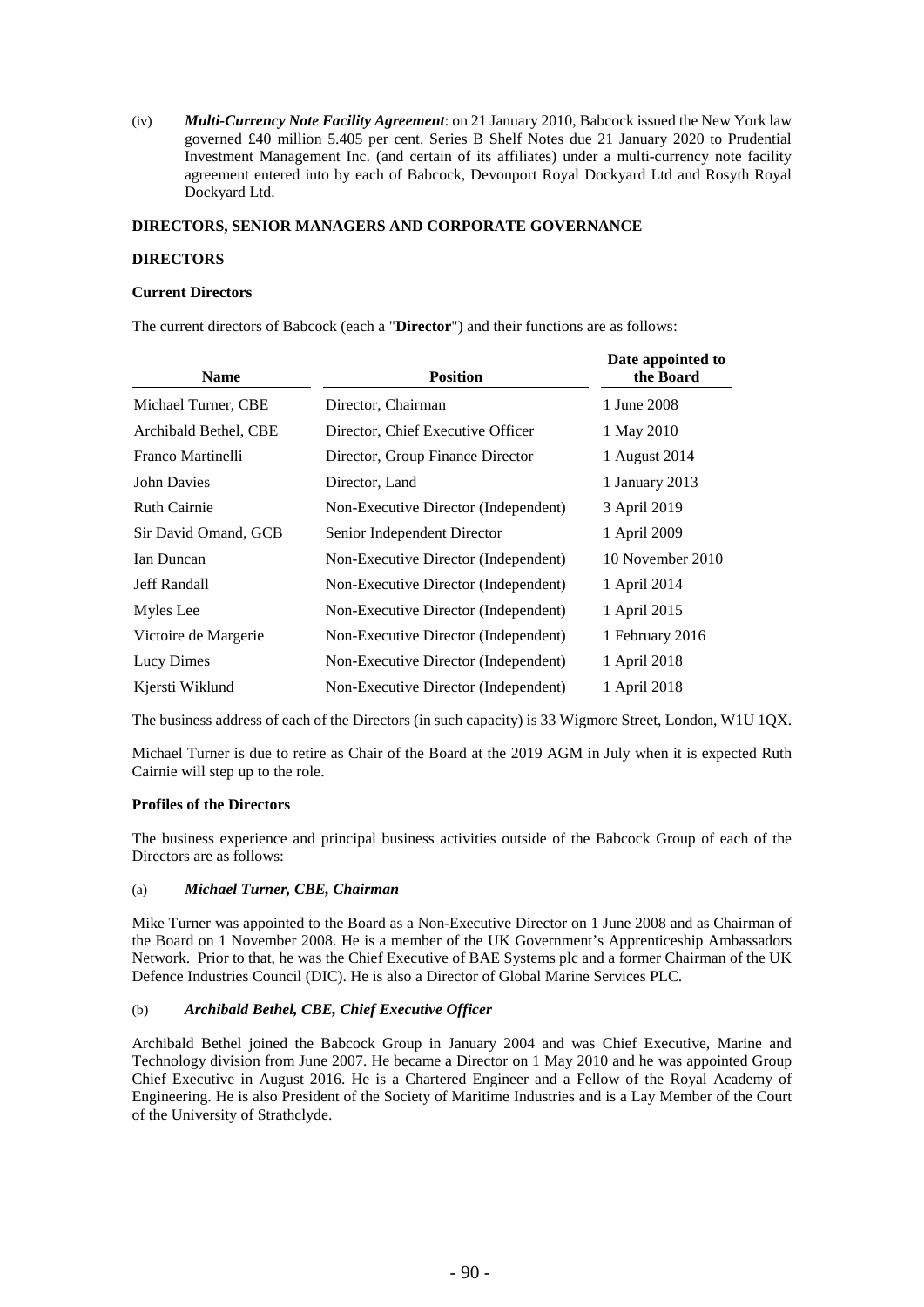# (c) *Franco Martinelli, Group Finance Director*

Franco Martinelli joined the Board as Group Finance Director in August 2014, having served as Group Financial Controller for the previous 12 years. Before joining Babcock, he was Group Financial Controller at Powell Duffryn plc and before that he held divisional and group roles at Courtaulds, James Capel and BP.

# (d) *John Davies, Director - Land*

John Davies joined the Babcock Group in 2010, following the acquisition of VT Group. He was appointed Divisional Chief Executive, Defence and Security in 2010 and joined the Board on 1 January 2013. John is now the Sector Divisional CEO of Land. He is a lawyer by background and a graduate of the University of Manchester. He has worked extensively across the support services and defence sectors within Bombardier, BAE Systems and VT Group.

# (e) *Ruth Cairnie*

Ruth Cairnie joined the Board as a Non-Executive Director in April 2019. She is currently the Senior Independent Director of Associated British Foods plc and a Non-Executive Director of Rolls-Royce Holdings plc and ContourGlobal plc. Prior to that, she had a 37 year career at Royal Dutch Shell plc, spanning senior functional and line roles.

# (f) *Sir David Omand, GCB, Senior Independent Director*

Sir David joined the Board as a Non-Executive Director in April 2009, and became Senior Independent Director in January 2012. He is a visiting professor in the department of War Studies, King's College London and PSIA Sciences Po in Paris. He left UK government service in 2005 having served in various senior roles, including as UK Government Security and Intelligence Coordinator, Permanent Secretary of the Home Office, Director of GCHQ (the UK Signals Intelligence and Information Assurance Agency) and Deputy Under-Secretary of State for Policy in the MoD.

# (g) *Ian Duncan, Independent Non-Executive Director*

Ian Duncan joined the Board as a Non-Executive Director in November 2010. He is a chartered accountant and is a former Group Finance Director of Royal Mail Holdings PLC. Ian is currently a Non-Executive Director, and Chairman of the Audit Committee, of Bodycote PLC. Ian is a Non-Executive Director and Chairman of the Audit Committee, of SIG plc. He has also formerly been Corporate Finance Director at British Nuclear Fuels, Chief Financial Officer and Senior Vice President at Westinghouse Electric Company LLC in Pennsylvania, USA.

# (h) *Jeff Randall, Independent Non-Executive Director*

Jeff Randall joined the Board as a Non-Executive Director on 1 April 2014. He had a long career as a journalist and broadcaster until he stepped down as a presenter for Sky News in March 2014 and as editorat-large of the Daily Telegraph at the end of 2013. He was business editor of the BBC between 2001 and 2005, the launch editor of Sunday Business and, for six years, was City Editor of the Sunday Times. He is a former director of Times Newspapers. He is also a Visiting Fellow of Oxford University's Saïd Business School, where he specialises in corporate reputation, and is an Independent Non-Executive at BDO LLP, the accountancy firm.

# (i) *Myles Lee, Independent Non-Executive Director*

Myles Lee was appointed to the Board on 1 April 2015. He was Chief Executive Officer of CRH plc between 2009 and 2013, serving before that from 2003 as its Finance Director, having joined CRH in 1982 and serving in a number of roles and management positions. Myles holds a degree in civil engineering and is a Fellow of the Institute of Chartered Accountants in Ireland. He is also a Non-Executive Director of UDG Healthcare PLC and Ingersoll-Rand plc which is listed on the New York Stock Exchange.

# (j) *Prof. Victoire de Margerie, Independent Non-Executive Director*

Victoire de Margerie joined the Board as a Non-Executive Director on 1 February 2016. She is the Executive Chair of Rondol (France), a start-up company, developing micro machinery for advanced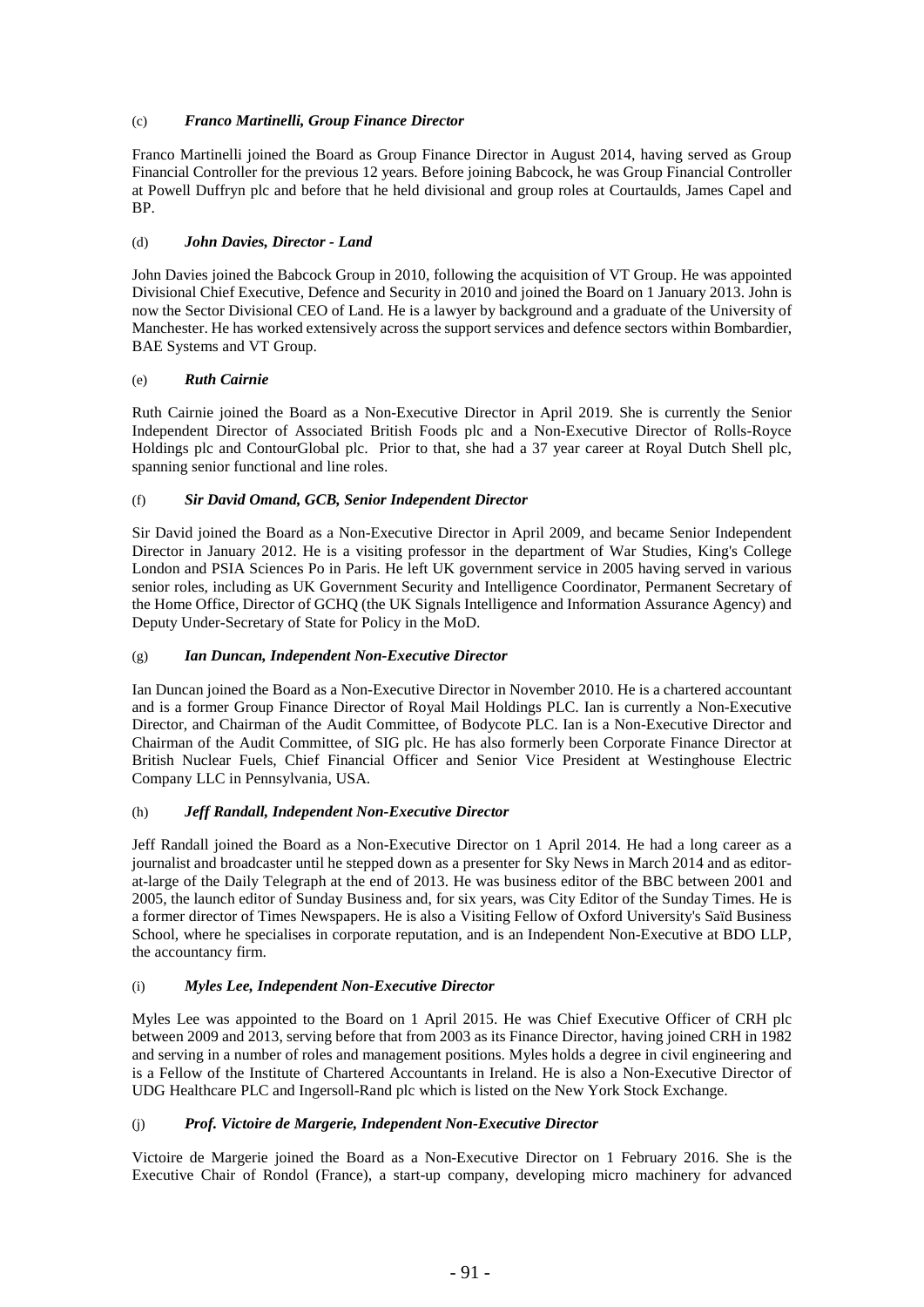industry applications. She is also a Non-Executive Director of Eurazeo SA (France) and Arkema (France). She has been a non-executive director of Morgan Advanced Materials Plc (UK), Norsk Hydro ASA (Norway) and Outokumpu OyJ (Finland). During her career as an executive, Victoire held senior management positions in France, Germany and the USA with Atoche, Carnaud MetalBox and Pechiney. Victoire holds a PhD in Strategic Management from Université Panthéon-Assas (Paris II).

# (k) *Lucy Dimes, Independent Non-Executive Director*

Lucy Dimes is the Chief Executive Officer, UBM EMEA. She has also been a Non-Executive Director of Berendsen PLC, where she was a member of the Audit, Remuneration and Nomination Committees. Previously, she was Chief Executive Officer , UK & Ireland, of Fujitsu, the Chief Operating Officer and Executive Director of Equiniti Group Chief Executive Officer UK & Ireland of Alcatel Lucent (now Nokia) and had a 19-year career at BT, where she held various senior roles, including Managing Director of Group and Openreach Service Operations.

# (l) *Kjersti Wiklund, Independent Non-Executive Director*

Kjersti Wiklund is a Non-Executive Director of Laird PLC and Spectris PLC. Prior to that, she held senior roles, including Director, Group Technology Operations of Vodafone, and Chief Operating Officer of VimpelCom Russia, Deputy Chief Executive Officer and Chief Technology Officer of Kyivstar in Ukraine, Executive Vice President and Chief Technology Officer of Digi Telecommunications in Malaysia, and Executive Vice President and Chief Information Officer at Telenor in Norway. She was also a Non-Executive Director of Cxense ASA in Norway, Fast Search & Transfer ASA in Norway and Telescience Inc in the US.

# **CORPORATE GOVERNANCE**

The Board is firmly committed to high standards of corporate governance. The principal governance rules applying to UK companies listed on the Main Market of the London Stock Exchange are contained in the UK Corporate Governance Code (the "**Corporate Governance Code**"). The Board considers that the Issuer complied with all the provisions of the Corporate Governance Code throughout the year to 31 March 2019.

#### **Board of Directors**

A Director is appointed by ordinary resolution (i.e. a simple majority of votes cast) at a general meeting of ordinary shareholders of Babcock. The Board also has the power to appoint a Director, but any person so appointed must stand for reappointment by shareholders at the first annual general meeting following his or her appointment by the Board. It is Babcock's policy that all Directors seek re-election at each Annual General Meeting ("**AGM**").

The Corporate Governance Code currently recommends that at least half of the board of directors (excluding the chairman) of a UK listed company should be independent in character and judgment and free from relationships or circumstances which are likely to affect, or could appear to affect, their judgment.

The Board has established Audit and Risk, Remuneration and Nominations Committees, with formally delegated duties and responsibilities with written terms of references.

No Director has any material interest in any significant contract with the Issuer or any of its subsidiary undertakings.

No potential conflicts of interests exist between any of the Directors' duties to Babcock or the Babcock Group and their private interests and/or other duties.

None of the Directors were selected to act in such capacity pursuant to any arrangement or understanding with any major shareholder, customer, supplier or other person having a business connection with the Babcock Group.

There are no family relationships between any of the Directors.

There are no outstanding loans granted by Babcock or any member of the Babcock Group to any of the Directors, nor has any guarantee been provided by Babcock or any member of the Babcock Group for their benefit, save that each of the Directors has the benefit of a qualifying third party indemnity pursuant to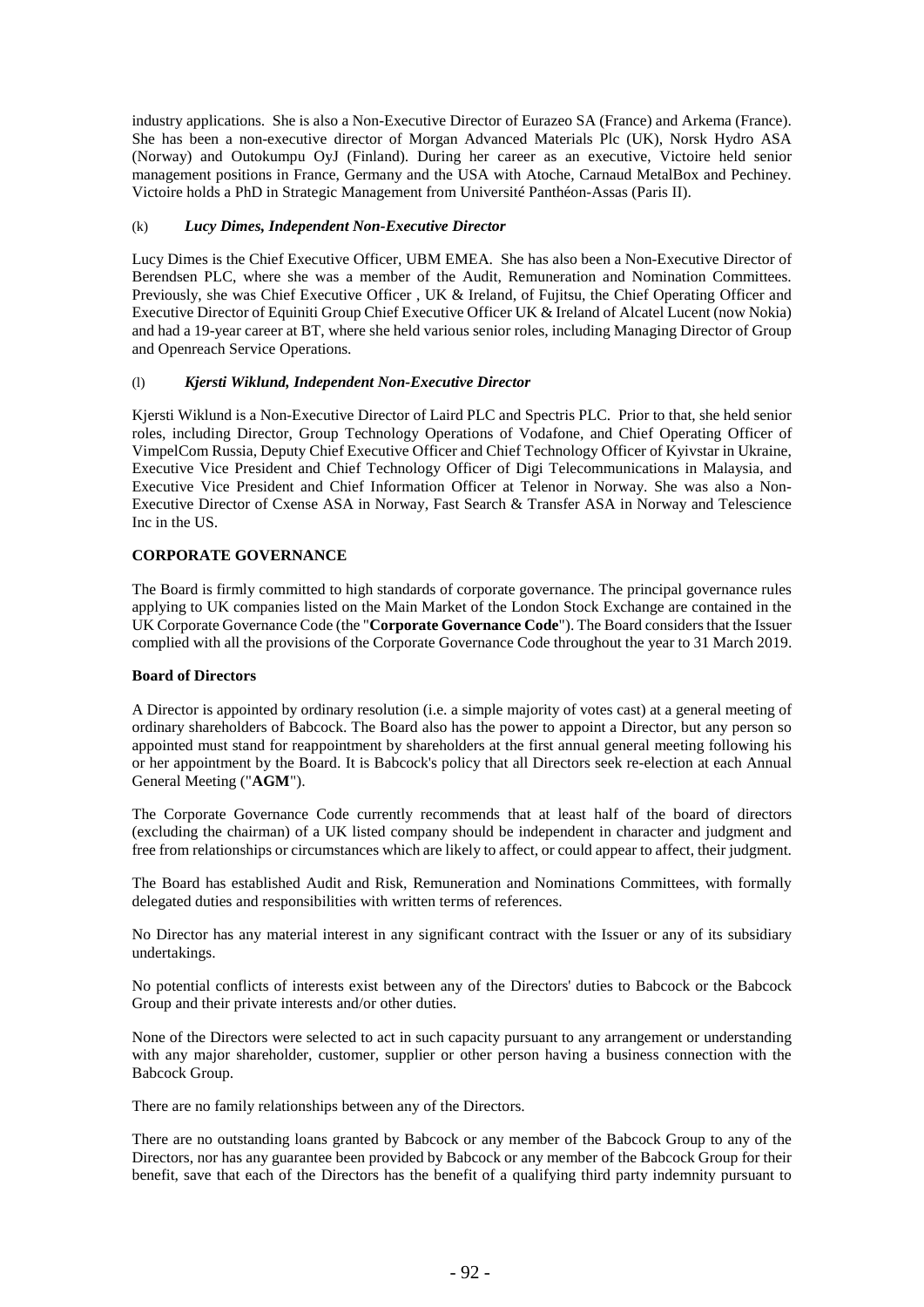which Babcock agrees to indemnify the Directors against liabilities that they may incur as a result of their office as director in terms which are in accordance with the relevant provisions of the Companies Act 2006.

### **Board Committees**

#### *Audit and Risk Committee*

#### *Current members*

The Babcock Audit and Risk Committee is made up entirely of the independent Non-Executive Directors, although it is expected Ruth Cairnie, will step up to the role of Chair of the Board on the retirement of Michael Turner at the 2019 AGM in July. The Corporate Governance Code recommends that the Audit and Risk Committee should be comprised of, at least, three members who should all be independent nonexecutive directors and that at least one member should have recent and relevant financial experience.

The Audit and Risk Committee meets formally at least four times a year and otherwise as required.

### *Role of the Audit and Risk Committee*

The Audit and Risk Committee operates under defined terms of reference and its principal responsibilities include:

- ensuring the annual report and accounts is fair, balanced and understandable, and provides the information necessary for shareholders to assess Babcock's performance, business model and strategy;
- monitoring the integrity of the full year and half-yearly financial statements and any formal announcements relating to the Issuer's financial performance;
- reviewing significant reporting issues, the consistency of accounting policies and disclosure, and any decisions requiring a major element of judgment;
- being satisfied there is an effective system of internal control, compliance procedures and risk management systems;
- considering the role and independence of the external auditors;
- considering the appointment or re-appointment of the Babcock Group's external auditors; and
- reviewing the Babcock Group's processes for detecting and addressing fraud, bribery, misconduct and control weaknesses and considering reports on any such occurrence.

#### *Remuneration Committee*

#### *Current members*

The Babcock Remuneration Committee is made up entirely of the independent Non-Executive Directors, although it is expected Ruth Cairnie, will step up to the role of Chair of the Remuneration Committee on the retirement of Michael Turner at the 2019 AGM in July. The Corporate Governance Code provides that the Remuneration Committee should consist of, at least, three members who are all independent nonexecutive directors.

The Remuneration Committee meets formally at least four times a year and otherwise as required.

#### *Role of the Remuneration Committee*

The Remuneration Committee operates under defined terms of reference and its principal responsibilities include:

• determining and recommending to the Board the Babcock Group's policy on executive remuneration;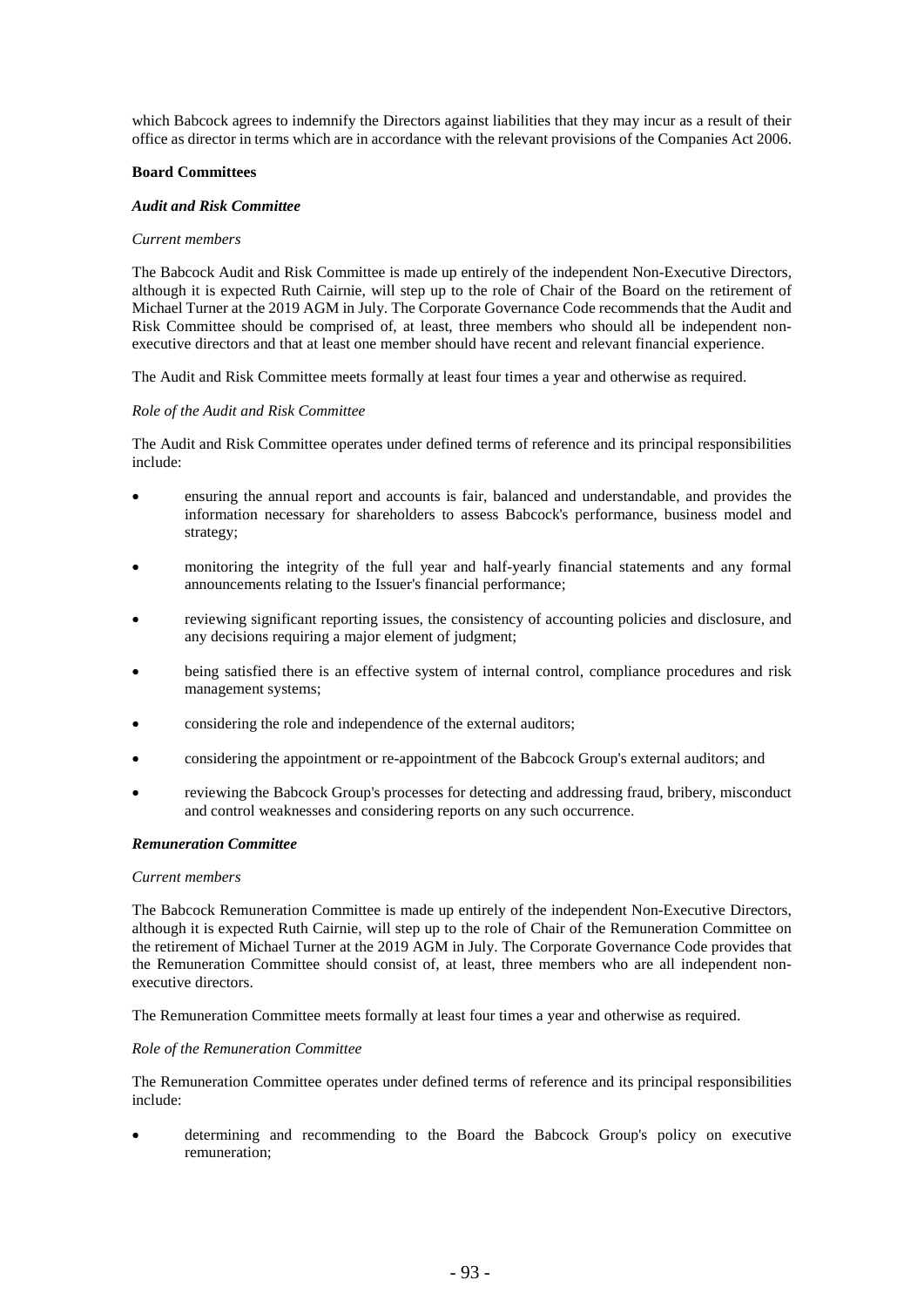- overseeing any major changes in employee benefit structures throughout the Babcock Group and reviewing and noting annually the remuneration trends across the Babcock Group;
- determining the terms of service of the Chairman and the Executive Directors, including remuneration and other benefits package and severance terms;
- reviewing the design of all new equity schemes for approval by the Board and shareholders;
- approving the terms and basis of participation in short and long term bonus and incentive schemes for which the Executive Directors and/or senior management are eligible; setting performance criteria for the granting, vesting or execution of awards or options under any existing or new share scheme or other long term incentive plan and to review annually the bonus arrangements for the Executive Directors;
- granting options or awards under any share scheme operated by the Babcock Group from time to time (a "**Share Scheme**") (other than any all employee share schemes);
- granting dispensations in respect of leavers exercising rights under the Share Schemes;
- determining, whether the performance measures for any equity incentive plans, performancerelated pay schemes and other cash based incentive plans for Executive Directors operated by the Issuer have been satisfied; and
- making sure that all short and long term incentives are consistent with and support sound risk management, and are aligned with customer and shareholder interests.

# *Nominations Committee*

# *Current members*

The Babcock Nominations Committee is made up of the independent Non-Executive Directors and chaired by the Chairman. The Corporate Governance Code provides that a majority of the members of the Nominations Committee should be independent non-executive directors.

The Nominations Committee meets as required.

# *Role of the Nominations Committee*

The Nominations Committee operates under defined terms of reference and its principal responsibilities include:

- regularly reviewing the structure, size and composition (including the skills, knowledge, experience and diversity) of the Board and making recommendations to the Board with regard to any changes;
- considering succession planning for directors and other senior executives, taking account of the challenges and opportunities facing the Issuer, and the skills and expertise needed on the Board in the future;
- keeping under review the leadership needs of the Babcock Group, both executive and nonexecutive, with a view to ensuring the continued ability of the Babcock Group to compete effectively in the market place;
- identifying and nominating for the approval of the Board, candidates to fill board vacancies as and when they arise; and
- reviewing annually the time required from the Non-Executive Directors for performance of their duties to the Issuer.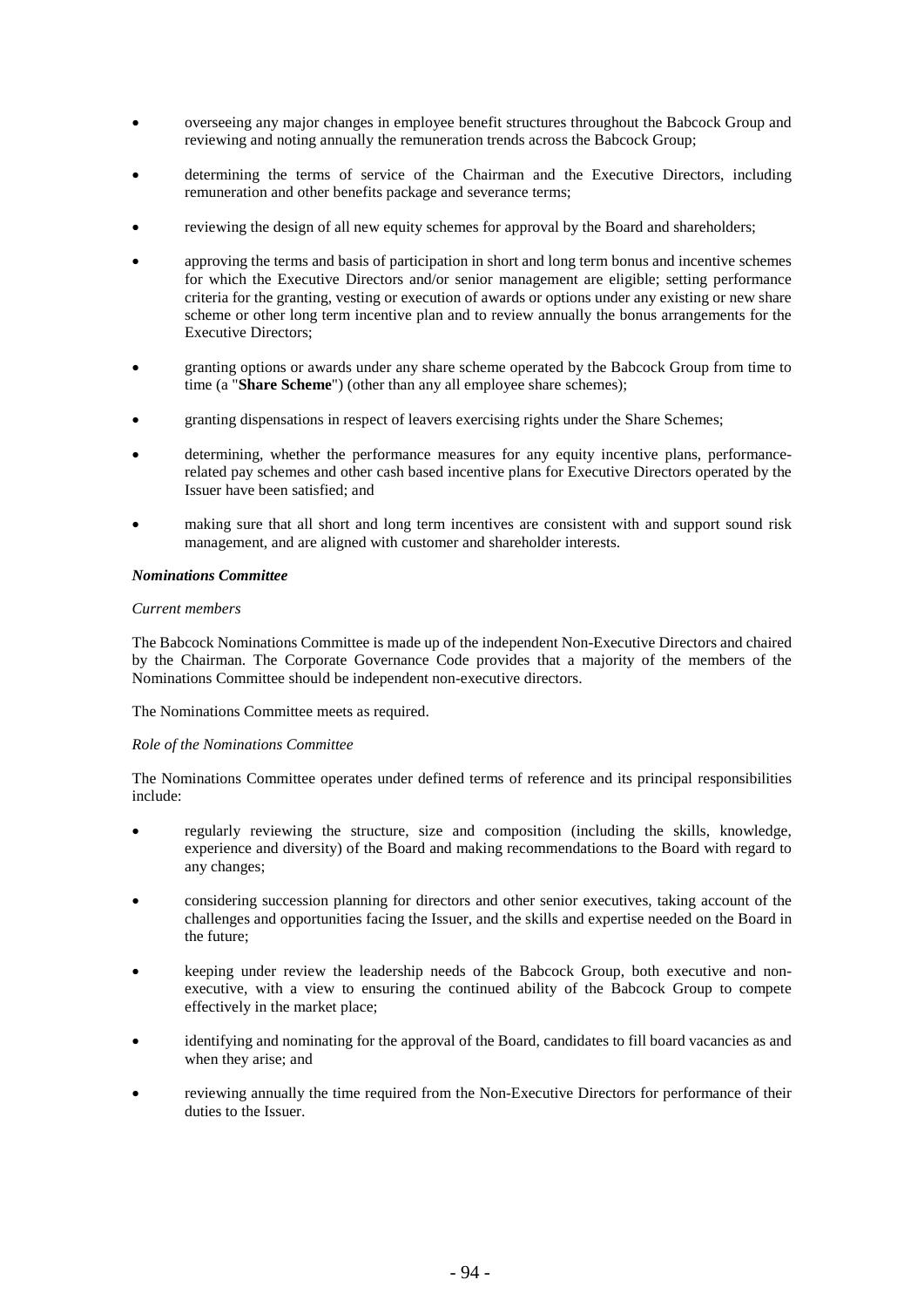# **ETHICAL CONDUCT**

Babcock has adopted a Code of Business Conduct which sets out the ethical standards that should be adhered to by Babcock's employees, business advisors and partners. All employees are expected to avoid conflicts of interest, to act lawfully (and in particular, not to be involved in any corrupt practices) and to report any non-compliance issues of which they become aware.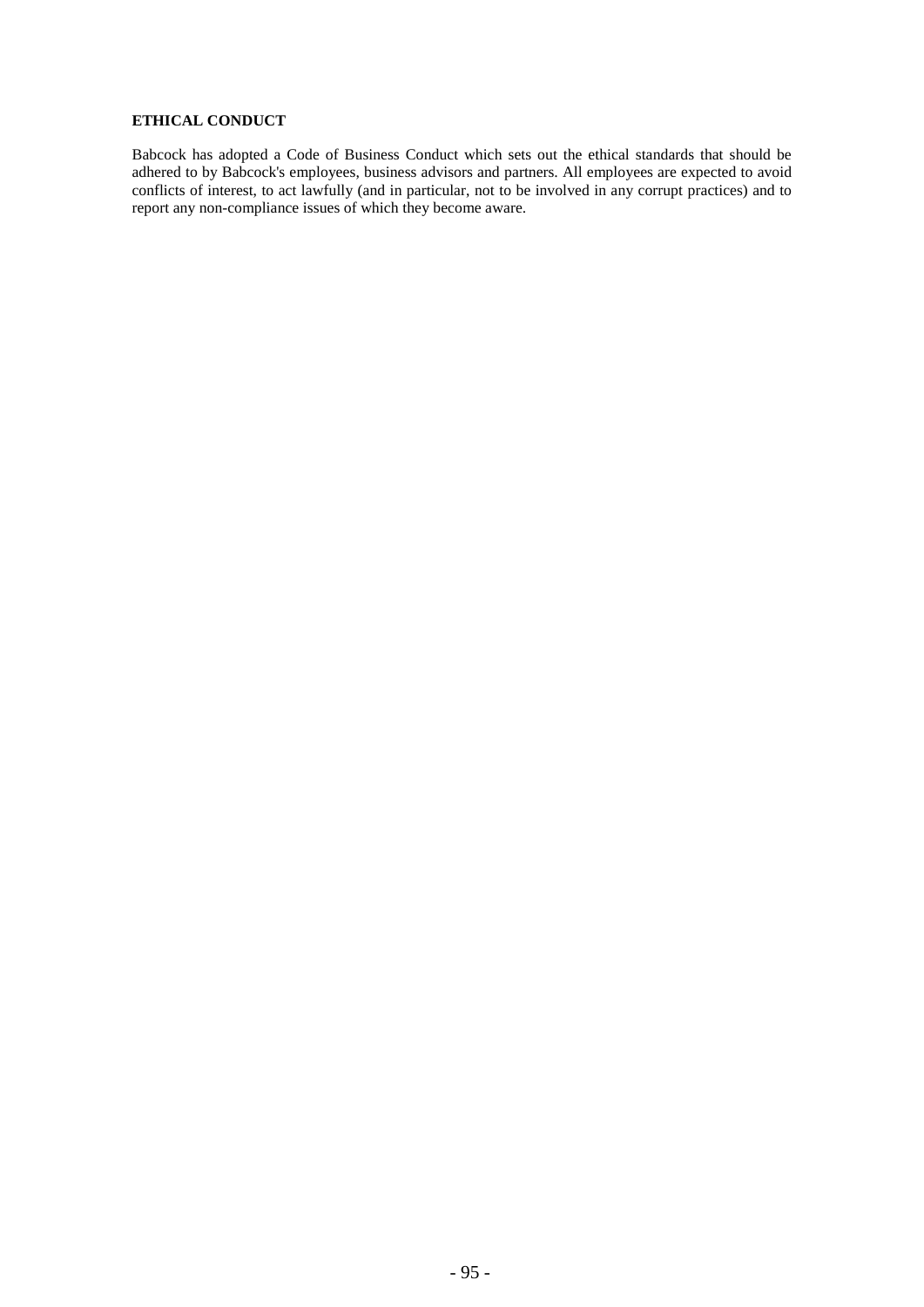# **TAXATION**

The following is a general description of, *inter alia,* certain United Kingdom tax considerations relating to the Notes. It does not purport to be a complete analysis of all tax considerations relating to the Notes, whether in those countries or elsewhere. Prospective purchasers of Notes should consult their own tax advisers as to which countries' tax laws could be relevant to acquiring, holding and disposing of Notes and receiving payments of interest, principal and/or other amounts under the Notes and the consequences of such actions under the tax laws of those countries. This summary is based upon the law as in effect on the date of this Base Prospectus and is subject to any change in law that may take effect after such date.

# **UK Taxation**

*The following is a summary of the United Kingdom withholding taxation treatment at the date hereof in relation to payments of interest in respect of the Notes. It is based on current law and the published practice of Her Majesty's Revenue and Customs ("HMRC"), which may be subject to change, sometimes with retrospective effect. The comments do not deal with other United Kingdom tax aspects of acquiring, holding or disposing of Notes. The comments relate only to the position of persons who are absolute beneficial owners of the Notes. Prospective Noteholders should be aware that the particular terms of issue of any series of Notes as specified in the relevant Final Terms may affect the tax treatment of that and other series of Notes. The following is a general guide for information purposes and should be treated with appropriate caution. It is not intended as tax advice and it does not purport to describe all of the tax considerations that may be relevant to a prospective purchaser. Noteholders who are in any doubt as to their tax position should consult their professional advisers. Noteholders who may be liable to taxation in jurisdictions other than the United Kingdom in respect of their acquisition, holding or disposal of the Notes are particularly advised to consult their professional advisers as to whether they are so liable (and if so under the laws of which jurisdictions), since the following comments relate only to certain United Kingdom taxation aspects of payments in respect of the Notes. In particular, Noteholders should be aware that they may be liable to taxation under the laws of other jurisdictions in relation to payments in respect of the Notes even if such payments may be made without withholding or deduction for or on account of taxation under the laws of the United Kingdom.*

# *UK Withholding Tax*

# *Notes listed on a recognised stock exchange*

The Notes issued by the Issuer which carry a right to interest will constitute "quoted Eurobonds" provided they are and continue to be listed on a "recognised stock exchange" (within the meaning of section 1005 of the Income Tax Act 2007 (the "**Act**")) or admitted to trading on a "multilateral trading facility" (within the meaning of section 987 of the Act). Whilst the Notes are and continue to be quoted Eurobonds, payments of interest on the Notes may be made without withholding or deduction for or on account of United Kingdom income tax.

The London Stock Exchange is a recognised stock exchange, and accordingly the Notes will constitute quoted Eurobonds provided they carry a right to interest and are and continue to be included in the United Kingdom Official List and admitted to trading on the London Stock Exchange.

In cases falling outside the exemption described above, interest on the Notes which has a United Kingdom source may generally fall to be paid under deduction of United Kingdom income tax at the basic rate (currently 20 per cent.) subject to such relief or exemption as may be available. However, this withholding will not apply if the relevant interest is paid on Notes with a maturity date of less than one year from the date of issue and those Notes do not form part of a scheme or arrangement of borrowing intended to be capable of remaining outstanding for more than 364 days.

#### *Other Rules Relating to United Kingdom Withholding Tax*

- 1. Notes may be issued at an issue price of less than 100 per cent. of their principal amount. Any discount element on any such Notes will not generally be subject to any United Kingdom withholding tax pursuant to the provisions mentioned above.
- 2. Where Notes are to be, or may fall to be, redeemed at a premium, as opposed to being issued at a discount, then any such element of premium may constitute a payment of interest. Payments of interest are subject to United Kingdom withholding tax as outlined above.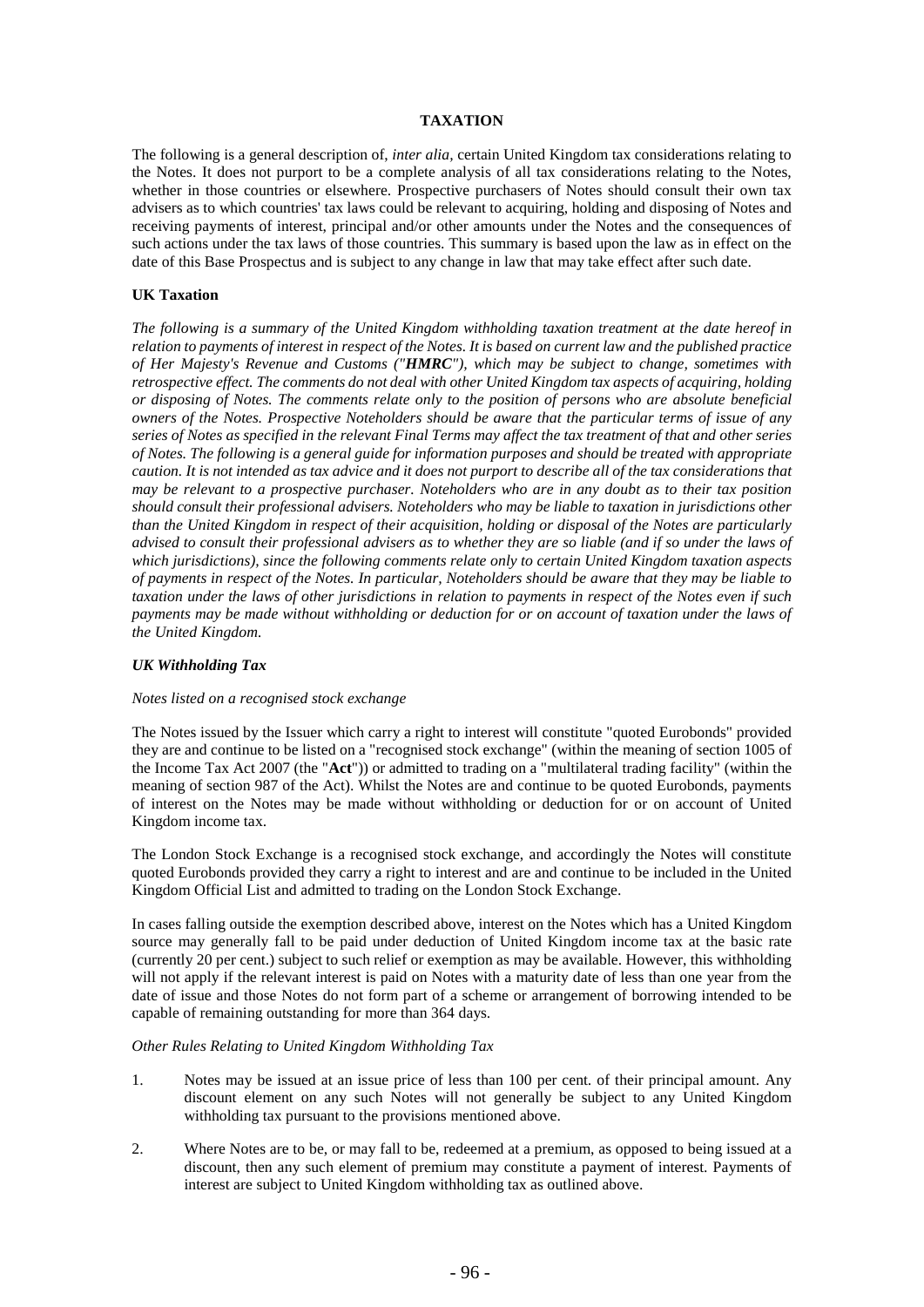- 3. Where interest has been paid under deduction of United Kingdom income tax, Holders who are not resident in the United Kingdom may be able to recover all or part of the tax deducted if there is an appropriate provision in any applicable double taxation treaty.
- 4. The references to "interest" above mean "interest" as understood in United Kingdom tax law. The statements above do not take any account of any different definitions of "interest" or principal" which may prevail under any other law or which may be created by the terms and conditions of the Notes or any related documentation. Noteholders should seek their own professional advice as regards the withholding tax treatment of any payment on the Notes which does not constitute "interest" or "principal" as those terms are understood in United Kingdom tax law.
- 5. The above description of the United Kingdom withholding tax position assumes that there will be no substitution of an issuer (pursuant to Conditio[n 17](#page-65-0) (*Meetings of Noteholders; Modification and Waiver; Substitution*) of the Notes or otherwise) and does not consider the tax consequences of any such substitution.

# **The proposed financial transactions tax ("FTT")**

On 14 February 2013, the European Commission published a proposal (the "**Commission's proposal**") for a Directive for a common FTT in Belgium, Germany, Estonia, Greece, Spain, France, Italy, Austria, Portugal, Slovenia and Slovakia (each, other than Estonia, a "**participating Member State**"). However, Estonia has since stated that it will not participate.

The Commission's proposal has very broad scope and could, if introduced, apply to certain dealings in Notes (including secondary market transactions) in certain circumstances. Primary market transactions referred to in Article 5(c) of Regulation (EC) No 1287/2006 are expected to be exempt.

Under the Commission's proposal, FTT could apply in certain circumstances to persons both within and outside of the participating Member States. Generally, it would apply to certain dealings in Notes where at least one party is a financial institution, and at least one party is established in a participating Member State. A financial institution may be, or be deemed to be, "established" in a participating Member State in a broad range of circumstances, including (a) by transacting with a person established in a participating Member State or (b) where the financial instrument which is subject to the dealings is issued in a participating Member State.

However, the FTT proposal remains subject to negotiation between the participating Member States. It may therefore be altered prior to any implementation, the timing of which remains unclear. Additional EU Member States may decide to participate.

Prospective holders of Notes are advised to seek their own professional advice in relation to FTT.

# **FATCA**

Pursuant to certain provisions of the Code, commonly known as FATCA, a "foreign financial institution" may be required to withhold on certain payments it makes ("**foreign passthru payments**") to persons that fail to meet certain certification, reporting, or related requirements. A number of jurisdictions (including the UK) have entered into, or have agreed in substance to, intergovernmental agreements with the United States to implement FATCA ("**IGAs**"), which modify the way in which FATCA applies in their jurisdictions. Under the provisions of IGAs as currently in effect, a foreign financial institution in an IGA jurisdiction would generally not be required to withhold under FATCA or an IGA from payments that it makes. Certain aspects of the application of the FATCA provisions and IGAs to instruments such as the Notes, including whether withholding would ever be required pursuant to FATCA or an IGA with respect to payments on instruments such as the Notes, are uncertain and may be subject to change. Even if withholding would be required pursuant to FATCA or an IGA with respect to payments on instruments such as the Notes, such withholding would not apply prior to the date that is two years after the date of publication of final regulations defining "foreign passthru payments" in the U.S. Federal Register, and Notes characterized as debt for U.S. federal income tax purposes (or which are not otherwise characterized as equity and have a fixed term) issued on or prior to the date that is six months after the date on which final regulations defining "foreign passthru payments" are filed with the U.S. Federal Register generally would be "grandfathered" for purposes of FATCA withholding unless materially modified after such date (including by reason of a substitution of the issuer). Noteholders should consult their own tax advisors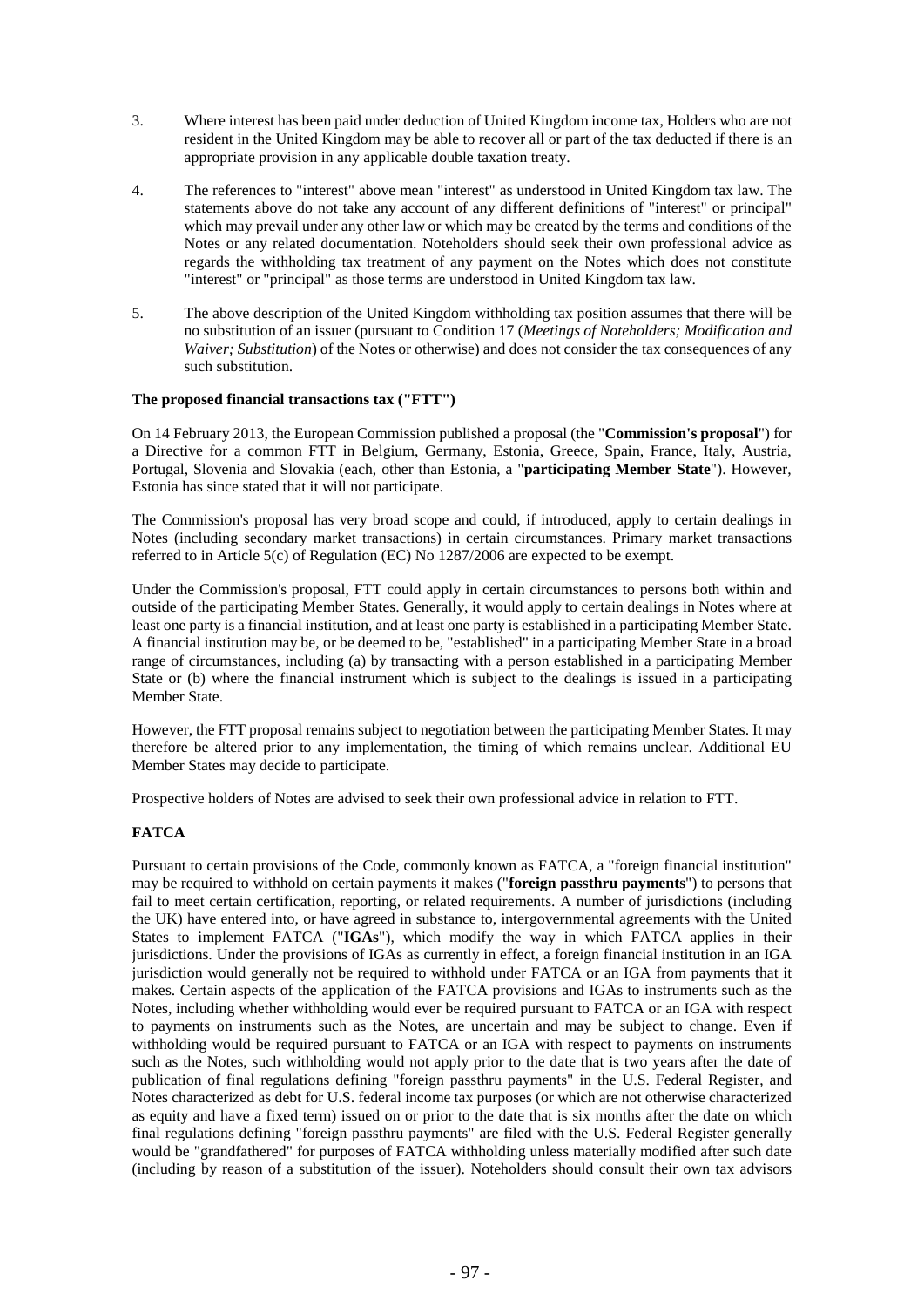regarding how these rules may apply to their investment in the Notes. In the event any withholding would be required pursuant to FATCA or an IGA with respect to payments on the Notes, no person will be required to pay additional amounts as a result of the withholding.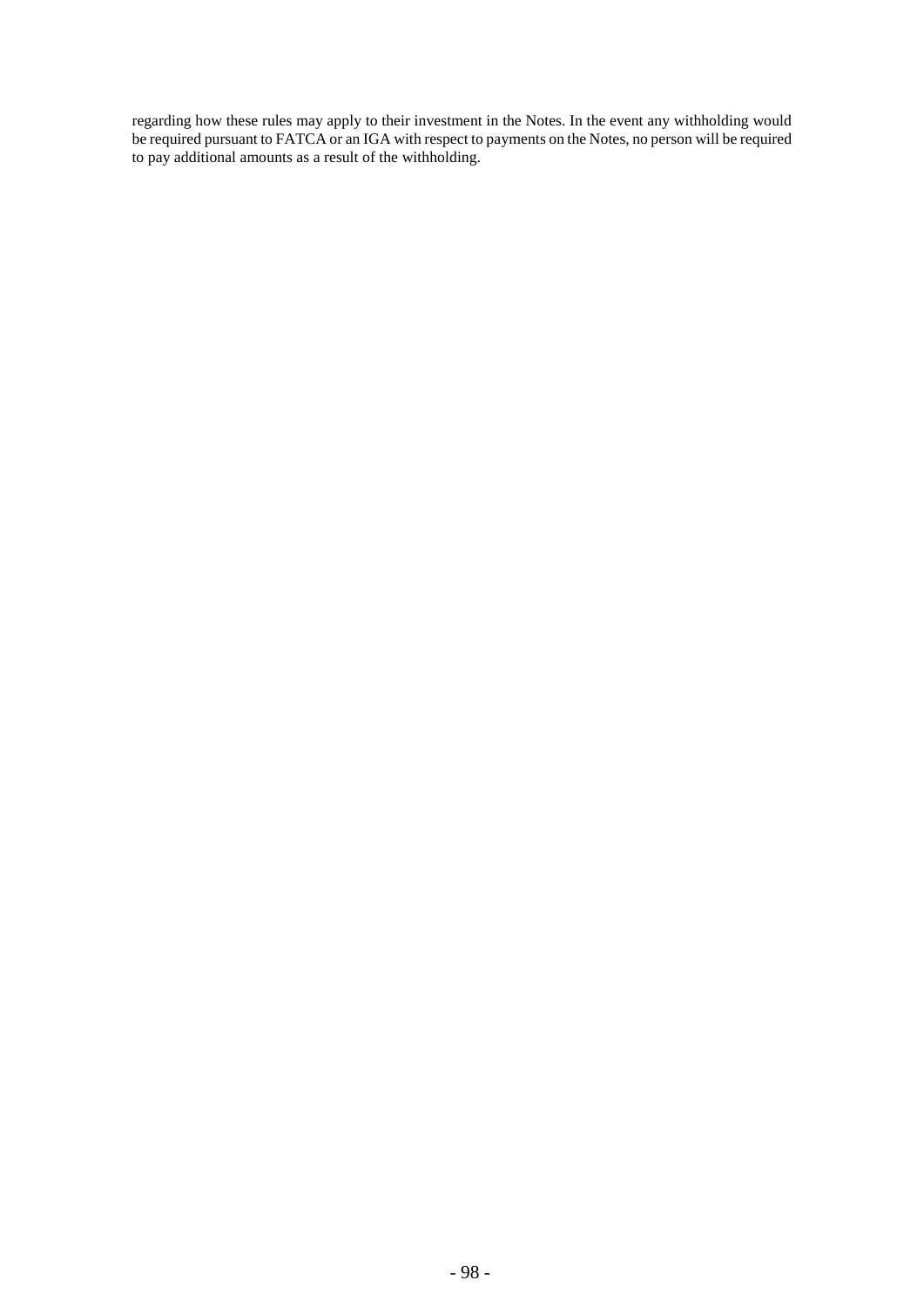#### **SUBSCRIPTION AND SALE**

Notes may be sold from time to time by the Issuer to any one or more of Banco Santander, S.A., Barclays Bank PLC, BNP Paribas, HSBC Bank plc, J.P. Morgan Securities plc, Lloyds Bank Corporate Markets plc, MUFG Securities EMEA plc, NatWest Markets Plc and SMBC Nikko Capital Markets Limited (the "**Dealers**"). The arrangements under which Notes may from time to time be agreed to be sold by the Issuer to, and subscribed by, Dealers are set out in an amended and restated Dealer Agreement dated 2 July 2019 as amended or supplemented from time to time (the "**Dealer Agreement**") and made between the Issuer and the Dealers. If in the case of any Tranche of Notes the method of distribution is an agreement between the Issuer and a single Dealer for that Tranche to be issued by the Issuer and subscribed by that Dealer, the method of distribution will be described in the relevant Final Terms as "Non-Syndicated" and the name of that Dealer and any other interest of that Dealer which is material to the issue of that Tranche beyond the fact of the appointment of that Dealer will be set out in the relevant Final Terms. If in the case of any Tranche of Notes the method of distribution is an agreement between the Issuer and more than one Dealer for that Tranche to be issued by the Issuer and subscribed by those Dealers, the method of distribution will be described in the relevant Final Terms as "Syndicated", the obligations of those Dealers to subscribe the relevant Notes will be joint and several and the names and addresses of those Dealers and any other interests of any of those Dealers which is material to the issue of that Tranche beyond the fact of the appointment of those Dealers (including whether any of those Dealers has also been appointed to act as Stabilising Manager in relation to that Tranche) will be set out in the relevant Final Terms.

Any such agreement will, *inter alia*, make provision for the form and terms and conditions of the relevant Notes, the price at which such Notes will be subscribed by the Dealer(s) and the commissions or other agreed deductibles (if any) payable or allowable by the Issuer in respect of such subscription. The Dealer Agreement makes provision for the resignation or termination of appointment of existing Dealers and for the appointment of additional or other Dealers either generally in respect of the Programme or in relation to a particular Tranche of Notes.

#### **United States of America**: *Regulation S Category 2; TEFRA D or TEFRA C as specified in the relevant Final Terms or neither if TEFRA is specified as not applicable in the relevant Final Terms*.

The Notes have not been, and will not be, registered under the Securities Act or with any securities regulatory authority of any state or other jurisdiction of the United States and may not be offered, sold or (in the case of Bearer Notes) delivered within the United States or to, or for the account or benefit of, U.S. persons (as defined in Regulation S) except in certain transactions exempt from the registration requirements of the Securities Act.

The Bearer Notes are subject to U.S. tax law requirements and may not be offered, sold or delivered within the United States or its possessions or to a United States person, except in certain transactions permitted by U.S. tax regulations. Terms used in this paragraph have the meanings given to them by the United States Internal Revenue Code and regulations thereunder.

Each Dealer has agreed, and each future Dealer appointed under the Programme will be required to agree, that, except as permitted by the Dealer Agreement, it will not offer, sell or deliver Notes, (i) as part of their distribution at any time or (ii) otherwise until 40 days after the completion of the distribution of the Notes comprising the relevant Tranche, as certified to the Principal Paying Agent or the Issuer by such Dealer (or, in the case of a sale of a Tranche of Notes to or through more than one Dealer, by each of such Dealers as to the Notes of such Tranche purchased by or through it, in which case the Principal Paying Agent or the Issuer shall notify each such Dealer when all such Dealers have so certified) within the United States or to, or for the account or benefit of, U.S. persons and such Dealer will have sent to each dealer to which it sells Notes during the distribution compliance period relating thereto, a confirmation or other notice setting forth the restrictions on offers and sales of the Notes within the United States or to, or for the account or benefit of, U.S. persons.

In addition, until 40 days after the commencement of the offering of Notes comprising any Tranche, any offer or sale of Notes within the United States by any dealer (whether or not participating in the offering) may violate the registration requirements of the Securities Act.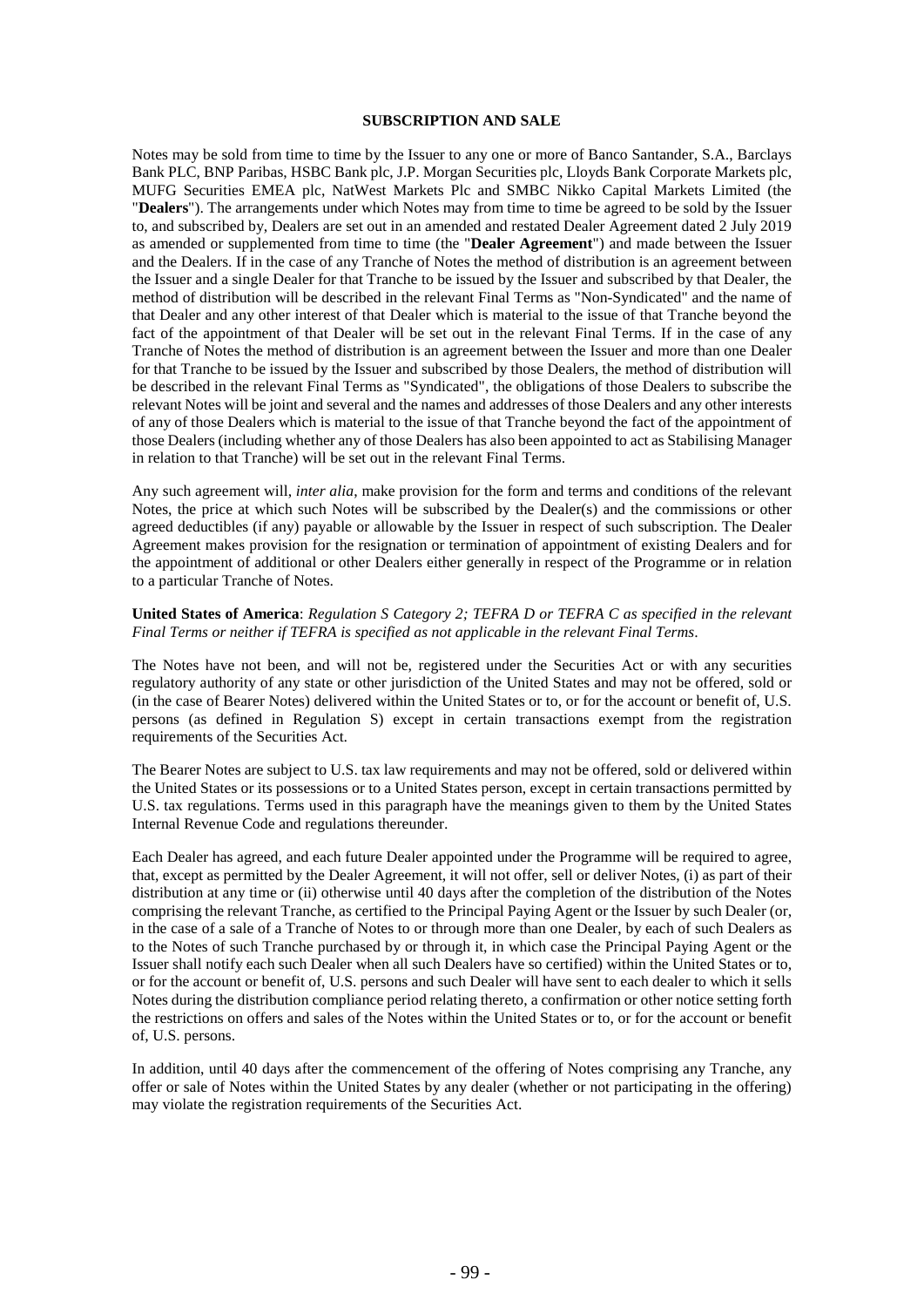## **Prohibition of Sales to EEA Retail Investors**

Unless the Final Terms in respect of any Notes specifies the "Prohibition of Sales to EEA Retail Investors" as "Not Applicable", each Dealer has represented and agreed, and each further Dealer appointed under the Programme will be required to represent and agree, that it has not offered, sold or otherwise made available and will not offer, sell or otherwise make available any Notes which are the subject of the offering contemplated by this Prospectus as completed by the Final Terms in relation thereto to any retail investor in the European Economic Area. For the purposes of this provision the expression "retail investor" means a person who is one (or more) of the following:

- (a) a retail client as defined in point (11) of Article 4(1) of MiFID II; or
- (b) a customer within the meaning of the Insurance Mediation Directive, where that customer would not qualify as a professional client as defined in point (10) of Article 4(1) of MiFID II.

For the purposes of this provision, the expression an "**offer**" includes the communication in any form and by any means of sufficient information on the terms of the offer and the Notes to be offered so as to enable an investor to decide to purchase or subscribe the Notes.

### **United Kingdom**

Each Dealer has represented and agreed, and each future Dealer appointed under the Programme will be required to represent and agree, that:

- (a) *No deposit-taking:* in relation to any Notes having a maturity of less than one year:
	- (i) it is a person whose ordinary activities involve it in acquiring, holding, managing or disposing of investments (as principal or agent) for the purposes of its business; and:
	- (ii) it has not offered or sold and will not offer or sell any Notes other than to persons:
		- (A) whose ordinary activities involve them in acquiring, holding, managing or disposing of investments (as principal or agent) for the purposes of their businesses; or
		- (B) who it is reasonable to expect will acquire, hold, manage or dispose of investments (as principal or agent) for the purposes of their businesses,

where the issue of the Notes would otherwise constitute a contravention of Section 19 of the FSMA by the Issuer;

- (b) *Financial promotion:* it has only communicated or caused to be communicated and will only communicate or cause to be communicated any invitation or inducement to engage in investment activity (within the meaning of section 21 of the FSMA) received by it in connection with the issue or sale of any Notes in circumstances in which section 21(1) of the FSMA does not apply to the Issuer; and
- (c) *General compliance*: it has complied and will comply with all applicable provisions of the FSMA with respect to anything done by it in relation to any Notes in, from or otherwise involving the United Kingdom.

#### **Japan**

The Notes have not been and will not be registered under the Financial Instruments and Exchange Act of Japan (Act No. 25 of 1948), as amended (the "**FIEA**"). Accordingly, each Dealer has represented and agreed, and each further Dealer appointed under the Programme will be required to represent and agree, that it will not, directly or indirectly, offer to sell any Notes in Japan or to, or for the benefit of, a resident of Japan (which term as used herein means any person resident in Japan, including any corporation or other entity organised under the laws of Japan) or to others for re-offering or resale, directly or indirectly, in Japan or to, or for the benefit of, any resident in Japan, except pursuant to an exemption from the registration requirements of, and otherwise in compliance with, the FIEA and other relevant laws, regulations and ministerial guidelines of Japan.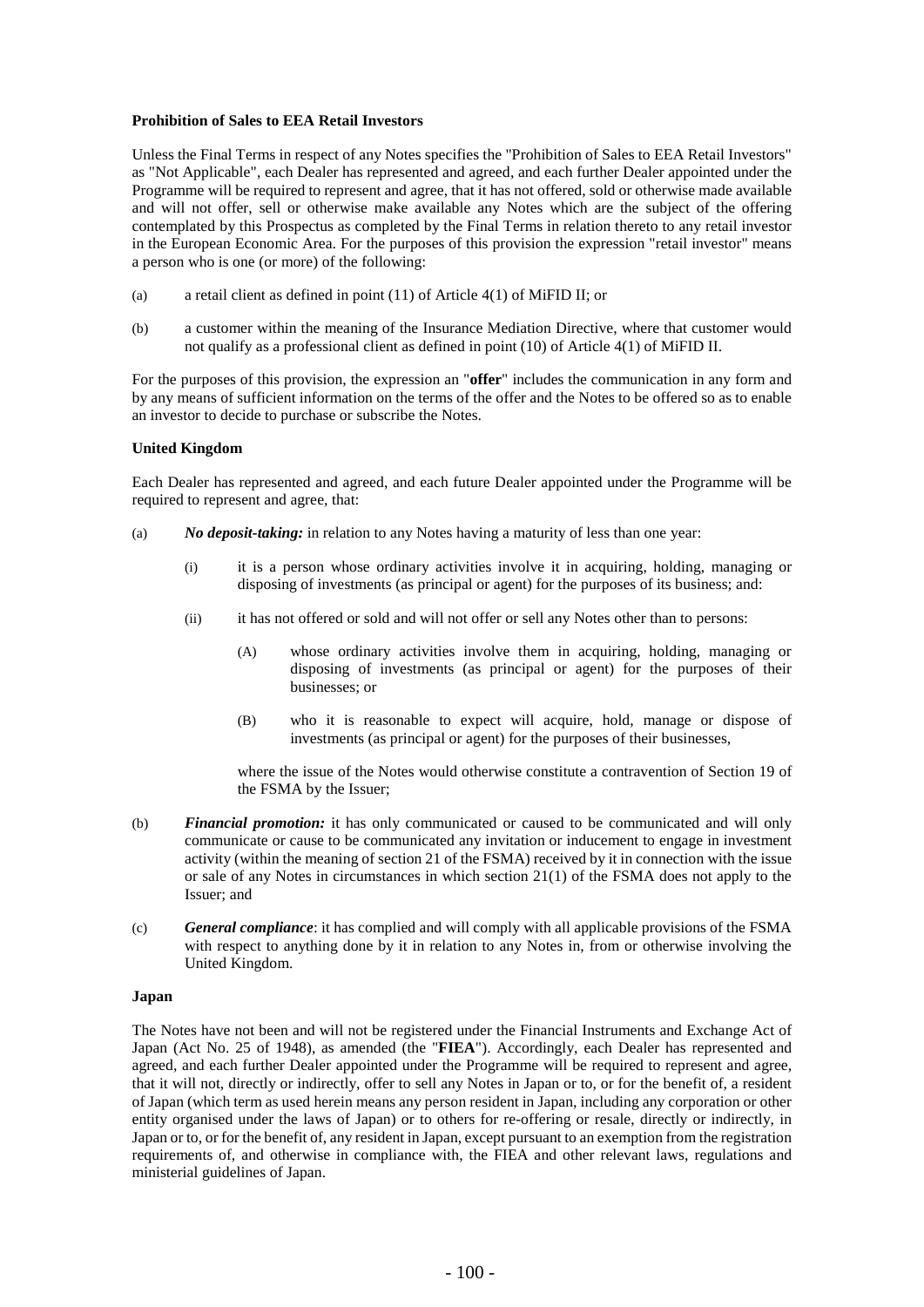# **General**

Each Dealer has represented and agreed, and each future Dealer appointed under the Programme will be required to represent and agree, that, to the best of its knowledge and belief, it has complied and will comply with all applicable laws and regulations in each country or jurisdiction in or from which it purchases, offers, sells or delivers Notes or possesses, distributes or publishes this Base Prospectus or any Final Terms or any related offering material, in all cases at its own expenses. Other persons into whose hands this Base Prospectus or any Final Terms comes are required by the Issuer and the Dealers to comply with all applicable laws and regulations in each country or jurisdiction in or from which they purchase, offer, sell or deliver Notes or possess, distribute or publish this Base Prospectus or any Final Terms or any related offering material, in all cases at their own expense.

The Dealer Agreement provides that the Dealers shall not be bound by any of the restrictions relating to any specific jurisdiction (set out above) to the extent that such restrictions shall, as a result of change(s) or change(s) in official interpretation, after the date hereof, of applicable laws and regulations, no longer be applicable but without prejudice to the obligations of the Dealers described in the paragraph headed "*General*" above.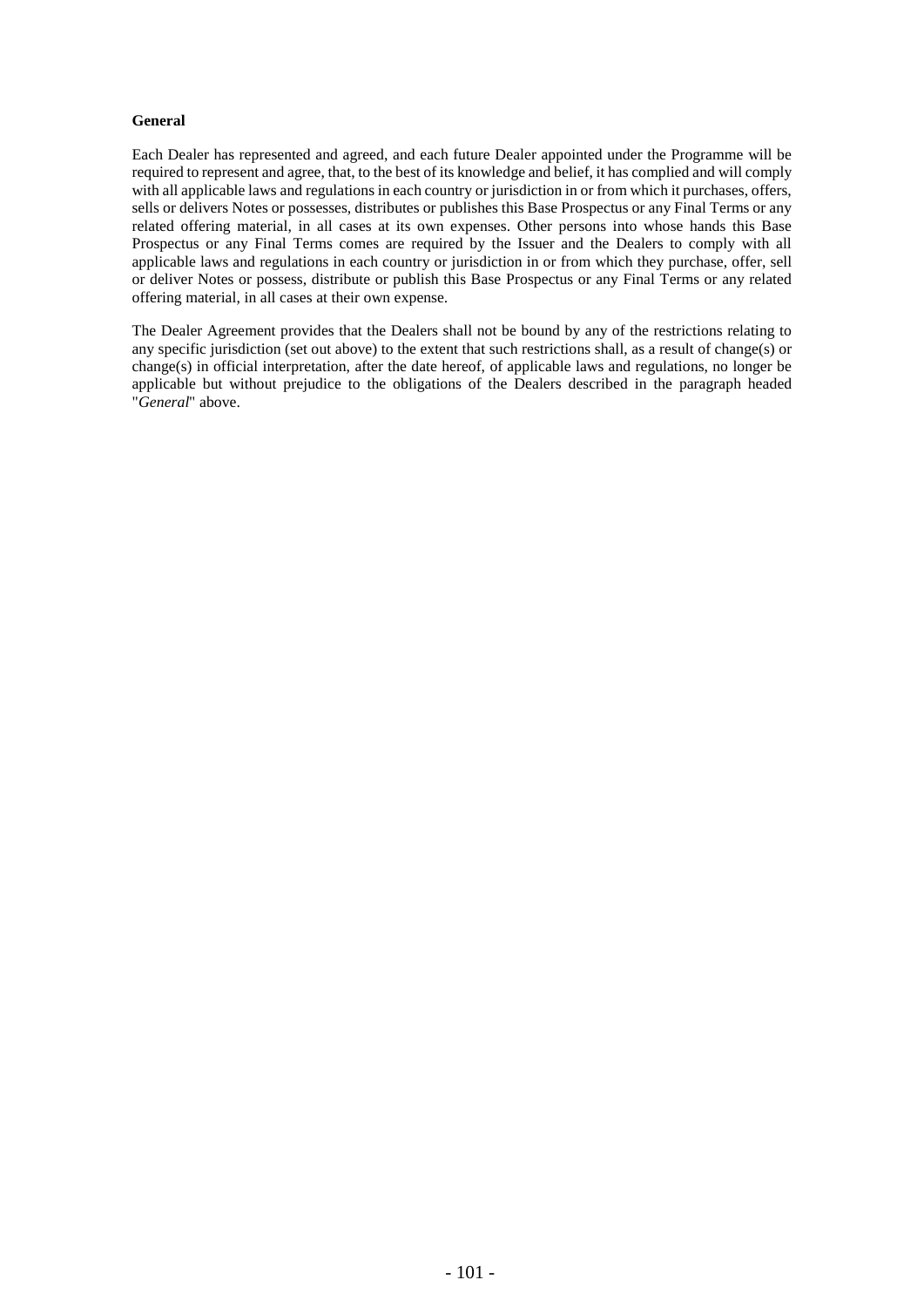# **GENERAL INFORMATION**

# **Authorisation**

The update of the Programme was authorised by resolutions of the Board of Directors of the Issuer passed on 29 July 2015 and resolutions of the Subcommittee of the Board of Directors passed on 24 May 2019.

# **Legal and Arbitration Proceedings**

Save as disclosed in this Base Prospectus on pages 88 to 89 (see "*Litigation and Investigations*"), there are no governmental, legal or arbitration proceedings, (including any such proceedings which are pending or threatened, of which the Issuer is aware), which may have, or have had during the 12 months prior to the date of this Base Prospectus, a significant effect on the financial position or profitability of the Babcock Group.

### **Significant/Material Change**

There has been no material adverse change in the prospects of the Issuer since 31 March 2019. There has been no significant change in the financial or trading positions of the Babcock Group since 31 March 2019.

#### **Auditors**

The consolidated financial statements of the Babcock Group have been audited without qualification for the years ended 31 March 2019 and 31 March 2018 by PricewaterhouseCoopers LLP, of 1 Embankment Place, London, WC2N 6RH, independent accountants.

### **Documents on Display**

Copies of the following documents may be inspected during normal business hours at the registered office of the Issuer and the specified office of the Issuing and Paying Agent:

- (a) the constitutive documents of the Issuer;
- (b) the audited consolidated financial statements of the Babcock Group for the years ended 31 March 2019 and 31 March 2018;
- (c) the Trust Deed (which contains the forms of Notes in global and definitive form);
- (d) the Agency Agreement; and
- (e) the Issuer-ICSDs Agreement.

#### **Clearing of the Notes**

The Notes have been accepted for clearance through Euroclear and Clearstream, Luxembourg. The appropriate common code and/or the International Securities Identification Number (ISIN) and/or the Financial Instrument Short Name (FISN) and/or the Classification of Financial Instruments (CFI) code (as applicable) in relation to the Notes of each Tranche will be specified in the relevant Final Terms. The relevant Final Terms shall specify any other clearing system as shall have accepted the relevant Notes for clearance together with any further appropriate information.

# **Legal Entity Identifier**

The Legal Entity Identified (LEI) of the Issuer is 213800TSKOLX4EU6L377.

# **Issue Price and Yield**

Notes may be issued at any price. The issue price of each Tranche of Notes to be issued under the Programme will be determined by the Issuer and the relevant Dealer(s) at the time of issue in accordance with prevailing market conditions and the issue price of the relevant Notes or the method of determining the price and the process for its disclosure will be set out in the relevant Final Terms. In the case of different Tranches of a Series of Notes, the issue price may include accrued interest in respect of the period from the interest commencement date of the relevant Tranche (which may be the issue date of the first Tranche of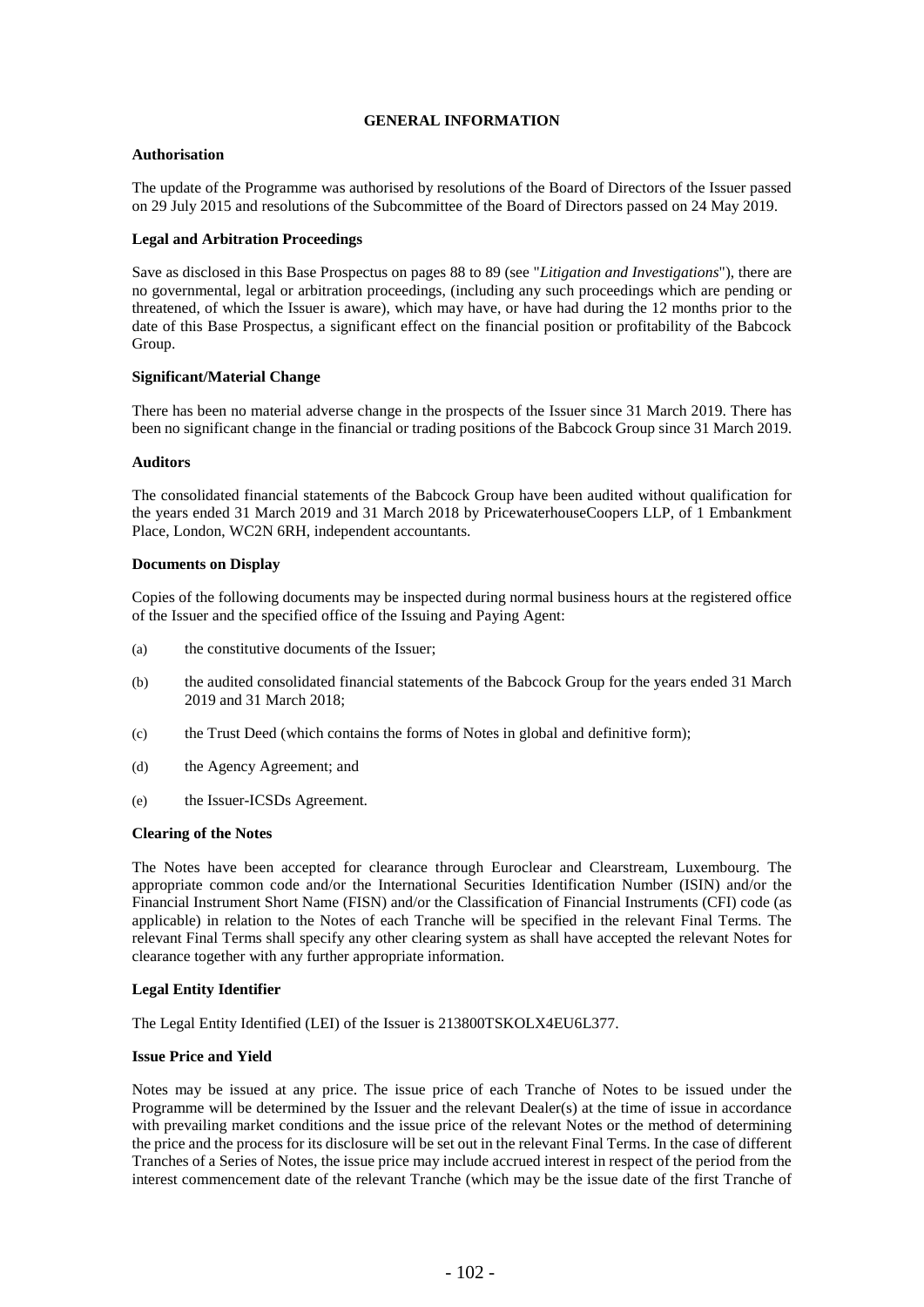the Series or, if interest payment dates have already passed, the most recent interest payment date in respect of the Series) to the issue date of the relevant Tranche.

The yield of each Tranche of Notes set out in the relevant Final Terms will be calculated as of the relevant issue date on an annual or semi-annual basis using the relevant issue price. It is not an indication of future yield.

# **Dealers transacting with the Issuer**

Certain of the Dealers and their affiliates have engaged, and may in the future engage, in investment banking and/or commercial banking transactions with, and may perform services for the Issuer and its affiliates in the ordinary course of business. Certain of the Dealers and their affiliates may have positions, deal or make markets in the Notes issued under the Programme, related derivatives and reference obligations, including (but not limited to) entering into hedging strategies on behalf of the Issuer and its affiliates, investor clients, or as principal in order to manage their exposure, their general market risk, or other trading activities.

In addition, in the ordinary course of their business activities, the Dealers and their affiliates may make or hold a broad array of investments and actively trade debt and equity securities (or related derivative securities) and financial instruments (including bank loans) for their own account and for the accounts of their customers. Such investments and securities activities may involve securities and/or instruments of the Issuer or the Issuer's affiliates. Certain of the Dealers or their affiliates that have a lending relationship with the Issuer routinely hedge their credit exposure to the Issuer consistent with their customary risk management policies. Typically, such Dealers and their affiliates would hedge such exposure by entering into transactions which consist of either the purchase of credit default swaps or the creation of short positions in securities, including potentially the Notes issued under the Programme. Any such positions could adversely affect future trading prices of Notes issued under the Programme. The Dealers and their affiliates may also make investment recommendations and/or publish or express independent research views in respect of such securities or financial instruments and may hold, or recommend to clients that they acquire, long and/or short positions in such securities and instruments.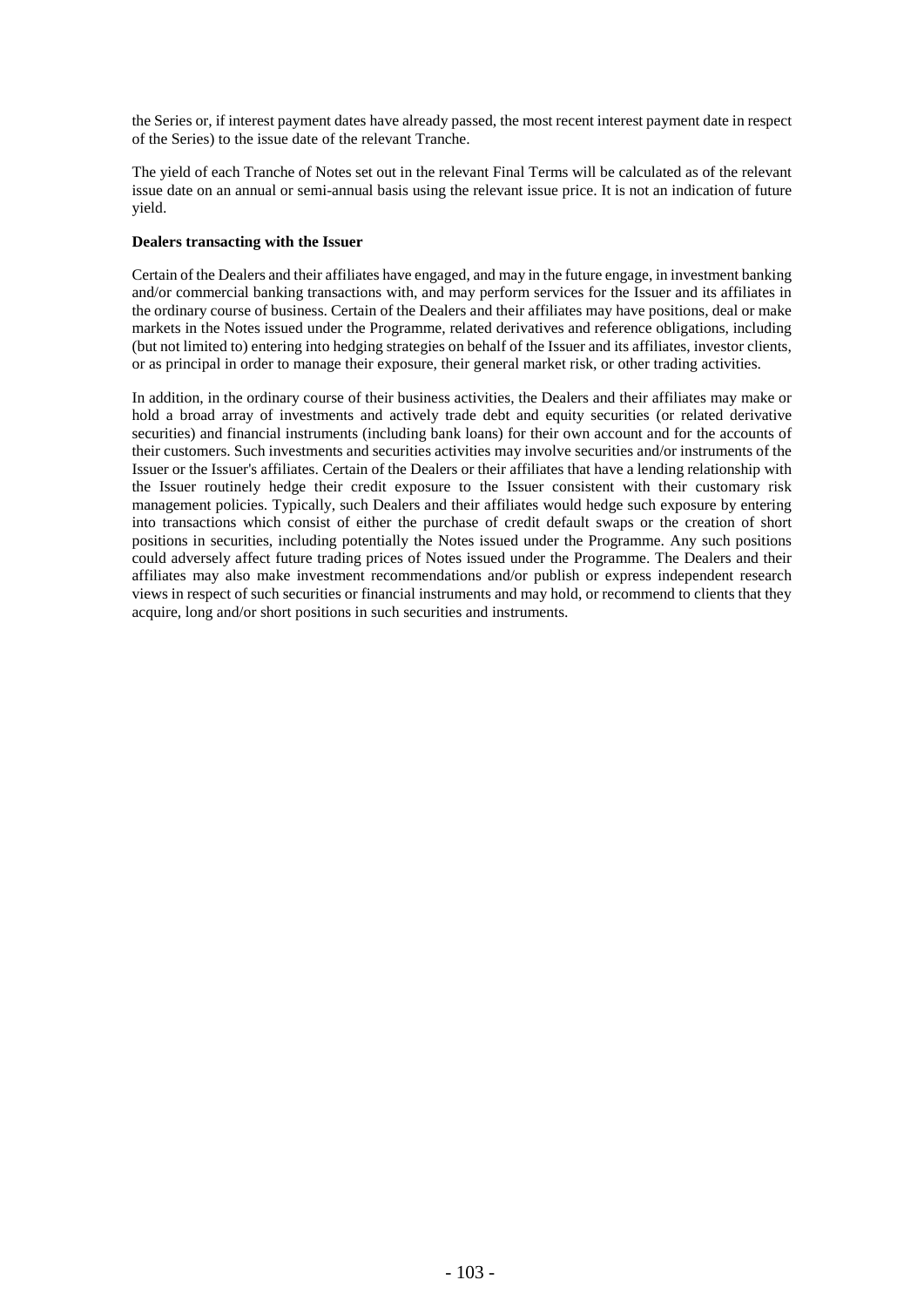## **REGISTERED OFFICE OF THE ISSUER**

### **Babcock International**

**Group PLC** 33 Wigmore Street

London W1U 1QX United Kingdom

# **ARRANGER**

**NatWest Markets Plc** 250 Bishopsgate London EC2M 4AA United Kingdom

# **DEALERS**

### **Banco Santander, S.A.**

Ciudad Grupo Santander Avenida de Cantabria s/n Edificio Encinar 28660, Boadilla del Monte Madrid Spain

# **BNP Paribas**

10 Harewood Avenue London NW1 6AA United Kingdom

#### **J.P. Morgan Securities plc**

25 Bank Street Canary Wharf London E14 5JP United Kingdom

#### **MUFG Securities EMEA plc**

Ropemaker Place 25 Ropemaker Street London EC2Y 9AJ

#### **Barclays Bank PLC**

5 The North Colonnade Canary Wharf London E14 4BB United Kingdom

# **HSBC Bank plc**

8 Canada Square London E14 5HQ United Kingdom

### **Lloyds Bank Corporate Markets plc**

10 Gresham Street London EC2V 7AE United Kingdom

#### **NatWest Markets Plc**

250 Bishopsgate London EC2M 4AA United Kingdom

#### **SMBC Nikko Capital Markets Limited**

One New Change London EC4M 9AF United Kingdom

### **TRUSTEE**

**The Law Debenture Trust Corporation p.l.c.** Fifth Floor, 100 Wood Street London EC2V 7EX United Kingdom

# **REGISTRAR**

#### **HSBC Bank plc**

8 Canada Square London E14 5HQ United Kingdom